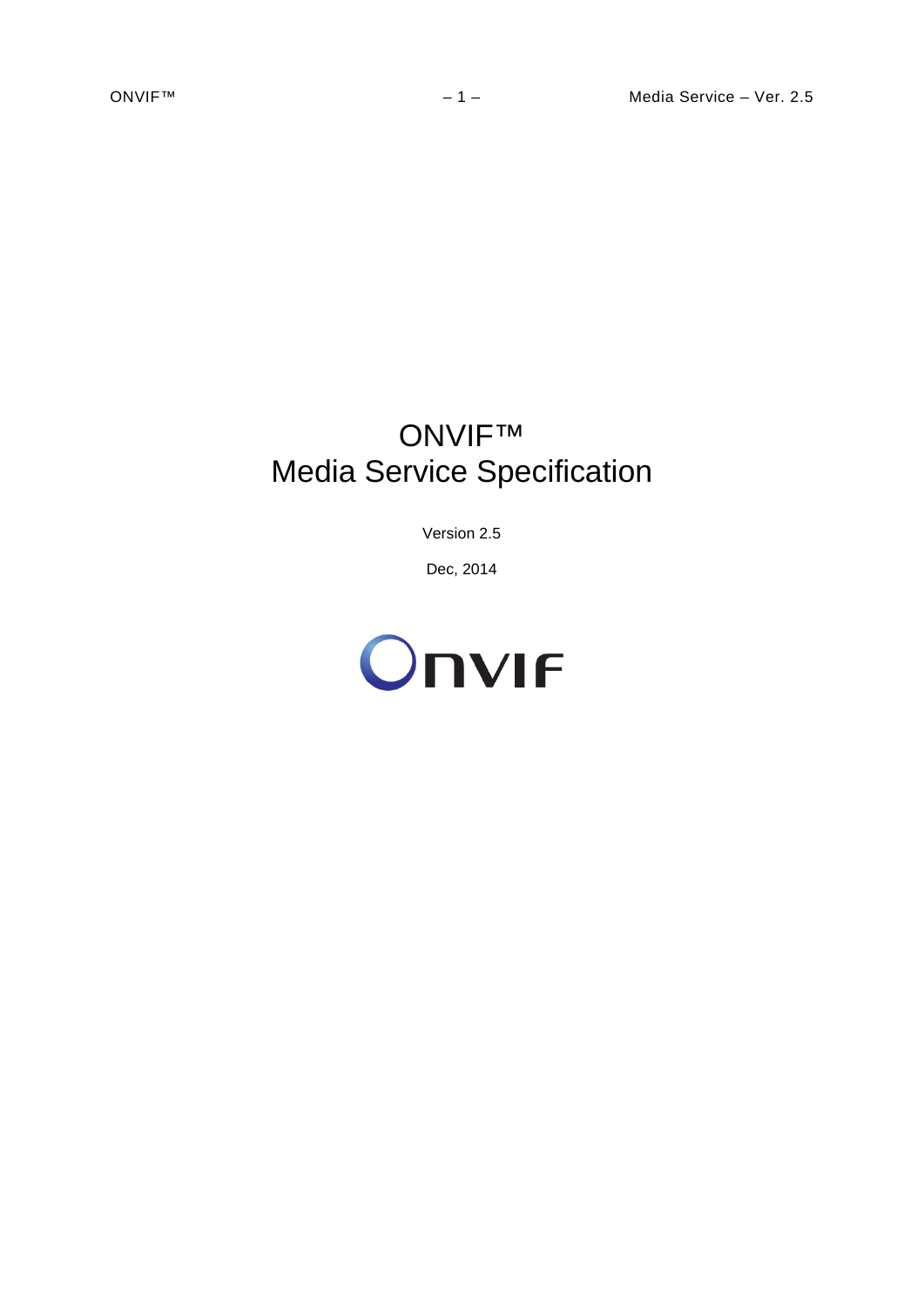2008-2014 by ONVIF: Open Network Video Interface Forum Inc.. All rights reserved.

Recipients of this document may copy, distribute, publish, or display this document so long as this copyright notice, license and disclaimer are retained with all copies of the document. No license is granted to modify this document.

THIS DOCUMENT IS PROVIDED "AS IS," AND THE CORPORATION AND ITS MEMBERS AND THEIR AFFILIATES, MAKE NO REPRESENTATIONS OR WARRANTIES, EXPRESS OR IMPLIED, INCLUDING BUT NOT LIMITED TO, WARRANTIES OF MERCHANTABILITY, FITNESS FOR A PARTICULAR PURPOSE, NON-INFRINGEMENT, OR TITLE; THAT THE CONTENTS OF THIS DOCUMENT ARE SUITABLE FOR ANY PURPOSE; OR THAT THE IMPLEMENTATION OF SUCH CONTENTS WILL NOT INFRINGE ANY PATENTS, COPYRIGHTS, TRADEMARKS OR OTHER RIGHTS.

IN NO EVENT WILL THE CORPORATION OR ITS MEMBERS OR THEIR AFFILIATES BE LIABLE FOR ANY DIRECT, INDIRECT, SPECIAL, INCIDENTAL, PUNITIVE OR CONSEQUENTIAL DAMAGES, ARISING OUT OF OR RELATING TO ANY USE OR DISTRIBUTION OF THIS DOCUMENT, WHETHER OR NOT (1) THE CORPORATION, MEMBERS OR THEIR AFFILIATES HAVE BEEN ADVISED OF THE POSSIBILITY OF SUCH DAMAGES, OR (2) SUCH DAMAGES WERE REASONABLY FORESEEABLE, AND ARISING OUT OF OR RELATING TO ANY USE OR DISTRIBUTION OF THIS DOCUMENT. THE FOREGOING DISCLAIMER AND LIMITATION ON LIABILITY DO NOT APPLY TO, INVALIDATE, OR LIMIT REPRESENTATIONS AND WARRANTIES MADE BY THE MEMBERS AND THEIR RESPECTIVE AFFILIATES TO THE CORPORATION AND OTHER MEMBERS IN CERTAIN WRITTEN POLICIES OF THE CORPORATION.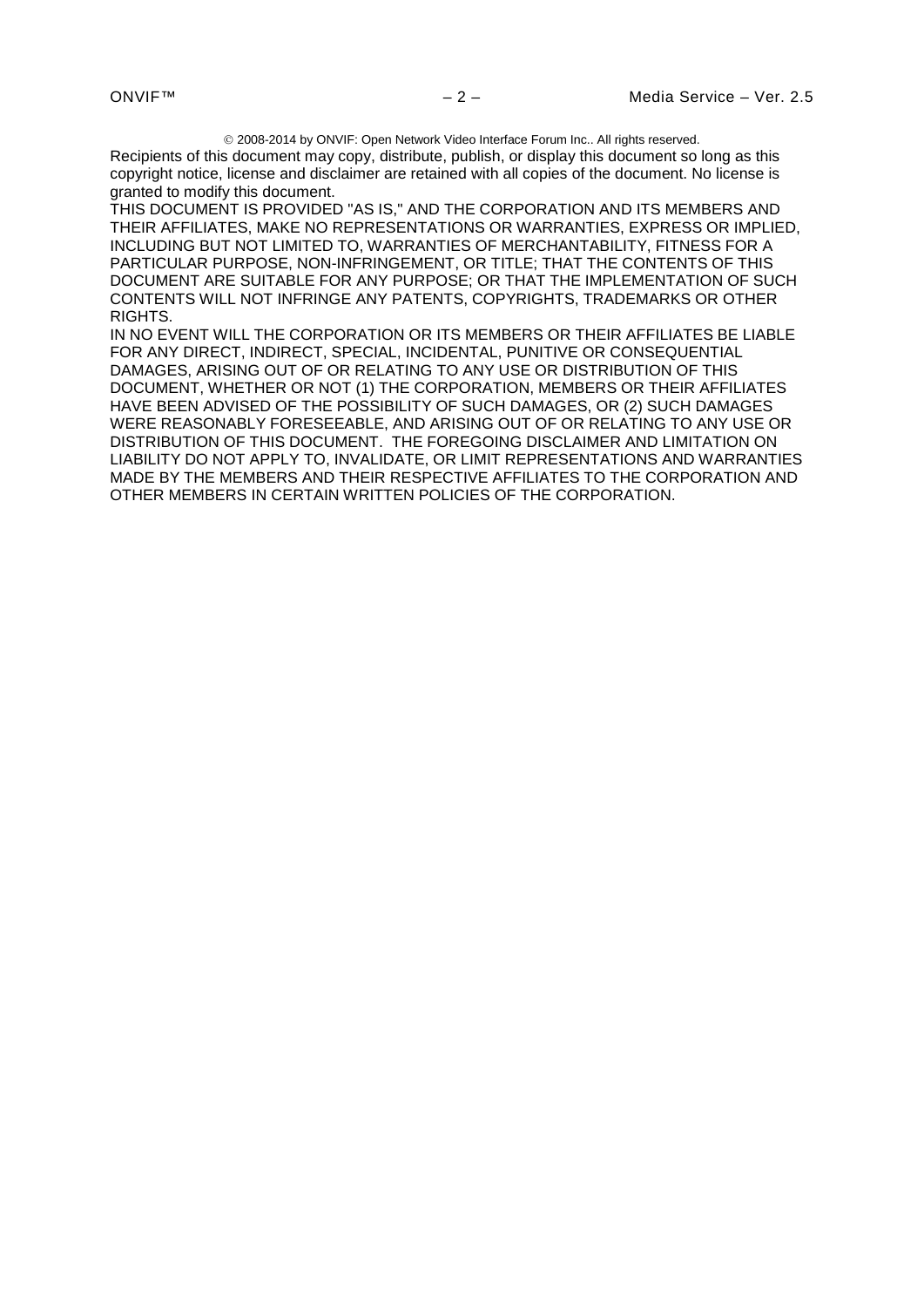## **CONTENTS**

| 1           | <b>Scope</b>                      |                             | $\overline{7}$ |
|-------------|-----------------------------------|-----------------------------|----------------|
| $\mathbf 2$ |                                   | <b>Normative references</b> | $\overline{7}$ |
| 3           | <b>Terms and Definitions</b><br>7 |                             |                |
|             | 3.1                               |                             |                |
|             | 3.2                               |                             |                |
| 4           | Overview                          |                             | 8              |
|             | 4.1.1                             |                             |                |
|             | 4.2                               |                             |                |
| 5           | <b>Service</b>                    |                             | $12 \,$        |
|             | 5.1                               |                             |                |
|             | 5.2                               |                             |                |
|             | 5.2.1                             |                             |                |
|             | 5.2.2                             |                             |                |
|             | 5.2.3                             |                             |                |
|             | 5.2.4<br>5.2.5                    |                             |                |
|             | 5.2.6                             |                             |                |
|             | 5.2.7                             |                             |                |
|             | 5.2.8                             |                             |                |
|             | 5.2.9                             |                             |                |
|             | 5.2.10                            |                             |                |
|             | 5.2.11                            |                             |                |
|             | 5.2.12<br>5.2.13                  |                             |                |
|             | 5.2.14                            |                             |                |
|             | 5.2.15                            |                             |                |
|             | 5.2.16                            |                             |                |
|             | 5.2.17                            |                             |                |
|             | 5.2.18                            |                             |                |
|             | 5.2.19                            |                             |                |
|             | 5.2.20                            |                             |                |
|             | 5.2.21<br>5.2.22                  |                             |                |
|             |                                   |                             |                |
|             | 5.3                               |                             |                |
|             | 5.3.1                             |                             |                |
|             | 5.4                               |                             |                |
|             | 5.4.1                             |                             |                |
|             | 5.4.2<br>5.4.3                    |                             |                |
|             | 5.4.4                             |                             |                |
|             | 5.4.5                             |                             |                |
|             | 5.5                               |                             |                |
|             | 5.5.1                             |                             |                |
|             | 5.5.2                             |                             |                |
|             | 5.5.3                             |                             |                |
|             | 5.5.4                             |                             |                |
|             | 5.5.5                             |                             |                |
|             | 5.5.6                             |                             |                |
|             | 5.6                               |                             |                |
|             | 5.6.1                             |                             |                |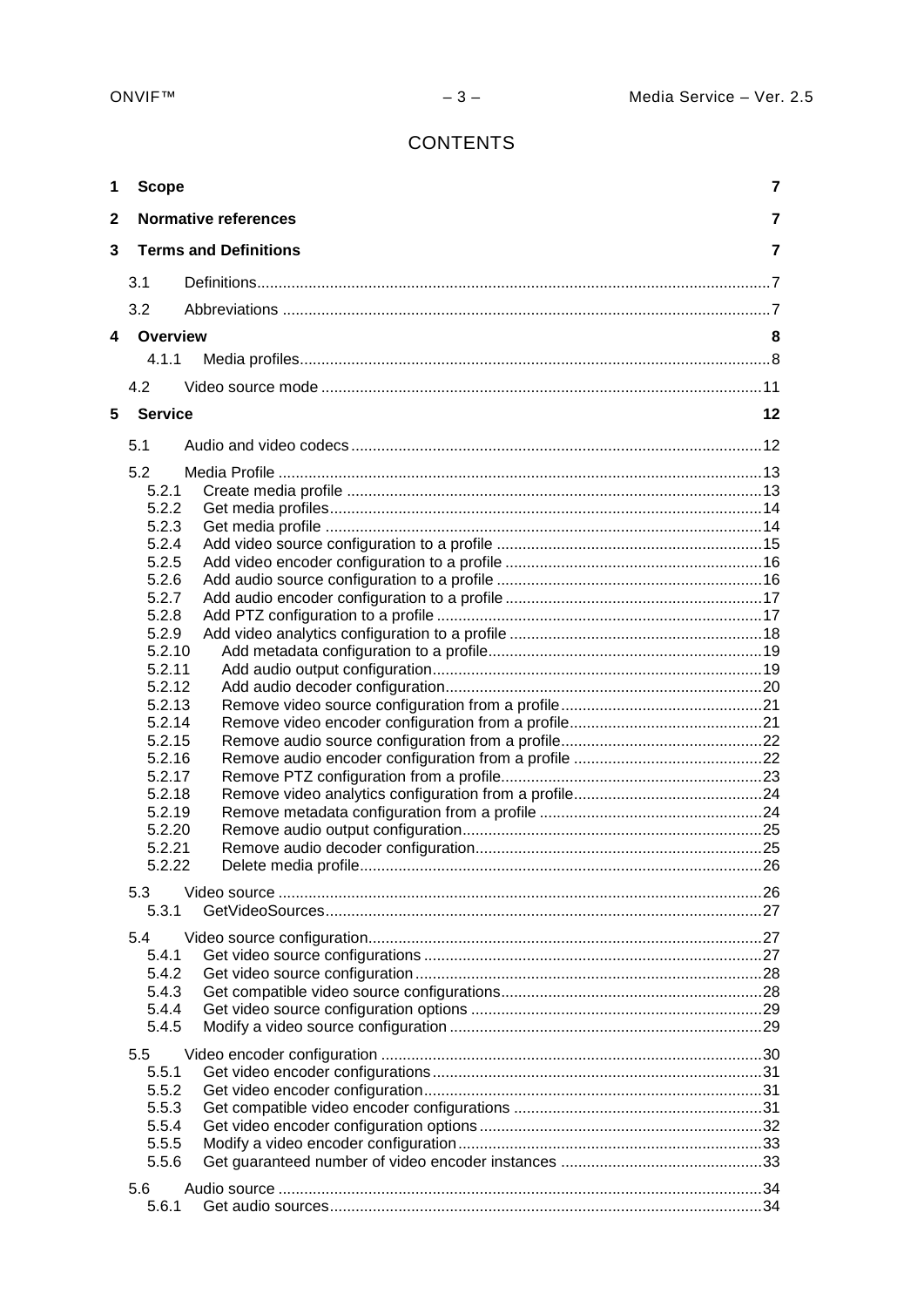| 5.7<br>5.7.1<br>5.7.2<br>5.7.3<br>5.7.4<br>5.7.5       |  |
|--------------------------------------------------------|--|
| 5.8<br>5.8.1<br>5.8.2<br>5.8.3<br>5.8.4<br>5.8.5       |  |
| 5.9<br>5.9.1<br>5.9.2<br>5.9.3<br>5.9.4                |  |
| 5.10<br>5.10.1<br>5.10.2<br>5.10.3<br>5.10.4<br>5.10.5 |  |
| 5.11<br>5.11.1                                         |  |
| 5.12<br>5.12.1<br>5.12.2<br>5.12.3<br>5.12.4<br>5.12.5 |  |
| 5.13<br>5.13.1<br>5.13.2<br>5.13.3<br>5.13.4<br>5.13.5 |  |
| 5.14                                                   |  |
| 5.15<br>5.15.1                                         |  |
| 5.16<br>5.16.1                                         |  |
| 5.17<br>5.17.1<br>5.17.2                               |  |
| 5.18<br>5.18.1                                         |  |
| 5.19<br>5.19.1<br>5.19.2                               |  |
| 5.20<br>5.20.1<br>5.20.2<br>5.20.3<br>5.20.4           |  |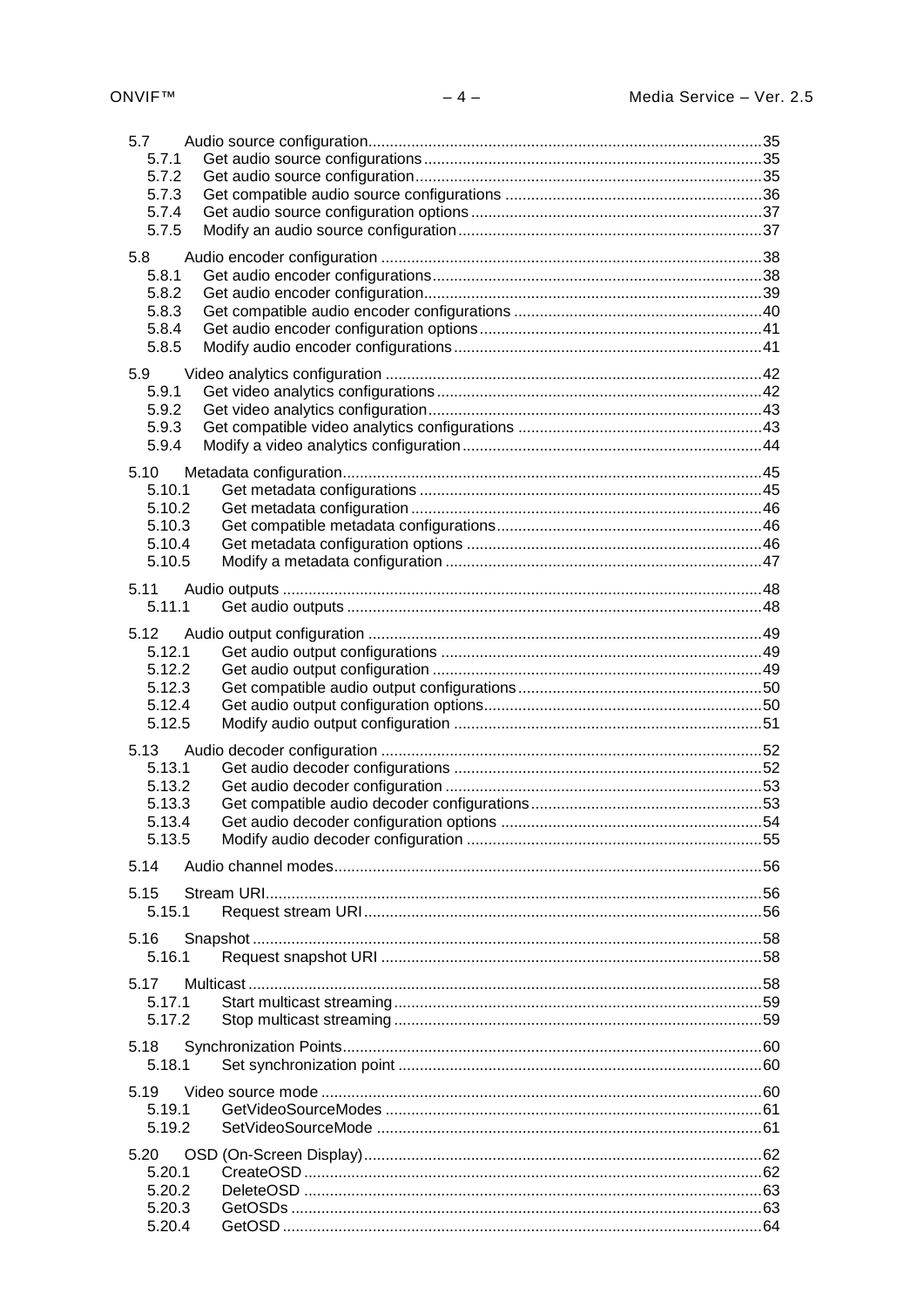|      | 5.20.5<br>5.20.6   |  |  |
|------|--------------------|--|--|
| 5.21 |                    |  |  |
|      | 5.22               |  |  |
|      | 5.22.1             |  |  |
|      | 5.22.2             |  |  |
|      | 5.23               |  |  |
|      | 5.23.1             |  |  |
|      | 5.23.2             |  |  |
|      | 5.23.3             |  |  |
|      | 5.23.4             |  |  |
|      | 5.23.5             |  |  |
|      | 5.23.6             |  |  |
|      | 5.23.7             |  |  |
|      | 5.23.8             |  |  |
|      | 5.23.9             |  |  |
|      | 5.23.10<br>5.23.11 |  |  |
|      | 5.23.12            |  |  |
|      | 5.23.13            |  |  |
|      | 5.23.14            |  |  |
|      | 5.23.15            |  |  |
|      | 5.23.16            |  |  |
|      | 5.23.17            |  |  |
|      | 5.23.18            |  |  |
|      | 5.23.19            |  |  |
|      | 5.23.20<br>5.23.21 |  |  |
|      | 5.23.22            |  |  |
|      | 5.23.23            |  |  |
|      | 5.23.24            |  |  |
|      | 5.23.25            |  |  |
|      | 5.23.26            |  |  |
|      | 5.23.27            |  |  |
|      | 5.23.28            |  |  |
|      | 5.23.29            |  |  |
|      | 5.23.30<br>5.23.31 |  |  |
|      | 5.23.32            |  |  |
|      | 5.23.33            |  |  |
|      | 5.23.34            |  |  |
|      | 5.23.35            |  |  |
|      | 5.23.36            |  |  |
|      | 5.23.37            |  |  |
|      | 5.23.38            |  |  |
|      | 5.23.39            |  |  |
|      | 5.23.40<br>5.23.41 |  |  |
|      | 5.23.42            |  |  |
|      | 5.23.43            |  |  |
|      | 5.23.44            |  |  |
|      | 5.23.45            |  |  |
|      | 5.23.46            |  |  |
|      | 5.23.47            |  |  |
|      | 5.23.48            |  |  |
|      | 5.23.49<br>5.23.50 |  |  |
|      | 5.23.51            |  |  |
|      | 5.23.52            |  |  |
|      | 5.23.53            |  |  |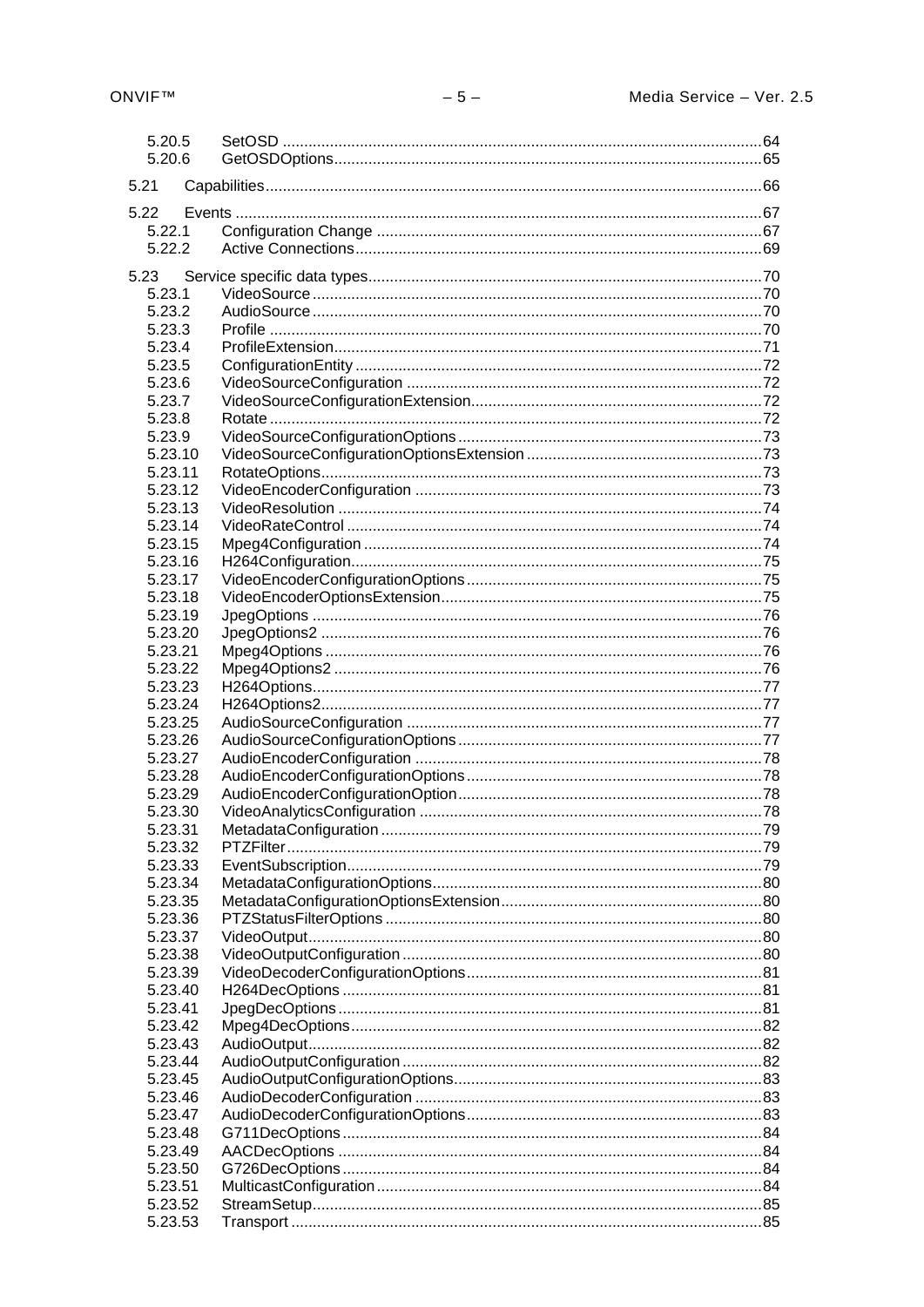| 5.23.54                          |  |    |
|----------------------------------|--|----|
| 5.23.55                          |  |    |
| 5.23.56                          |  |    |
| 5.23.57                          |  |    |
| 5.23.58                          |  |    |
| 5.23.59                          |  |    |
| 5.23.60                          |  |    |
| 5.23.61                          |  |    |
| 5.23.62                          |  |    |
| 5.23.63                          |  |    |
| 5.24                             |  |    |
| <b>Annex A. Bibliography</b>     |  | 92 |
| <b>Annex B. Revision History</b> |  | 93 |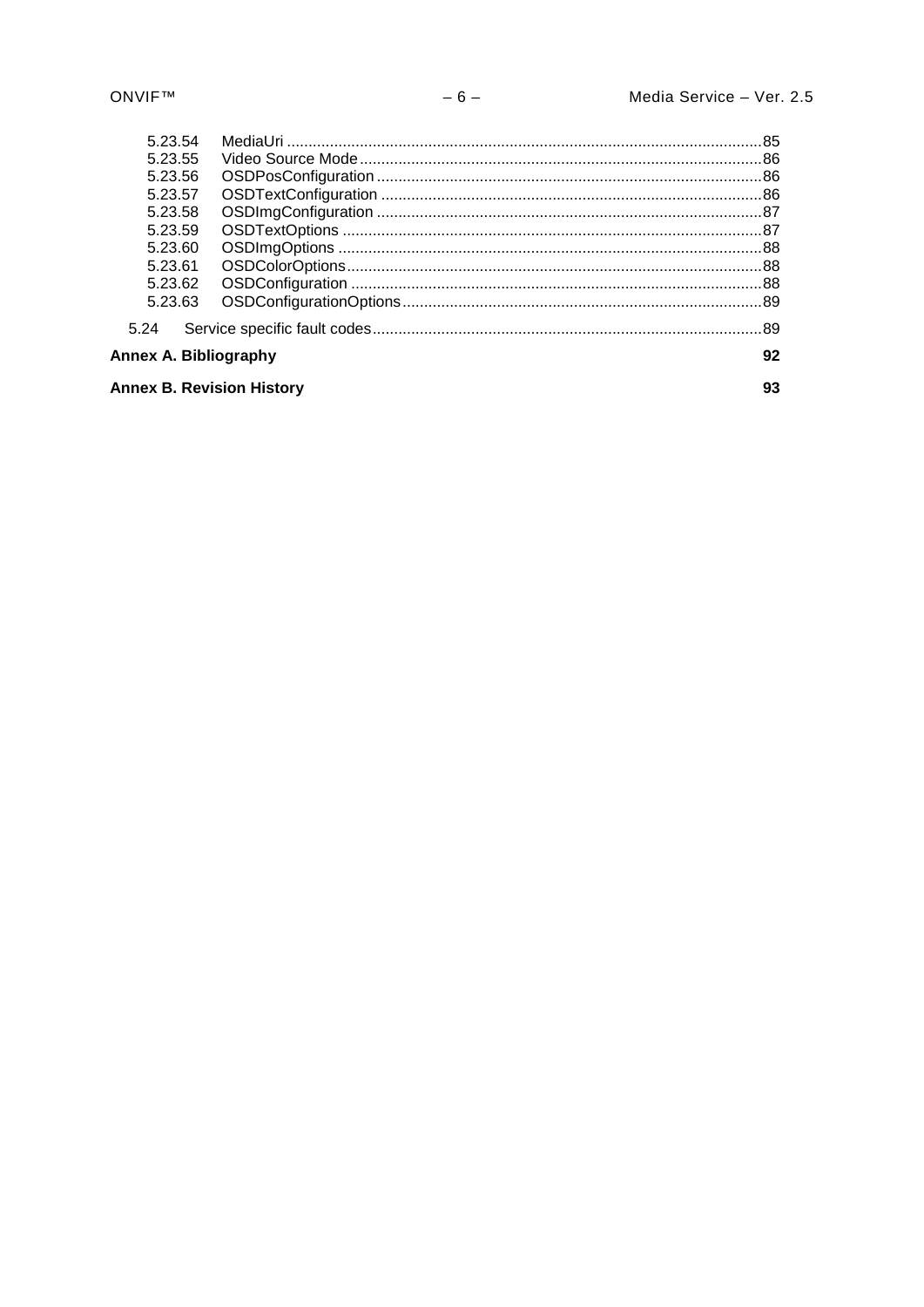#### <span id="page-6-5"></span><span id="page-6-0"></span>**1 Scope**

This document defines the web service interface for configuration of the so called media profiles. These include the selection of Video and Audio inputs as well as PTZ and Analytics modes and the configuration of Video and Audio encoders.

Media streaming is out of scope of this document and covered by the ONVIF streaming specification.

Web service usage is outside of the scope of this document. Please refer to the ONVIF core specification.

## <span id="page-6-1"></span>**2 Normative references**

ONVIF Core Specification

[<http://www.onvif.org/onvif/specs/core/ONVIF-Core-Specification-v211.pdf>](http://www.onvif.org/onvif/specs/core/ONVIF-Core-Specification-v211.pdf)

ONVIF Media Service Specification

[<http://www.onvif.org/onvif/specs/srv/media/ONVIF-Media-Service-Spec-v211.pdf>](http://www.onvif.org/onvif/specs/srv/media/ONVIF-Media-Service-Spec-v211.pdf)

ONVIF Imaging Service Specification

[<http://www.onvif.org/onvif/specs/srv/img/ONVIF-Imaging-Service-Spec-v211.pdf>](http://www.onvif.org/onvif/specs/srv/img/ONVIF-Imaging-Service-Spec-v211.pdf)

ONVIF PTZ Service Specification

[<http://www.onvif.org/onvif/specs/srv/ptz/ONVIF-PTZ-Service-Spec-v211.pdf>](http://www.onvif.org/onvif/specs/srv/ptz/ONVIF-PTZ-Service-Spec-v211.pdf)

ONVIF Streaming Specification

[<http://www.onvif.org/onvif/specs/stream/ONVIF-Streaming-Spec-v211.pdf>](http://www.onvif.org/onvif/specs/stream/ONVIF-Streaming-Spec-v211.pdf)

ONVIF Video Analytics Specification

[<http://www.onvif.org/onvif/specs/srv/analytics/ONVIF-VideoAnalytics-Service-Spec-v211.pdf>](http://www.onvif.org/onvif/specs/srv/analytics/ONVIF-VideoAnalytics-Service-Spec-v211.pdf)

## <span id="page-6-2"></span>**3 Terms and Definitions**

#### <span id="page-6-3"></span>**3.1 Definitions**

| <b>Configuration Entity</b>                                                                                                                                                        | A network video device media abstract component that is used to produce a<br>media stream on the network, i.e. video and/or audio stream. |  |  |
|------------------------------------------------------------------------------------------------------------------------------------------------------------------------------------|-------------------------------------------------------------------------------------------------------------------------------------------|--|--|
| <b>Control Plane</b>                                                                                                                                                               | Consists of Media control functions, such as device control,<br>media<br>configuration and PTZ commands.                                  |  |  |
| <b>Digital PTZ</b>                                                                                                                                                                 | Function that diminishes or crops an image to adjust the image position and<br>ratio.                                                     |  |  |
| <b>GZIP</b>                                                                                                                                                                        | GNU data format for lossless compression.                                                                                                 |  |  |
| Media Plane                                                                                                                                                                        | Consists of media stream, such as video, audio and metadata.                                                                              |  |  |
| <b>Media Profile</b><br>Maps a video or an audio source or an audio output to a video or an audio<br>encoder, a audio decoder configuration and PTZ and analytics configurations.  |                                                                                                                                           |  |  |
| Metadata<br>All streaming data except video and audio, including video analytics results,<br>PTZ position data and other metadata (such as textual data from POS<br>applications). |                                                                                                                                           |  |  |
| <b>Video Analytics</b>                                                                                                                                                             | Algorithms or programs used to analyze video data and to generate data<br>describing object location and behaviour.                       |  |  |

### <span id="page-6-4"></span>**3.2 Abbreviations**

| <b>RTCP</b> | <b>RTP Control Protocol</b>         |
|-------------|-------------------------------------|
| <b>RTP</b>  | <b>Realtime Transport Protocol</b>  |
| <b>RTSP</b> | <b>Real Time Streaming Protocol</b> |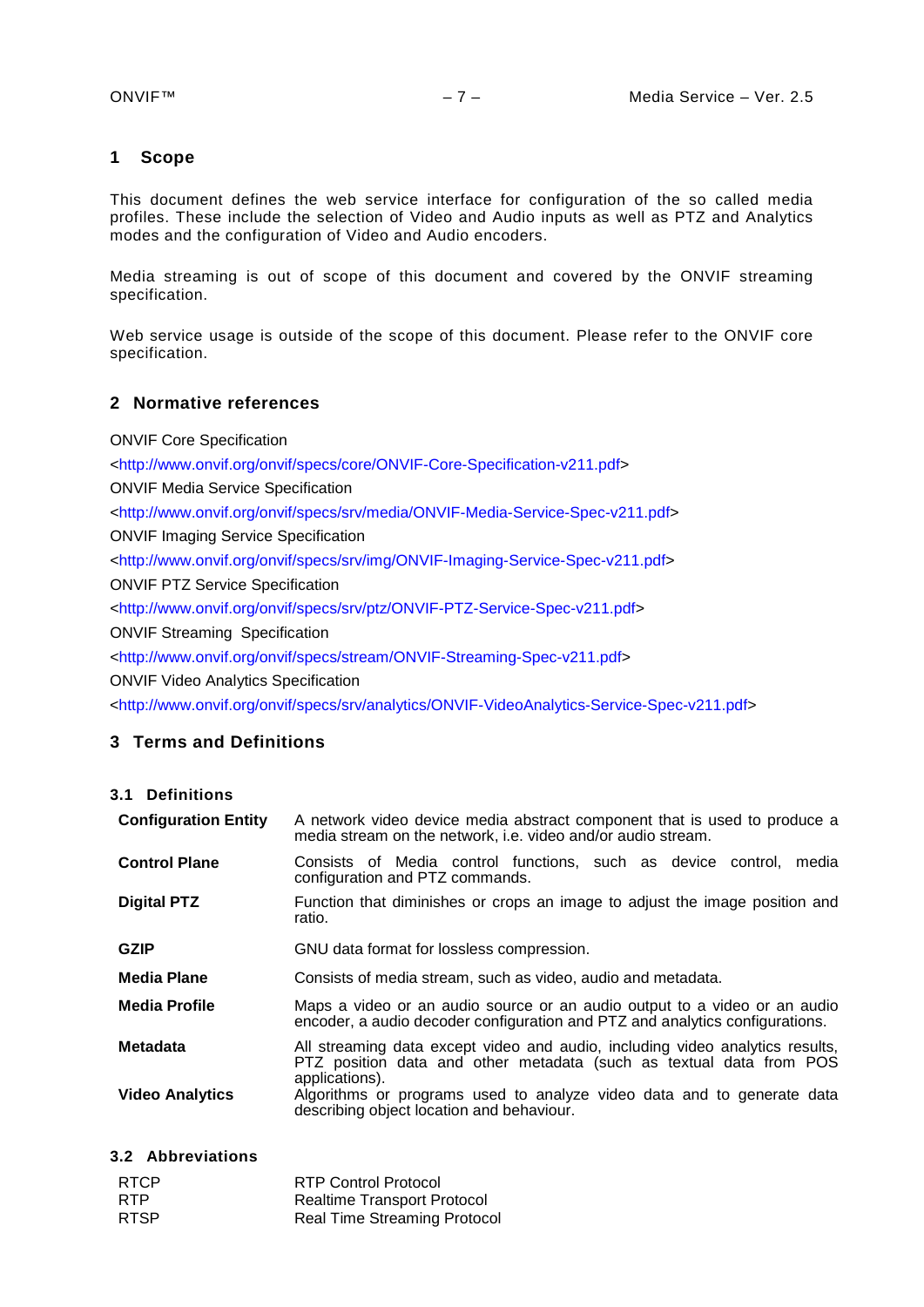| <b>TCP</b> | <b>Transmission Control Protocol</b> |
|------------|--------------------------------------|
| <b>UDP</b> | User Datagram Protocol               |

#### <span id="page-7-0"></span>**4 Overview**

Media configurations are handled through the media service. Media configurations are used to determine the streaming properties of requested media streams as defined in this specification. The device provides media configuration through the media service. WSDL for this service is specified in [http://www.onvif.org/ver10/media/wsdl/media.wsdll](http://www.onvif.org/ver10/media/wsdl/media.wsdl) .

| <b>Prefix</b>    | <b>Namespace URI</b>                    |
|------------------|-----------------------------------------|
| env              | http://www.w3.org/2003/05/soap-envelope |
| ter              | http://www.onvif.org/ver10/error        |
| хs               | http://www.w3.org/2001/XMLSchema        |
| tt               | http://www.onvif.org/ver10/schema       |
| trt              | http://www.onvif.org/ver10/media/wsdl   |
| tns <sub>1</sub> | http://www.onvif.org/ver10/topics       |

**Table 1: Referenced namespaces (with prefix)**

#### <span id="page-7-1"></span>**4.1.1 Media profiles**

Real-time video and audio streaming configurations are controlled using media profiles. A media profile maps a video and/or audio source to a video and/or an audio encoder, PTZ and analytics configurations. An ONVIF compliant device supporting the media service presents different available profiles depending on its capabilities (the set of available profiles might change dynamically though).



## **Figure 1: A media profile**

A device having the media service provides at least one media profile at boot. A device may provide "ready to use" profiles for the most common media configurations that the device offers.

The Profile contains a "fixed" attribute that indicates if a profile can be deleted or not. The fixed attribute does not signal that a profile is immutable. Hence it shall be possible to add or remove configurations to or from a fixed profile. Whether a profile is fixed or not is defined by the device.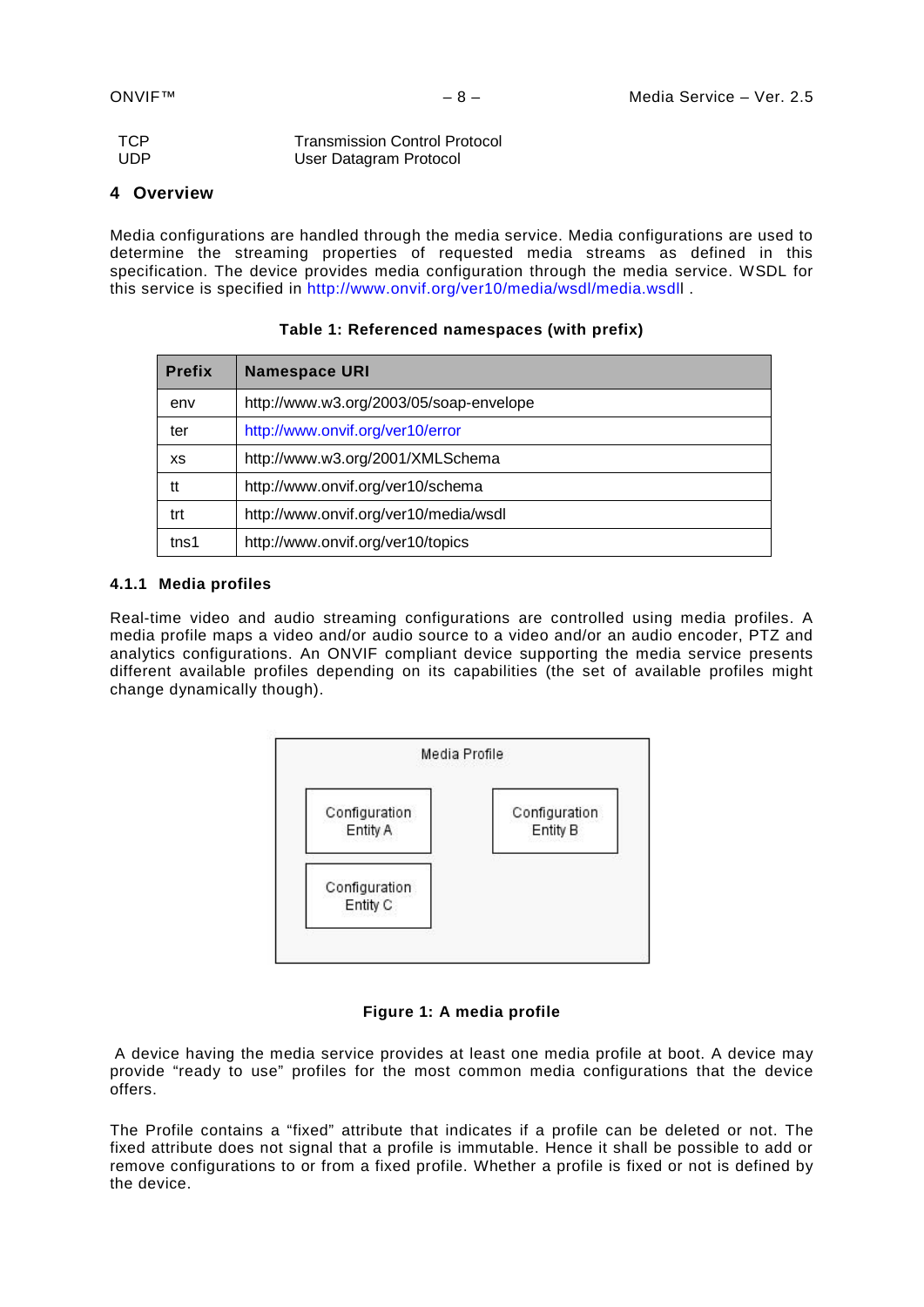A profile consists of a set of interconnected *configuration entities.* Configurations are provided by the device and can be either static or created dynamically by the device. For example, the dynamic configurations can be created by the device depending on current available encoding resources. A configuration entity is one of the following:

- Video source configuration
- Audio source configuration
- Video encoder configuration
- Audio encoder configuration
- PTZ configuration
- Video analytics configuration
- Metadata configuration
- Audio output configuration
- Audio decoder configuration

A profile consists of all or a subset of these configuration entities. Depending on the capabilities of the device, a particular configuration entity can be part of a profile or not. For example, a profile with an audio source and an audio encoder configuration can exist only in a device with audio support.

An example of a complete profile configuration is illustrated in [Figure 2.](#page-9-0)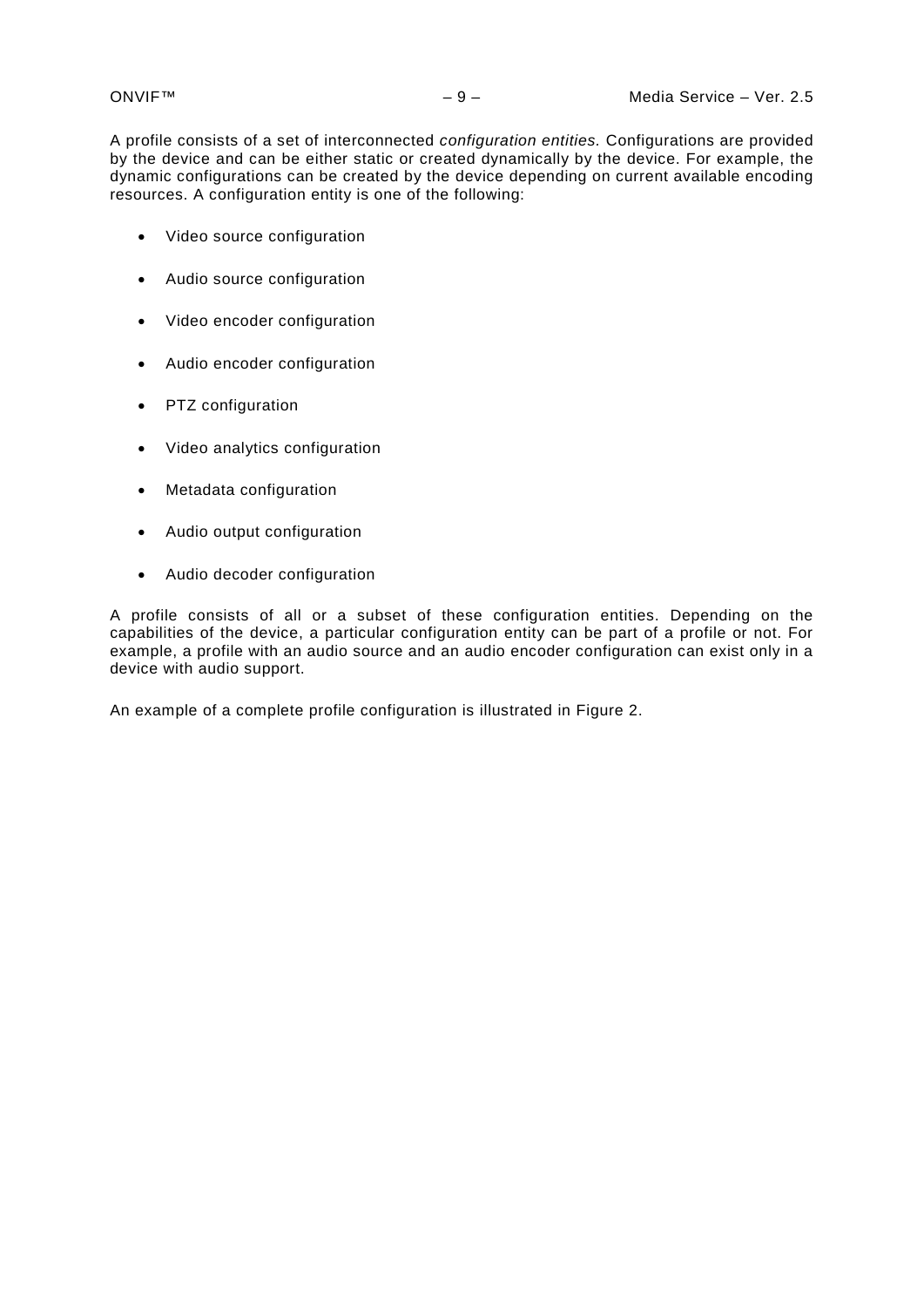

**Figure 2: Complete profile configuration** 

<span id="page-9-0"></span>A media profile describes how and what to present to the client in a media stream as well as how to handle PTZ input and Analytics.

The following commands list existing sources:

- *GetVideoSources* Gets all existing video sources in the device.
- *GetAudioSources* Gets all existing audio sources in the device.
- *GetAudioOutputs*  Gets all existing audio outputs in the device

The following commands manage Media Profiles:

- *CreateProfile*  Creates a new media profile.
- *GetProfiles* Gets all existing media profiles.
- *GetProfile* Gets a specific media profile.
- *DeleteProfile* Deletes a specific media profile.
- *Add<configuration entity>*  Adds a specific configuration entity to the media profile.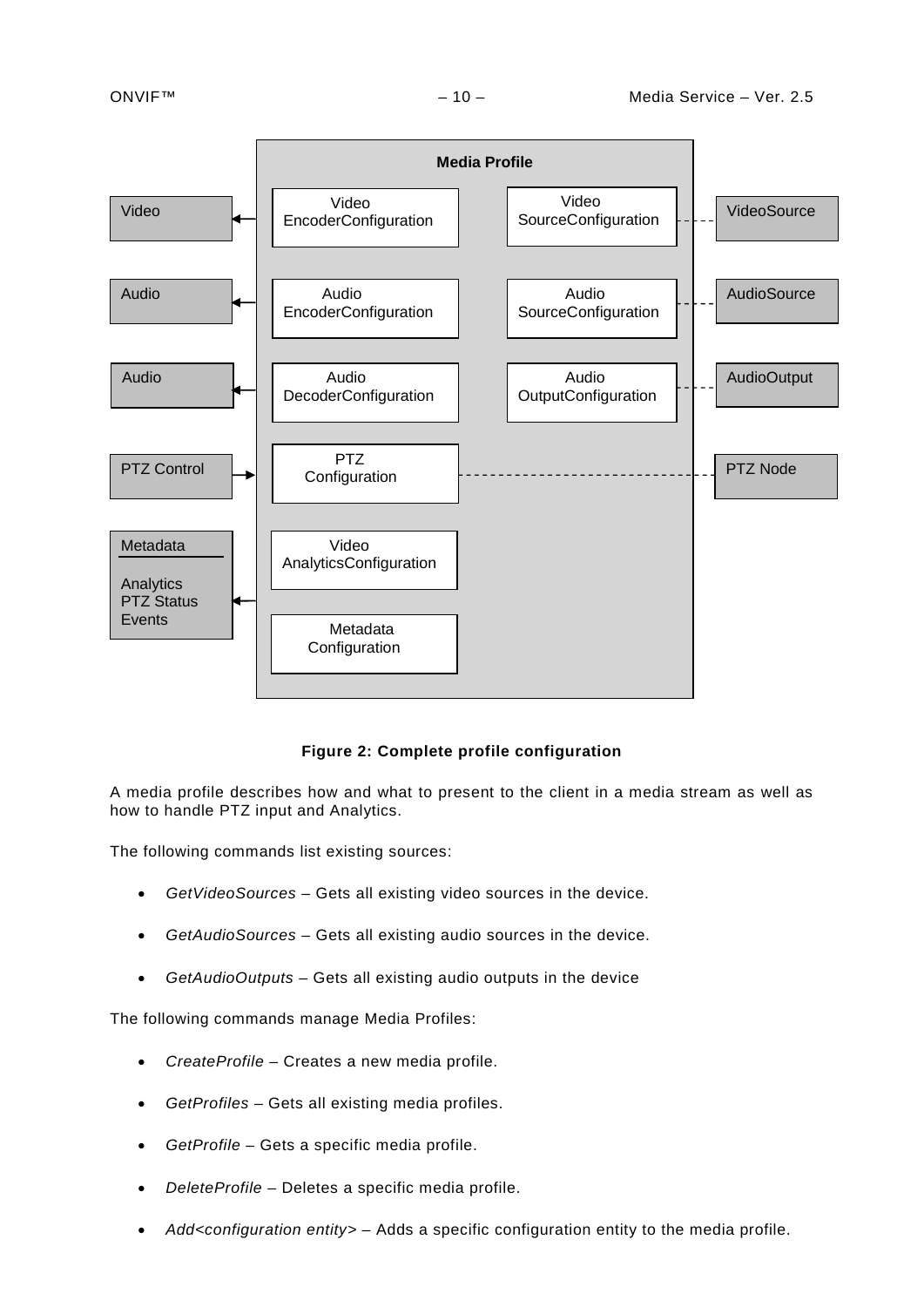• *Remove<configuration entity>* – Removes a specific configuration entity from a media profile.

The following commands manage Configuration Entities:

- *Get<configuration entity>Options* Gets the valid property values for a specific configuration entity.
- *Set<configuration entity>* Sets a configuration entity configuration.
- *Get<configuration entity>s*  Gets all existing configuration entities of the type.
- *Get<configuration entity>* Gets a specific configuration entity.
- *GetCompatible<configuration entity>s*  Gets all configuration entities compatible with a specific media profile.

Where *<configuration entity>* is the type of configuration entity. For example, the complete command to get a video encoder configuration is:

#### *GetVideoEncoderConfiguration*

The following commands initiate and manipulate a video/audio stream:

- *GetStreamUri*  Requests a valid RTSP or HTTP stream URI for a specific media profile and protocol.
- *StartMulticastStreaming*  Starts multicast streaming using a specified media profile.
- *StopMulticastStreaming*  Stops a multicast stream.
- *SetSynchronizationPoint* Inserts a synchronization point (I-frame etc) in active streams.
- *GetSnapshotUri*  Requests a valid HTTP URI for a specific media profile that can be used to obtain a JPEG snapshot.

#### <span id="page-10-0"></span>**4.2 Video source mode**

A device can have the capability for changing video source mode which is a setting of video source as exclusion in same time. For example, device's capability for max resolution (1920x1080@16:9 or 2048x1536@4:3) and frame rate (20fps or 30fps) can be changed by selecting each video source modes.

The following commands manage video source mode.

- *GetVideoSourceModes* Get a list of video source modes.
- *SetVideoSourceMode* Set video source mode to specified mode.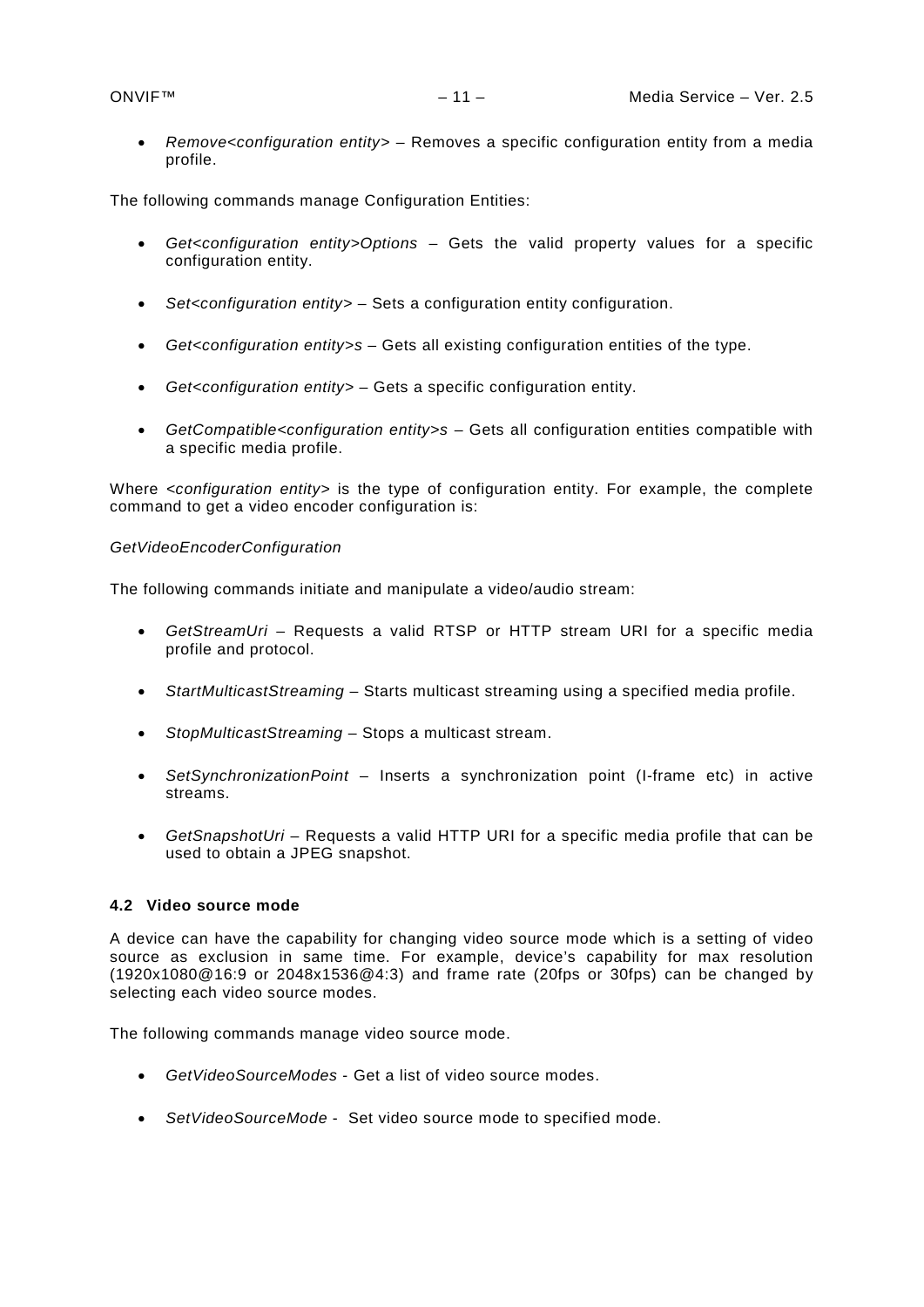## <span id="page-11-0"></span>**5 Service**

The media service is used to configure the device media streaming properties.

The media service allows a client to configure media and other real time streaming configurations. Media configurations are handled through media profiles. An overview of the ONVIF media configuration model is given in Section [1.](#page-6-5)

The media service commands are divided into two major categories:

- Media configuration:
	- o Media profile commands
	- o Video source commands
	- o Vide encoder commands
	- o Audio source commands
	- o Audio encoder commands
	- o Video analytics commands
	- o Metadata commands
	- o Audio output commands
	- o Audio decoder commands
- Media streaming:
	- o Request stream URI
	- o Get snapshot URI
	- o Multicast control commands
	- o Media synchronization point

A basic set of operations are required for the media service; other operations are recommended to support. The detailed requirements are listed under the command descriptions.

## <span id="page-11-1"></span>**5.1 Audio and video codecs**

An ONVIF compliant device streams audio and video data using suitable encoding algorithms. The device may also able to decode audio. A device supports any audio and video codecs, bitrates and resolution according to the manufacturer's choice. In order to ensure interoperability between client and device, this standard mandates the following codec profiles:

• An ONVIF compliant device shall support JPEG QVGA.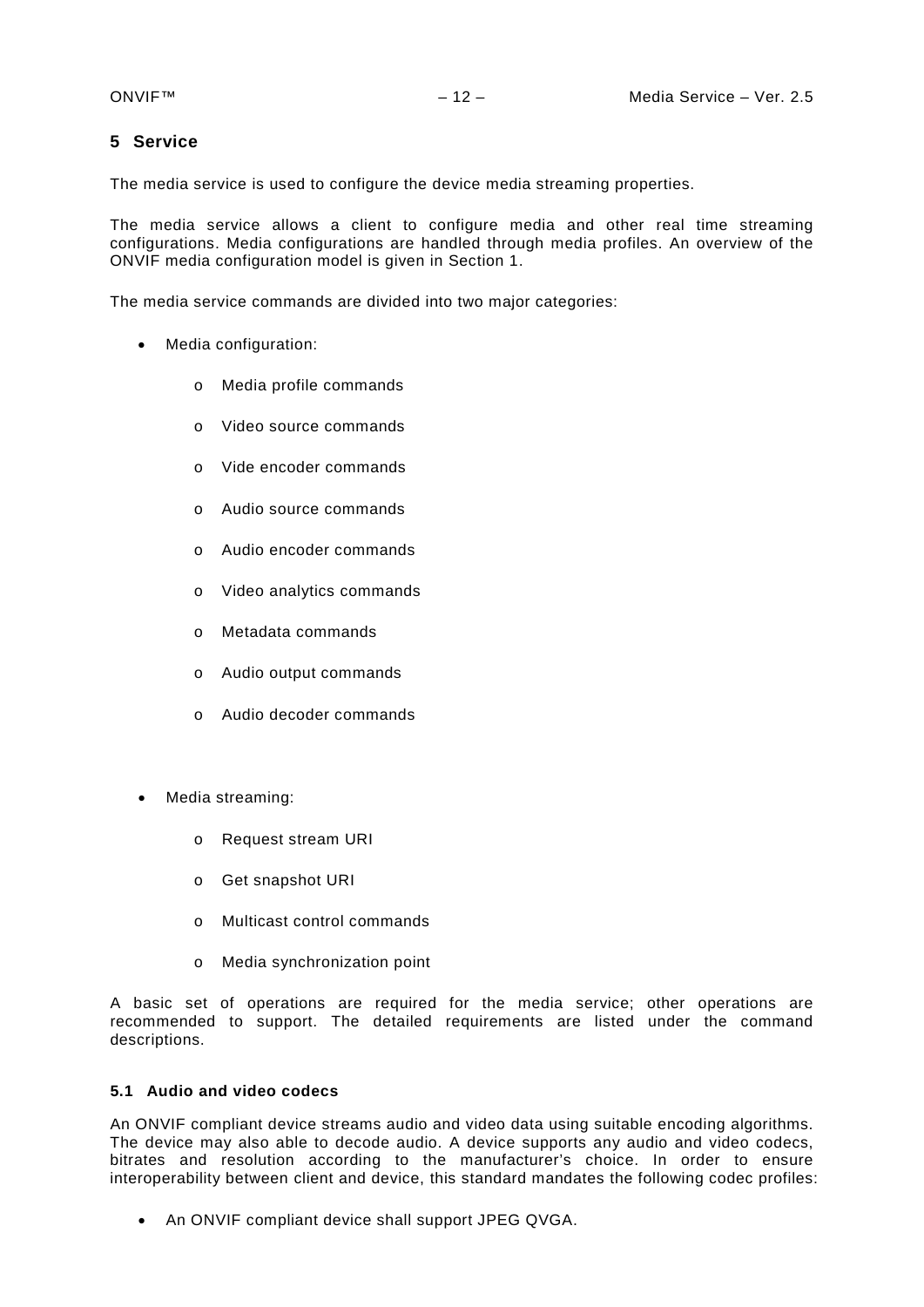• An ONVIF compliant device shall support G.711µ Law (Simplex-Camera Microphone Only, 1ch) [ITU-T G.711] if the device supports audio.

#### <span id="page-12-0"></span>**5.2 Media Profile**

A media profile consists of a set of media configurations. Media profiles are used by a client to configure properties of a media stream from a device.

A device shall provide at least one media profile at boot. A device should provide "ready to use" profiles for the most common media configurations that the device offers.

A profile consists of a set of interconnected *configuration entities.* Configurations are provided by the device and can be either static or created dynamically by the device. For example, the dynamic configurations can be created by the device depending on current available encoding resources. A configuration entity is one of the following:

- Video source configuration
- Audio source configuration
- Video encoder configuration
- Audio encoder configuration
- PTZ configuration
- Video analytics configuration
- Metadata configuration
- Audio output configuration
- Audio decoder configuration

A profile consists of all or a subset of these configuration entities. Depending on the capabilities of the device, a particular configuration entity can be part of a profile or not. For example, a profile with an audio source and an audio encoder configuration can exist only in a device with audio support.

#### <span id="page-12-1"></span>**5.2.1 Create media profile**

This operation creates a new empty media profile. The media profile shall be created in the device and shall be persistent (remain after reboot). A device shall support the creation of media profiles as long as the number of existing profiles does not exceed the capability value MaximumNumberOfProfiles.

A created profile shall be deletable and a device shall set the "fixed" attribute to false in the returned Profile.

Optionally the token identifier can be defined by the client. In this case a device shall support at least a token length of 12 characters and characters "A-Z" | "a-z" | "0-9" | "-.".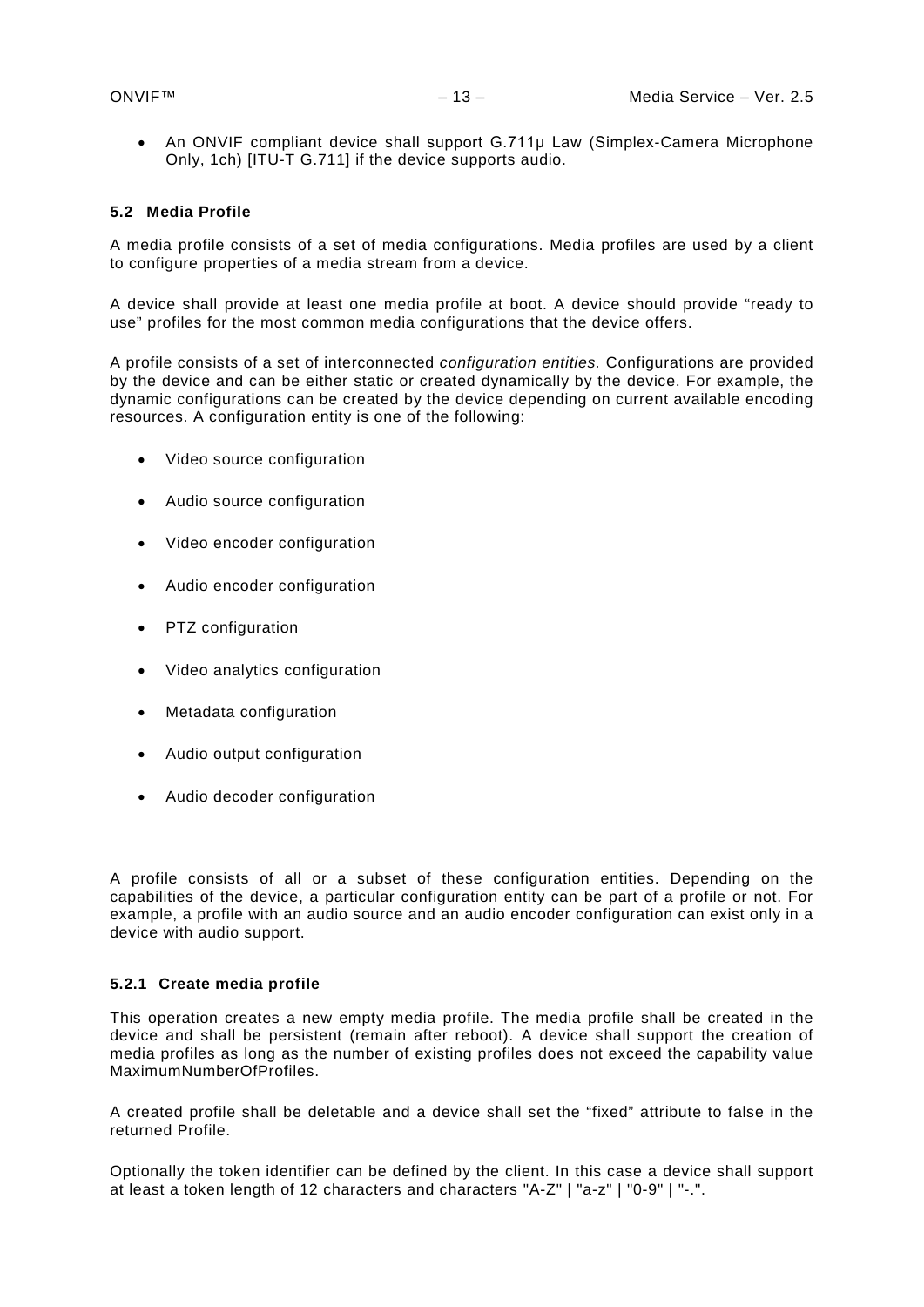|  | Table 2: CreateProfile command |  |
|--|--------------------------------|--|
|--|--------------------------------|--|

| <b>CreateProfile</b>                                                                                                                                                                                                                                                | <b>Access Class: ACTUATE</b>                                                          |  |
|---------------------------------------------------------------------------------------------------------------------------------------------------------------------------------------------------------------------------------------------------------------------|---------------------------------------------------------------------------------------|--|
| Message name                                                                                                                                                                                                                                                        | <b>Description</b>                                                                    |  |
| <b>CreateProfileRequest</b><br>Contains the friendly <b>Name</b> of the Profile to create as well as an<br>optional Token parameter, specifying the unique identifier of the new<br>media profile<br>tt:Name <b>Name</b> $[1][1]$<br>tt:ReferenceToken Token [0][1] |                                                                                       |  |
| Returns an empty Profile structure with no configuration entities.<br>CreateProfileResponse<br>tt:Profile Profile [1][1]                                                                                                                                            |                                                                                       |  |
| <b>Fault codes</b>                                                                                                                                                                                                                                                  | <b>Description</b>                                                                    |  |
| env:Sender<br>ter:InvalidArgVal<br>ter:ProfileExists                                                                                                                                                                                                                | A profile with the token <b>ProfileToken</b> already exists.                          |  |
| env:Receiver<br>ter:Action<br>ter:MaxNVTProfiles                                                                                                                                                                                                                    | The maximum number of supported profiles supported by the device<br>has been reached. |  |

### <span id="page-13-0"></span>**5.2.2 Get media profiles**

Any endpoint can ask for the *existing* media profiles of a device using the GetProfiles command. Pre-configured or dynamically configured profiles can be retrieved using this command. This command lists *all* configured profiles in a device. The client does not need to know the media profile in order to use the command. The device shall support the retrieval of media profiles through the GetProfiles command.

A device shall include the "fixed" attribute in all the returned Profile elements.

|  | Table 3: GetProfiles command |  |
|--|------------------------------|--|
|--|------------------------------|--|

| <b>GetProfiles</b>        |                                                                                                                                                                                                                                                               | Access Class: READ MEDIA |
|---------------------------|---------------------------------------------------------------------------------------------------------------------------------------------------------------------------------------------------------------------------------------------------------------|--------------------------|
| Message name              | <b>Description</b>                                                                                                                                                                                                                                            |                          |
| <b>GetProfilesRequest</b> | This is an empty message.                                                                                                                                                                                                                                     |                          |
| GetProfilesResponse       | The response contains a list of profiles. Each profile contains a set of<br>configuration entities defining a specific configuration that can be used<br>for media streaming, analytics, metadata streaming etc.<br>tt:Profile <b>Profiles</b> [0][unbounded] |                          |
| <b>Fault codes</b>        | <b>Description</b>                                                                                                                                                                                                                                            |                          |
|                           | No command specific faults!                                                                                                                                                                                                                                   |                          |

#### <span id="page-13-1"></span>**5.2.3 Get media profile**

If the profile token is already known, a profile can be fetched through the GetProfile command. The device shall support the retrieval of a specific media profile through the GetProfile command.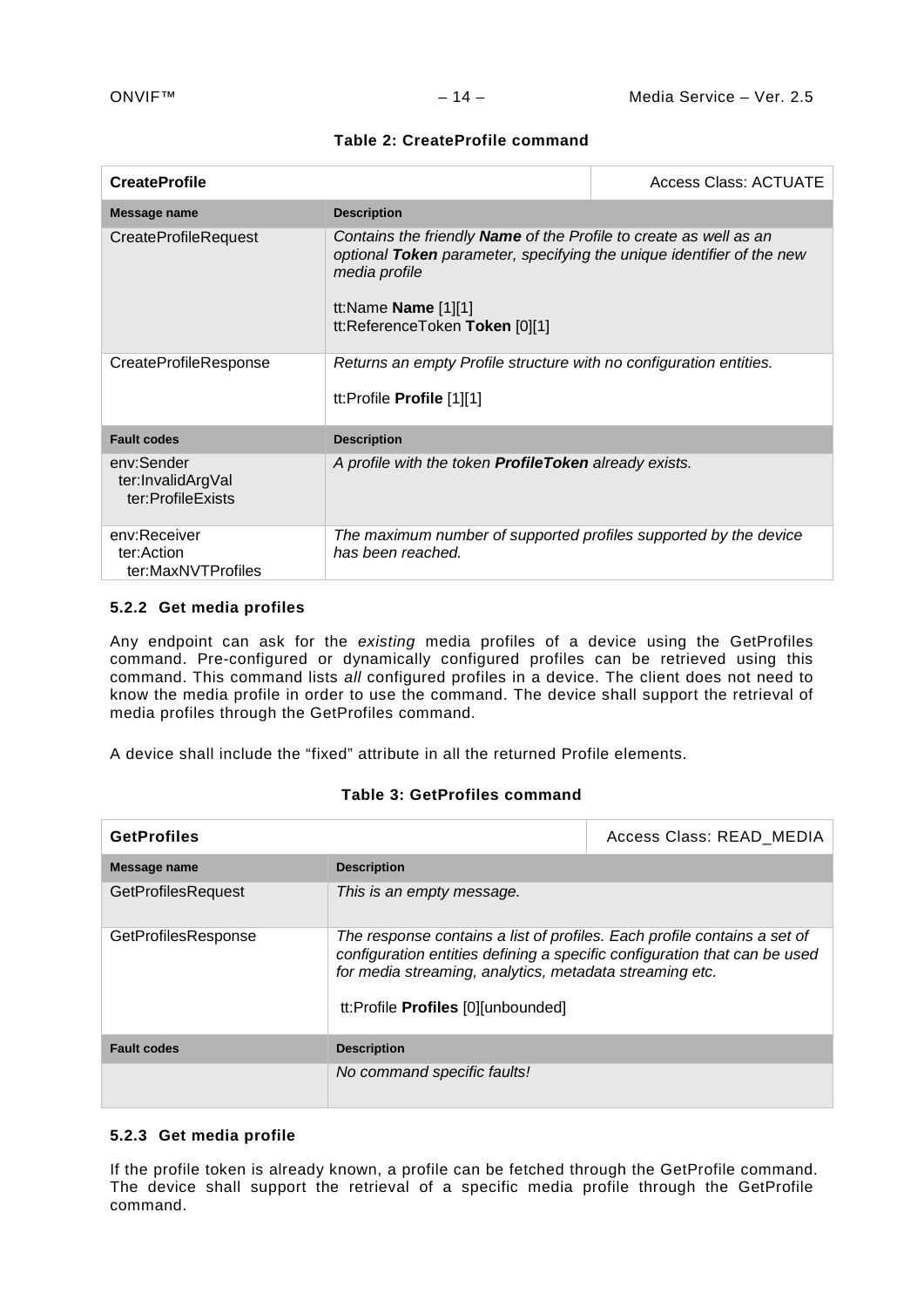A device shall include the "fixed" attribute in the returned Profile element.

| <b>GetProfile</b>                                |                                                                                                                                                                                                                                                                                                | Access Class: READ MEDIA |
|--------------------------------------------------|------------------------------------------------------------------------------------------------------------------------------------------------------------------------------------------------------------------------------------------------------------------------------------------------|--------------------------|
| <b>Message name</b>                              | <b>Description</b>                                                                                                                                                                                                                                                                             |                          |
| <b>GetProfileRequest</b>                         | This message contains the token to the requested profile.<br>tt:ReferenceToken ProfileToken [1][1]                                                                                                                                                                                             |                          |
| GetProfileResponse                               | The response contains the <b>Profile</b> indicated by the <b>Token</b> parameter.<br>A Profile contains a set of configuration entities defining a specific<br>configuration that can be used for media streaming, analytics,<br>metadata streaming etc.<br>tt:Profile <b>Profile</b> $[1][1]$ |                          |
| <b>Fault codes</b>                               | <b>Description</b>                                                                                                                                                                                                                                                                             |                          |
| env:Sender<br>ter:InvalidArgVal<br>ter:NoProfile | The requested profile token <b>ProfileToken</b> does not exist.                                                                                                                                                                                                                                |                          |

## **Table 4: GetProfile command**

#### <span id="page-14-0"></span>**5.2.4 Add video source configuration to a profile**

This operation adds a VideoSourceConfiguration to an existing media profile. If such a configuration exists in the media profile, it will be replaced. The change shall be persistent. The device shall support addition of a video source configuration to a profile through the AddVideoSourceConfiguration command.

#### **Table 5: AddVideoSourceConfiguration command**

| <b>AddVideoSourceConfiguration</b>                      |                                                                                                                                                                                                        | <b>Access Class: ACTUATE</b> |
|---------------------------------------------------------|--------------------------------------------------------------------------------------------------------------------------------------------------------------------------------------------------------|------------------------------|
| Message name                                            | <b>Description</b>                                                                                                                                                                                     |                              |
| AddVideoSourceConfiguration<br>Request                  | Contains a reference to the VideoSourceConfiguration to add and<br>the <b>Profile</b> where it shall be added.<br>tt:ReferenceToken ProfileToken [1][1]<br>tt:ReferenceToken ConfigurationToken [1][1] |                              |
| AddVideoSourceConfiguration<br>Response                 | This is an empty message.                                                                                                                                                                              |                              |
| <b>Fault codes</b>                                      | <b>Description</b>                                                                                                                                                                                     |                              |
| env:Sender<br>ter:InvalidArgVal<br>ter:NoProfile        | The requested profile token <b>ProfileToken</b> does not exist.                                                                                                                                        |                              |
| env:Sender<br>ter:InvalidArgVal<br>ter:NoConfig         | The VideoSourceConfiguration indicated by the <b>ConfigurationToken</b><br>does not exist.                                                                                                             |                              |
| env:Receiver<br>ter:Action<br>ter:ConfigurationConflict | Other configurations of the media profile conflicts with the one to add<br>and adding it would cause a conflicting media profile.                                                                      |                              |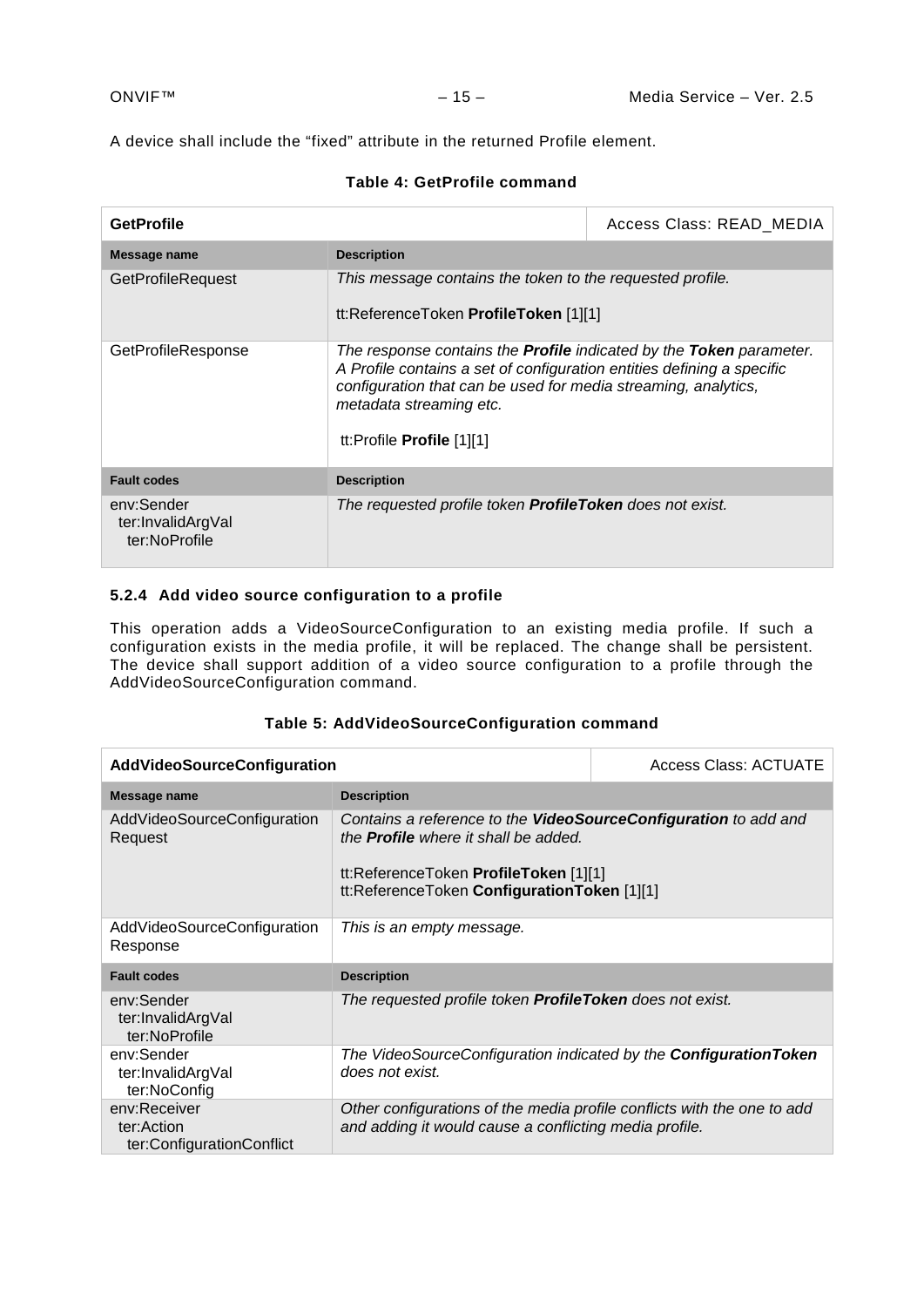#### <span id="page-15-0"></span>**5.2.5 Add video encoder configuration to a profile**

This operation adds a VideoEncoderConfiguration to an existing media profile. If a configuration exists in the media profile, it will be replaced. The change shall be persistent. A device shall support addition of a video encoder configuration to a profile through the AddVideoEncoderConfiguration command.

A device shall support adding a compatible VideoEncoderconfiguration to a Profile containing a VideoSourceConfiguration and shall support streaming video data of such a Profile.

| <b>AddVideoEncoderConfiguration</b>                     |                                                                                                                                                                                                         | <b>Access Class: ACTUATE</b> |
|---------------------------------------------------------|---------------------------------------------------------------------------------------------------------------------------------------------------------------------------------------------------------|------------------------------|
| Message name                                            | <b>Description</b>                                                                                                                                                                                      |                              |
| AddVideoEncoderConfiguration<br>Request                 | Contains a reference to the VideoEncoderConfiguration to add<br>and the <b>Profile</b> where it shall be added.<br>tt:ReferenceToken ProfileToken [1][1]<br>tt:ReferenceToken ConfigurationToken [1][1] |                              |
| AddVideoEncoderConfiguration<br>Response                | This is an empty message.                                                                                                                                                                               |                              |
| <b>Fault codes</b>                                      | <b>Description</b>                                                                                                                                                                                      |                              |
| env:Sender<br>ter:InvalidArgVal<br>ter:NoProfile        | The requested profile token <b>ProfileToken</b> does not exist.                                                                                                                                         |                              |
| env:Sender<br>ter:InvalidArgVal<br>ter:NoConfig         | The VideoEncoderConfiguration indicated by the<br><b>Configuration Token</b> does not exist.                                                                                                            |                              |
| env:Receiver<br>ter:Action<br>ter:ConfigurationConflict | Other configurations of the media profile conflicts with the one to add<br>and adding it would cause a conflicting media profile.                                                                       |                              |

#### **Table 6: AddVideoEncoderConfiguration command**

#### <span id="page-15-1"></span>**5.2.6 Add audio source configuration to a profile**

This operation adds an AudioSourceConfiguration to an existing media profile. If a configuration exists in the media profile, it will be replaced. The change shall be persistent. A device that supports audio streaming from device to client shall support addition of audio source configuration to a profile through the AddAudioSourceConfiguration command.

#### **Table 7: AddAudioSourceConfiguration command**

| <b>AddAudioSourceConfiguration</b>               |                                                                                                                                                                                                               | <b>Access Class: ACTUATE</b> |
|--------------------------------------------------|---------------------------------------------------------------------------------------------------------------------------------------------------------------------------------------------------------------|------------------------------|
| Message name                                     | <b>Description</b>                                                                                                                                                                                            |                              |
| AddAudioSourceConfiguration<br>Request           | Contains a reference to the <b>AudioSourceConfiguration</b> to add and<br>the <b>Profile</b> where it shall be added.<br>tt:ReferenceToken ProfileToken [1][1]<br>tt:ReferenceToken ConfigurationToken [1][1] |                              |
| AddAudioSourceConfiguration<br>Response          | This is an empty message.                                                                                                                                                                                     |                              |
| <b>Fault codes</b>                               | <b>Description</b>                                                                                                                                                                                            |                              |
| env:Sender<br>ter:InvalidArgVal<br>ter:NoProfile | The requested profile token <b>ProfileToken</b> does not exist.                                                                                                                                               |                              |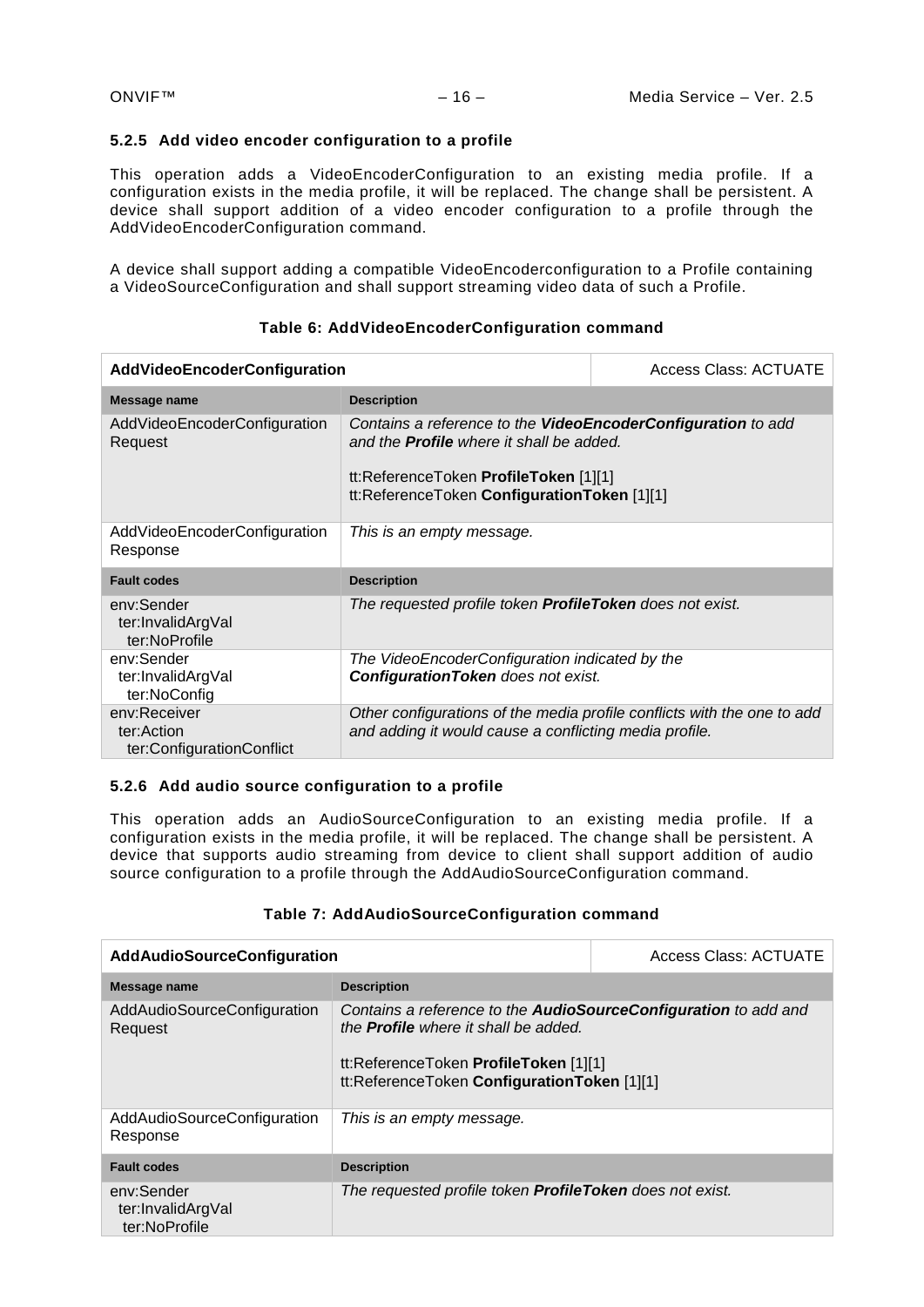| env:Sender<br>ter:InvalidArgVal<br>ter:NoConfig                 | The AudioSourceConfiguration indicated by the ConfigurationToken<br>does not exist.                                               |
|-----------------------------------------------------------------|-----------------------------------------------------------------------------------------------------------------------------------|
| env:Receiver<br>ter:Action<br>ter:ConfigurationConflict         | Other configurations of the media profile conflicts with the one to add<br>and adding it would cause a conflicting media profile. |
| env:Receiver<br>ter:ActionNotSupported<br>ter:AudioNotSupported | Audio is not supported.                                                                                                           |

#### <span id="page-16-0"></span>**5.2.7 Add audio encoder configuration to a profile**

This operation adds an AudioEncoderConfiguration to an existing media profile. If a configuration exists in the media profile, it will be replaced. The change shall be persistent. A device that supports audio streaming from device to client shall support addition of audio encoder configurations to a profile through the AddAudioEncoderConfiguration command.

A device shall support adding a compatible AudioEncoderConfiguration to a Profile containing an AudioSourceConfiguration and shall support streaming audio data of such a Profile.

| <b>AddAudioEncoderConfiguration</b>                             |                                                                                                                                                                                                         | <b>Access Class: ACTUATE</b> |
|-----------------------------------------------------------------|---------------------------------------------------------------------------------------------------------------------------------------------------------------------------------------------------------|------------------------------|
| Message name                                                    | <b>Description</b>                                                                                                                                                                                      |                              |
| AddAudioEncoderConfiguration<br>Request                         | Contains a reference to the AudioEncoderConfiguration to add<br>and the <b>Profile</b> where it shall be added.<br>tt:ReferenceToken ProfileToken [1][1]<br>tt:ReferenceToken ConfigurationToken [1][1] |                              |
| AddAudioEncoderConfiguration<br>Response                        | This is an empty message.                                                                                                                                                                               |                              |
| <b>Fault codes</b>                                              | <b>Description</b>                                                                                                                                                                                      |                              |
| env:Sender<br>ter:InvalidArgVal<br>ter:NoProfile                | The requested profile token <b>ProfileToken</b> does not exist.                                                                                                                                         |                              |
| env:Sender<br>ter:InvalidArgVal<br>ter:NoConfig                 | The AudioEncoderConfiguration indicated by the<br><b>Configuration Token</b> does not exist.                                                                                                            |                              |
| env:Receiver<br>ter:Action<br>ter:ConfigurationConflict         | Other configurations of the media profile conflicts with the one to add<br>and adding it would cause a conflicting media profile.                                                                       |                              |
| env:Receiver<br>ter:ActionNotSupported<br>ter:AudioNotSupported | Audio is not supported.                                                                                                                                                                                 |                              |

#### **Table 8: AddAudioEncoderConfiguration command**

#### <span id="page-16-1"></span>**5.2.8 Add PTZ configuration to a profile**

This operation adds a PTZConfiguration to an existing media profile. If a configuration exists in the media profile, it will be replaced. The change shall be persistent. A device that supports PTZ control shall support addition of PTZ configurations to a profile through the AddPTZConfiguration command*.*

Adding a PTZConfiguration to a media profile means that streams using that media profile can contain PTZ status (in the metadata), and that the media profile can be used for controlling PTZ movement, see document PTZ Service Specification.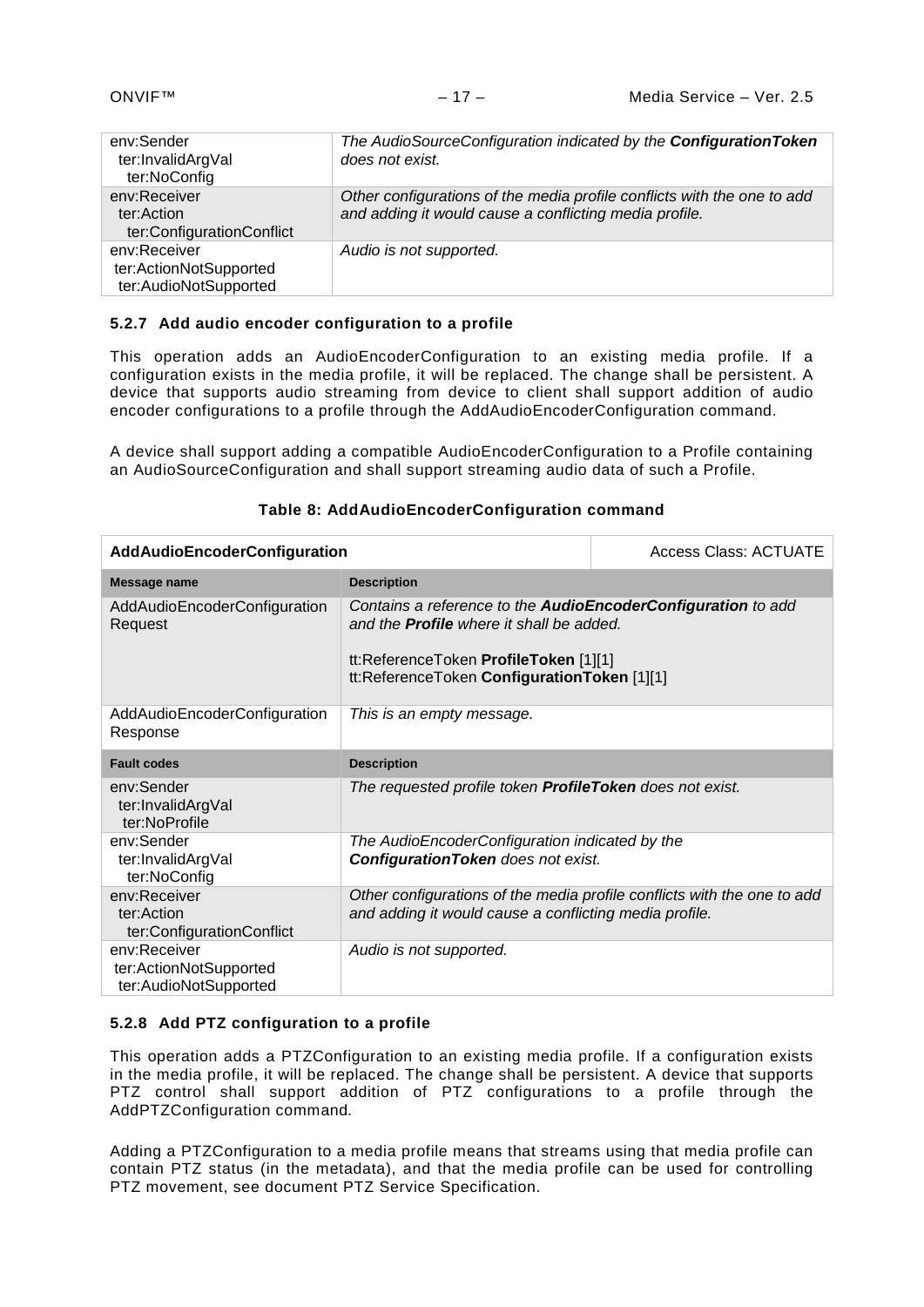| AddPTZConfiguration                                           |                                                                                                                                                                                                | <b>Access Class: ACTUATE</b> |
|---------------------------------------------------------------|------------------------------------------------------------------------------------------------------------------------------------------------------------------------------------------------|------------------------------|
| Message name                                                  | <b>Description</b>                                                                                                                                                                             |                              |
| AddPTZConfigurationRequest                                    | Contains a reference to the PTZConfiguration to add and the<br><b>Profile</b> where it shall be added.<br>tt:ReferenceToken ProfileToken [1][1]<br>tt:ReferenceToken ConfigurationToken [1][1] |                              |
| AddPTZConfigurationResponse                                   | This is an empty message.                                                                                                                                                                      |                              |
| <b>Fault codes</b>                                            | <b>Description</b>                                                                                                                                                                             |                              |
| env:Sender<br>ter:InvalidArgVal<br>ter:NoProfile              | The requested profile token <b>ProfileToken</b> does not exist.                                                                                                                                |                              |
| env:Sender<br>ter:InvalidArgVal<br>ter:NoConfig               | The PTZConfiguration indicated by the <b>Configuration Token</b> does<br>not exist.                                                                                                            |                              |
| env:Receiver<br>ter:Action<br>ter:ConfigurationConflict       | Other configurations of the media profile conflicts with the one to add<br>and adding it would cause a conflicting media profile.                                                              |                              |
| env:Receiver<br>ter:ActionNotSupported<br>ter:PTZNotSupported | PTZ is not supported.                                                                                                                                                                          |                              |

### **Table 9: AddPTZConfiguration command**

## <span id="page-17-0"></span>**5.2.9 Add video analytics configuration to a profile**

This operation adds a VideoAnalytics configuration to an existing media profile. If a configuration exists in the media profile, it will be replaced. The change shall be persistent. A device that supports video analytics shall support addition of video analytics configurations to a profile through the AddVideoAnalyticsConfiguration command.

Adding a VideoAnalyticsConfiguration to a media profile means that streams using that media profile can contain video analytics data (in the metadata) as defined by the submitted configuration reference. Video analytics data is specified in the document Video Analytics Specification and analytics configurations are managed through the commands defined in Section [5.9.](#page-41-0)

A profile containing only a video analytics configuration but no video source configuration is incomplete. Therefore, a client should first add a video source configuration to a profile before adding a video analytics configuration. The device can deny adding of a video analytics configuration before a video source configuration. In this case, it should respond with a ConfigurationConflict Fault.

| <b>AddVideoAnalytics</b> |                                                                                                                                                                                       | Access Class: ACTUATE |
|--------------------------|---------------------------------------------------------------------------------------------------------------------------------------------------------------------------------------|-----------------------|
| Message name             | <b>Description</b>                                                                                                                                                                    |                       |
| AddVideoAnalyticsRequest | Contains a reference to the VideoAnalytics to add and the Profile<br>where it shall be added.<br>tt:ReferenceToken ProfileToken [1][1]<br>tt:ReferenceToken ConfigurationToken [1][1] |                       |

## **Table 10: AddVideoAnalytics command**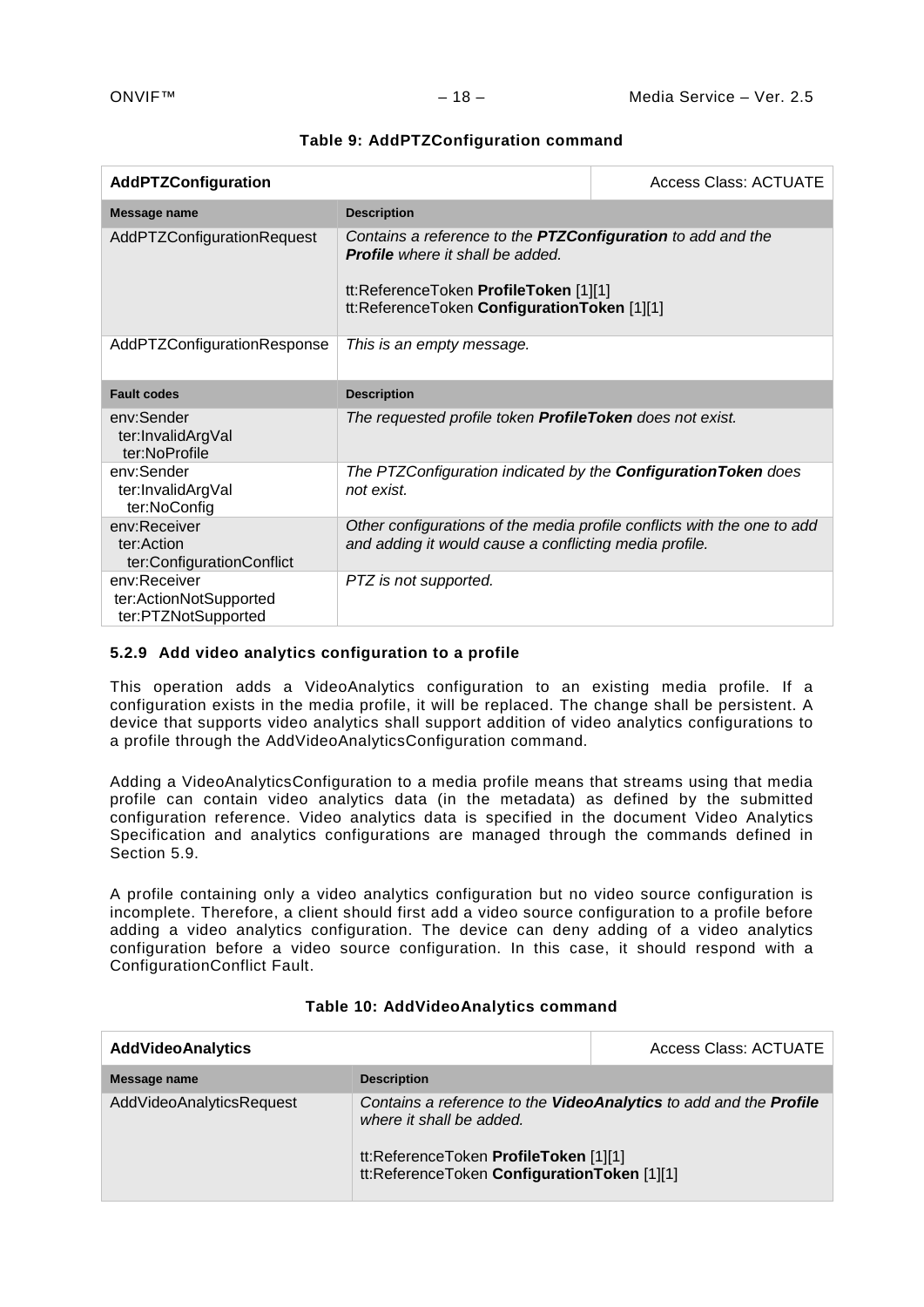| AddVideoAnalyticsResponse                                                | This is an empty message.                                                                                                         |
|--------------------------------------------------------------------------|-----------------------------------------------------------------------------------------------------------------------------------|
| <b>Fault codes</b>                                                       | <b>Description</b>                                                                                                                |
| env:Sender<br>ter:InvalidArgVal<br>ter:NoProfile                         | The requested profile token <b>ProfileToken</b> does not exist.                                                                   |
| env:Sender<br>ter:InvalidArgVal<br>ter:NoConfig                          | The VideoAnalytics indicated by the <b>Configuration Token</b> does not<br>exist.                                                 |
| env:Receiver<br>ter:Action<br>ter:ConfigurationConflict                  | Other configurations of the media profile conflicts with the one to<br>add and adding it would cause a conflicting media profile. |
| env:Receiver<br>ter:ActionNotSupported<br>ter:VideoAnalyticsNotSupported | VideoAnalytics is not supported.                                                                                                  |

## <span id="page-18-0"></span>**5.2.10 Add metadata configuration to a profile**

This operation adds a Metadata configuration to an existing media profile. If a configuration exists in the media profile, it will be replaced. The change shall be persistent. A device shall support the addition of a metadata configuration to a profile though the AddMetadataConfiguration command.

Adding a MetadataConfiguration to a Profile means that streams using that profile contain metadata. Metadata can consist of events, PTZ status, and/or video analytics data. Metadata configurations are handled through the commands defined in Section [5.10](#page-44-0) and [5.9.4.](#page-43-0)

| AddMetadataConfiguration                                |                                                                                                                                                                                                            | <b>Access Class: ACTUATE</b> |
|---------------------------------------------------------|------------------------------------------------------------------------------------------------------------------------------------------------------------------------------------------------------------|------------------------------|
| Message name                                            | <b>Description</b>                                                                                                                                                                                         |                              |
| AddMetadataConfiguration<br>Request                     | Contains a reference to the <b>MetadataConfiguration</b> to add and the<br><b>Profile</b> where it shall be added.<br>tt:ReferenceToken ProfileToken [1][1]<br>tt:ReferenceToken ConfigurationToken [1][1] |                              |
| AddMetadataConfiguration<br>Response                    | This is an empty message.                                                                                                                                                                                  |                              |
| <b>Fault codes</b>                                      | <b>Description</b>                                                                                                                                                                                         |                              |
| env:Sender<br>ter:InvalidArgVal<br>ter:NoProfile        | The requested profile token ProfileToken does not exist.                                                                                                                                                   |                              |
| env:Sender<br>ter:InvalidArgVal<br>ter:NoConfig         | The MetadataConfiguration indicated by the <b>ConfigurationToken</b><br>does not exist.                                                                                                                    |                              |
| env:Receiver<br>ter:Action<br>ter:ConfigurationConflict | Other configurations of the media profile conflicts with the one to add<br>and adding it would cause a conflicting media profile.                                                                          |                              |

## **Table 11: AddMetadataConfiguration command**

## <span id="page-18-1"></span>**5.2.11 Add audio output configuration**

This operation adds an AudioOutputConfiguration to an existing media profile. If a configuration exists in the media profile, it will be replaced. The change shall be persistent. An device that signals support for Audio outputs via its Device IO AudioOutputs capability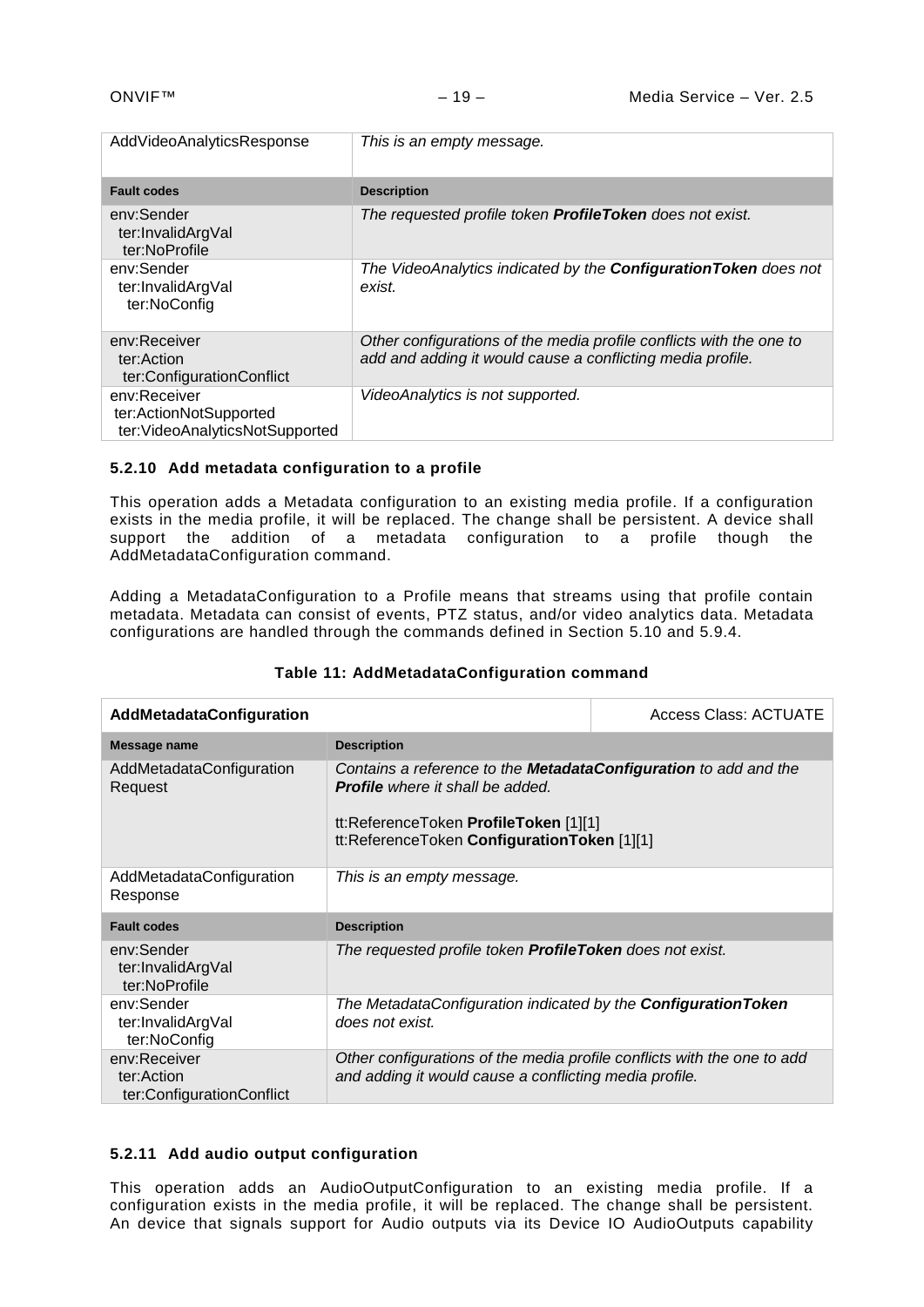shall support the addition of an audio output configuration to a profile through the AddAudioOutputConfiguration command.

| <b>AddAudioOutputConfiguration</b>                                    |                                                                                                                                                                                                 | Access Class: ACTUATE |
|-----------------------------------------------------------------------|-------------------------------------------------------------------------------------------------------------------------------------------------------------------------------------------------|-----------------------|
| Message name                                                          | <b>Description</b>                                                                                                                                                                              |                       |
| AddAudioOutputConfiguration<br>Request                                | Contains a reference to the AudioOutputConfiguration to add and the<br>Profile where it shall be added.<br>tt:ReferenceToken ProfileToken [1][1]<br>tt:ReferenceToken ConfigurationToken [1][1] |                       |
| AddAudioOutputConfiguration<br>Response                               | This is an empty message.                                                                                                                                                                       |                       |
| <b>Fault codes</b>                                                    | <b>Description</b>                                                                                                                                                                              |                       |
| env:Sender<br>ter:InvalidArgVal<br>ter:NoProfile                      | The requested profile token ProfileToken does not exist.                                                                                                                                        |                       |
| env:Sender<br>ter:InvalidArgVal<br>ter:NoConfig                       | The AudioOutputConfiguration indicated by the ConfigurationToken<br>does not exist.                                                                                                             |                       |
| env:Receiver<br>ter:Action<br>ter:ConfigurationConflict               | Other configurations of the media profile conflicts with the one to add<br>and adding it would cause a conflicting media profile.                                                               |                       |
| env:Receiver<br>ter:ActionNotSupported<br>ter:AudioOutputNotSupported | Audio or Audio Output is not supported                                                                                                                                                          |                       |

## **Table 12: AddAudioOutputConfiguration**

## <span id="page-19-0"></span>**5.2.12 Add audio decoder configuration**

This operation adds an AudioDecoderConfiguration to an existing media profile. If a configuration exists in the media profile, it shall be replaced. The change shall be persistent. An device that signals support for Audio outputs via its Device IO AudioOutputs capability shall support the addition of an audio decoder configuration to a profile through the AddAudioDecoderConfiguration command.

| AddAudioDecoderConfiguration                     |                                                                                                                                                                                           | <b>Access Class: ACTUATE</b> |
|--------------------------------------------------|-------------------------------------------------------------------------------------------------------------------------------------------------------------------------------------------|------------------------------|
| Message name                                     | <b>Description</b>                                                                                                                                                                        |                              |
| AddAudioDecoderConfiguration<br>Request          | Contains a reference to the AudioConfiguration to add and the<br>Profile where it shall be added.<br>tt:ReferenceToken ProfileToken [1][1]<br>tt:ReferenceToken ConfigurationToken [1][1] |                              |
| AddAudioDecoderConfiguration<br>Response         | This is an empty message.                                                                                                                                                                 |                              |
| <b>Fault codes</b>                               | <b>Description</b>                                                                                                                                                                        |                              |
| env:Sender<br>ter:InvalidArgVal<br>ter:NoProfile | The requested profile token ProfileToken does not exist.                                                                                                                                  |                              |
| env:Sender<br>ter:InvalidArgVal<br>ter:NoConfig  | The AudioDecoderConfiguration indicated by the<br>ConfigurationToken does not exist.                                                                                                      |                              |

## **Table 13: AddAudioDecoderConfiguration**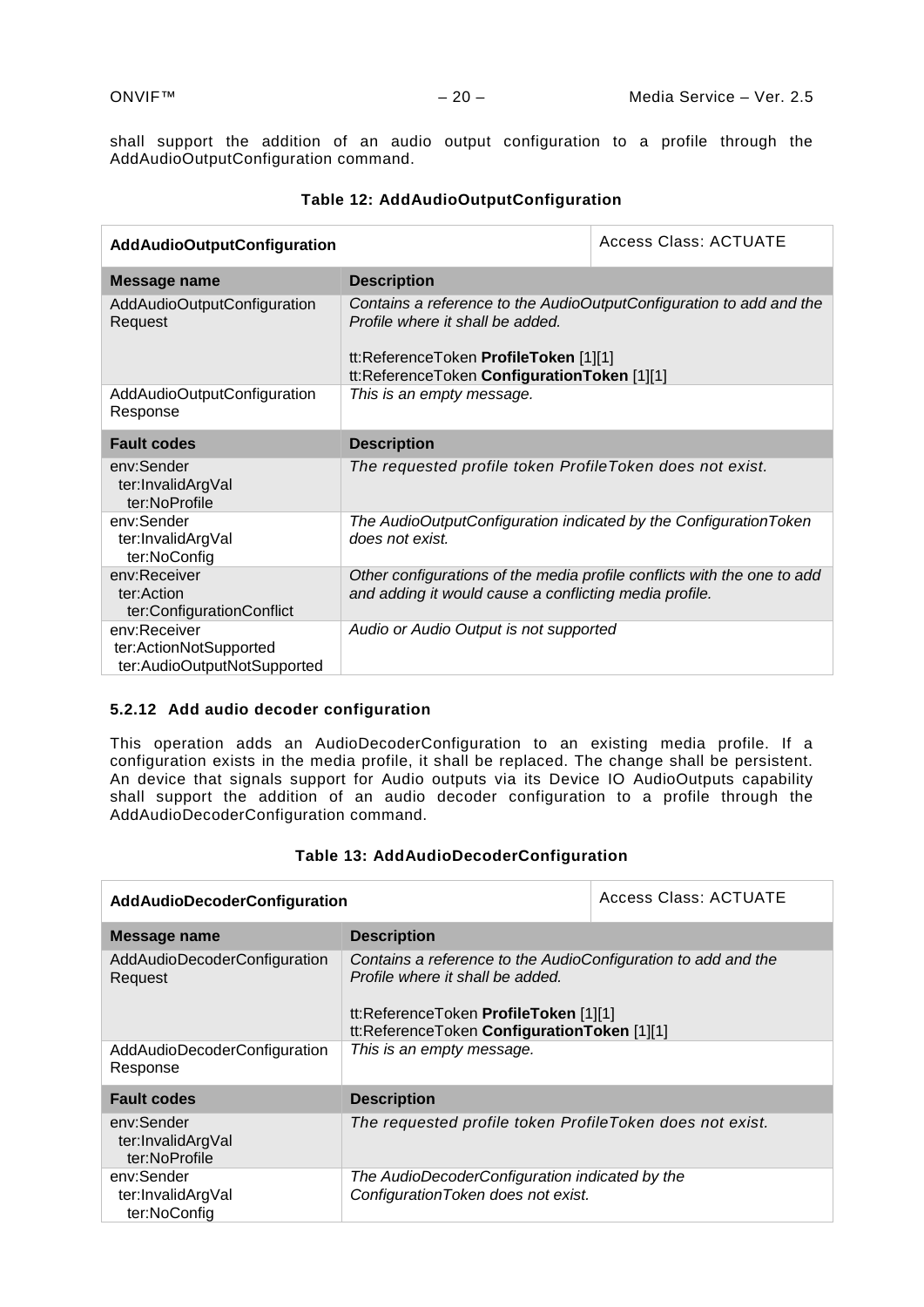| env:Receiver<br>ter:Action<br>ter:ConfigurationConflict | Other configurations of the media profile conflicts with the one to add<br>and adding it would cause a conflicting media profile. |
|---------------------------------------------------------|-----------------------------------------------------------------------------------------------------------------------------------|
| env:Receiver<br>ter:ActionNotSupported                  | Audio or Audio Decoding is not supported                                                                                          |
| ter:AudioDecodingNotSupported                           |                                                                                                                                   |

### <span id="page-20-0"></span>**5.2.13 Remove video source configuration from a profile**

This operation removes a VideoSourceConfiguration from an existing media profile. If the media profile does not contain a VideoSourceConfiguration, the operation has no effect. The removal shall be persistent. The device shall support removal of a video source configuration from a profile through the RemoveVideoSourceConfiguration command.

*Video source configurations should only be removed after removing a VideoEncoderConfiguration from the media profile.*

| <b>RemoveVideoSourceConfiguration</b>                   |                                                                                                                                                                    | <b>Access Class: ACTUATE</b> |
|---------------------------------------------------------|--------------------------------------------------------------------------------------------------------------------------------------------------------------------|------------------------------|
| Message name                                            | <b>Description</b>                                                                                                                                                 |                              |
| RemoveVideoSourceConfiguration-<br>Request              | Contains a reference to the media profile from which the<br>VideoSourceConfiguration shall be removed.<br>tt:ReferenceToken ProfileToken [1][1]                    |                              |
| RemoveVideoSourceConfiguration-<br>Response             | This is an empty message.                                                                                                                                          |                              |
| <b>Fault codes</b>                                      | <b>Description</b>                                                                                                                                                 |                              |
| env:Sender<br>ter:InvalidArgVal<br>ter:NoProfile        | The requested profile token <b>ProfileToken</b> does not exist.                                                                                                    |                              |
| env:Sender<br>ter:InvalidArgVal<br>ter:NoConfig         | There exists no video source configuration in the media<br>profile. Note: this fault code has become obsolete to respect the<br>behaviour not to return this error |                              |
| env:Receiver<br>ter:Action<br>ter:ConfigurationConflict | Other configurations of the media profile are dependant on the<br>VideoSourceConfiguration and removing it would cause a<br>conflicting media profile.             |                              |

### <span id="page-20-1"></span>**5.2.14 Remove video encoder configuration from a profile**

This operation removes a VideoEncoderConfiguration from an existing media profile. If the media profile does not contain a VideoEncoderConfiguration, the operation has no effect. The removal shall be persistent. The device shall support removal of a video encoder configuration from a profile through the RemoveVideoEncoderConfiguration command.

## **Table 15: RemoveVideoEncoderConfiguration command**

| <b>RemoveVideoEncoderConfiguration</b>      |                                                                                                         | <b>Access Class: ACTUATE</b> |
|---------------------------------------------|---------------------------------------------------------------------------------------------------------|------------------------------|
| Message name                                | <b>Description</b>                                                                                      |                              |
| RemoveVideoEncoderConfiguration-<br>Request | Contains a reference to the media profile from which the<br>VideoEncoderConfiguration shall be removed. |                              |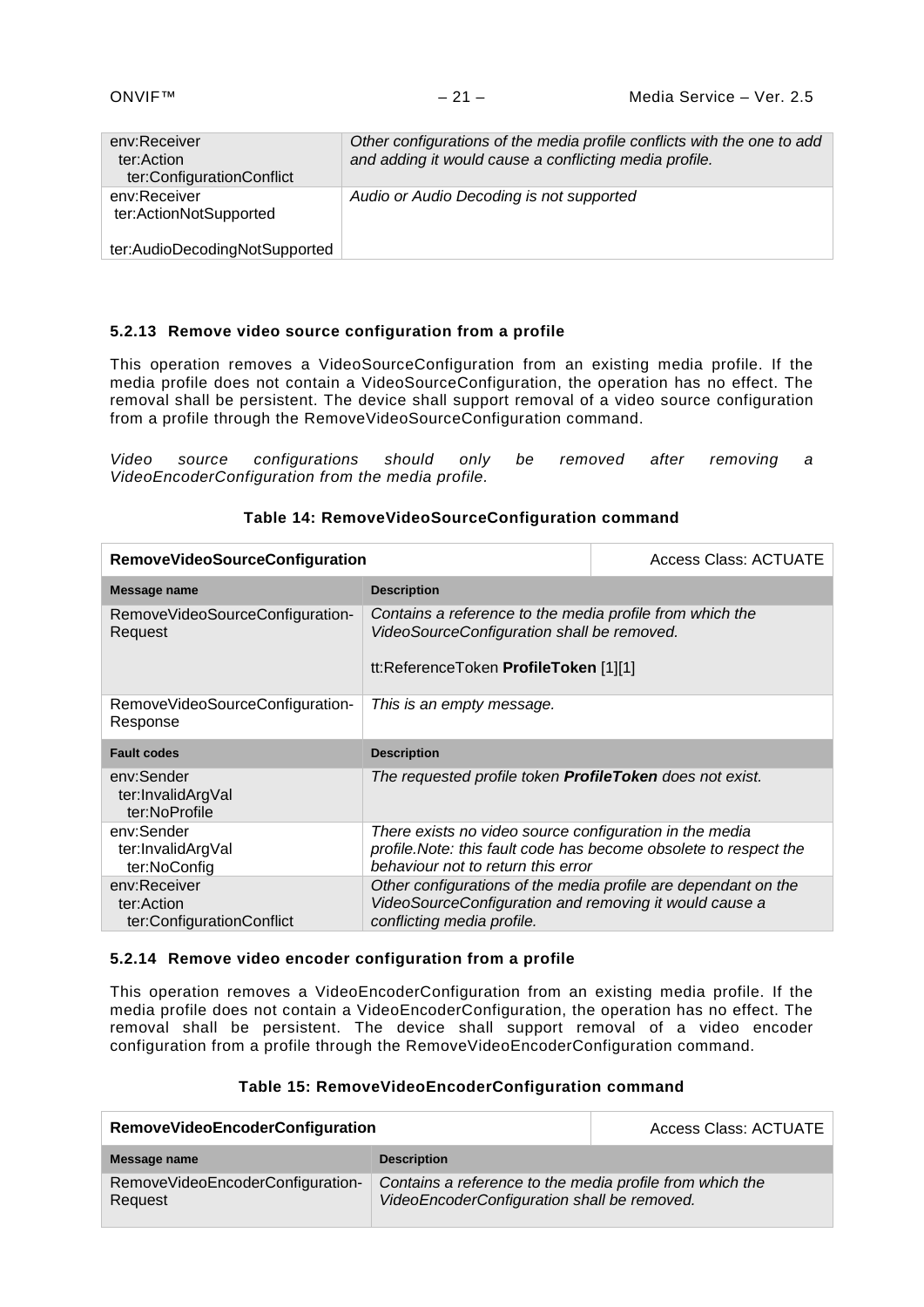|                                                         | tt:ReferenceToken ProfileToken [1][1]                                                                                                                               |
|---------------------------------------------------------|---------------------------------------------------------------------------------------------------------------------------------------------------------------------|
| RemoveVideoEncoderConfiguration-<br>Response            | This is an empty message.                                                                                                                                           |
| <b>Fault codes</b>                                      | <b>Description</b>                                                                                                                                                  |
| env:Sender<br>ter:InvalidArgVal<br>ter:NoProfile        | The requested profile token <b>ProfileToken</b> does not exist.                                                                                                     |
| env:Sender<br>ter:InvalidArgVal<br>ter:NoConfig         | There exists no video encoder configuration in the media profile.<br>Note: this fault code has become obsolete to respect the<br>behaviour not to return this error |
| env:Receiver<br>ter:Action<br>ter:ConfigurationConflict | Other configurations of the media profile are dependant on the<br>VideoEncoderConfiguration and removing it would cause a<br>conflicting media profile.             |

#### <span id="page-21-0"></span>**5.2.15 Remove audio source configuration from a profile**

This operation removes an AudioSourceConfiguration from an existing media profile. If the media profile does not contain an AudioSourceConfiguration, the operation has no effect. The removal shall be persistent. A device that supports audio streaming from device to client shall support removal of an audio source configuration from a profile through the RemoveAudioSourceConfiguration command.

*Audio source configurations should only be removed after removing an AudioEncoderConfiguration from the media profile.*

| <b>RemoveAudioSourceConfiguration</b>                           |                                                                                                                                                                    | <b>Access Class: ACTUATE</b> |
|-----------------------------------------------------------------|--------------------------------------------------------------------------------------------------------------------------------------------------------------------|------------------------------|
| Message name                                                    | <b>Description</b>                                                                                                                                                 |                              |
| RemoveAudioSourceConfiguration-<br>Request                      | Contains a reference to the media profile from which the<br>AudioSourceConfiguration shall be removed.<br>tt:ReferenceToken ProfileToken [1][1]                    |                              |
| RemoveAudioSourceConfiguration-<br>Response                     | This is an empty message.                                                                                                                                          |                              |
| <b>Fault codes</b>                                              | <b>Description</b>                                                                                                                                                 |                              |
| env:Sender<br>ter:InvalidArgVal<br>ter:NoProfile                | The requested profile token <b>ProfileToken</b> does not exist.                                                                                                    |                              |
| env:Sender<br>ter:InvalidArgVal<br>ter:NoConfig                 | There exists no audio source configuration in the media profile.<br>Note: this fault code has become obsolete to respect the<br>behaviour not to return this error |                              |
| env:Receiver<br>ter:Action<br>ter:ConfigurationConflict         | Other configurations of the media profile are dependant on the<br>AudioSourceConfiguration and removing it would cause a<br>conflicting media profile.             |                              |
| env:Receiver<br>ter:ActionNotSupported<br>ter:AudioNotSupported | Audio is not supported.                                                                                                                                            |                              |

#### **Table 16: RemoveAudioSourceConfiguration command**

#### <span id="page-21-1"></span>**5.2.16 Remove audio encoder configuration from a profile**

This operation removes an AudioEncoderConfiguration from an existing media profile. If the media profile does not contain an AudioEncoderConfiguration, the operation has no effect. The removal shall be persistent. A device that supports audio streaming from device to client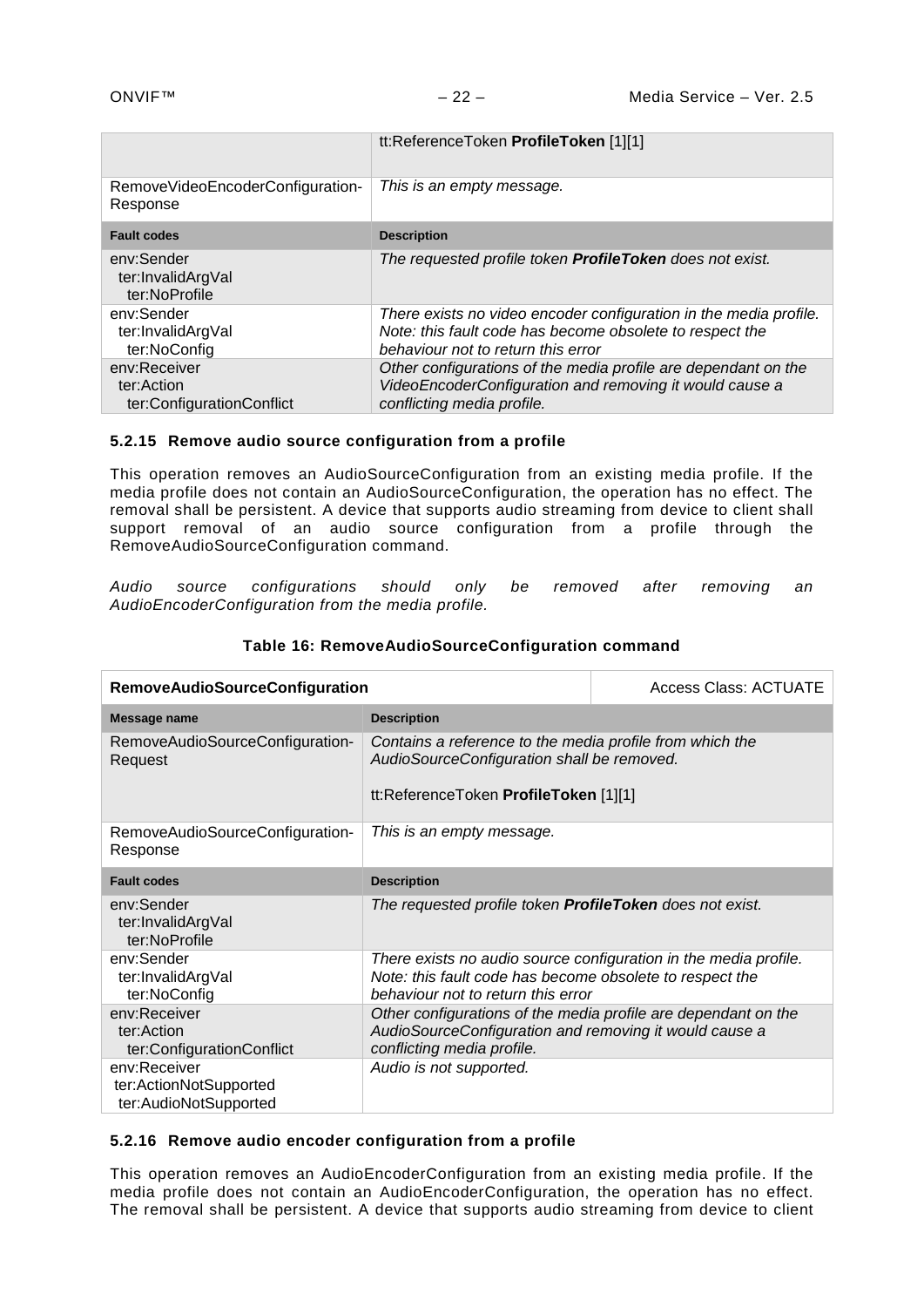shall support removal of audio encoder configurations from a profile through the RemoveAudioEncoderConfiguration command.

| <b>RemoveAudioEncoderConfiguration</b>                          |                                                                                                                                                  | <b>Access Class: ACTUATE</b>                                      |
|-----------------------------------------------------------------|--------------------------------------------------------------------------------------------------------------------------------------------------|-------------------------------------------------------------------|
| Message name                                                    | <b>Description</b>                                                                                                                               |                                                                   |
| RemoveAudioEncoderConfiguration-<br>Request                     | Contains a reference to the media profile from which the<br>AudioEncoderConfiguration shall be removed.<br>tt:ReferenceToken ProfileToken [1][1] |                                                                   |
| RemoveAudioEncoderConfiguration-<br>Response                    | This is an empty message.                                                                                                                        |                                                                   |
| <b>Fault codes</b>                                              | <b>Description</b>                                                                                                                               |                                                                   |
| env:Sender<br>ter:InvalidArgVal<br>ter:NoProfile                | The requested profile token <b>ProfileToken</b> does not exist.                                                                                  |                                                                   |
| env:Sender<br>ter:InvalidArgVal<br>ter:NoConfig                 | Note: this fault code has become obsolete to respect the<br>behaviour not to return this error                                                   | There exists no audio encoder configuration in the media profile. |
| env:Receiver<br>ter:Action<br>ter:ConfigurationConflict         | AudioEncoderConfiguration and removing it would cause a<br>conflicting media profile.                                                            | Other configurations of the media profile are dependant on the    |
| env:Receiver<br>ter:ActionNotSupported<br>ter:AudioNotSupported | Audio is not supported.                                                                                                                          |                                                                   |

## **Table 17: RemoveAudioEncoderConfiguration command**

## <span id="page-22-0"></span>**5.2.17 Remove PTZ configuration from a profile**

This operation removes a PTZConfiguration from an existing media profile. If the media profile does not contain a PTZConfiguration, the operation has no effect. The removal shall be persistent. A device that supports PTZ control shall support removal of PTZ configurations from a profile through the RemovePTZConfiguration command.

| <b>RemovePTZConfiguration</b>                           |                                                                                                                                                           | <b>Access Class: ACTUATE</b> |
|---------------------------------------------------------|-----------------------------------------------------------------------------------------------------------------------------------------------------------|------------------------------|
| Message name                                            | <b>Description</b>                                                                                                                                        |                              |
| RemovePTZConfiguration-<br>Request                      | Contains a reference to the media profile from which the<br>PTZConfiguration shall be removed.<br>tt:ReferenceToken ProfileToken [1][1]                   |                              |
| RemovePTZConfiguration-<br>Response                     | This is an empty message.                                                                                                                                 |                              |
| <b>Fault codes</b>                                      | <b>Description</b>                                                                                                                                        |                              |
| env:Sender<br>ter:InvalidArgVal<br>ter:NoProfile        | The requested profile token <b>ProfileToken</b> does not exist.                                                                                           |                              |
| env:Sender<br>ter:InvalidArgVal<br>ter:NoConfig         | There exists no PTZ configuration in the media profile. Note: this fault<br>code has become obsolete to respect the behaviour not to return this<br>error |                              |
| env:Receiver<br>ter:Action<br>ter:ConfigurationConflict | Other configurations of the media profile are dependant on the<br>PTZConfiguration and removing it would cause a conflicting media<br>profile.            |                              |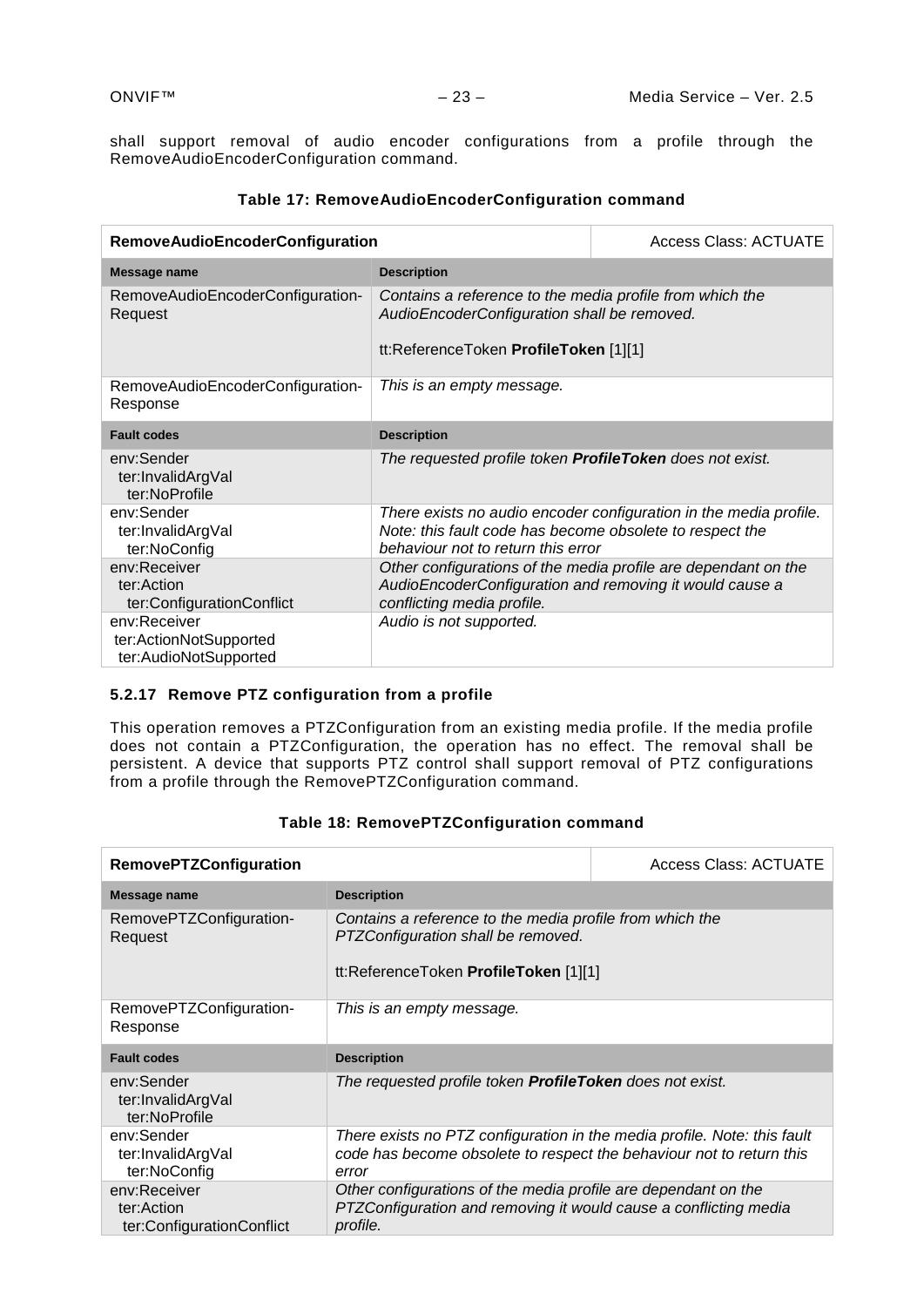| env:Receiver           | PTZ is not supported. |
|------------------------|-----------------------|
| ter:ActionNotSupported |                       |
| ter:PTZNotSupported    |                       |

### <span id="page-23-0"></span>**5.2.18 Remove video analytics configuration from a profile**

This operation removes a VideoAnalyticsConfiguration from an existing media profile. If the media profile does not contain a VideoAnalyticsConfiguration, the operation has no effect. The removal shall be persistent. A device that supports video analytics shall support removal of a video analytics configuration from a profile through the RemoveVideoAnalyticsConfiguration command.

| <b>RemoveVideoAnalyticsConfiguration</b>                                 |                                                                                                                                                    | <b>Access Class: ACTUATE</b>                                      |
|--------------------------------------------------------------------------|----------------------------------------------------------------------------------------------------------------------------------------------------|-------------------------------------------------------------------|
| Message name                                                             | <b>Description</b>                                                                                                                                 |                                                                   |
| RemoveVideoAnalyticsConfiguration-<br>Request                            | Contains a reference to the media profile from which the<br>VideoAnalyticsConfiguration shall be removed.<br>tt:ReferenceToken ProfileToken [1][1] |                                                                   |
| RemoveVideoAnalyticsConfiguration-<br>Response                           | This is an empty message.                                                                                                                          |                                                                   |
| <b>Fault codes</b>                                                       | <b>Description</b>                                                                                                                                 |                                                                   |
| env:Sender<br>ter:InvalidArgVal<br>ter:NoProfile                         | The requested profile token <b>ProfileToken</b> does not exist.                                                                                    |                                                                   |
| env:Sender<br>ter:InvalidArgVal<br>ter:NoConfig                          | There exists no video analytics configuration in the media<br>behaviour not to return this error                                                   | profile. Note: this fault code has become obsolete to respect the |
| env:Receiver<br>ter:Action<br>ter:ConfigurationConflict                  | VideoAnalyticsConfiguration and removing it would cause a<br>conflicting media profile.                                                            | Other configurations of the media profile are dependant on the    |
| env:Receiver<br>ter:ActionNotSupported<br>ter:VideoAnalyticsNotSupported | VideoAnalytics is not supported.                                                                                                                   |                                                                   |

### **Table 19: RemoveVideoAnalyticsConfiguration command**

#### <span id="page-23-1"></span>**5.2.19 Remove metadata configuration from a profile**

This operation removes a MetadataConfiguration from an existing media profile. If the media profile does not contain a MetadataConfiguration, the operation has no effect. The removal shall be persistent. A device shall support the removal of a metadata configuration from a profile through the RemoveMetadataConfiguration command.

| <b>RemoveMetadataConfiguration</b>       |                                                                                                                                              | Access Class: ACTUATE |
|------------------------------------------|----------------------------------------------------------------------------------------------------------------------------------------------|-----------------------|
| Message name                             | <b>Description</b>                                                                                                                           |                       |
| RemoveMetadataConfiguration-<br>Request  | Contains a reference to the media profile from which the<br>MetadataConfiguration shall be removed.<br>tt:ReferenceToken ProfileToken [1][1] |                       |
| RemoveMetadataConfiguration-<br>Response | This is an empty message.                                                                                                                    |                       |
| <b>Fault codes</b>                       | <b>Description</b>                                                                                                                           |                       |

#### **Table 20: RemoveMetadataConfiguration command**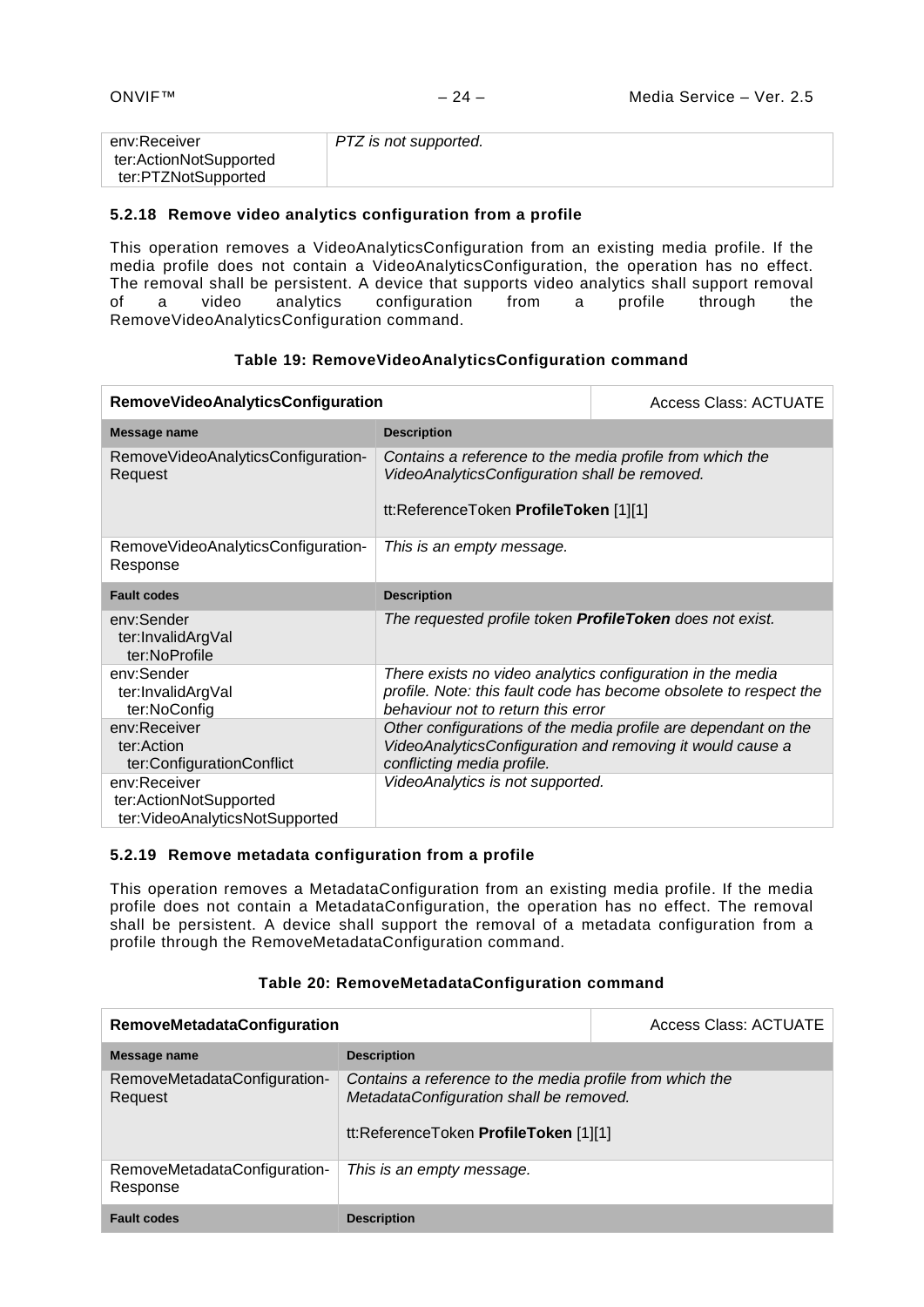| env:Sender<br>ter:InvalidArgVal<br>ter:NoProfile | The requested profile token ProfileToken does not exist.            |
|--------------------------------------------------|---------------------------------------------------------------------|
| env:Sender                                       | There exists no metadata configuration in the media profile. Note:  |
| ter:InvalidArgVal                                | this fault code has become obsolete to respect the behaviour not to |
| ter:NoConfig                                     | return this error                                                   |
| env:Receiver                                     | Other configurations of the media profile are dependant on the      |
| ter:Action                                       | MetadataConfiguration and removing it would cause a conflicting     |
| ter:ConfigurationConflict                        | media profile.                                                      |

## <span id="page-24-0"></span>**5.2.20 Remove audio output configuration**

This operation removes an AudioOutputConfiguration from an existing media profile. If the media profile does not contain an AudioOutputConfiguration, the operation has no effect. The removal shall be persistent. An device that signals support for Audio outputs via its Device IO AudioOutputs capability shall support the removal of an audio output configuration from a profile through the RemoveAudioOutputConfiguration command.

#### **Table 21: RemoveAudioOutputConfiguration**

| <b>RemoveAudioOutputConfiguration</b>                                  |                                                                                                                                                                    | <b>Access Class: ACTUATE</b> |
|------------------------------------------------------------------------|--------------------------------------------------------------------------------------------------------------------------------------------------------------------|------------------------------|
| Message name                                                           | <b>Description</b>                                                                                                                                                 |                              |
| RemoveAudioOutputConfiguration-<br>Request                             | Contains a reference to the media profile from which the<br>AudioOutputConfiguration shall be removed.<br>tt:ReferenceToken ProfileToken [1][1]                    |                              |
| RemoveAudioOutputConfiguration-<br>Response                            | This is an empty message.                                                                                                                                          |                              |
| <b>Fault codes</b>                                                     | <b>Description</b>                                                                                                                                                 |                              |
| env:Sender<br>ter:InvalidArgVal<br>ter:NoProfile                       | The requested profile token ProfileToken does not exist.                                                                                                           |                              |
| env:Sender<br>ter:InvalidArgVal<br>ter:NoConfig                        | There exists no audio output configuration in the media profile.<br>Note: this fault code has become obsolete to respect the<br>behaviour not to return this error |                              |
| env:Receiver<br>ter:Action<br>ter:ConfigurationConflict                | Other configurations of the media profile are dependant on the<br>AudioOutputConfiguration and removing it would cause a<br>conflicting media profile.             |                              |
| env: Receiver<br>ter:ActionNotSupported<br>ter:AudioOutputNotSupported | Audio or Audio output is not supported                                                                                                                             |                              |

#### <span id="page-24-1"></span>**5.2.21 Remove audio decoder configuration**

This operation removes an AudioDecoderConfiguration from an existing media profile. If the media profile does not contain an AudioDecoderConfiguration, the operation has no effect. The removal shall be persistent. An device that signals support for Audio outputs via its Device IO AudioOutputs capability shall support the removal of an audio decoder configuration from a profile through the RemoveAudioDecoderConfiguration command.

#### **Table 22: RemoveAudioDecoderConfiguration**

| RemoveAudioDecoderConfiguration |                    | Access Class: ACTUATE |
|---------------------------------|--------------------|-----------------------|
| Message name                    | <b>Description</b> |                       |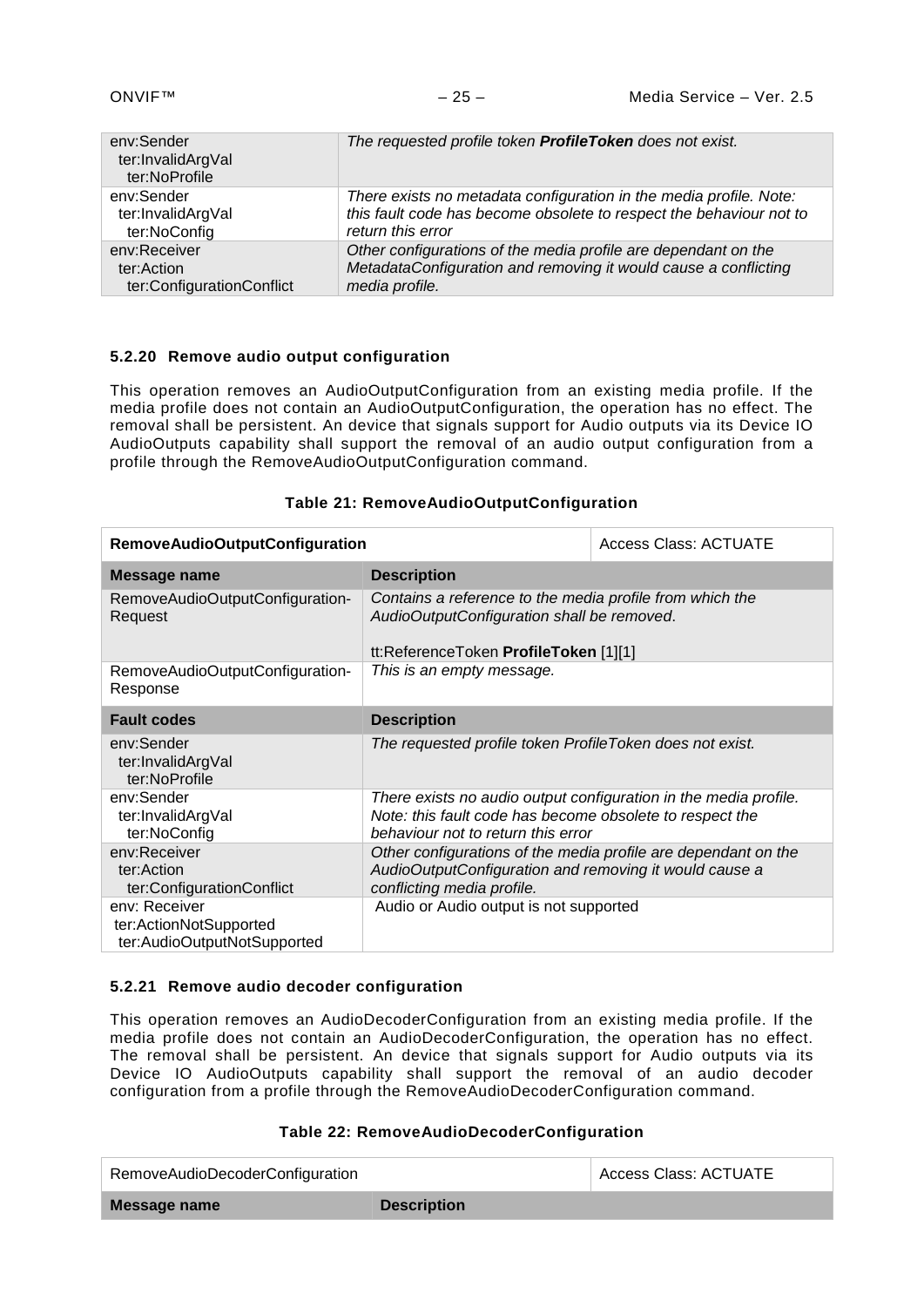| RemoveAudioDecoderConfiguration-<br>Request                               | Contains a reference to the media profile from which the<br>AudioDecoderConfiguration shall be removed.<br>tt:ReferenceToken ProfileToken [1][1]                    |
|---------------------------------------------------------------------------|---------------------------------------------------------------------------------------------------------------------------------------------------------------------|
| RemoveAudioDecoderConfiguration-<br>Response                              | This is an empty message.                                                                                                                                           |
| <b>Fault codes</b>                                                        | <b>Description</b>                                                                                                                                                  |
| env:Sender<br>ter:InvalidArgVal<br>ter:NoProfile                          | The requested profile token ProfileToken does not exist.                                                                                                            |
| env:Sender<br>ter:InvalidArgVal<br>ter:NoConfig                           | There exists no audio decoder configuration in the media profile.<br>Note: this fault code has become obsolete to respect the<br>behaviour not to return this error |
| env:Receiver<br>ter:Action<br>ter:ConfigurationConflict                   | Other configurations of the media profile are dependant on the<br>AudioDecoder Configuration and removing it would cause a<br>conflicting media profile.            |
| env: Receiver<br>ter:ActionNotSupported<br>ter::AudioDecodingNotSupported | Audio or AudioDecoding is not supported                                                                                                                             |

## <span id="page-25-0"></span>**5.2.22 Delete media profile**

This operation deletes a profile. This change shall always be persistent. The device shall support the deletion of a media profile through the DeleteProfile command.

#### **Table 23: DeleteProfile command**

| <b>DeleteProfile</b>                                   |                                                                                                                      | Access Class: ACTUATE |
|--------------------------------------------------------|----------------------------------------------------------------------------------------------------------------------|-----------------------|
| Message name                                           | <b>Description</b>                                                                                                   |                       |
| <b>DeleteProfileRequest</b>                            | Contains a <b>ProfileToken</b> that indicates what media profile to delete.<br>tt:ReferenceToken ProfileToken [1][1] |                       |
| <b>DeleteProfileResponse</b>                           | This is an empty message.                                                                                            |                       |
| <b>Fault codes</b>                                     | <b>Description</b>                                                                                                   |                       |
| env:Sender<br>ter:InvalidArgVal<br>ter:NoProfile       | The requested profile token <b>ProfileToken</b> does not exist.                                                      |                       |
| env:Sender<br>ter:Action<br>ter:DeletionOfFixedProfile | The fixed Profile cannot be deleted.                                                                                 |                       |

## <span id="page-25-1"></span>**5.3 Video source**

A VideoSource represents unencoded video input. The structure contains the pixel resolution of the video, framerate and imaging settings. The imaging settings can be manipulated through the ImagingService if supported and contains parameters for focus, exposure and brightness, for example. See the Imagaing Service Specification for more information.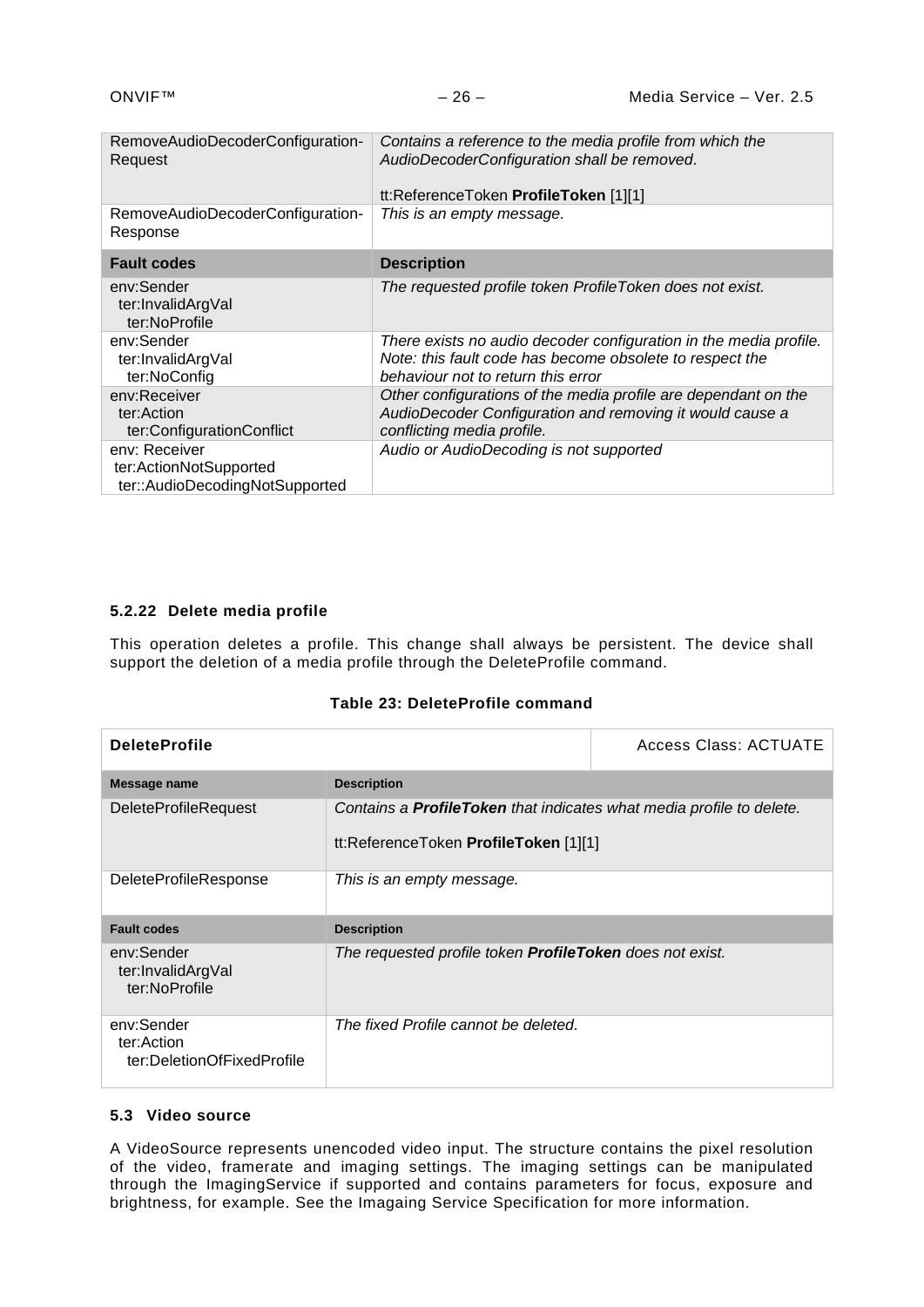#### <span id="page-26-0"></span>**5.3.1 GetVideoSources**

This operation lists all available video sources for the device. The device shall support the listing of available video sources through the GetVideoSources command.

| <b>GetVideoSources</b>  |                                                                                                                                      | Access Class: READ MEDIA |
|-------------------------|--------------------------------------------------------------------------------------------------------------------------------------|--------------------------|
| Message name            | <b>Description</b>                                                                                                                   |                          |
| GetVideoSourcesRequest  | This is an empty message.                                                                                                            |                          |
| GetVideoSourcesResponse | Contains a list of structures describing all available video sources of<br>the device.<br>tt:VideoSource VideoSources [0][unbounded] |                          |
| <b>Fault codes</b>      | <b>Description</b>                                                                                                                   |                          |
|                         | No command specific faults!                                                                                                          |                          |

#### **Table 24: GetVideoSources command**

#### <span id="page-26-1"></span>**5.4 Video source configuration**

A VideoSourceConfiguration contains a reference to a VideoSource and a Bounds structure containing either the whole VideoSource pixel area or a sub-portion of it. The Bounds and VideoSource define the image that is streamed to a client. If a VideoSourceConfiguration is used inside a profile its UseCount parameter is increased to indicate that changing this configuration could affect other users.

## <span id="page-26-2"></span>**5.4.1 Get video source configurations**

This operation lists all *existing* video source configurations for a device. This command lists *all* video source configurations in a device. The client need not know anything about the video source configurations in order to use the command. The device shall support the listing of available video source configurations through the GetVideoSourceConfigurations command.

| <b>GetVideoSourceConfigurations</b>       |                                                                                                                                                                                                                                                                  | Access Class: READ MEDIA |
|-------------------------------------------|------------------------------------------------------------------------------------------------------------------------------------------------------------------------------------------------------------------------------------------------------------------|--------------------------|
| Message name                              | <b>Description</b>                                                                                                                                                                                                                                               |                          |
| GetVideoSourceConfigurations-<br>Request  | This is an empty message.                                                                                                                                                                                                                                        |                          |
| GetVideoSourceConfigurations-<br>Response | This message contains a list of all existing video source<br>configurations in the device. A video source configuration does<br>always point at a real video source with the Source Token element.<br>tt: VideoSourceConfiguration Configurations [0][unbounded] |                          |
| <b>Fault codes</b>                        | <b>Description</b>                                                                                                                                                                                                                                               |                          |
|                                           | No command specific faults!                                                                                                                                                                                                                                      |                          |

#### **Table 25: GetVideoSourceConfigurations command**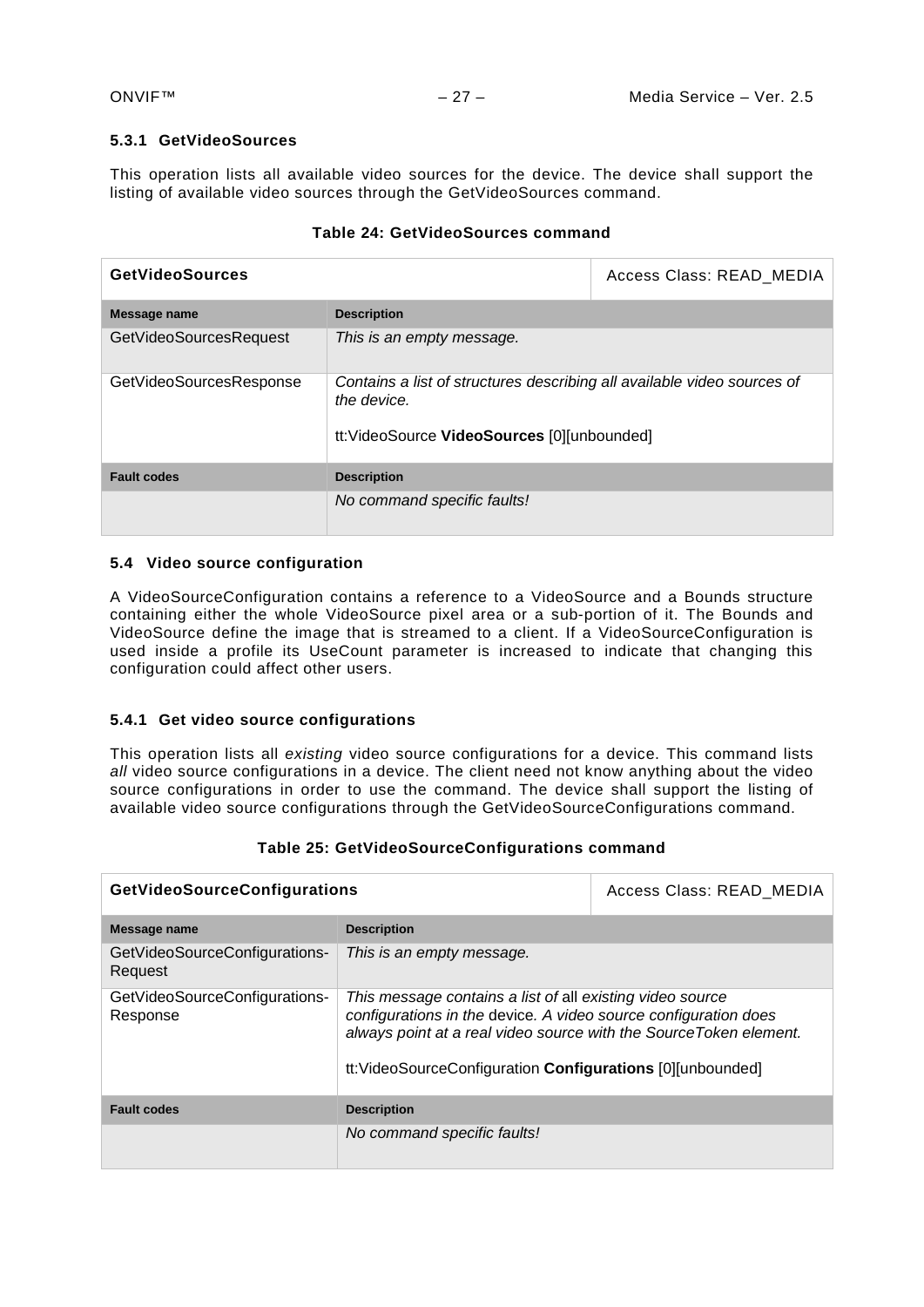#### <span id="page-27-0"></span>**5.4.2 Get video source configuration**

If the video source configuration token is already known, the video source configuration can be fetched through the GetVideoSourceConfiguration command. The device shall support retrieval of specific video source configurations through the GetVideoSourceConfiguration command.

### **Table 26: GetVideoSourceConfiguration command**

| GetVideoSourceConfiguration                     |                                                                                                                                                                                                                                                      | Access Class: READ_MEDIA |
|-------------------------------------------------|------------------------------------------------------------------------------------------------------------------------------------------------------------------------------------------------------------------------------------------------------|--------------------------|
| Message name                                    | <b>Description</b>                                                                                                                                                                                                                                   |                          |
| GetVideoSourceConfiguration-<br>Request         | This message contains the token of the requested video source<br>configuration.<br>tt:ReferenceToken ConfigurationToken [1][1]                                                                                                                       |                          |
| GetVideoSourceConfiguration-<br>Response        | This message contains the requested VideoSourceConfiguration with<br>the matching token. A video source configuration does always point at<br>a real video source with the SourceToken element.<br>tt: VideoSourceConfiguration Configuration [1][1] |                          |
| <b>Fault codes</b>                              | <b>Description</b>                                                                                                                                                                                                                                   |                          |
| env:Sender<br>ter:InvalidArgVal<br>ter:NoConfig | The requested configuration indicated with <b>Configuration Token</b> does<br>not exist.                                                                                                                                                             |                          |

## <span id="page-27-1"></span>**5.4.3 Get compatible video source configurations**

This operation requests all the video source configurations of the device that are compatible with a certain media profile. Each of the returned configurations shall be a valid input parameter for the AddVideoSourceConfiguration command on the media profile. The result will vary depending on the capabilities, configurations and settings in the device. The device shall support the listing of compatible (with a specific profile) video source configurations through the GetCompatibleVideoSourceConfigurations command.

| GetCompatibleVideoSourceConfigurations              |                                                                                                                                                             | Access Class: READ MEDIA |
|-----------------------------------------------------|-------------------------------------------------------------------------------------------------------------------------------------------------------------|--------------------------|
| Message name                                        | <b>Description</b>                                                                                                                                          |                          |
| GetCompatibleVideoSource-<br>ConfigurationsRequest  | Contains the token of an existing media profile.<br>tt:ReferenceToken ProfileToken [1][1]                                                                   |                          |
| GetCompatibleVideoSource-<br>ConfigurationsResponse | Contains a list of video source configurations that are compatible with<br>the media profile.<br>tt: VideoSourceConfiguration Configurations [0][unbounded] |                          |
| <b>Fault codes</b>                                  | <b>Description</b>                                                                                                                                          |                          |
| env:Sender<br>ter:InvalidArgVal<br>ter:NoProfile    | The requested profile token <b>ProfileToken</b> does not exist.                                                                                             |                          |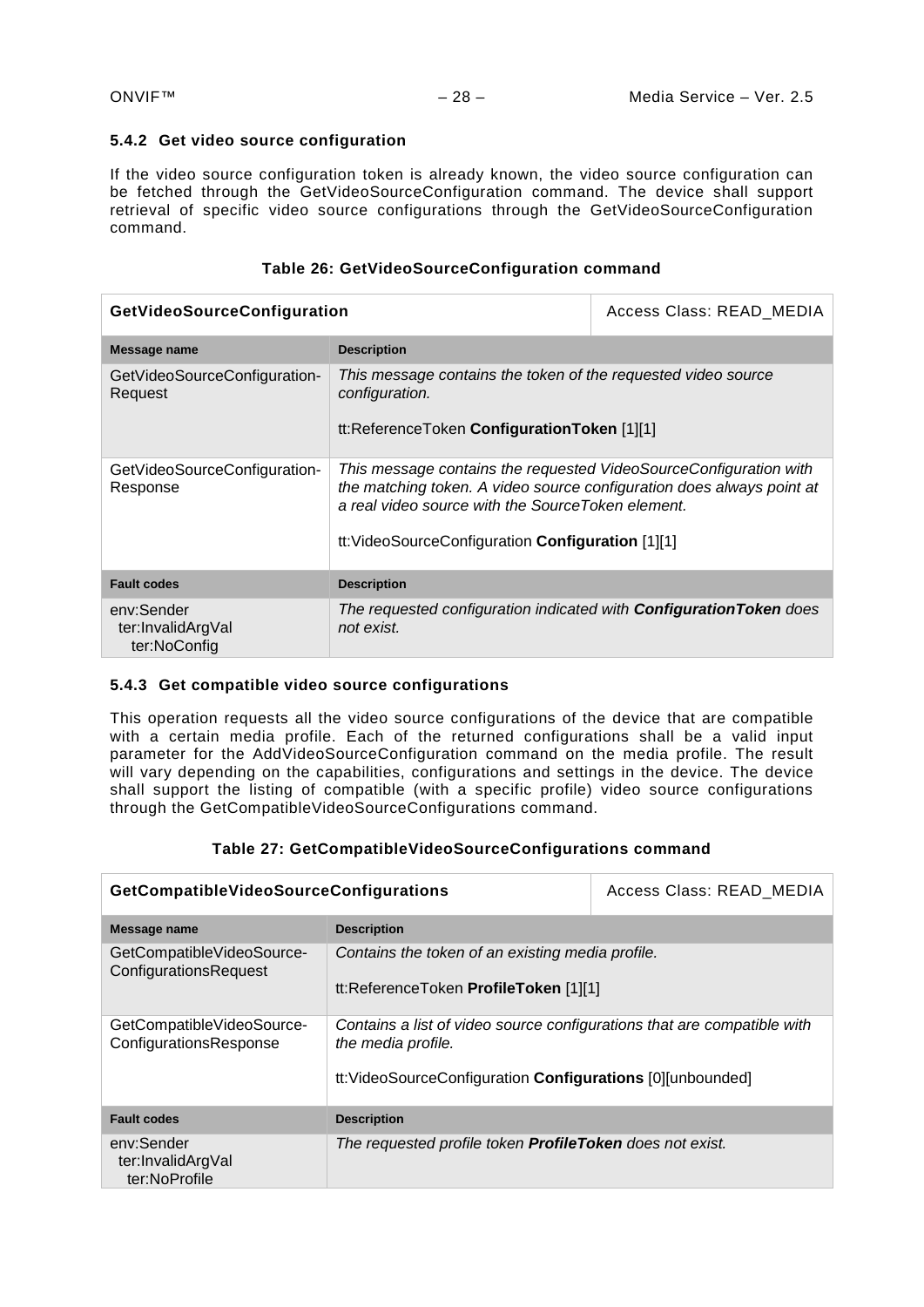#### <span id="page-28-0"></span>**5.4.4 Get video source configuration options**

This operation returns the available options when the video source parameters are reconfigured If a video source configuration is specified, the options shall concern that particular configuration. If a media profile is specified, the options shall be compatible with that media profile. The device shall support the listing of available video source parameter options (for a given profile and configuration) through the a given profile and configuration) through the GetVideoSourceConfigurationOptions command.

| <b>GetVideoSourceConfigurationOptions</b>             |                                                                                                                                                                                                                                                                                                                                                                                                               | Access Class: READ MEDIA |
|-------------------------------------------------------|---------------------------------------------------------------------------------------------------------------------------------------------------------------------------------------------------------------------------------------------------------------------------------------------------------------------------------------------------------------------------------------------------------------|--------------------------|
| <b>Message name</b>                                   | <b>Description</b>                                                                                                                                                                                                                                                                                                                                                                                            |                          |
| GetVideoSourceConfiguration-<br><b>OptionsRequest</b> | This message contains optional tokens of a video source configuration<br>and a media profile.<br><b>Configuration Token</b> specifies an existing configuration that the<br>options are intended for.<br><b>ProfileToken</b> specifies an existing media profile that the options shall<br>be compatible with.<br>tt:ReferenceToken ConfigurationToken [0][1]<br>tt:ReferenceToken ProfileToken [0][1]        |                          |
| GetVideoSourceConfiguration-<br>OptionsResponse       | This message contains the video configuration options. If a video<br>source configuration is specified, the options shall concern that<br>particular configuration. If a media profile is specified, the options shall<br>be compatible with that media profile. If no tokens are specified, the<br>options shall be considered generic for the device.<br>tt: VideoSourceConfigurationOptions Options [1][1] |                          |
| <b>Fault codes</b>                                    | <b>Description</b>                                                                                                                                                                                                                                                                                                                                                                                            |                          |
| env:Sender<br>ter:InvalidArgVal<br>ter:NoProfile      | The requested profile token ProfileToken does not exist.                                                                                                                                                                                                                                                                                                                                                      |                          |
| env:Sender<br>ter:InvalidArgVal<br>ter:NoConfig       | The requested configuration does not exist.                                                                                                                                                                                                                                                                                                                                                                   |                          |

#### <span id="page-28-1"></span>**5.4.5 Modify a video source configuration**

This operation modifies a video source configuration. The ForcePersistence flag indicates if the changes shall remain after reboot of the device. Running streams using this configuration may be immediately updated according to the new settings. The changes are not guaranteed to take effect unless the client requests a new stream URI and restarts any affected stream. Client methods for changing a running stream are out of scope for this specification. The device shall support the modification of video source parameters through the SetVideoSourceConfiguration command.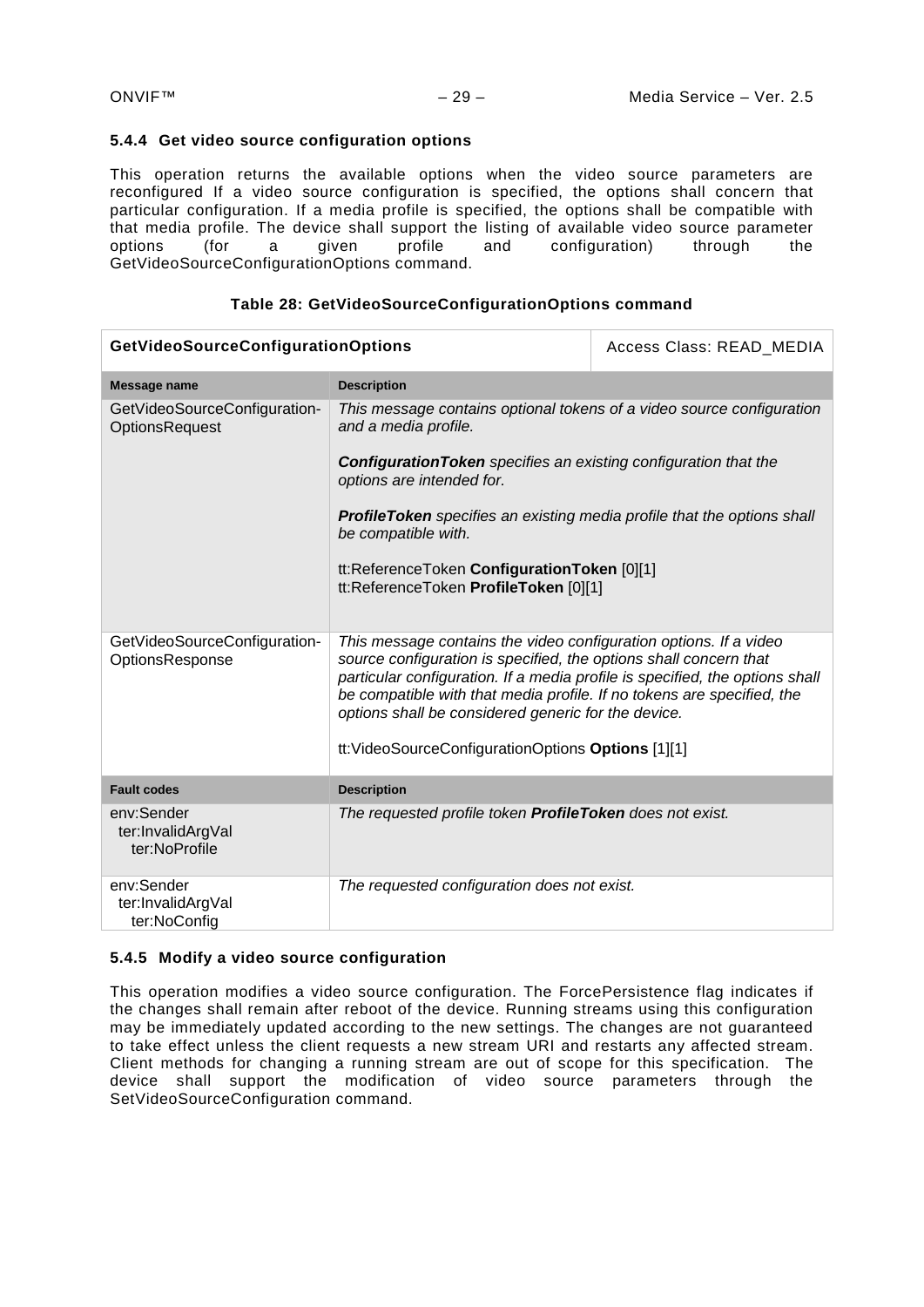| SetVideoSourceConfiguration                             |                                                                                                                                                                                                                                   | <b>Access Class: ACTUATE</b> |
|---------------------------------------------------------|-----------------------------------------------------------------------------------------------------------------------------------------------------------------------------------------------------------------------------------|------------------------------|
| Message name                                            | <b>Description</b>                                                                                                                                                                                                                |                              |
| SetVideoSourceConfiguration-<br>Request                 | The <b>Configuration</b> element contains the modified video source<br>configuration. The configuration shall exist in the device.<br>The <b>ForcePersistence</b> element is obsolete and should always be<br>assumed to be true. |                              |
|                                                         | tt: VideoSourceConfiguration Configuration [1][1]<br>xs:boolean ForcePersistence [1][1]                                                                                                                                           |                              |
| SetVideoSourceConfiguration-<br>Response                | This message is empty.                                                                                                                                                                                                            |                              |
| <b>Fault codes</b>                                      | <b>Description</b>                                                                                                                                                                                                                |                              |
| env:Sender<br>ter:InvalidArgVal<br>ter:NoConfig         | The configuration does not exist.                                                                                                                                                                                                 |                              |
| env:Sender<br>ter:InvalidArgVal<br>ter:ConfigModify     | The configuration parameters are not possible to set.                                                                                                                                                                             |                              |
| env:Receiver<br>ter:Action<br>ter:ConfigurationConflict | The new settings conflicts with other uses of the configuration.                                                                                                                                                                  |                              |

#### **Table 29: SetVideoSourceConfiguration command**

## <span id="page-29-0"></span>**5.5 Video encoder configuration**

A VideoEncoderConfiguration contains the following parameters for configuring the encoding of video data:

- Encoder The encoding used for the video data.
- Resolution The pixel resolution of the encoded video data.
- Quality Determines the quality of the video. A high value within supported quality range means higher quality.
- RateControl Defines parameters to configure the bitrate [kbps] as well as an EncodingInterval parameter (Interval at which images are encoded and transmitted) and a FrameRateLimit [fps] parameter to configure the output framerate.
- MPEG4/H264 specifics Defines the encoding profile and GOV length [frame].

TheVideoEncoderConfiguration structure also contains multicast parameters and a session timeout to define video streaming behaviour. If a VideoEncoderConfiguration is used inside a profile its UseCount parameter is increased to indicate that changing this configuration could affect other users.

If the whole RateControl parameter structure is missing the current state of rate control is undefined and vendor specific. A device, supporting disabling rate control mechanisms shall reflect that by omitting the RateControl element after removal by a client otherwise it shall return the current values used for RateControl. If RateControl is missing, the respective options define whether a RateControl element can be (re-)added.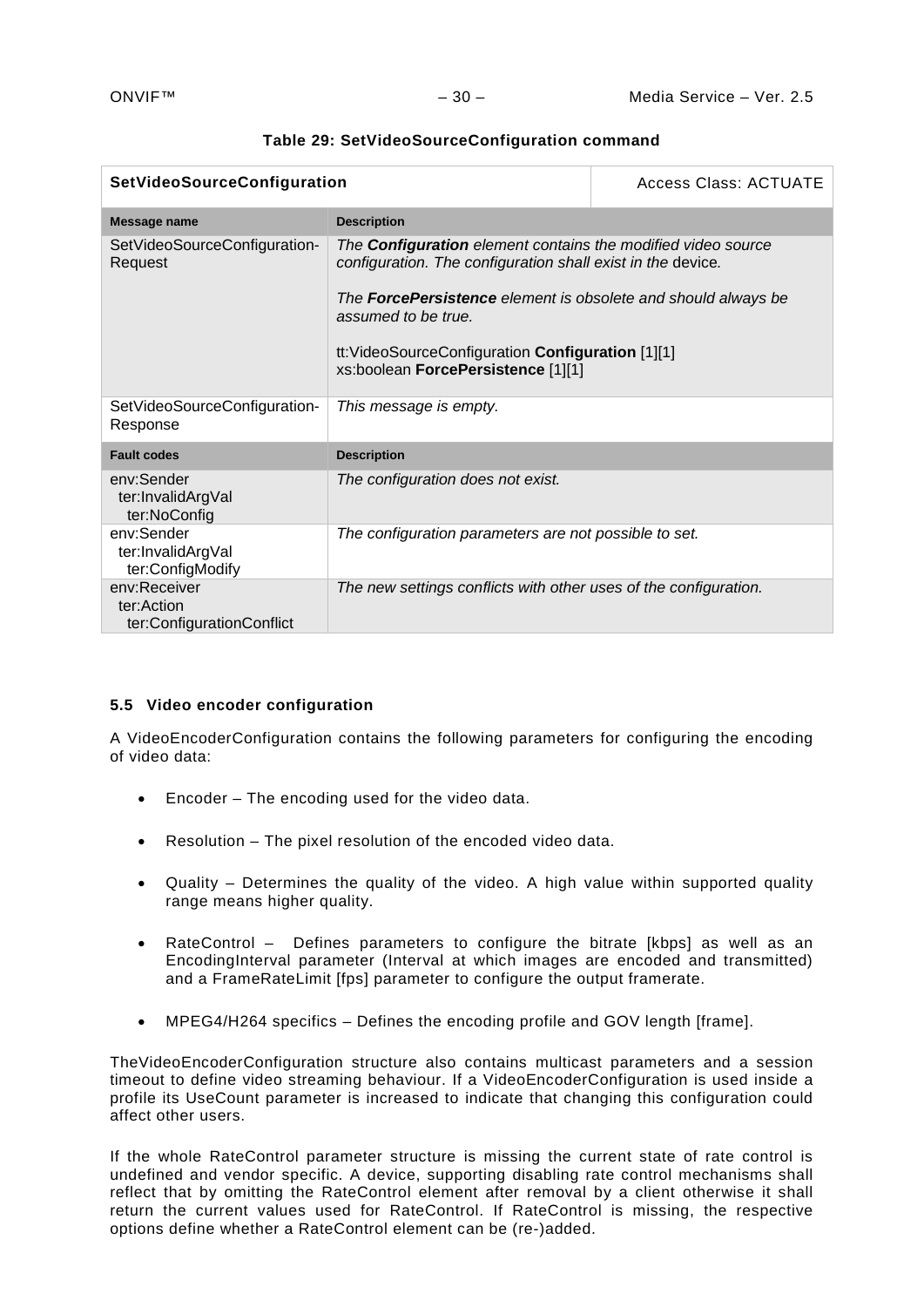#### <span id="page-30-0"></span>**5.5.1 Get video encoder configurations**

This operation lists all *existing* video encoder configurations of a device. This command lists *all* configured video encoder configurations in a device. The client does not need to know anything apriori about the video encoder configurations in order to use the command. The device shall support the listing of available video encoder configurations through the GetVideoEncoderConfigurations command.

#### **Table 30: GetVideoEncoderConfigurations command**

| <b>GetVideoEncoderConfigurations</b>       |                                                                                                                                                            | Access Class: READ MEDIA |
|--------------------------------------------|------------------------------------------------------------------------------------------------------------------------------------------------------------|--------------------------|
| Message name                               | <b>Description</b>                                                                                                                                         |                          |
| GetVideoEncoderConfigurations-<br>Request  | This is an empty message.                                                                                                                                  |                          |
| GetVideoEncoderConfigurations-<br>Response | This message contains a list of all existing video encoder<br>configurations in the device.<br>tt: VideoEncoderConfiguration Configurations [0][unbounded] |                          |
| <b>Fault codes</b>                         | <b>Description</b>                                                                                                                                         |                          |
|                                            | No command specific faults!                                                                                                                                |                          |

#### <span id="page-30-1"></span>**5.5.2 Get video encoder configuration**

If the video encoder configuration token is already known, the encoder configuration can be fetched through the GetVideoEncoderConfiguration command. The device shall support the retrieval of a specific video encoder configuration through the GetVideoEncoderConfiguration command.

## **Table 31: GetVideoEncoderConfiguration command**

| GetVideoEncoderConfiguration                    |                                                                                                                                                 | Access Class: READ MEDIA |
|-------------------------------------------------|-------------------------------------------------------------------------------------------------------------------------------------------------|--------------------------|
| Message name                                    | <b>Description</b>                                                                                                                              |                          |
| GetVideoEncoderConfiguration-<br>Request        | This message contains the token of the requested video encoder<br>configuration.<br>tt:ReferenceToken ConfigurationToken [1][1]                 |                          |
| GetVideoEncoderConfiguration-<br>Response       | This message contains the requested VideoEncoderConfiguration<br>with the matching token.<br>tt: VideoEncoderConfiguration Configuration [1][1] |                          |
| <b>Fault codes</b>                              | <b>Description</b>                                                                                                                              |                          |
| env:Sender<br>ter:InvalidArgVal<br>ter:NoConfig | The requested configuration indicated with <b>Configuration Token</b><br>does not exist.                                                        |                          |

#### <span id="page-30-2"></span>**5.5.3 Get compatible video encoder configurations**

This operation lists all the video encoder configurations of the device that are compatible with a certain media profile. Each of the returned configurations shall be a valid input parameter for the AddVideoEncoderConfiguration command on the media profile. The result will vary depending on the capabilities, configurations and settings in the device. The device shall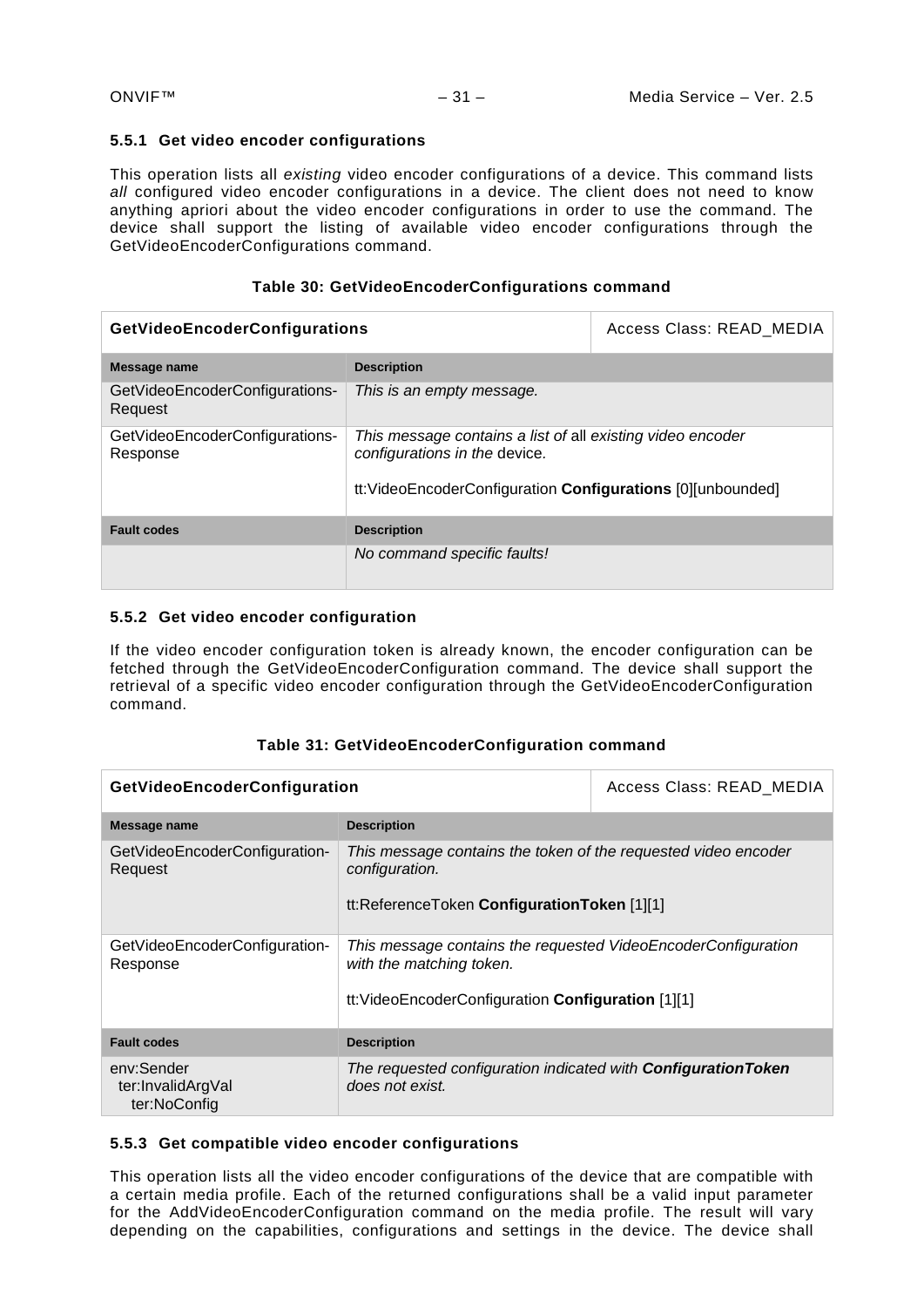support the listing of compatible (with a specific profile) video encoder configurations through the GetCompatibleVideoEncoderConfigurations command.

| GetCompatibleVideoEncoderConfigurations              |                                                                                                                                                                     | Access Class: READ MEDIA |
|------------------------------------------------------|---------------------------------------------------------------------------------------------------------------------------------------------------------------------|--------------------------|
| Message name                                         | <b>Description</b>                                                                                                                                                  |                          |
| GetCompatibleVideoEncoder-<br>ConfigurationsRequest  | Contains the token of an existing media profile.<br>tt:ReferenceToken ProfileToken [1][1]                                                                           |                          |
| GetCompatibleVideoEncoder-<br>ConfigurationsResponse | Contains a list of video encoder configurations that are compatible with<br>the given media profile.<br>tt: VideoEncoderConfiguration Configurations [0][unbounded] |                          |
| <b>Fault codes</b>                                   | <b>Description</b>                                                                                                                                                  |                          |
| env:Sender<br>ter:InvalidArgVal<br>ter:NoProfile     | The requested profile token <b>ProfileToken</b> does not exist.                                                                                                     |                          |

## **Table 32: GetCompatibleVideoEncoderConfigurations command**

#### <span id="page-31-0"></span>**5.5.4 Get video encoder configuration options**

This operation returns the available options when the video encoder parameters are reconfigured. The device shall support the listing of available video parameter options (for a given profile and configuration) through the GetVideoEncoderConfigurationOptions command. Any combination of the parameters obtained using a given profile and configuration shall be a valid input for the corresponding SetVideoEncoderConfiguration command.

If a video encoder configuration is specified, the options shall concern that particular configuration. If a media profile is specified, the options shall be compatible with that media profile. If no tokens are specified, the options shall be considered generic for the device. A separate Options shall be reported for each supported codec.

## **Table 33: GetVideoEncoderConfigurationOptions command**

| <b>GetVideoEncoderConfigurationOptions</b>              |                                                                                                                                                                                                                                                                                                                                                                                                        | Access Class: READ MEDIA |
|---------------------------------------------------------|--------------------------------------------------------------------------------------------------------------------------------------------------------------------------------------------------------------------------------------------------------------------------------------------------------------------------------------------------------------------------------------------------------|--------------------------|
| Message name                                            | <b>Description</b>                                                                                                                                                                                                                                                                                                                                                                                     |                          |
| GetVideoEncoderConfiguration-<br><b>OptionsRequest</b>  | This message contains optional tokens of a video encoder<br>configuration and a media profile.<br><b>ConfigurationToken</b> specifies an existing configuration that the<br>options are intended for.<br><b>ProfileToken</b> specifies an existing media profile that the options shall<br>be compatible with.<br>tt:ReferenceToken ConfigurationToken [0][1]<br>tt:ReferenceToken ProfileToken [0][1] |                          |
| GetVideoEncoderConfiguration-<br><b>OptionsResponse</b> | This message contains the video configuration options.<br>tt: VideoEncoderConfigurationOptions Options [1][1]                                                                                                                                                                                                                                                                                          |                          |
| <b>Fault codes</b>                                      | <b>Description</b>                                                                                                                                                                                                                                                                                                                                                                                     |                          |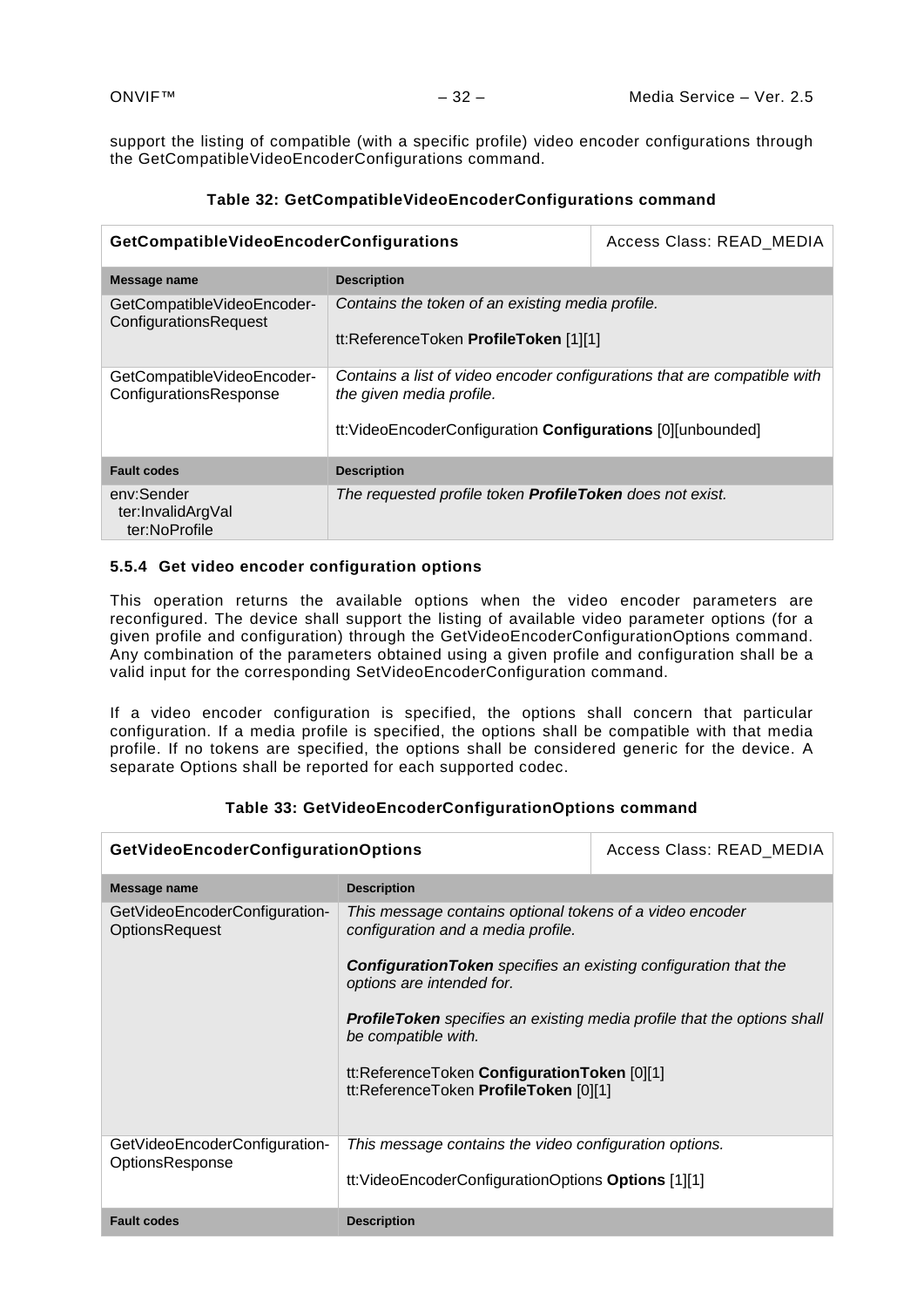| env:Sender<br>ter:InvalidArgVal<br>ter:NoProfile | The requested profile token ProfileToken does not exist. |
|--------------------------------------------------|----------------------------------------------------------|
| env:Sender<br>ter:InvalidArgVal<br>ter:NoConfig  | The requested configuration does not exist.              |

#### <span id="page-32-0"></span>**5.5.5 Modify a video encoder configuration**

This operation modifies a video encoder configuration. The ForcePersistence flag indicates if the changes shall remain after reboot of the device. Changes in the Multicast settings shall always be persistent. Running streams using this configuration may be immediately updated according to the new settings, but the changes are not guaranteed to take effect unless the client requests a new stream URI and restarts any affected stream. If the new settings invalidate any parameters already negotiated using RTSP, for example by changing codec type, the device must not apply these settings to existing streams. Instead it must either continue to stream using the old settings or stop sending data on the affected streams.

Clientmethods for changing a running stream are out of scope for this specification. The device shall support the modification of video encoder parameters through the SetVideoEncoderConfiguration command.

A device shall accept any combination of parameters that it returned in the GetVideoEncoderConfigurationOptionsResponse. If necessary the device may adapt parameter values for Quality and RateControl elements without returning an error. A device shall adapt an out of range BitrateLimit instead of returning a fault.

| SetVideoEncoderConfiguration                            |                                                                                                                                                                                                                                                                                                                             | <b>Access Class: ACTUATE</b> |
|---------------------------------------------------------|-----------------------------------------------------------------------------------------------------------------------------------------------------------------------------------------------------------------------------------------------------------------------------------------------------------------------------|------------------------------|
| Message name                                            | <b>Description</b>                                                                                                                                                                                                                                                                                                          |                              |
| SetVideoEncoderConfiguration-<br>Request                | The <b>Configuration</b> element contains the modified video encoder<br>configuration. The configuration shall exist in the device.<br>The <b>ForcePersistence</b> element is obsolete and should always<br>assumed to be true.<br>tt: VideoEncoderConfiguration Configuration [1][1]<br>xs:boolean ForcePersistence [1][1] |                              |
| SetVideoEncoderConfiguration-<br>Response               | This message is empty.                                                                                                                                                                                                                                                                                                      |                              |
| <b>Fault codes</b>                                      | <b>Description</b>                                                                                                                                                                                                                                                                                                          |                              |
| env:Sender<br>ter:InvalidArgVal<br>ter:NoConfig         | The configuration does not exist.                                                                                                                                                                                                                                                                                           |                              |
| env:Sender<br>ter:InvalidArgVal<br>ter:ConfigModify     | The configuration parameters are not possible to set.                                                                                                                                                                                                                                                                       |                              |
| env:Receiver<br>ter:Action<br>ter:ConfigurationConflict | The new settings conflicts with other uses of the configuration.                                                                                                                                                                                                                                                            |                              |

## **Table 34: SetVideoEncoderConfiguration command**

#### <span id="page-32-1"></span>**5.5.6 Get guaranteed number of video encoder instances**

The GetGuaranteedNumberOfVideoEncoderInstances command can be used to request the minimum number of guaranteed video encoder instances (applications) per Video Source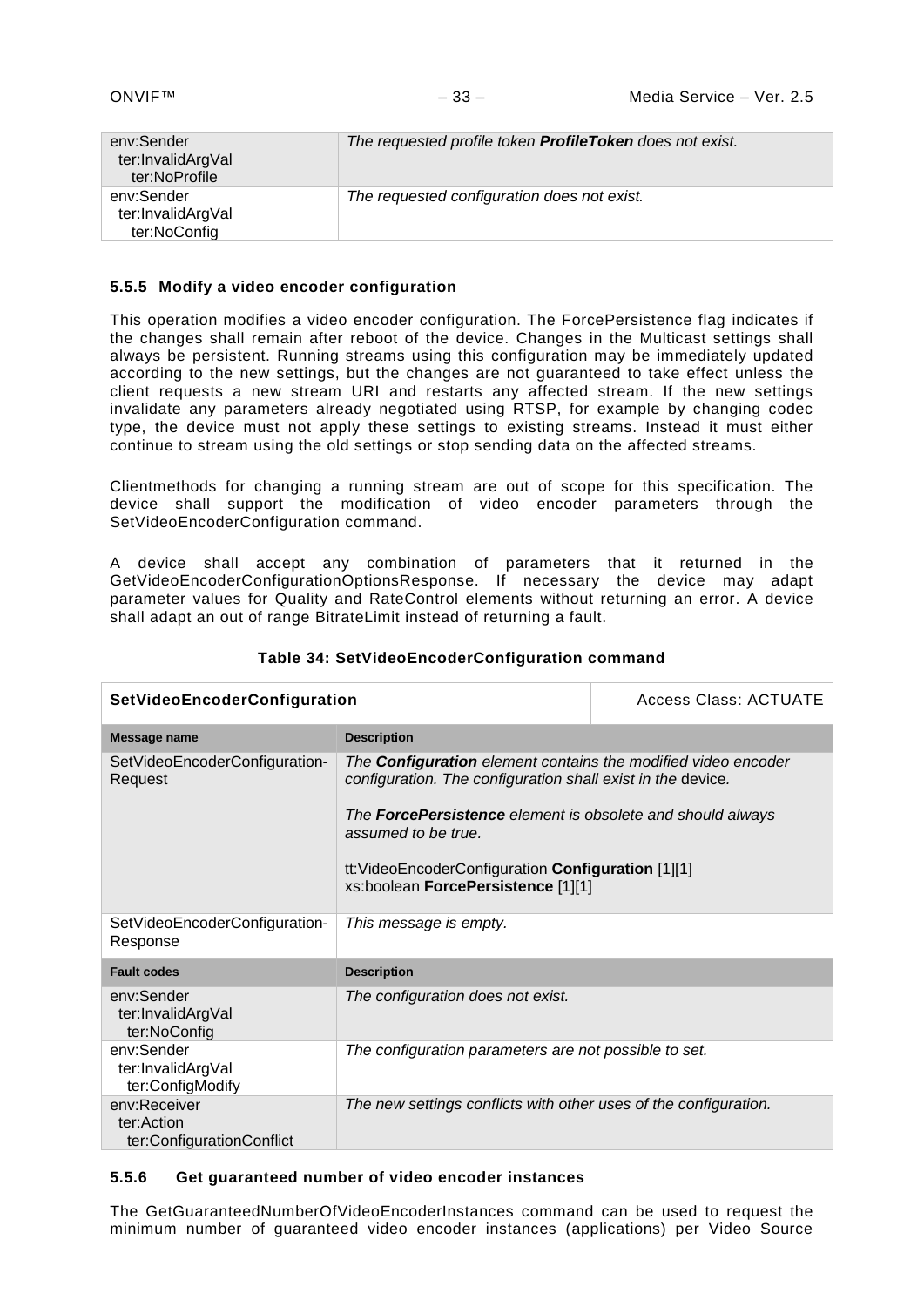Configuration. A device SHALL support this command. This command was added in ONVIF 1.02.

| GetGuaranteedNumberOfVideoEncoderInstances         | i apie JJ. OelOdaranteedi luhber Orvideo Liicoderii Stances conningild                                                                                                                                                                                                                                                                                                                                                                                                                                                                                           | Access Class: READ_MEDIA |
|----------------------------------------------------|------------------------------------------------------------------------------------------------------------------------------------------------------------------------------------------------------------------------------------------------------------------------------------------------------------------------------------------------------------------------------------------------------------------------------------------------------------------------------------------------------------------------------------------------------------------|--------------------------|
| Message name                                       | <b>Description</b>                                                                                                                                                                                                                                                                                                                                                                                                                                                                                                                                               |                          |
| GetGuaranteedNumberOf-<br>EncoderInstancesRequest  | This request contains a token to the video source configuration.<br>tt: ReferenceToken ConfigurationToken [1][1]                                                                                                                                                                                                                                                                                                                                                                                                                                                 |                          |
| GetGuaranteedNumberOf-<br>EncoderInstancesResponse | This message contains the minimum guaranteed TotalNumber of<br>encoder instances (applications) per VideoSourceConfiguration. If a<br>device limits the number of instances for respective Video Codecs the<br>response contains the information how many Jpeg, H264 and Mpeg4<br>can be set up at the same time. In all other cases the device is able to<br>deliver the TotalNumber of streams independend from the configured<br>VideoCodec at the same time.<br>xs:int TotalNumber [1][1]<br>xs:int JPEG [0][1]<br>xs:int H264 [0][1]<br>xs:int MPEG4 [0][1] |                          |
| <b>Fault codes</b>                                 | <b>Description</b>                                                                                                                                                                                                                                                                                                                                                                                                                                                                                                                                               |                          |
| env:Sender<br>ter:InvalidArgVal<br>ter:NoConfig    | The requested configuration indicated with <b>Configuration Token</b> does<br>not exist.                                                                                                                                                                                                                                                                                                                                                                                                                                                                         |                          |

## **Table 35: GetGuaranteedNumberOfVideoEncoderInstances command**

## <span id="page-33-0"></span>**5.6 Audio source**

An AudioSource represents unencoded audio input and states the number of input channels.

#### <span id="page-33-1"></span>**5.6.1 Get audio sources**

This operation lists all available audio sources of the device. A device that supports audio streaming from device to client shall support listing of available audio sources through the GetAudioSources command.

| <b>GetAudioSources</b>                                          |                                                                                                                                      | Access Class: READ MEDIA |
|-----------------------------------------------------------------|--------------------------------------------------------------------------------------------------------------------------------------|--------------------------|
| Message name                                                    | <b>Description</b>                                                                                                                   |                          |
| <b>GetAudioSourcesRequest</b>                                   | This message is empty.                                                                                                               |                          |
| GetAudioSourcesResponse                                         | Contains a list of structures describing all available audio sources of<br>the device.<br>tt:AudioSource AudioSources [0][unbounded] |                          |
| <b>Fault codes</b>                                              | <b>Description</b>                                                                                                                   |                          |
| env:Receiver<br>ter:ActionNotSupported<br>ter:AudioNotSupported | The device does not support audio.                                                                                                   |                          |

#### **Table 36: GetAudioSources command**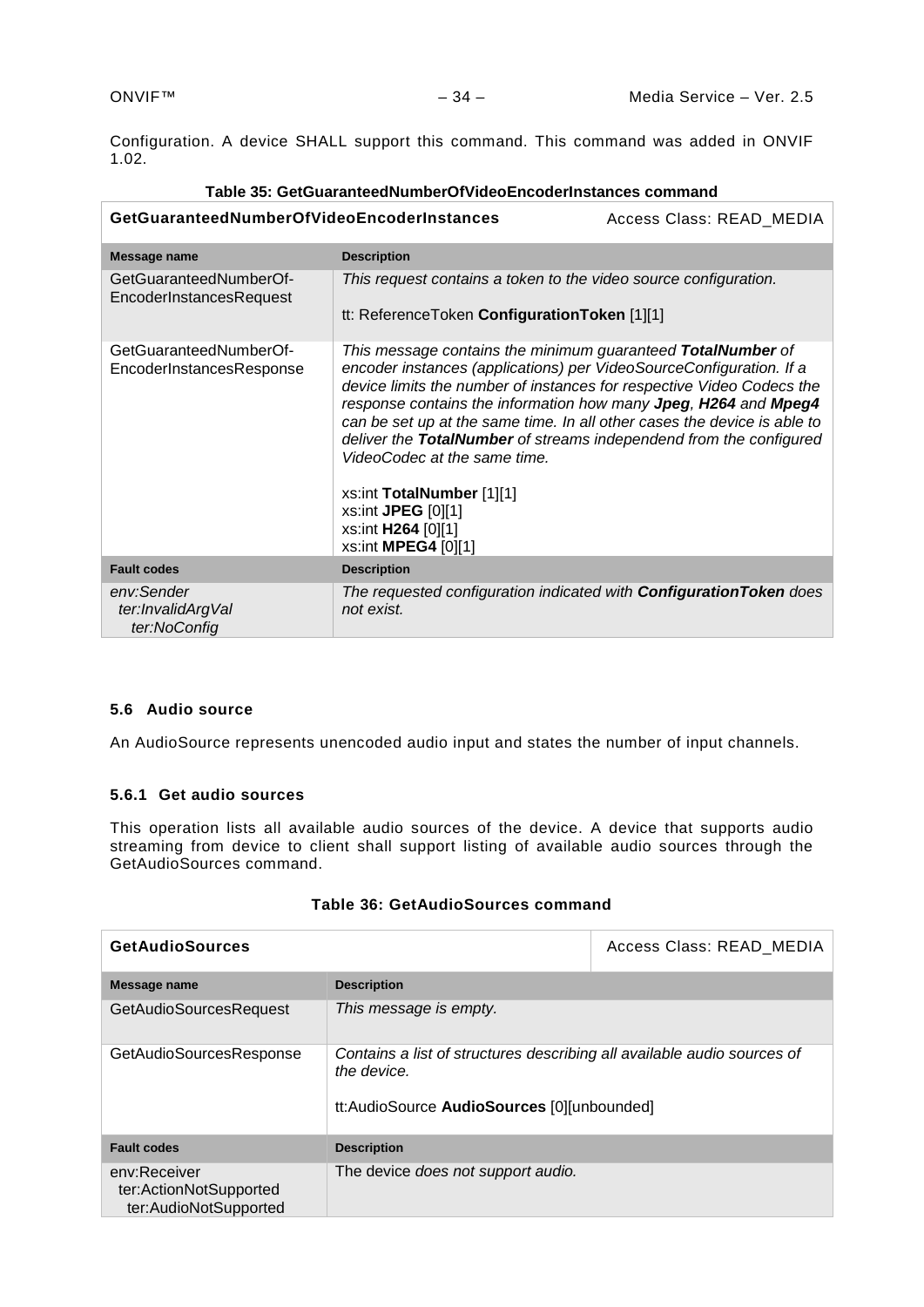#### <span id="page-34-0"></span>**5.7 Audio source configuration**

An AudioSourceConfiguration contains a reference to an AudioSource that is to be used for input in a media profile. If an AudioSourceConfiguration is used inside a profile its UseCount parameter is increased to indicate that changing this configuration could affect other users.

#### <span id="page-34-1"></span>**5.7.1 Get audio source configurations**

This operation lists all *existing* audio source configurations of a device. This command lists *all*  audio source configurations in a device. The client does not need to know anything apriori about the audio source configurations in order to use the command. A device that supports audio streaming from device to client shall support listing of available audio source configurations through the GetAudioSourceConfigurations command.

| <b>GetAudioSourceConfigurations</b>                             |                                                                                                                                                                                                                                                                  | Access Class: READ MEDIA |
|-----------------------------------------------------------------|------------------------------------------------------------------------------------------------------------------------------------------------------------------------------------------------------------------------------------------------------------------|--------------------------|
| Message name                                                    | <b>Description</b>                                                                                                                                                                                                                                               |                          |
| GetAudioSourceConfigurations-<br>Request                        | This is an empty message.                                                                                                                                                                                                                                        |                          |
| GetAudioSourceConfigurations-<br>Response                       | This message contains a list of all existing audio source<br>configurations in the device. An audio source configuration does<br>always point at a real audio source with the Source Token element.<br>tt:AudioSourceConfiguration Configurations [0][unbounded] |                          |
| <b>Fault codes</b>                                              | <b>Description</b>                                                                                                                                                                                                                                               |                          |
| env:Receiver<br>ter:ActionNotSupported<br>ter:AudioNotSupported | The device does not support audio.                                                                                                                                                                                                                               |                          |

#### **Table 37: GetAudioSourceConfigurations command**

#### <span id="page-34-2"></span>**5.7.2 Get audio source configuration**

The GetAudioSourceConfiguration command fetches the audio source configurations if the audio source configuration token is already known. A device that supports audio streaming from device to client shall support the retrieval of a specific audio source configuration through the GetAudioSourceConfiguration command.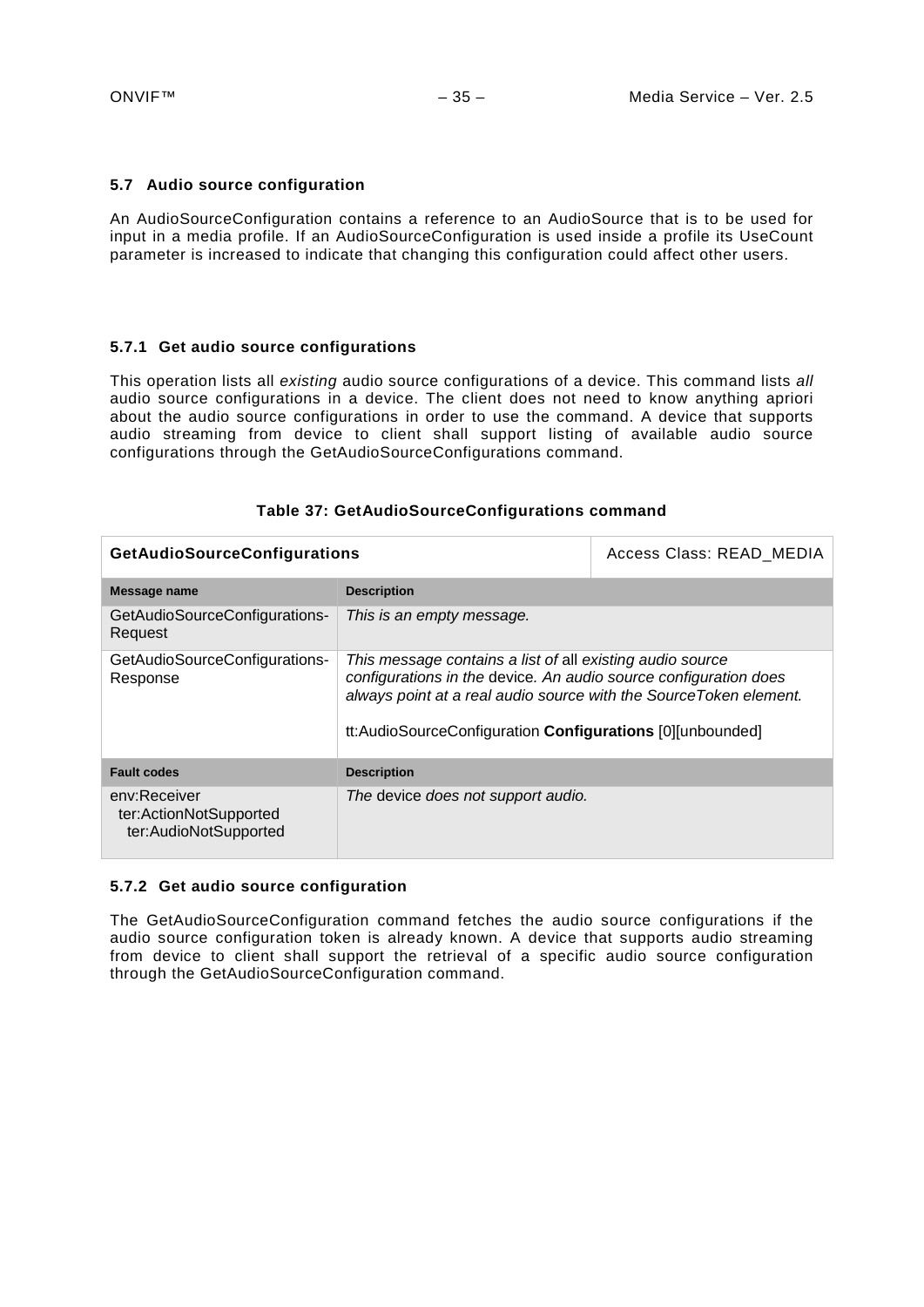| <b>GetAudioSourceConfiguration</b>                              |                                                                                                                                                                                                                                         | Access Class: READ MEDIA |
|-----------------------------------------------------------------|-----------------------------------------------------------------------------------------------------------------------------------------------------------------------------------------------------------------------------------------|--------------------------|
| Message name                                                    | <b>Description</b>                                                                                                                                                                                                                      |                          |
| GetAudioSourceConfiguration-<br>Request                         | This message contains the token of the requested audio source<br>configuration. An audio source configuration does always point at a<br>real audio source with the Source Token element.<br>tt:ReferenceToken ConfigurationToken [1][1] |                          |
| GetAudioSourceConfiguration-<br>Response                        | This message contains the requested AudioSourceConfiguration with<br>the matching token.<br>tt:AudioSourceConfiguration Configuration [1][1]                                                                                            |                          |
| <b>Fault codes</b>                                              | <b>Description</b>                                                                                                                                                                                                                      |                          |
| env:Sender<br>ter:InvalidArgVal<br>ter:NoConfig                 | The requested configuration indicated with <b>Configuration Token</b> does<br>not exist.                                                                                                                                                |                          |
| env:Receiver<br>ter:ActionNotSupported<br>ter:AudioNotSupported | The device does not support audio.                                                                                                                                                                                                      |                          |

## **Table 38: GetAudioSourceConfiguration command**

## <span id="page-35-0"></span>**5.7.3 Get compatible audio source configurations**

This operation requests all audio source configurations of a device that are compatible with a certain media profile. Each of the returned configurations shall be a valid input parameter for the AddAudioSourceConfiguration command on the media profile. The result varies depending on the capabilities, configurations and settings in the device. A device that supports audio streaming from device to client shall support listing of compatible (with a specific profile) audio source configurations through the GetCompatibleAudioSourceConfigurations command.

| <b>GetCompatibleAudioSourceConfigurations</b>                   |                                                                                                                                                            | Access Class: READ MEDIA |
|-----------------------------------------------------------------|------------------------------------------------------------------------------------------------------------------------------------------------------------|--------------------------|
| Message name                                                    | <b>Description</b>                                                                                                                                         |                          |
| GetCompatibleAudioSource-<br>ConfigurationsRequest              | Contains the token of an existing media profile.<br>tt:ReferenceToken ProfileToken [1][1]                                                                  |                          |
| GetCompatibleAudioSource-<br>ConfigurationsResponse             | Contains a list of audio source configurations that are compatible with<br>the media profile.<br>tt:AudioSourceConfiguration Configurations [0][unbounded] |                          |
| <b>Fault codes</b>                                              | <b>Description</b>                                                                                                                                         |                          |
| env:Sender<br>ter:InvalidArgVal<br>ter:NoProfile                | The requested profile token <b>ProfileToken</b> does not exist.                                                                                            |                          |
| env:Receiver<br>ter:ActionNotSupported<br>ter:AudioNotSupported | The device does not support audio.                                                                                                                         |                          |

## **Table 39: GetCompatibleAudioSourceConfigurations command**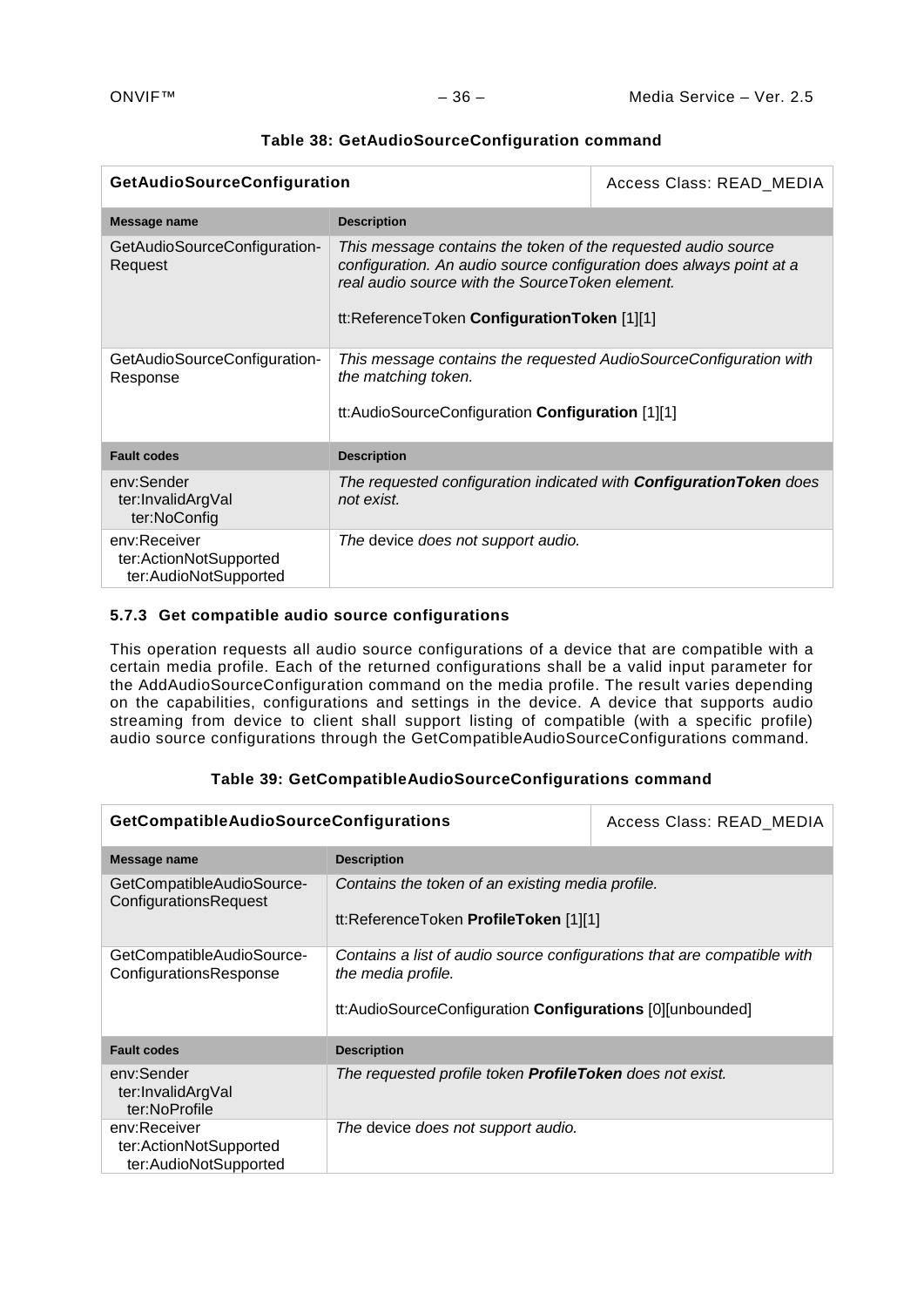### **5.7.4 Get audio source configuration options**

This operation returns the available options when the audio source parameters are reconfigured. If an audio source configuration is specified, the options shall concern that particular configuration. If a media profile is specified, the options shall be compatible with that media profile. A device that supports audio streaming from device to client shall support the listing of available audio parameter options (for a given profile and configuration) through the GetAudioSourceConfigurationOptions command.

| <b>GetAudioSourceConfigurationOptions</b>                       |                                                                                                                                                                                                                                                                                                                                                                                                               | Access Class: READ_MEDIA |
|-----------------------------------------------------------------|---------------------------------------------------------------------------------------------------------------------------------------------------------------------------------------------------------------------------------------------------------------------------------------------------------------------------------------------------------------------------------------------------------------|--------------------------|
| Message name                                                    | <b>Description</b>                                                                                                                                                                                                                                                                                                                                                                                            |                          |
| GetAudioSourceConfiguration-<br><b>OptionsRequest</b>           | This message contains optional tokens of an audio source<br>configuration and a media profile.<br><b>ConfigurationToken</b> specifies an existing configuration that the<br>options are intended for.<br><b>ProfileToken</b> specifies an existing media profile that the options shall<br>be compatible with.<br>tt:ReferenceToken ConfigurationToken [0][1]<br>tt:ReferenceToken ProfileToken [0][1]        |                          |
| GetAudioSourceConfiguration-<br>OptionsResponse                 | This message contains the audio configuration options. If an audio<br>source configuration is specified, the options shall concern that<br>particular configuration. If a media profile is specified, the options shall<br>be compatible with that media profile. If no tokens are specified, the<br>options shall be considered generic for the device.<br>tt:AudioSourceConfigurationOptions Options [1][1] |                          |
| <b>Fault codes</b>                                              | <b>Description</b>                                                                                                                                                                                                                                                                                                                                                                                            |                          |
| env:Sender<br>ter:InvalidArgVal<br>ter:NoProfile                | The requested profile token ProfileToken does not exist.                                                                                                                                                                                                                                                                                                                                                      |                          |
| env:Sender<br>ter:InvalidArgVal<br>ter:NoConfig                 | The requested configuration does not exist.                                                                                                                                                                                                                                                                                                                                                                   |                          |
| env:Receiver<br>ter:ActionNotSupported<br>ter:AudioNotSupported | The device does not support audio.                                                                                                                                                                                                                                                                                                                                                                            |                          |

### **Table 40: GetAudioSourceConfigurationOptions command**

## **5.7.5 Modify an audio source configuration**

This operation modifies an audio source configuration. The ForcePersistence flag indicates if the changes shall remain after reboot of the device. Running streams using this configuration may be immediately updated according to the new settings, but the changes are not guaranteed to take effect unless the client requests a new stream URI and restarts any affected stream. If the new settings invalidate any parameters already negotiated using RTSP, for example by changing codec type, the device must not apply these settings to existing streams. Instead it must either continue to stream using the old settings or stop sending data on the affected streams.

Client methods for changing a running stream are out of scope for this specification. A device that supports audio streaming from device to client shall support the configuration of audio source parameters through the SetAudioSourceConfiguration command.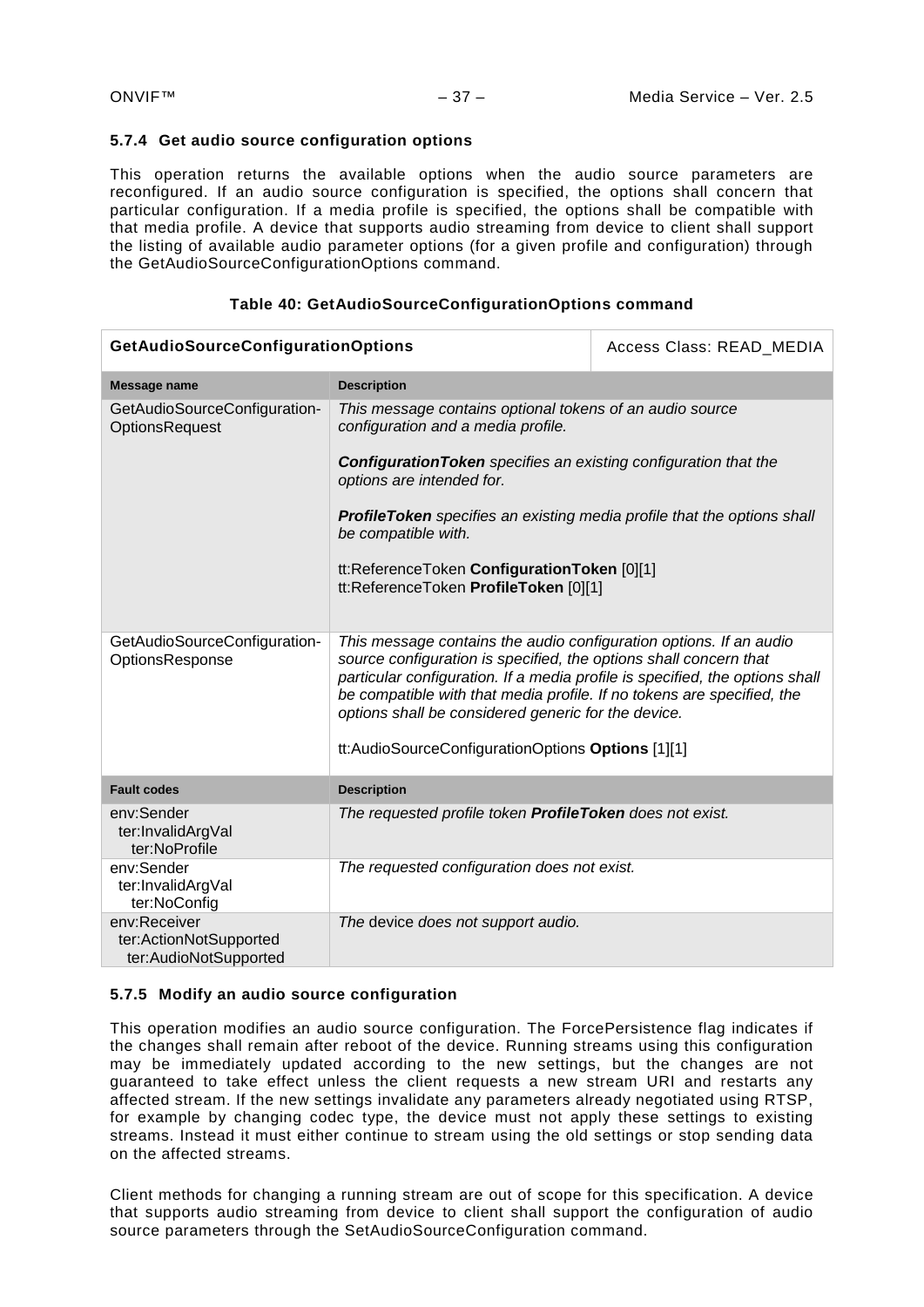| <b>SetAudioSourceConfiguration</b>                              |                                                                                                                                                                                                                                                                                                                          | Access Class: ACTUATE |
|-----------------------------------------------------------------|--------------------------------------------------------------------------------------------------------------------------------------------------------------------------------------------------------------------------------------------------------------------------------------------------------------------------|-----------------------|
| Message name                                                    | <b>Description</b>                                                                                                                                                                                                                                                                                                       |                       |
| SetAudioSourceConfiguration-<br>Request                         | The <b>Configuration</b> element contains the modified audio source<br>configuration. The configuration shall exist in the device.<br>The <b>ForcePersistence</b> element is obsolete and should always<br>assumed to be true.<br>tt:AudioSourceConfiguration Configuration [1][1]<br>xs:boolean ForcePersistence [1][1] |                       |
| SetAudioSourceConfiguration-<br>Response                        | This message is empty.                                                                                                                                                                                                                                                                                                   |                       |
| <b>Fault codes</b>                                              | <b>Description</b>                                                                                                                                                                                                                                                                                                       |                       |
| env:Sender<br>ter:InvalidArgVal<br>ter:NoConfig                 | The configuration does not exist.                                                                                                                                                                                                                                                                                        |                       |
| env:Sender<br>ter:InvalidArgVal<br>ter:ConfigModify             | The configuration parameters are not possible to set.                                                                                                                                                                                                                                                                    |                       |
| env:Receiver<br>ter:Action<br>ter:ConfigurationConflict         | The new settings conflicts with other uses of the configuration.                                                                                                                                                                                                                                                         |                       |
| env:Receiver<br>ter:ActionNotSupported<br>ter:AudioNotSupported | The device does not support audio.                                                                                                                                                                                                                                                                                       |                       |

## **Table 41: SetAudioSourceConfiguration command**

## **5.8 Audio encoder configuration**

An AudioEncoderConfiguration contains the following parameters for encoding audio data:

- Encoder The encoding used for audio data.
- Bitrate The output bitrate [kbps].
- SampleRate The output sample rate [kHz].

The AudioEncoderConfiguration structure also contains multicast parameters and a session timeout to define audio streaming behaviour.

If an AudioEncoderConfiguration is used inside a profile its UseCount parameter is increased to indicate that changing this configuration could affect other users.

### **5.8.1 Get audio encoder configurations**

This operation lists all *existing* device audio encoder configurations. The client does not need to know anything apriori about the audio encoder configurations in order to use the command. A device that supports audio streaming from device to client shall support the listing of available audio encoder configurations through the GetAudioEncoderConfigurations command.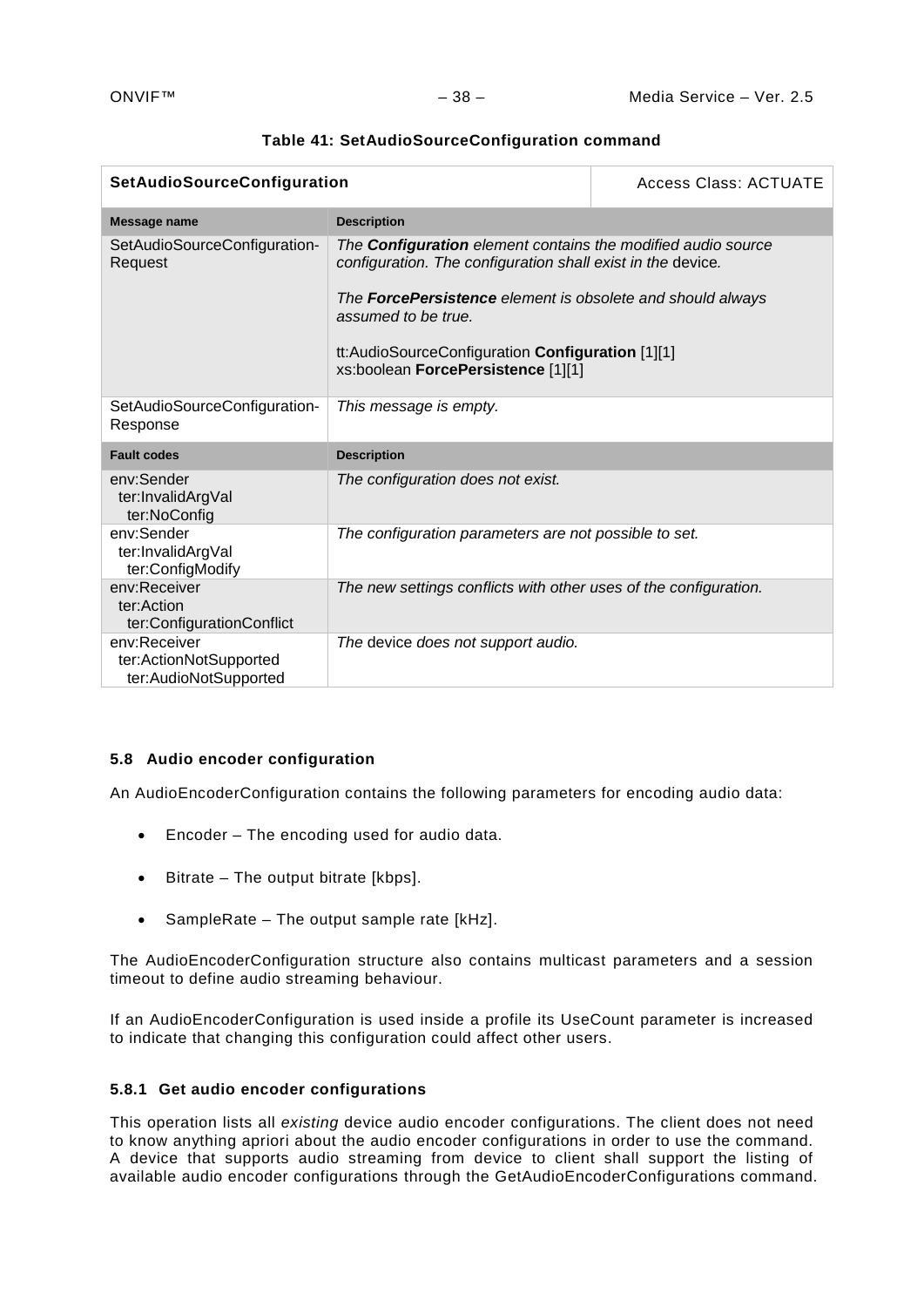| <b>GetAudioEncoderConfigurations</b>                            |                                                                                             | Access Class: READ MEDIA |
|-----------------------------------------------------------------|---------------------------------------------------------------------------------------------|--------------------------|
| Message name                                                    | <b>Description</b>                                                                          |                          |
| GetAudioEncoderConfigurations-<br>Request                       | This is an empty message.                                                                   |                          |
| GetAudioEncoderConfigurations-<br>Response                      | This message contains a list of all existing audio encoder<br>configurations in the device. |                          |
|                                                                 | tt:AudioEncoderConfiguration Configurations [0][unbounded]                                  |                          |
| <b>Fault codes</b>                                              | <b>Description</b>                                                                          |                          |
| env:Receiver<br>ter:ActionNotSupported<br>ter:AudioNotSupported | The device does not support audio.                                                          |                          |

## **Table 42: GetAudioEncoderConfigurations command**

## **5.8.2 Get audio encoder configuration**

The GetAudioEncoderConfiguration command fetches the encoder configuration if the audio encoder configuration token is known. A device that supports audio streaming from device to client shall support the listing of a specific audio encoder configuration through the GetAudioEncoderConfiguration command.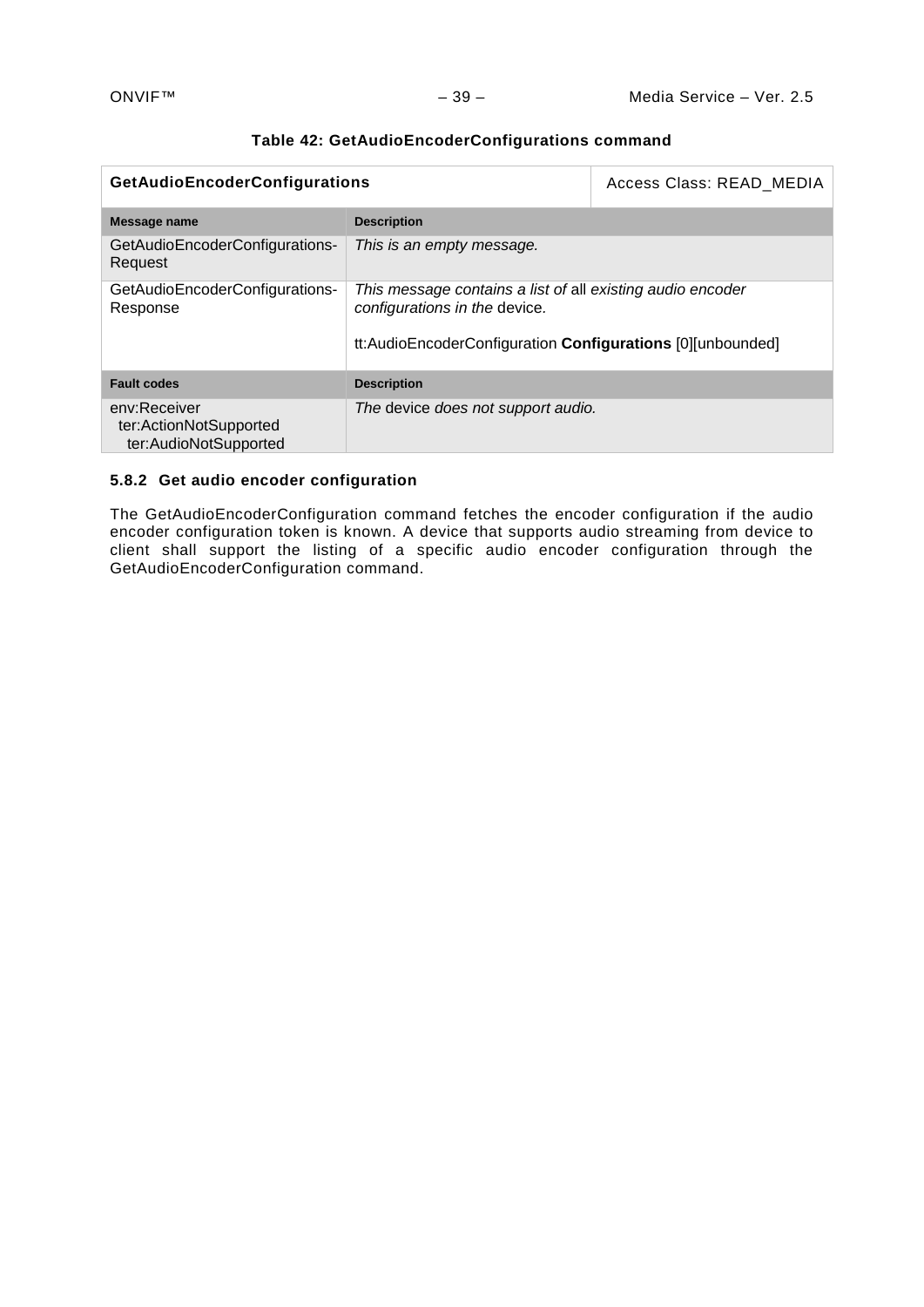| GetAudioEncoderConfiguration                                    |                                                                                                                                                | Access Class: READ_MEDIA |
|-----------------------------------------------------------------|------------------------------------------------------------------------------------------------------------------------------------------------|--------------------------|
| Message name                                                    | <b>Description</b>                                                                                                                             |                          |
| GetAudioEncoderConfiguration-<br>Request                        | This message contains the token of the requested audio encoder<br>configuration.<br>tt:ReferenceToken ConfigurationToken [1][1]                |                          |
| GetAudioEncoderConfiguration-<br>Response                       | This message contains the requested AudioEncoderConfiguration<br>with the matching token.<br>tt:AudioEncoderConfiguration Configuration [1][1] |                          |
| <b>Fault codes</b>                                              | <b>Description</b>                                                                                                                             |                          |
| env:Sender<br>ter:InvalidArgVal<br>ter:NoConfig                 | The configuration does not exist.                                                                                                              |                          |
| env:Receiver<br>ter:ActionNotSupported<br>ter:AudioNotSupported | The device does not support audio.                                                                                                             |                          |

## **Table 43: GetAudioEncoderConfiguration command**

## **5.8.3 Get compatible audio encoder configurations**

This operation requests all audio encoder configurations of the device that are compatible with a certain media profile. Each of the returned configurations shall be a valid input parameter for the AddAudioEncoderConfiguration command on the media profile. The result varies depending on the capabilities, configurations and settings in the device. A device that supports audio streaming from device to client shall support listing of compatible (with a specific profile) audio encoder configurations through the GetCompatibleAudioEncoderConfigurations command.

| Table 44: GetCompatibleAudioEncoderConfigurations command |  |
|-----------------------------------------------------------|--|
|-----------------------------------------------------------|--|

| <b>GetCompatibleAudioEncoderConfigurations</b>                  |                                                                                                                                                                    | Access Class: READ_MEDIA |
|-----------------------------------------------------------------|--------------------------------------------------------------------------------------------------------------------------------------------------------------------|--------------------------|
| Message name                                                    | <b>Description</b>                                                                                                                                                 |                          |
| GetCompatibleAudioEncoder-<br>ConfigurationsRequest             | Contains the token of an existing media profile.<br>tt:ReferenceToken ProfileToken [1][1]                                                                          |                          |
| GetCompatibleAudioEncoder-<br>ConfigurationsResponse            | Contains a list of audio encoder configurations that are compatible with<br>the given media profile.<br>tt:AudioEncoderConfiguration Configurations [0][unbounded] |                          |
| <b>Fault codes</b>                                              | <b>Description</b>                                                                                                                                                 |                          |
| env:Sender<br>ter:InvalidArgVal<br>ter:NoProfile                | The requested profile token <b>ProfileToken</b> does not exist.                                                                                                    |                          |
| env:Receiver<br>ter:ActionNotSupported<br>ter:AudioNotSupported | The device does not support audio.                                                                                                                                 |                          |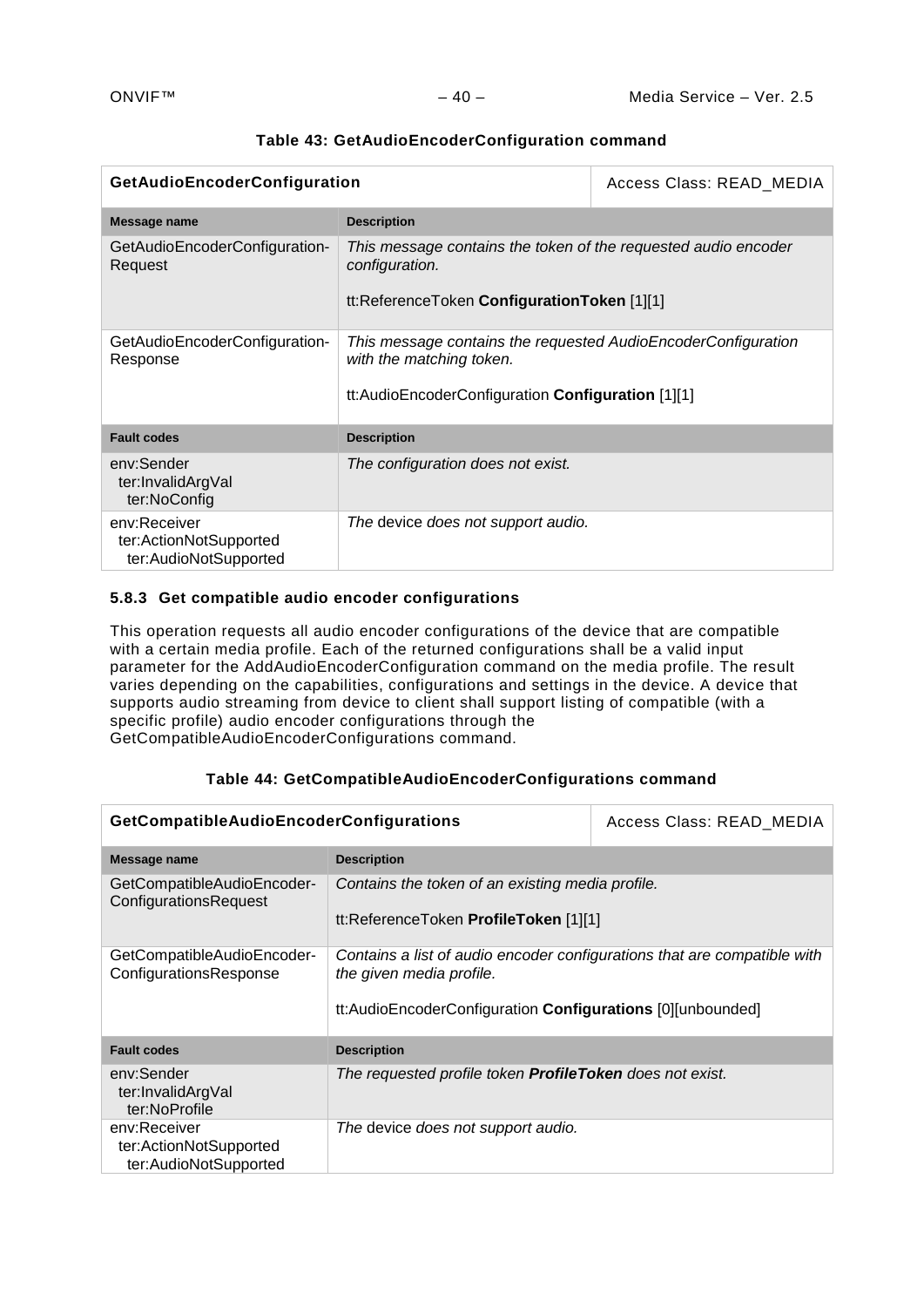### **5.8.4 Get audio encoder configuration options**

This operation returns the available options when the audio encoder parameters are reconfigured. A device that supports audio streaming from device to client shall support the listing of available audio encoder parameter options (for a given profile and configuration) through the GetAudioEncoderConfigurationOptions command.

## **Table 45: GetAudioEncoderConfigurationOptions command**

| <b>GetAudioEncoderConfigurationOptions</b>                      |                                                                                                                                                                                                                                                                                                                                                                                                                | Access Class: READ_MEDIA |
|-----------------------------------------------------------------|----------------------------------------------------------------------------------------------------------------------------------------------------------------------------------------------------------------------------------------------------------------------------------------------------------------------------------------------------------------------------------------------------------------|--------------------------|
| <b>Message name</b>                                             | <b>Description</b>                                                                                                                                                                                                                                                                                                                                                                                             |                          |
| GetAudioEncoderConfiguration-<br><b>OptionsRequest</b>          | This message contains optional tokens of an audio encoder<br>configuration and a media profile.<br><b>Configuration Token</b> specifies an existing configuration that the<br>options are intended for.<br><b>ProfileToken</b> specifies an existing media profile that the options shall<br>be compatible with.<br>tt:ReferenceToken ConfigurationToken [0][1]<br>tt:ReferenceToken ProfileToken [0][1]       |                          |
| GetAudioEncoderConfiguration-<br>OptionsResponse                | This message contains the audio configuration options. If a audio<br>encoder configuration is specified, the options shall concern that<br>particular configuration. If a media profile is specified, the options<br>shall be compatible with that media profile. If no tokens are specified,<br>the options shall be considered generic for the device.<br>tt:AudioEncoderConfigurationOptions Options [1][1] |                          |
| <b>Fault codes</b>                                              | <b>Description</b>                                                                                                                                                                                                                                                                                                                                                                                             |                          |
| env:Sender<br>ter:InvalidArgVal<br>ter:NoProfile                | The requested profile token does not exist.                                                                                                                                                                                                                                                                                                                                                                    |                          |
| env:Sender<br>ter:InvalidArgVal<br>ter:NoConfig                 | The requested configuration does not exist.                                                                                                                                                                                                                                                                                                                                                                    |                          |
| env:Receiver<br>ter:ActionNotSupported<br>ter:AudioNotSupported | The device does not support audio.                                                                                                                                                                                                                                                                                                                                                                             |                          |

### **5.8.5 Modify audio encoder configurations**

This operation modifies an audio encoder configuration. The ForcePersistence flag indicates if the changes shall remain after reboot of the device. Changes in the Multicast settings shall always be persistent. Running streams using this configuration may be immediately updated according to the new settings. The changes are not guaranteed to take effect unless the client requests a new stream URI and restarts any affected streams. Client methods for changing a running stream are out of scope for this specification. A device that supports audio streaming from device to client shall support the configuration of audio encoder parameters through the SetAudioEncoderConfiguration command.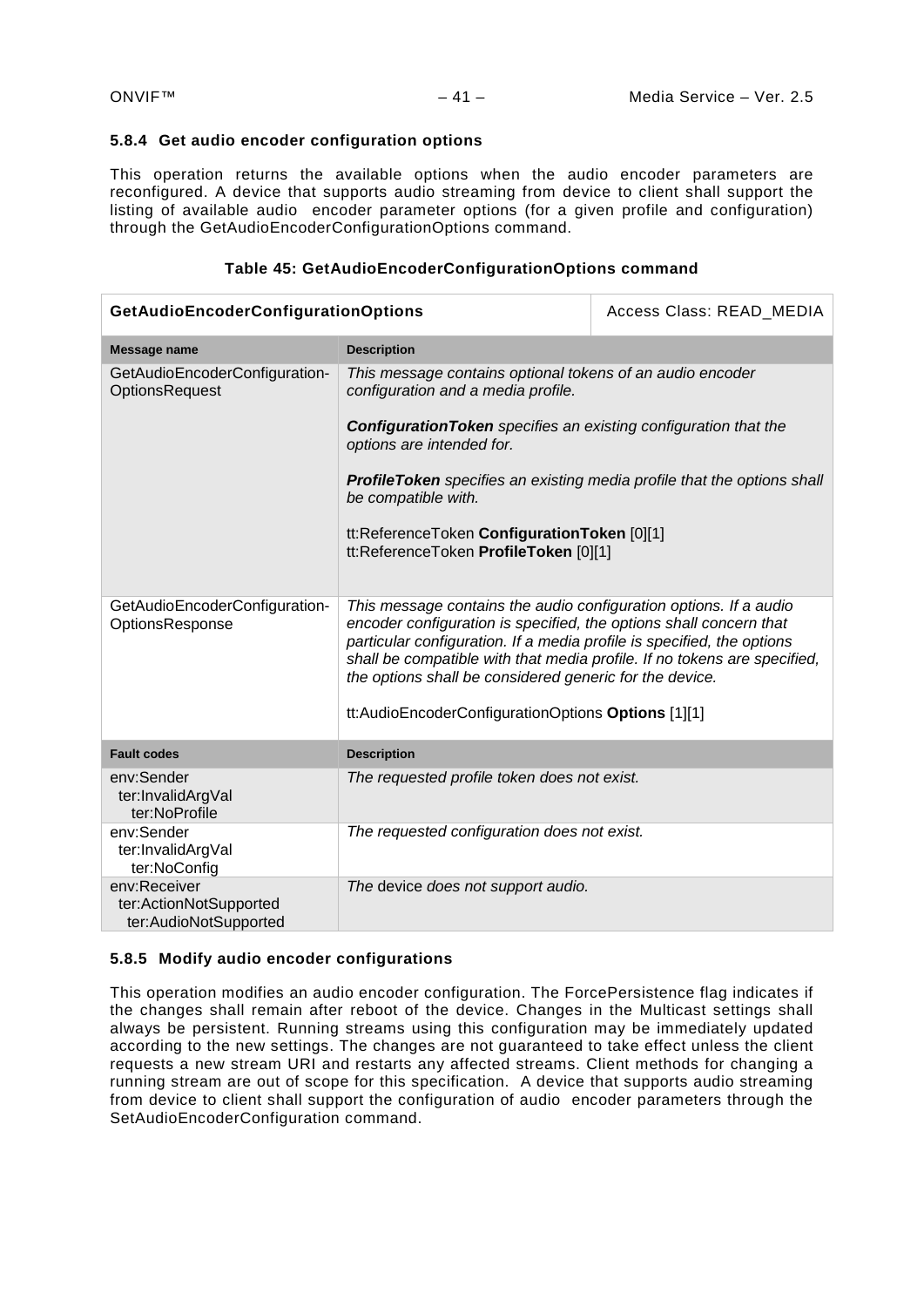| SetAudioEncoderConfiguration                                    |                                                                                                                                                                                                          | <b>Access Class: ACTUATE</b> |
|-----------------------------------------------------------------|----------------------------------------------------------------------------------------------------------------------------------------------------------------------------------------------------------|------------------------------|
| Message name                                                    | <b>Description</b>                                                                                                                                                                                       |                              |
| SetAudioEncoderConfiguration-<br>Request                        | The <b>Configuration</b> element contains the modified audio encoder<br>configuration. The configuration shall exist in the device.<br>The <b>ForcePersistence</b> element is obsolete and should always |                              |
|                                                                 | assumed to be true.<br>tt:AudioEncoderConfiguration Configuration [1][1]<br>xs:boolean ForcePersistence [1][1]                                                                                           |                              |
| SetAudioEncoderConfiguration-<br>Response                       | This message is empty.                                                                                                                                                                                   |                              |
| <b>Fault codes</b>                                              | <b>Description</b>                                                                                                                                                                                       |                              |
| env:Sender<br>ter:InvalidArgVal<br>ter:NoConfig                 | The configuration does not exist.                                                                                                                                                                        |                              |
| env:Sender<br>ter:InvalidArgVal<br>ter:ConfigModify             | The configuration parameters are not possible to set.                                                                                                                                                    |                              |
| env:Receiver<br>ter:Action<br>ter:ConfigurationConflict         | The new settings conflicts with other uses of the configuration.                                                                                                                                         |                              |
| env:Receiver<br>ter:ActionNotSupported<br>ter:AudioNotSupported | The device does not support audio.                                                                                                                                                                       |                              |

## **Table 46: SetAudioEncoderConfiguration command**

## <span id="page-41-0"></span>**5.9 Video analytics configuration**

VideoAnalyticsConfiguration contains parameters for an *analytics engine* and a *rule engine*  (see the document Video Analytics Service Specification). Thereby, the analytics engine consists of multiple modules which can be managed by the analytics module part of the analytics service. Similarly, the rule engine consists of multiple rules which can be managed by the rule engine part of the analytics service. The subsequent commands are introduced to handle complete video analytics configuration in an atomar way. For instance, the ModifyVideoAnalyticsConfiguration command changes analytics and rule engine configuration in an atomar operation. When a video analytics configuration is present in a profile, the metadata configuration can activate the streaming of the scene description within the RTP streams (see Section [5.10\)](#page-44-0).

A device MAY NOT allow referencing the very same VideoAnalyticsConfiguration from multiple media profiles with different VideoSourceConfigurations. If the device allows it, it shall generate individual scene descriptions for each profile, since the coordinate system of a scene description relates to a specific VideoSourceConfiguration. Also masking and geometrical rules relate to the coordinate system of the VideoSourceConfiguration. This MAY require separate processing of the whole video analytics for each VideoSourceConfiguration, even if they refer to the very same VideoSource.

Since the options of a VideoAnalyticsConfiguration are dynamic and often vendor specific, they can only be retrieved via the video analytics service.

## **5.9.1 Get video analytics configurations**

This operation lists all video analytics configurations of a device. This command lists *all*  configured video analytics in a device. The client does not need to know anything apriori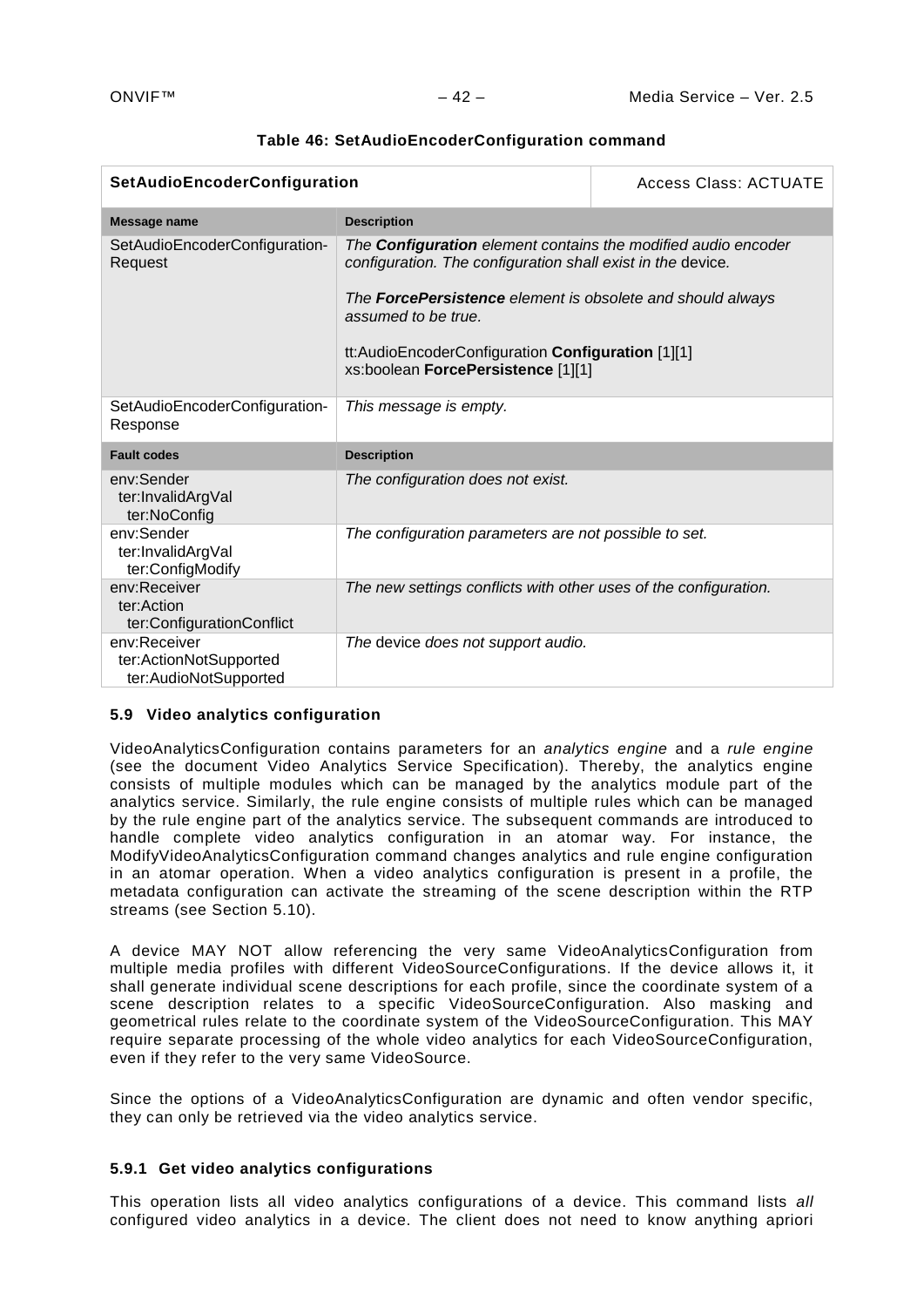about the video analytics in order to use the command. A device that supports video analytics shall support the listing of available video analytics configuration through the GetVideoAnalyticsConfigurations command.

| <b>GetVideoAnalyticsConfigurations</b>                                      |                                                                                                                                                                | Access Class: READ MEDIA |
|-----------------------------------------------------------------------------|----------------------------------------------------------------------------------------------------------------------------------------------------------------|--------------------------|
| Message name                                                                | <b>Description</b>                                                                                                                                             |                          |
| GetVideoAnalyticsConfigurations-<br>Request                                 | This message is empty.                                                                                                                                         |                          |
| GetVideoAnalyticsConfigurations-<br>Response                                | This message contains a list of all existing video analytics<br>configurations in the device.<br>tt: VideoAnalyticsConfiguration Configurations [0][unbounded] |                          |
| <b>Fault codes</b>                                                          | <b>Description</b>                                                                                                                                             |                          |
| env:Sender<br>ter:ActionNotSupported<br>ter:VideoAnalyticsNot-<br>Supported | Device does not support video analytics.                                                                                                                       |                          |

## **Table 47: GetVideoAnalyticsConfigurations command**

### **5.9.2 Get video analytics configuration**

The GetVideoAnalyticsConfiguration command fetches the video analytics configuration if the video analytics token is known. A device that supports video analytics shall support the listing of a specific video analytics configuration through the GetVideoAnalyticsConfiguration command.

## **Table 48: GetVideoAnalyticsConfiguration command**

| GetVideoAnalyticsConfiguration                                              |                                                                                                                                 | Access Class: READ_MEDIA |
|-----------------------------------------------------------------------------|---------------------------------------------------------------------------------------------------------------------------------|--------------------------|
| Message name                                                                | <b>Description</b>                                                                                                              |                          |
| GetVideoAnalyticsConfiguration-<br>Request                                  | This message contains the token of an existing video analytics<br>configuration.<br>tt:ReferenceToken ConfigurationToken [1][1] |                          |
| GetVideoAnalyticsConfiguration-<br>Response                                 | This message contains the requested video analytics configuration.<br>tt: VideoAnalyticsConfiguration Configuration [1][1]      |                          |
| <b>Fault codes</b>                                                          | <b>Description</b>                                                                                                              |                          |
| env:Sender<br>ter:InvalidArgVal<br>ter:NoConfig                             | The requested configuration indicated with Configuration Token<br>does not exist.                                               |                          |
| env:Sender<br>ter:ActionNotSupported<br>ter:VideoAnalyticsNot-<br>Supported | The device does not support video analytics.                                                                                    |                          |

### **5.9.3 Get compatible video analytics configurations**

This operation requests all video analytic configurations of the device that are compatible with a certain media profile. Each of the returned configurations shall be a valid input parameter for the AddVideoAnalyticsConfiguration command on the media profile. The result varies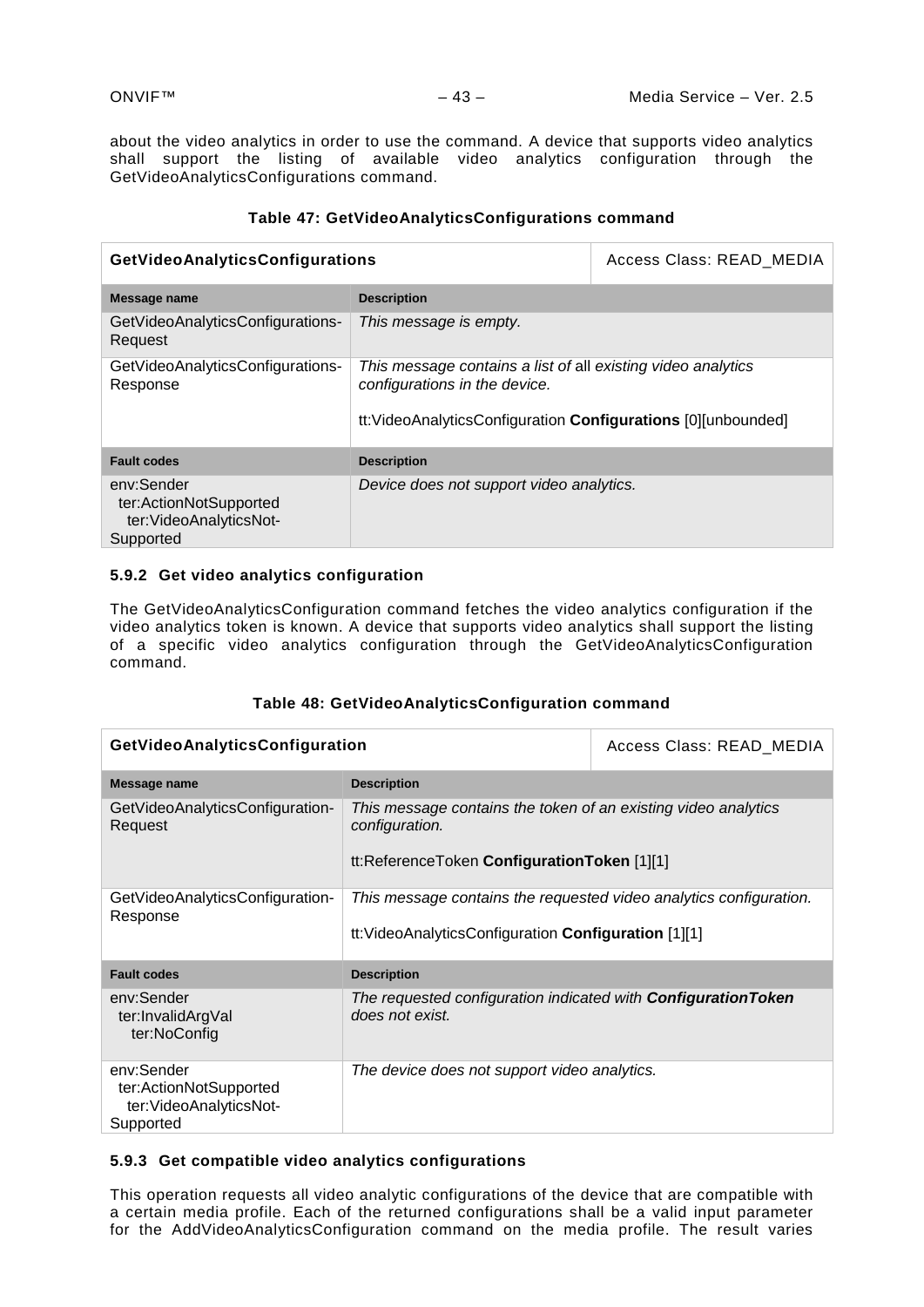depending on the capabilities, configurations and settings in the device. A device that supports video analytics shall support the listing of compatible (with a specific profile) video analytics configuration through the GetCompatibleVideoAnalyticsConfigurations command.

| GetCompatibleVideoAnalyticsConfigurations                                   |                                                                                                                                                                         | Access Class: READ_MEDIA |
|-----------------------------------------------------------------------------|-------------------------------------------------------------------------------------------------------------------------------------------------------------------------|--------------------------|
| Message name                                                                | <b>Description</b>                                                                                                                                                      |                          |
| GetCompatibleVideoAnalytics-<br>ConfigurationsRequest                       | Contains the token of an existing media profile.<br>tt:ReferenceToken ProfileToken [1][1]                                                                               |                          |
| GetCompatibleVideoAnalytics-<br>ConfigurationsResponse                      | Contains a list of video analytics configurations that are compatible<br>with the given media profile.<br>tt: VideoAnalyticsConfiguration Configurations [0][unbounded] |                          |
| <b>Fault codes</b>                                                          | <b>Description</b>                                                                                                                                                      |                          |
| env:Sender<br>ter:InvalidArgVal<br>ter:NoProfile                            | The requested profile token <b>ProfileToken</b> does not exist.                                                                                                         |                          |
| env:Sender<br>ter:ActionNotSupported<br>ter:VideoAnalyticsNot-<br>Supported | The device does not support video analytics.                                                                                                                            |                          |

## **Table 49: GetCompatibleVideoAnalyticsConfigurations command**

## **5.9.4 Modify a video analytics configuration**

A video analytics configuration is modified using this command. The ForcePersistence flag indicates if the changes shall remain after reboot of the device or not. Running streams using this configuration shall be immediately updated according to the new settings. Otherwise inconsistencies can occur between the scene description processed by the rule engine and the notifications produced by analytics engine and rule engine which reference the very same video analytics configuration token. A device that supports video analytics shall support the configuration of video analytics parameters through the SetVideoAnalyticsConfiguration command.

| SetVideoAnalyticsConfiguration              |                                                                                                                                                                                                                                   | <b>Access Class: ACTUATE</b> |
|---------------------------------------------|-----------------------------------------------------------------------------------------------------------------------------------------------------------------------------------------------------------------------------------|------------------------------|
| Message name                                | <b>Description</b>                                                                                                                                                                                                                |                              |
| SetVideoAnalyticsConfiguration-<br>Request  | The <b>Configuration</b> element contains the modified video analytics<br>configuration. The configuration shall exist in the device.<br>The <b>ForcePersistence</b> element is obsolete and should always<br>assumed to be true. |                              |
|                                             | tt: VideoAnalyticsConfiguration Configuration [1][1]<br>xs:boolean ForcePersistence [1][1]                                                                                                                                        |                              |
| SetVideoAnalyticsConfiguration-<br>Response | This message is empty.                                                                                                                                                                                                            |                              |
| <b>Fault codes</b>                          | <b>Description</b>                                                                                                                                                                                                                |                              |
| env:Sender<br>ter:InvalidArgVal             | The configuration does not exist.                                                                                                                                                                                                 |                              |

## **Table 50: SetVideoAnalyticsConfiguration command**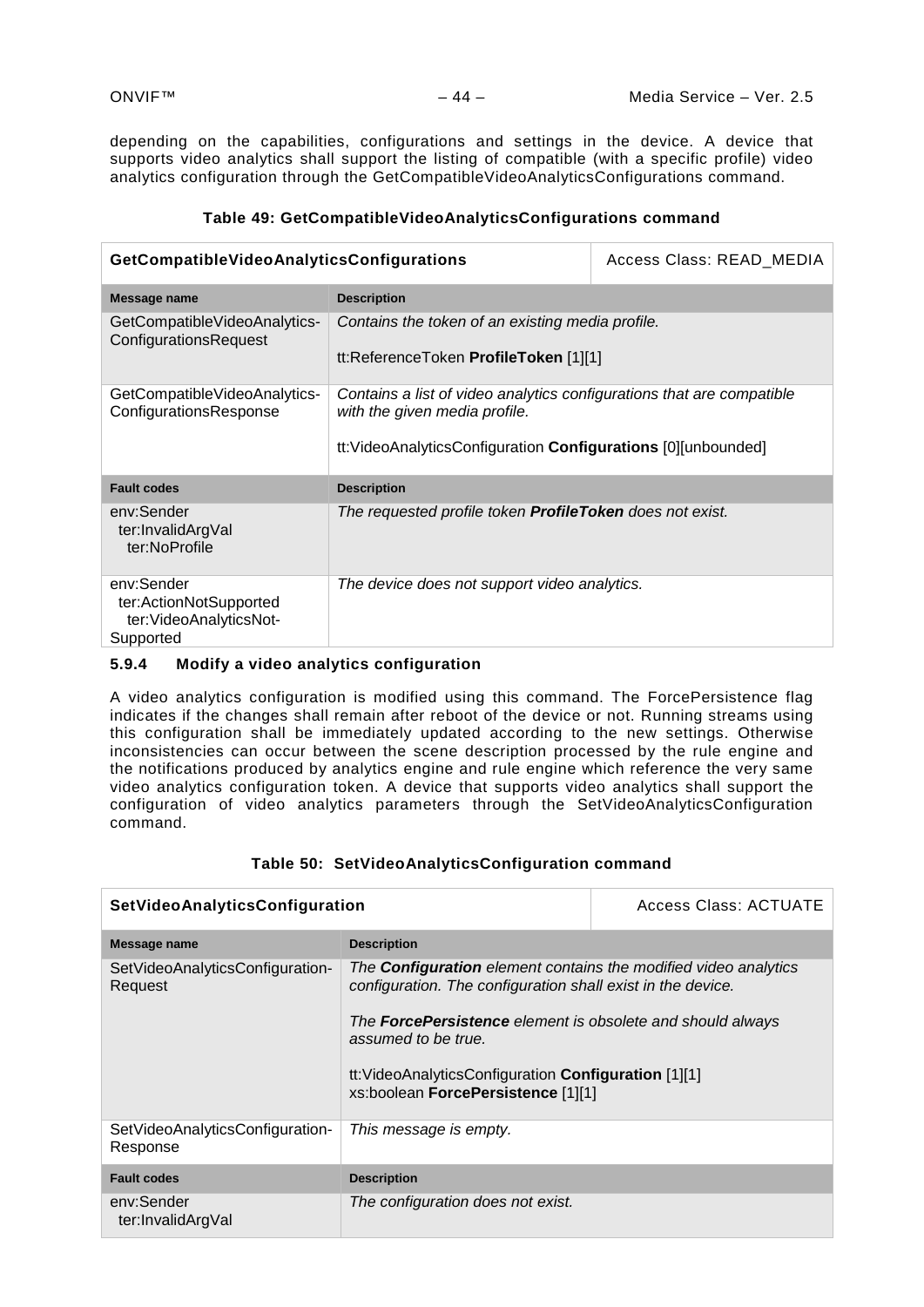| ter:NoConfig                                                                |                                                                  |
|-----------------------------------------------------------------------------|------------------------------------------------------------------|
| env:Sender<br>ter:InvalidArgVal<br>ter:ConfigModify                         | The configuration parameters are not possible to set.            |
| env:Receiver<br>ter:Action<br>ter:ConfigurationConflict                     | The new settings conflicts with other uses of the configuration. |
| env:Sender<br>ter:ActionNotSupported<br>ter:VideoAnalyticsNot-<br>Supported | The device does not support video analytics.                     |

### <span id="page-44-0"></span>**5.10 Metadata configuration**

A MetadataConfiguration contains parameters for selecting the data to include in the metadata stream. The choices include PTZ status, PTZ position, events as defined by a subscription and analytics data . The event subscription data is described in the section "Event Handling" of the ONVIF Core Specification. The analytics parameters define which data to include from the analytics engine part of the profile, see Section [5.9.](#page-41-0)

The structure also contains multicast parameters used to configure and control multicast of the metadata stream. A session timeout parameter defines the session timeout (see ONVIF Streaming Specification)

If a MetadataConfiguration is used inside a profile its UseCount parameter is increased to indicate that changing this configuration could affect other users.

Devices supporting compressed metadata shall signal available compression algorithm as defined in the MetadataCompressionType. Currently the compression type "gzip" is defined.

## **5.10.1 Get metadata configurations**

This operation lists all *existing* metadata configurations. The client does not need to know anything apriori about the metadata in order to use the command. A device or another device that supports metadata streaming shall support the listing of existing metadata configurations through the GetMetadataConfigurations command.

| <b>GetMetadataConfigurations</b>       |                                                                                                                                                  | Access Class: READ_MEDIA |
|----------------------------------------|--------------------------------------------------------------------------------------------------------------------------------------------------|--------------------------|
| Message name                           | <b>Description</b>                                                                                                                               |                          |
| GetMetadataConfigurations-<br>Request  | This message is empty.                                                                                                                           |                          |
| GetMetadataConfigurations-<br>Response | This message contains a list of all existing metadata configurations in<br>the device.<br>tt:MetadataConfiguration Configurations [0][unbounded] |                          |
| <b>Fault codes</b>                     | <b>Description</b>                                                                                                                               |                          |
|                                        | No command specific faults!                                                                                                                      |                          |

## **Table 51: GetMetadataConfigurations command**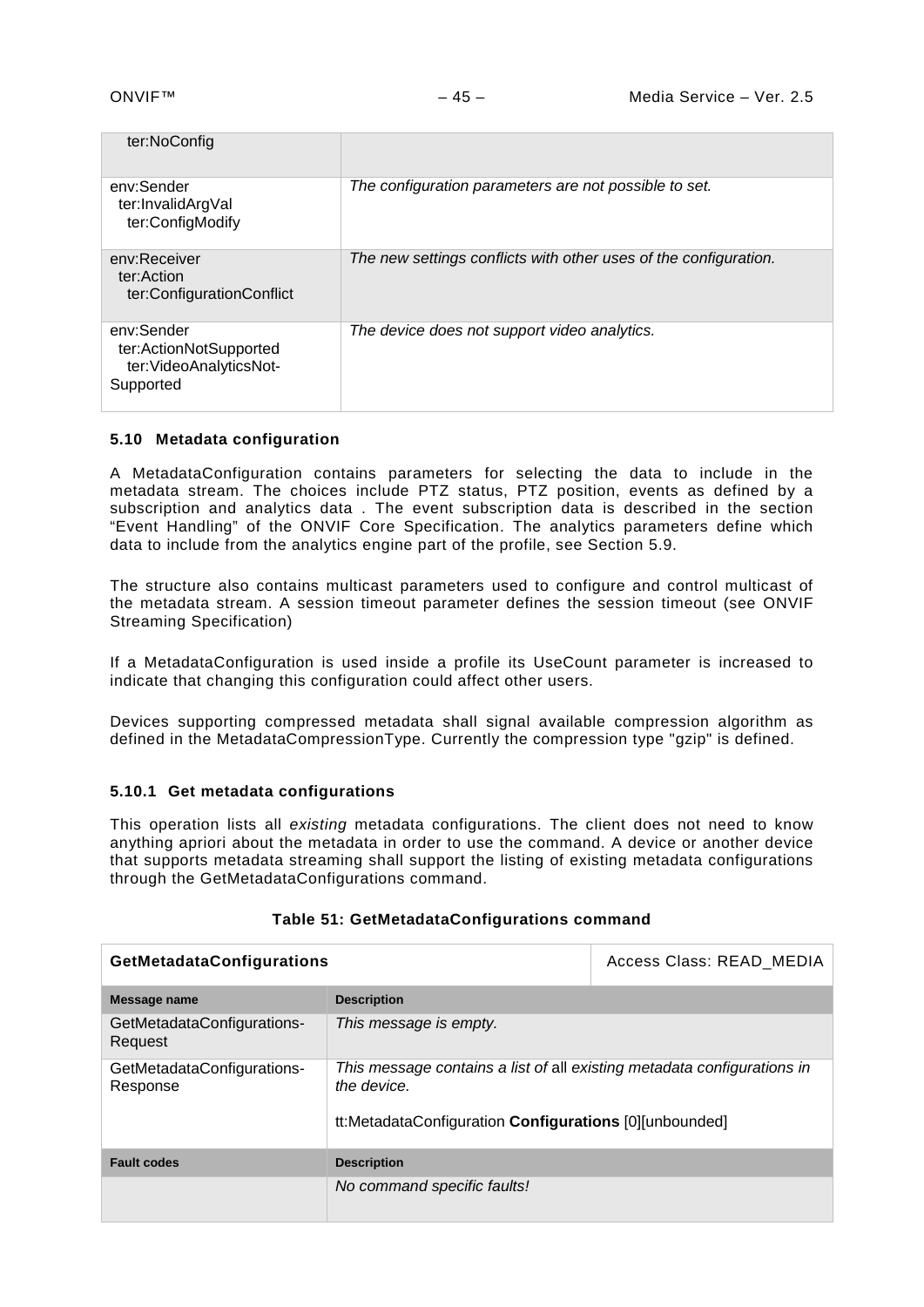### **5.10.2 Get metadata configuration**

The GetMetadataConfiguration command fetches the metadata configuration if the metadata token is known. A device or another device that supports metadata streaming shall support the listing of a specific metadata configuration through the GetMetadataConfiguration command.

## **Table 52: GetMetadataConfiguration command**

| GetMetadataConfiguration                        |                                                                                                                       | Access Class: READ MEDIA |
|-------------------------------------------------|-----------------------------------------------------------------------------------------------------------------------|--------------------------|
| Message name                                    | <b>Description</b>                                                                                                    |                          |
| GetMetadataConfiguration-<br>Request            | This message contains the token of an existing metadata configuration.<br>tt:ReferenceToken ConfigurationToken [1][1] |                          |
| GetMetadataConfiguration-<br>Response           | This message contains the requested metadata configuration.<br>tt:MetadataConfiguration Configuration [1][1]          |                          |
| <b>Fault codes</b>                              | <b>Description</b>                                                                                                    |                          |
| env:Sender<br>ter:InvalidArgVal<br>ter:NoConfig | The requested configuration indicated with <b>Configuration Token</b> does<br>not exist.                              |                          |

## **5.10.3 Get compatible metadata configurations**

This operation requests all the metadata configurations of the device that are compatible with a certain media profile. Each of the returned configurations shall be a valid input parameter for the AddMetadataConfiguration command on the media profile. The result varies depending on the capabilities, configurations and settings in the device. A device or other device that supports metadata streaming shall support the listing of compatible (with a specific profile) metadata configuration through the GetCompatibleMetadataConfigurations command.

### **Table 53: GetCompatibleMetadataConfigurations command**

| <b>GetCompatibleMetadataConfigurations</b>       |                                                                                                                                                           | Access Class: READ MEDIA |
|--------------------------------------------------|-----------------------------------------------------------------------------------------------------------------------------------------------------------|--------------------------|
| Message name                                     | <b>Description</b>                                                                                                                                        |                          |
| GetCompatibleMetadata-<br>ConfigurationsRequest  | Contains the token of an existing media profile.<br>tt:ReferenceToken ProfileToken [1][1]                                                                 |                          |
| GetCompatibleMetadata-<br>ConfigurationsResponse | Contains a list of metadata configurations that are compatible with the<br>given media profile.<br>tt:MetadataConfiguration Configurations [0][unbounded] |                          |
| <b>Fault codes</b>                               | <b>Description</b>                                                                                                                                        |                          |
| env:Sender<br>ter:InvalidArgVal<br>ter:NoProfile | The requested profile token ProfileToken does not exist.                                                                                                  |                          |

### **5.10.4 Get metadata configuration options**

This operation returns the available options for changing the metadata configuration. A device or another device that supports metadata streaming shall support the listing of available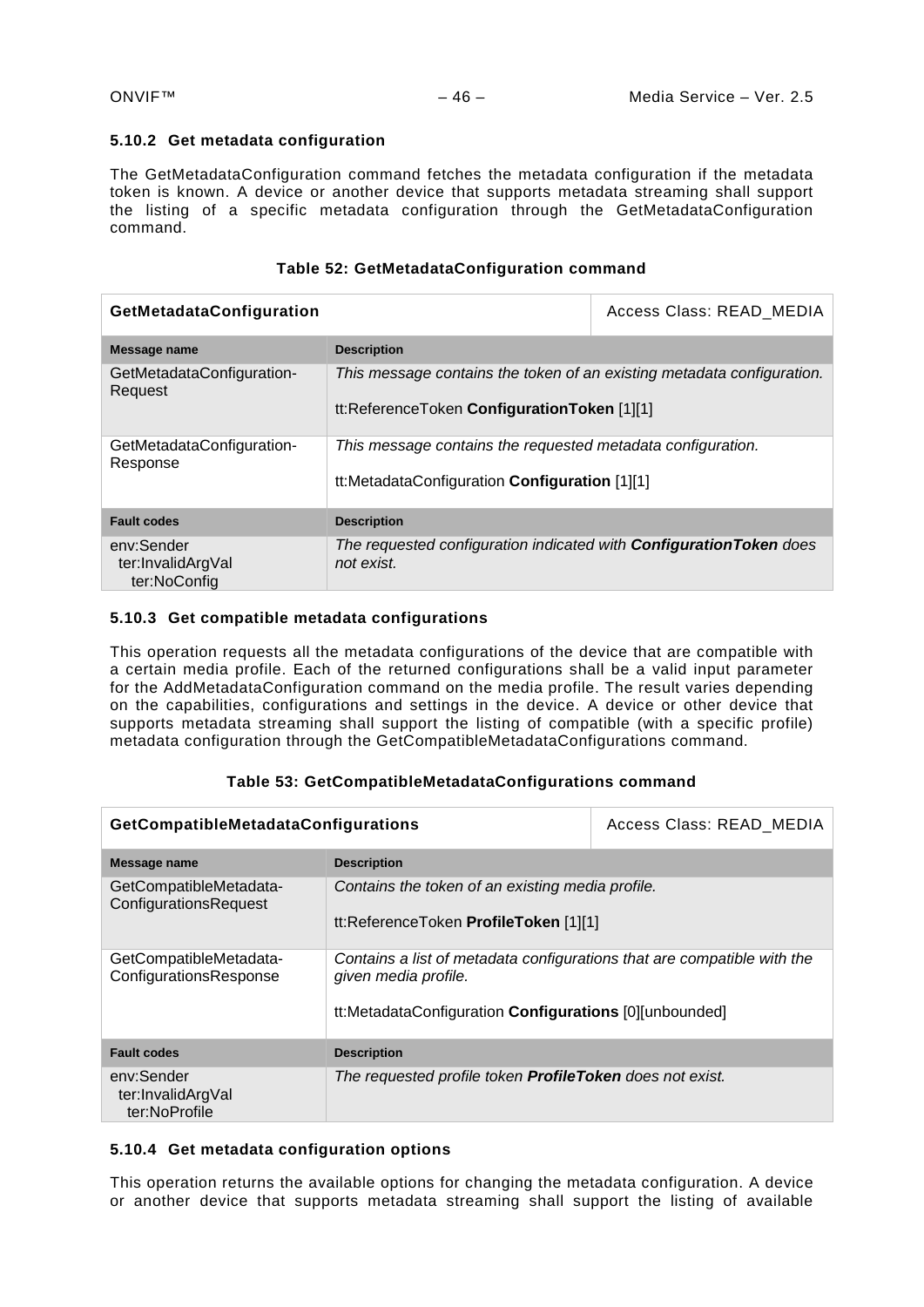metadata parameter options (for a given profile and configuration) through the GetMetadataConfigurationOptions command.

| <b>GetMetadataConfigurationOptions</b>             |                                                                                                                                                                                                                                                                                                                                                                                                          | Access Class: READ_MEDIA |
|----------------------------------------------------|----------------------------------------------------------------------------------------------------------------------------------------------------------------------------------------------------------------------------------------------------------------------------------------------------------------------------------------------------------------------------------------------------------|--------------------------|
| Message name                                       | <b>Description</b>                                                                                                                                                                                                                                                                                                                                                                                       |                          |
| GetMetadataConfiguration-<br><b>OptionsRequest</b> | This message contains optional tokens of a metadata configuration<br>and a media profile.<br><b>Configuration Token</b> specifies an existing configuration that the<br>options are intended for.<br><b>ProfileToken</b> specifies an existing media profile that the options shall<br>be compatible with.<br>tt:ReferenceToken ConfigurationToken [0][1]<br>tt:ReferenceToken ProfileToken [0][1]       |                          |
| GetMetadataConfiguration-<br>OptionsResponse       | This message contains the metadata configuration options. If a<br>metadata configuration is specified, the options shall concern that<br>particular configuration. If a media profile is specified, the options<br>shall be compatible with that media profile. If no tokens are specified,<br>the options shall be considered generic for the device.<br>tt:MetadataConfigurationOptions Options [1][1] |                          |
| <b>Fault codes</b>                                 | <b>Description</b>                                                                                                                                                                                                                                                                                                                                                                                       |                          |
| env:Sender<br>ter:InvalidArgVal<br>ter:NoProfile   | The requested profile token does not exist.                                                                                                                                                                                                                                                                                                                                                              |                          |
| env:Sender<br>ter:InvalidArgVal<br>ter:NoConfig    | The requested configuration does not exist.                                                                                                                                                                                                                                                                                                                                                              |                          |

## **Table 54: GetMetadataConfigurationOptions command**

## **5.10.5 Modify a metadata configuration**

This operation modifies a metadata configuration. The ForcePersistence flag indicates if the changes shall remain after reboot of the device. Changes in the Multicast settings shall always be persistent. Running streams using this configuration may be updated immediately according to the new settings. The changes are not guaranteed to take effect unless the client requests a new stream URI and restarts any affected streams. Client methods for changing a running stream are out of scope for this specification. A device or another device that supports metadata streaming shall support the configuration of metadata parameters through the SetMetadataConfiguration command.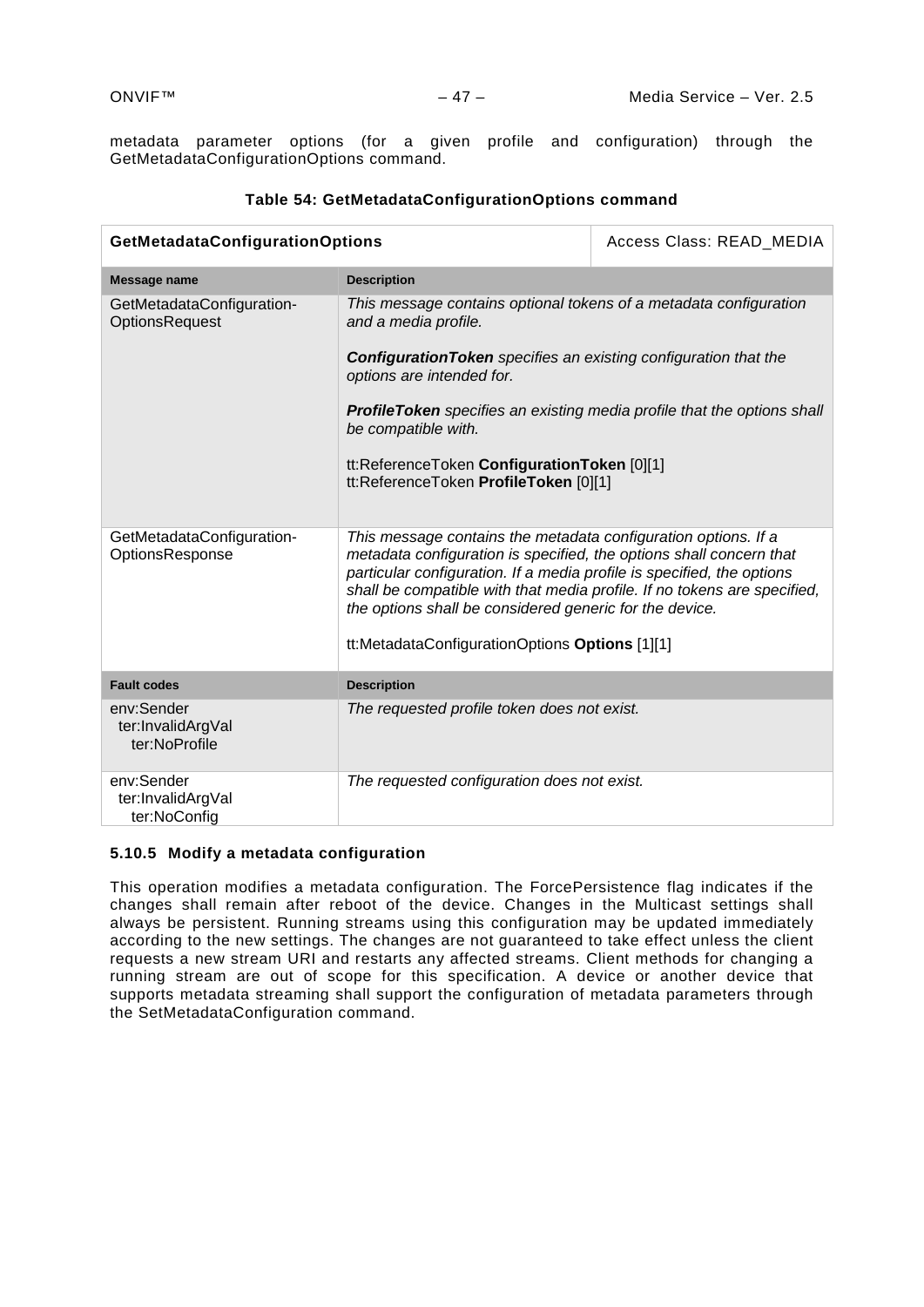| SetMetadataConfiguration                                |                                                                                                                                                                                                                                                                                                                                         | <b>Access Class: ACTUATE</b> |
|---------------------------------------------------------|-----------------------------------------------------------------------------------------------------------------------------------------------------------------------------------------------------------------------------------------------------------------------------------------------------------------------------------------|------------------------------|
| Message name                                            | <b>Description</b>                                                                                                                                                                                                                                                                                                                      |                              |
| SetMetadataConfiguration-<br>Request                    | The <b>Configuration</b> element contains multicast settings as well as a set<br>of filters determining what data to include in the metadata stream.<br>The <b>ForcePersistence</b> element is obsolete and should always<br>assumed to be true.<br>tt:MetadataConfiguration Configuration [1][1]<br>xs:boolean ForcePersistence [1][1] |                              |
| SetMetadataConfiguration-<br>Response                   | This message is empty.                                                                                                                                                                                                                                                                                                                  |                              |
| <b>Fault codes</b>                                      | <b>Description</b>                                                                                                                                                                                                                                                                                                                      |                              |
| env:Sender<br>ter:InvalidArgVal<br>ter:NoConfig         | The configuration does not exist.                                                                                                                                                                                                                                                                                                       |                              |
| env:Sender<br>ter:InvalidArgVal<br>ter:ConfigModify     | The configuration parameters are not possible to set.                                                                                                                                                                                                                                                                                   |                              |
| env:Receiver<br>ter:Action<br>ter:ConfigurationConflict | The new settings conflicts with other uses of the configuration.                                                                                                                                                                                                                                                                        |                              |

## **Table 55: SetMetadataConfiguration command**

## **5.11 Audio outputs**

The Audio Output represents the physical audio outputs that can be connected to a loudspeaker.

# **5.11.1 Get audio outputs**

This command lists all available audio outputs of a device. An device that signals support for Audio outputs via its Device IO AudioOutputs capability shall support listing of available audio outputs through the GetAudioOutputs command.

## **Table 56: GetAudioOutputs**

| <b>GetAudioOutputs</b>                 |                                                                                                                                                                                                 | Access Class: READ MEDIA |
|----------------------------------------|-------------------------------------------------------------------------------------------------------------------------------------------------------------------------------------------------|--------------------------|
| Message name                           | <b>Description</b>                                                                                                                                                                              |                          |
| GetAudioOutputsRequest                 | This is an empty message.                                                                                                                                                                       |                          |
| GetAudioOutputsResponse                | Contains a list of structures describing all available audio outputs of the<br>device. If a device has no AudioOutputs an empty list is returned.<br>tt:AudioOutput AudioOutputs [0][unbounded] |                          |
| <b>Fault codes</b>                     | <b>Description</b>                                                                                                                                                                              |                          |
| env:Receiver<br>ter:ActionNotSupported | Audio or Audio Outputs are not supported by the device                                                                                                                                          |                          |
| ter:AudioOutputNotSupported            |                                                                                                                                                                                                 |                          |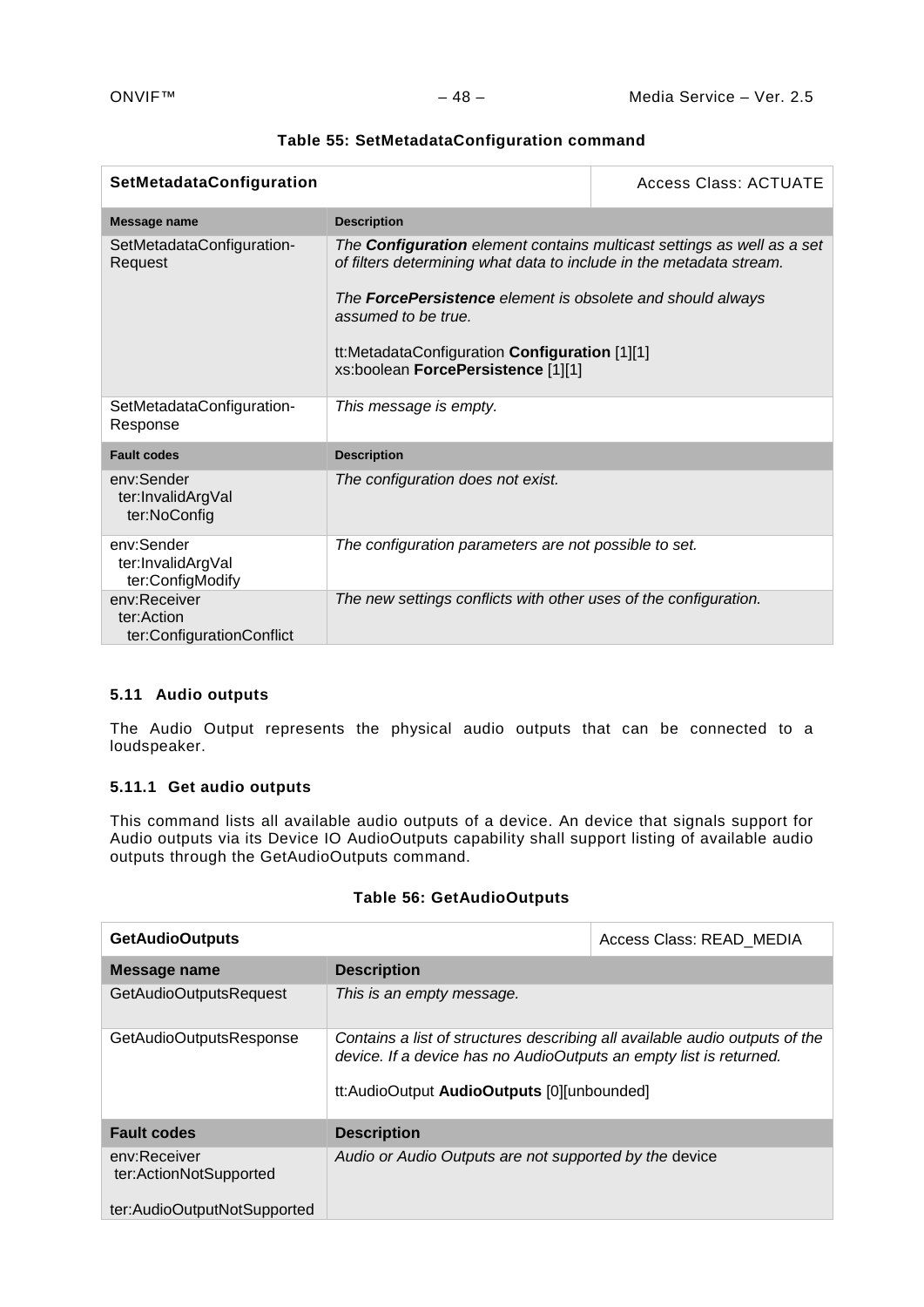### **5.12 Audio output configuration**

The audio output configuration contains the following parameters:

- SourceToken: a reference to an existing audio output.
- OutputLevel: a parameter to configure the output volume
- SendPrimacy: a parameter that can be used for devices with a half duplex audio in/output to configure the active transmission direction (see Section [5.14\)](#page-55-0).

If an AudioOutputConfiguration is used inside a profile its UseCount parameter is increased to indicate that changing this configuration could affect other users.

### **5.12.1 Get audio output configurations**

This command lists all existing AudioOutputConfigurations of a device. The client does not need to know anything apriori about the audio configurations to use this command. A device that signals support for Audio outputs via its Device IO AudioOutputs capability shall support the listing of AudioOutputConfigurations through this command.

| <b>GetAudioOutputConfigurations</b>                                    |                                                                                  | Access Class: READ MEDIA                                  |
|------------------------------------------------------------------------|----------------------------------------------------------------------------------|-----------------------------------------------------------|
| Message name                                                           | <b>Description</b>                                                               |                                                           |
| GetAudioOutputConfigurationsRequest                                    | This is an empty message.                                                        |                                                           |
| GetAudioOutputConfigurationsResponse                                   | Contains a list of AudioOutputConfigurations that are<br>available on the device |                                                           |
|                                                                        |                                                                                  | tt:AudioOutputConfiguration Configurations [0][unbounded] |
| <b>Fault codes</b>                                                     | <b>Description</b>                                                               |                                                           |
| env: Receiver<br>ter:ActionNotSupported<br>ter:AudioOutputNotSupported |                                                                                  | Audio or Audio Outputs are not supported by the device    |

## **Table 57: GetAudioOutputConfigurations**

### **5.12.2 Get audio output configuration**

If the audio output configuration token is already known, the output configuration can be fetched through the GetAudioOutputConfiguration command. An device that signals support for Audio outputs via its Device IO AudioOutputs capability shall support the retrieval of a specific audio output configuration through the GetAudioOutputConfiguration command.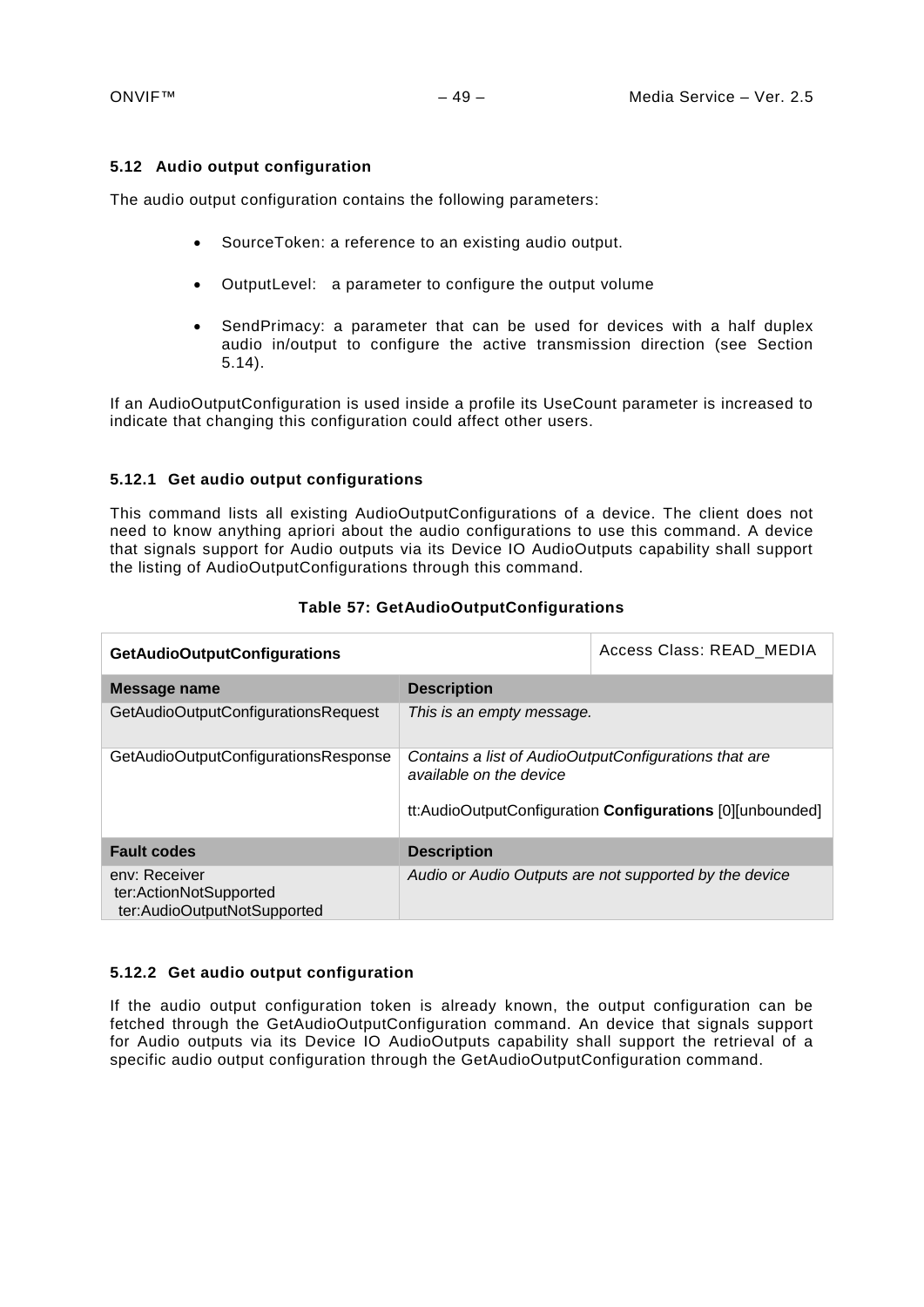| <b>GetAudioOutputConfiguration</b>                                      |                                                                                                                                              | Access Class: READ MEDIA                               |
|-------------------------------------------------------------------------|----------------------------------------------------------------------------------------------------------------------------------------------|--------------------------------------------------------|
| Message name                                                            | <b>Description</b>                                                                                                                           |                                                        |
| GetAudioOutputConfigurationRequest                                      | This message contains the token of the requested<br>AudioOutput configuration.<br>tt:ReferenceToken ConfigurationToken [1][1]                |                                                        |
| GetAudioOutputConfigurationResponse                                     | This message contains the requested<br>AudioOutputConfiguration with the matching token.<br>tt:AudioOutputConfiguration Configuration [1][1] |                                                        |
| <b>Fault codes</b>                                                      | <b>Description</b>                                                                                                                           |                                                        |
| env:Sender<br>ter:InvalidArgVal<br>ter:NoConfig                         | The requested configuration indicated with<br><b>Configuration Token</b> does not exist.                                                     |                                                        |
| env: Receiver<br>ter:ActionNotSupported<br>ter::AudioOutputNotSupported |                                                                                                                                              | Audio or Audio Outputs are not supported by the device |

## **Table 58: GetAudioOutputConfiguration**

## **5.12.3 Get compatible audio output configurations**

This command lists all audio output configurations of a device that are compatible with a certain media profile. Each returned configuration shall be a valid input for the AddAudioOutputConfiguration command. An device that signals support for Audio outputs via its Device IO AudioOutputs capability shall support the listing of compatible (with a specific profile) AudioOutputConfigurations through the GetCompatibleAudioOutputConfigurations command.

## **Table 59: GetCompatibleAudioOutputConfiguration**

| GetCompatibleAudioOutputConfigurations                                |                                                                                                                                                                     | Access Class: READ_MEDIA                                        |
|-----------------------------------------------------------------------|---------------------------------------------------------------------------------------------------------------------------------------------------------------------|-----------------------------------------------------------------|
| Message name                                                          | <b>Description</b>                                                                                                                                                  |                                                                 |
| GetCompatibleAudioOutputConfigurations<br>Request                     | Contains the token of an existing media profile.<br>tt:ReferenceToken ProfileToken [1][1]                                                                           |                                                                 |
| GetCompatibleAudioOutputConfigurations<br>Response                    | Contains a list of audio output configurations that are<br>compatible with the given media profile.<br>tt:AudioOutputConfiguration Configurations<br>[0][unbounded] |                                                                 |
| <b>Fault codes</b>                                                    | <b>Description</b>                                                                                                                                                  |                                                                 |
| env:Sender<br>ter:InvalidArgVal<br>ter:NoProfile                      |                                                                                                                                                                     | The requested profile token <b>ProfileToken</b> does not exist. |
| env:Receiver<br>ter:ActionNotSupported<br>ter:AudioOutputNotSupported |                                                                                                                                                                     | Audio or Audio Outputs are not supported by the device          |

# **5.12.4 Get audio output configuration options**

This operation returns the available options for configuring an audio output. An device that signals support for Audio outputs via its Device IO AudioOutputs capability shall support the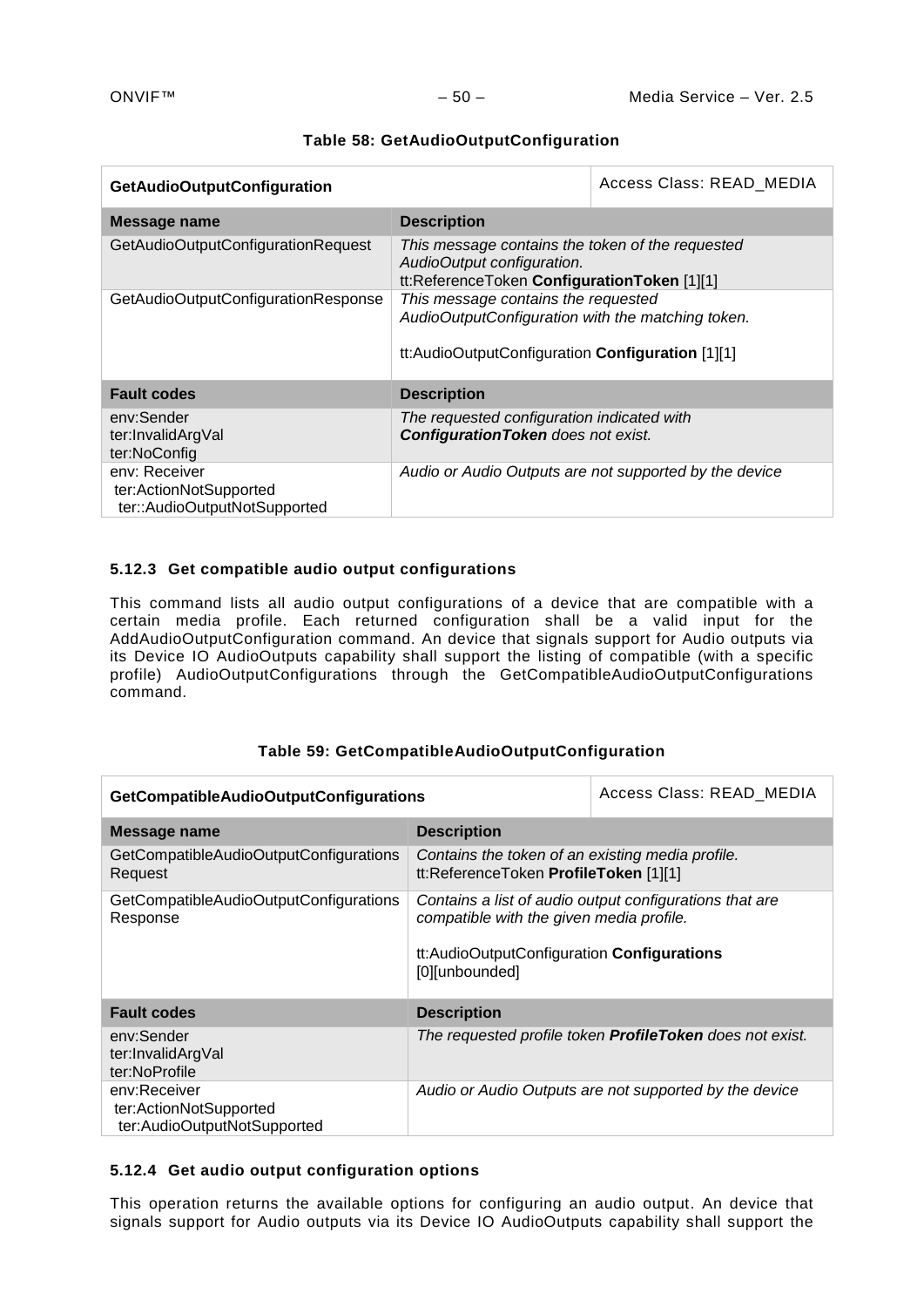listing of available audio output configuration options (for a given profile and configuration) through the GetAudioOutputConfigurationOptions command.

| <b>GetAudioOutputConfigurationOptions</b>                             |                                                                                                                                                                                                                                                                                                                                                                                                                     | Access Class: READ_MEDIA |
|-----------------------------------------------------------------------|---------------------------------------------------------------------------------------------------------------------------------------------------------------------------------------------------------------------------------------------------------------------------------------------------------------------------------------------------------------------------------------------------------------------|--------------------------|
| <b>Message name</b>                                                   | <b>Description</b>                                                                                                                                                                                                                                                                                                                                                                                                  |                          |
| GetAudioOutputConfiguration-<br><b>OptionsRequest</b>                 | This message contains optional tokens of an audio output<br>configuration and a media profile.<br>Configuration Token specifies an existing configuration that the<br>options are intended for.<br>ProfileToken specifies an existing media profile that the options shall<br>be compatible with.<br>tt:ReferenceToken ConfigurationToken [0][1]<br>tt:ReferenceToken ProfileToken [0][1]                           |                          |
| GetAudioOutputConfiguration-<br>OptionsResponse                       | This message contains the audio output configuration options. If a<br>audio output configuration is specified, the options shall concern that<br>particular configuration. If a media profile is specified, the options<br>shall be compatible with that media profile. If no tokens are specified,<br>the options shall be considered generic for the device.<br>tt:AudioOutputConfigurationOptions Options [1][1] |                          |
| <b>Fault codes</b>                                                    | <b>Description</b>                                                                                                                                                                                                                                                                                                                                                                                                  |                          |
| env:Sender<br>ter:InvalidArgVal<br>ter:NoProfile                      | The requested profile token ProfileToken does not exist.                                                                                                                                                                                                                                                                                                                                                            |                          |
| env:Sender<br>ter:InvalidArgVal<br>ter:NoConfig                       | The requested configuration does not exist.                                                                                                                                                                                                                                                                                                                                                                         |                          |
| env:Receiver<br>ter:ActionNotSupported<br>ter:AudioOutputNotSupported | Audio or Audio Outputs are not supported by the device                                                                                                                                                                                                                                                                                                                                                              |                          |

## **Table 60: GetAudioOutputConfigurationOptions**

# **5.12.5 Modify audio output configuration**

This operation modifies an audio output configuration. The ForcePersistence flag indicates if the changes shall remain after reboot of the device. An device that signals support for Audio outputs via its Device IO AudioOutputs capability shall support the modification of audio output parameters through the SetAudioOutputConfiguration command.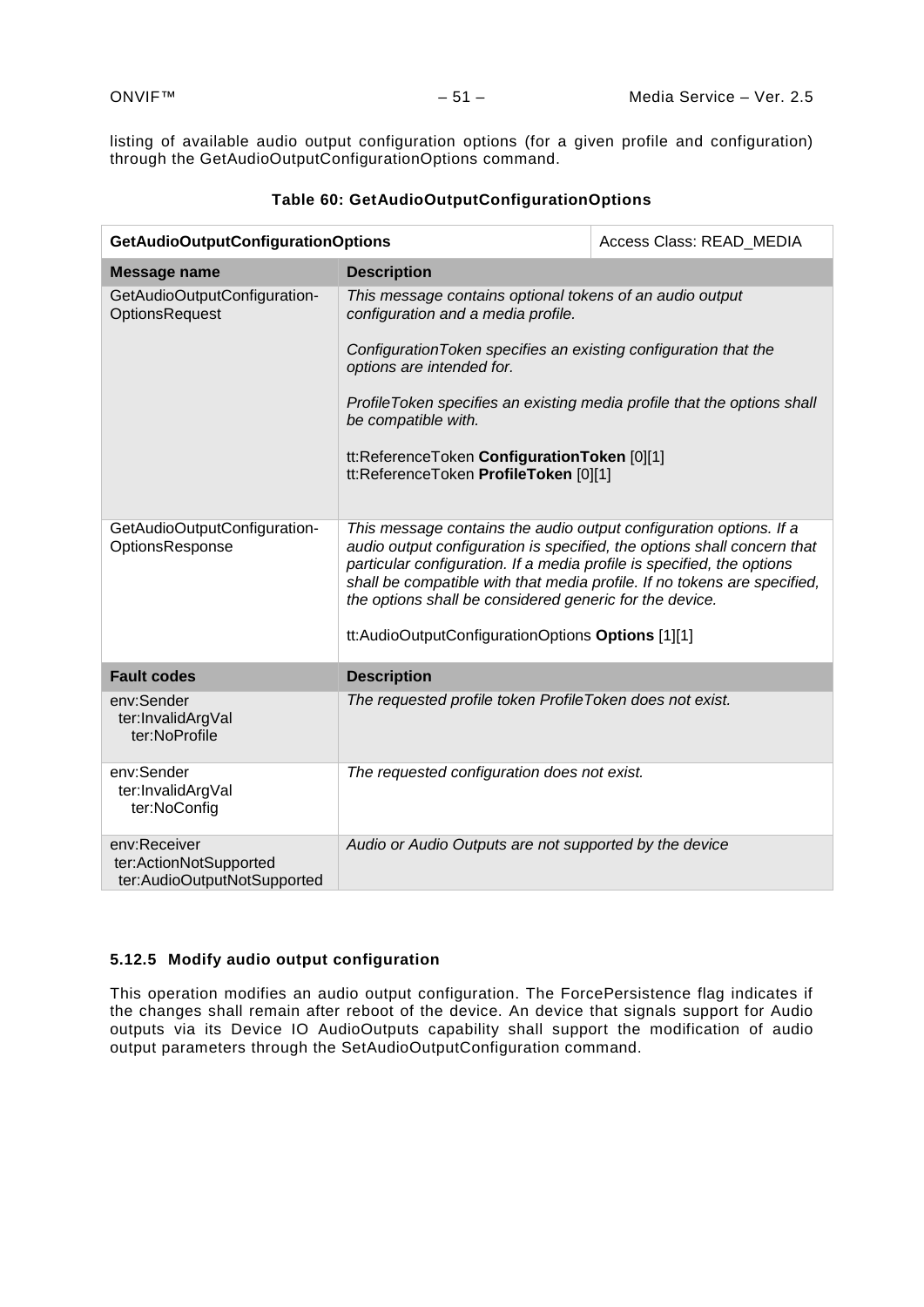| <b>SetAudioOutputConfiguration</b>                                     |                                                                                                                                                                                                                                                                                                           | <b>Access Class: ACTUATE</b> |
|------------------------------------------------------------------------|-----------------------------------------------------------------------------------------------------------------------------------------------------------------------------------------------------------------------------------------------------------------------------------------------------------|------------------------------|
| <b>Message name</b>                                                    | <b>Description</b>                                                                                                                                                                                                                                                                                        |                              |
| SetAudioOutputConfiguration-<br>Request                                | The Configuration element contains the modified Audio Output<br>configuration. The configuration must exist in the device.<br>The ForcePersistence element is obsolete and should always<br>assumed to be true.<br>tt:AudioOutputConfiguration Configuration [1][1]<br>xs:boolean ForcePersistence [1][1] |                              |
| SetAudioOutputConfiguration-<br>Response                               | This message is empty.                                                                                                                                                                                                                                                                                    |                              |
| <b>Fault codes</b>                                                     | <b>Description</b>                                                                                                                                                                                                                                                                                        |                              |
| env:Sender<br>ter:InvalidArgVal<br>ter:NoConfig                        | The configuration does not exist.                                                                                                                                                                                                                                                                         |                              |
| env:Sender<br>ter:InvalidArgVal<br>ter:ConfigModify                    | The configuration parameters are not possible to set.                                                                                                                                                                                                                                                     |                              |
| env:Receiver<br>ter:Action<br>ter:ConfigurationConflict                | The new settings conflicts with other uses of the configuration.                                                                                                                                                                                                                                          |                              |
| env: Receiver<br>ter:ActionNotSupported<br>ter:AudioOutputNotSupported | Audio or Audio Outputs are not supported by the device                                                                                                                                                                                                                                                    |                              |

### **Table 61: SetAudioOutputConfiguration**

## **5.13 Audio decoder configuration**

The Audio Decoder Configuration does not contain any parameter to configure the decoding .A decoder shall decode every data it receives (according to its capabilities).

If an AudioDecoderConfiguration is used inside a profile its UseCount parameter is increased to indicate that changing this configuration could affect other users.

## **5.13.1 Get audio decoder configurations**

This command lists all existing AudioDecoderConfigurations of a device.

The client does not need to know anything apriori about the audio decoder configurations in order to use this command. An device that signals support for Audio outputs via its Device IO AudioOutputs capability shall support the listing of AudioOutputConfigurations through this command.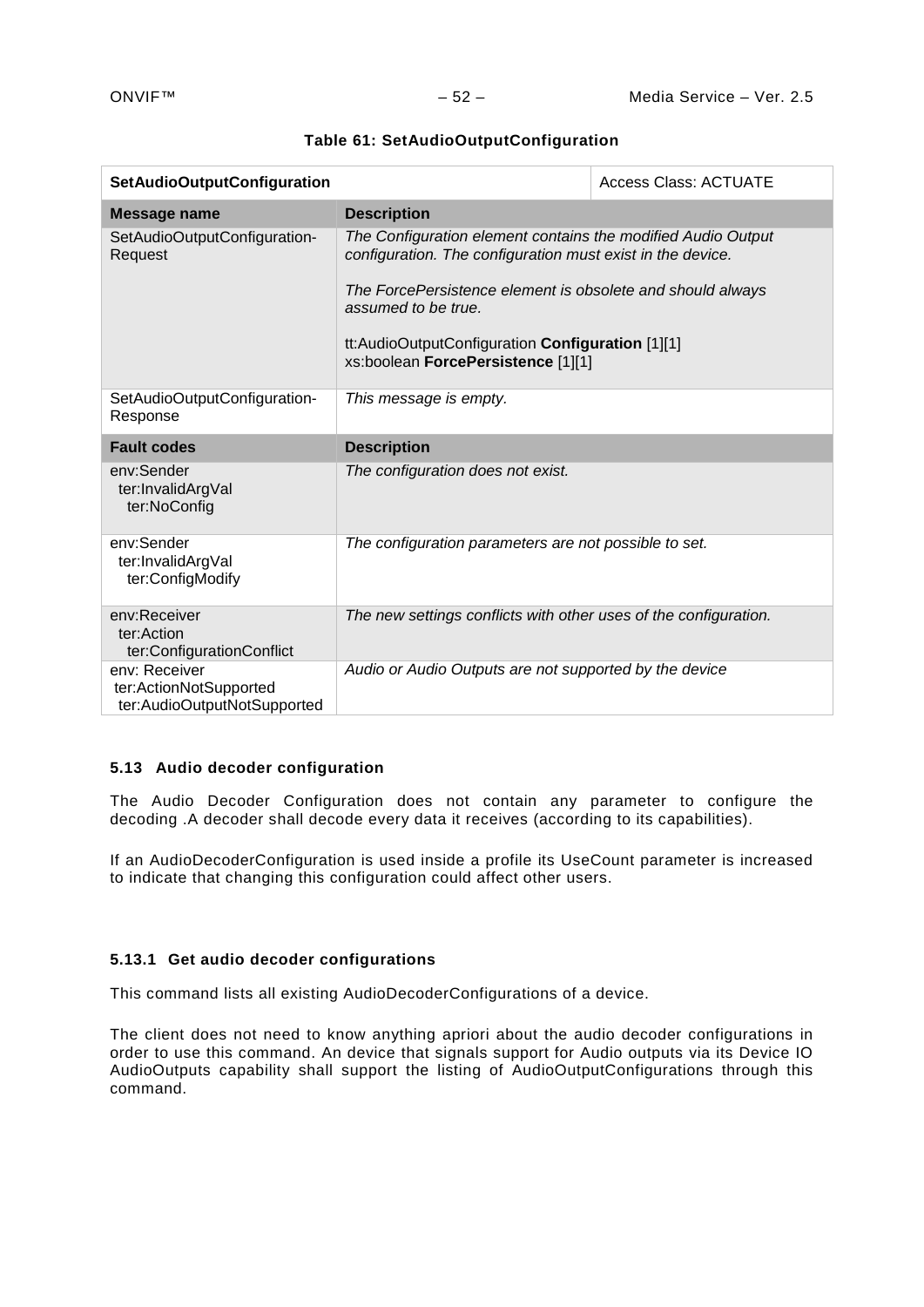| <b>GetAudioDecoderConfigurations</b>                                    |                                                                                          | Access Class: READ MEDIA                               |
|-------------------------------------------------------------------------|------------------------------------------------------------------------------------------|--------------------------------------------------------|
| Message name                                                            | <b>Description</b>                                                                       |                                                        |
| GetAudioDecoderConfigurationsRequest                                    | This is an empty message.                                                                |                                                        |
| GetAudioDecoderConfigurationsResponse                                   | available on the device<br>tt:AudioDecoderConfiguration Configurations<br>[0][unbounded] | Contains a list of AudioDecoderConfigurations that are |
| <b>Fault codes</b>                                                      | <b>Description</b>                                                                       |                                                        |
| env:Receiver<br>ter:ActionNotSupported<br>ter:AudioDecodingNotSupported |                                                                                          | Audio or Audio decoding is not supported by the device |

## **Table 62: GetAudioDecoderConfigurations**

## **5.13.2 Get audio decoder configuration**

If the audio decoder configuration token is already known, the decoder configuration can be fetched through the GetAudioDecoderConfiguration command. An device that signals support for Audio outputs via its Device IO AudioOutputs capability shall support the retrieval of a specific audio decoder configuration through the GetAudioDecoderConfiguration command.

| <b>GetAudioDecoderConfiguration</b>                                     |                                                                                                                                                 | Access Class: READ MEDIA                               |
|-------------------------------------------------------------------------|-------------------------------------------------------------------------------------------------------------------------------------------------|--------------------------------------------------------|
| Message name                                                            | <b>Description</b>                                                                                                                              |                                                        |
| GetAudioDecoderConfigurationRequest                                     | This message contains the token of the requested<br>AudioDecoder configuration.<br>tt:ReferenceToken ConfigurationToken [1][1]                  |                                                        |
| GetAudioDecoderConfigurationResponse                                    | This message contains the requested AudioDecoder<br>Configuration with the matching token.<br>tt:AudioDecoderConfiguration Configuration [1][1] |                                                        |
| <b>Fault codes</b>                                                      | <b>Description</b>                                                                                                                              |                                                        |
| env:Sender<br>ter:InvalidArgVal<br>ter:NoConfig                         | The requested configuration indicated with<br><b>Configuration Token</b> does not exist.                                                        |                                                        |
| env:Receiver<br>ter:ActionNotSupported<br>ter:AudioDecodingNotSupported |                                                                                                                                                 | Audio or Audio decoding is not supported by the device |

### **Table 63: GetAudioDecoderConfiguration**

## **5.13.3 Get compatible audio decoder configurations**

This operation lists all the audio decoder configurations of the device that are compatible with a certain media profile. Each of the returned configurations shall be a valid input parameter for the AddAudioDecoderConfiguration command on the media profile. An device that signals support for Audio outputs via its Device IO AudioOutputs capability shall support the listing of compatible (with a specific profile) audio decoder configurations through the GetCompatibleAudioDecoderConfigurations command.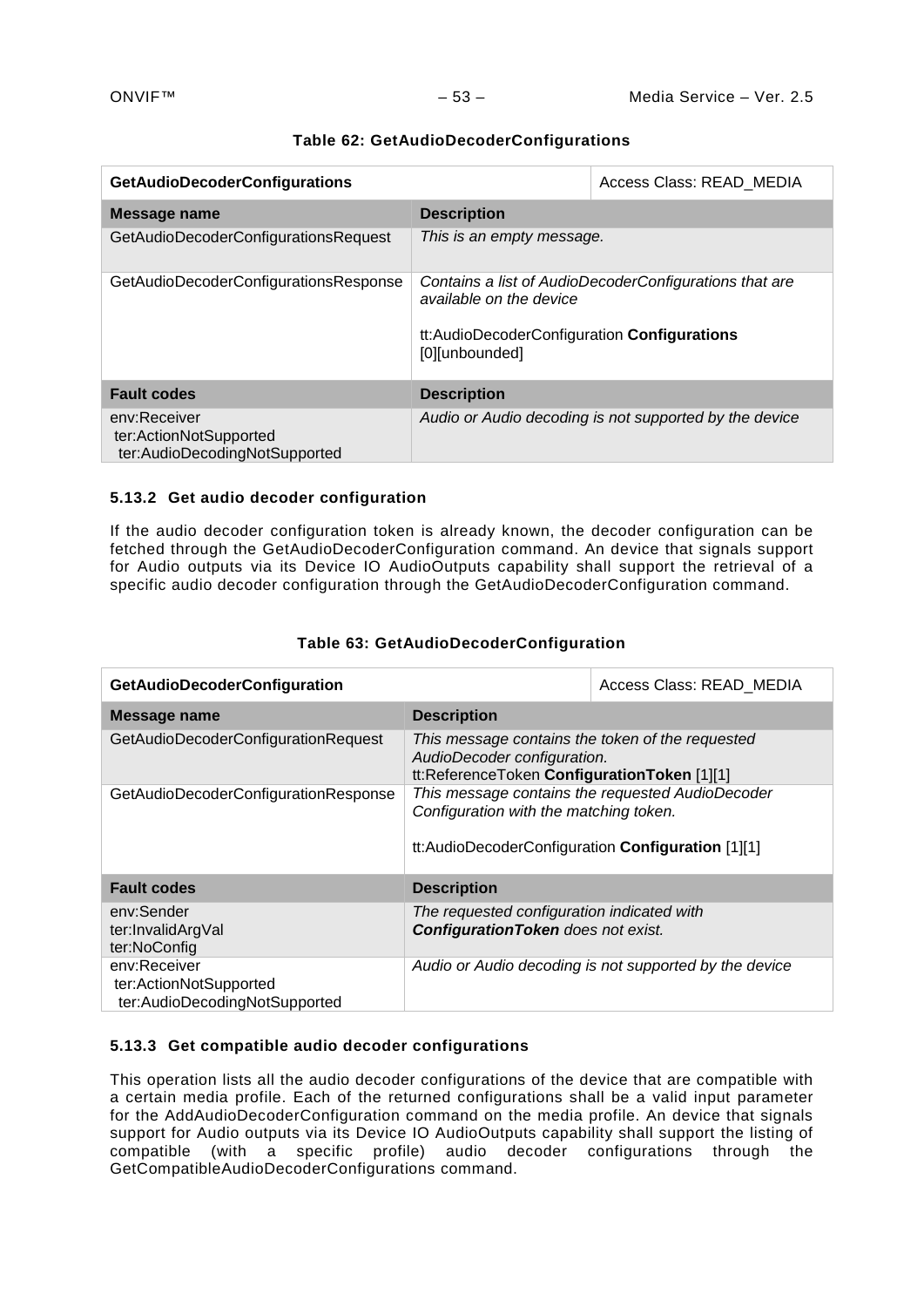| <b>GetCompatibleAudioDecoderConfigurations</b>                          |                                                                                                           | Access Class: READ MEDIA                                        |
|-------------------------------------------------------------------------|-----------------------------------------------------------------------------------------------------------|-----------------------------------------------------------------|
| Message name                                                            | <b>Description</b>                                                                                        |                                                                 |
| GetCompatibleAudioDecoderConfigurations<br>Request                      | Contains the token of an existing media profile.<br>tt:ReferenceToken ProfileToken [1][1]                 |                                                                 |
| GetCompatibleAudioDecoderConfigurations<br>Response                     | compatible with the given media profile.<br>tt:AudioDecoderConfiguration Configurations<br>[0][unbounded] | Contains a list of audiodecoder configurations that are         |
| <b>Fault codes</b>                                                      | <b>Description</b>                                                                                        |                                                                 |
| env:Sender<br>ter:InvalidArgVal<br>ter:NoProfile                        |                                                                                                           | The requested profile token <b>ProfileToken</b> does not exist. |
| env:Receiver<br>ter:ActionNotSupported<br>ter:AudioDecodingNotSupported |                                                                                                           | Audio or Audio decoding is not supported by the device          |

# **Table 64: GetCompatibleAudioDecoderConfigurations**

# **5.13.4 Get audio decoder configuration options**

This command list the audio decoding capabilities for a given profile and configuration of a device. An device that signals support for Audio outputs via its Device IO AudioOutputs capability shall support the retrieval of AudioDecoderConfigurationOptions through this command.

| <b>GetAudioDecoderConfigurationOptions</b>             |                                                                                                                                                                                                                                                                                                                                                                                                                        | Access Class: READ MEDIA |
|--------------------------------------------------------|------------------------------------------------------------------------------------------------------------------------------------------------------------------------------------------------------------------------------------------------------------------------------------------------------------------------------------------------------------------------------------------------------------------------|--------------------------|
| Message name                                           | <b>Description</b>                                                                                                                                                                                                                                                                                                                                                                                                     |                          |
| GetAudioDecoderConfiguration-<br><b>OptionsRequest</b> | This message contains optional tokens of a audio decoder<br>configuration and a media profile.<br>Configuration Token specifies an existing configuration that the<br>options are intended for.<br>Profile Token specifies an existing media profile that the options shall<br>be compatible with.<br>tt:ReferenceToken ConfigurationToken [0][1]<br>tt:ReferenceToken ProfileToken [0][1]                             |                          |
| GetAudioDecoderConfiguration-<br>OptionsResponse       | This message contains the audio decoder configuration options. If a<br>audio decoder configuration is specified, the options shall concern<br>that particular configuration. If a media profile is specified, the<br>options shall be compatible with that media profile. If no tokens are<br>specified, the options shall be considered generic for the device.<br>tt:AudioDecoderConfigurationOptions Options [1][1] |                          |
| <b>Fault codes</b>                                     | <b>Description</b>                                                                                                                                                                                                                                                                                                                                                                                                     |                          |
| env:Sender<br>ter:InvalidArgVal<br>ter:NoProfile       | The requested profile token ProfileToken does not exist.                                                                                                                                                                                                                                                                                                                                                               |                          |

## **Table 65: GetAudioDecoderConfigurationOptions**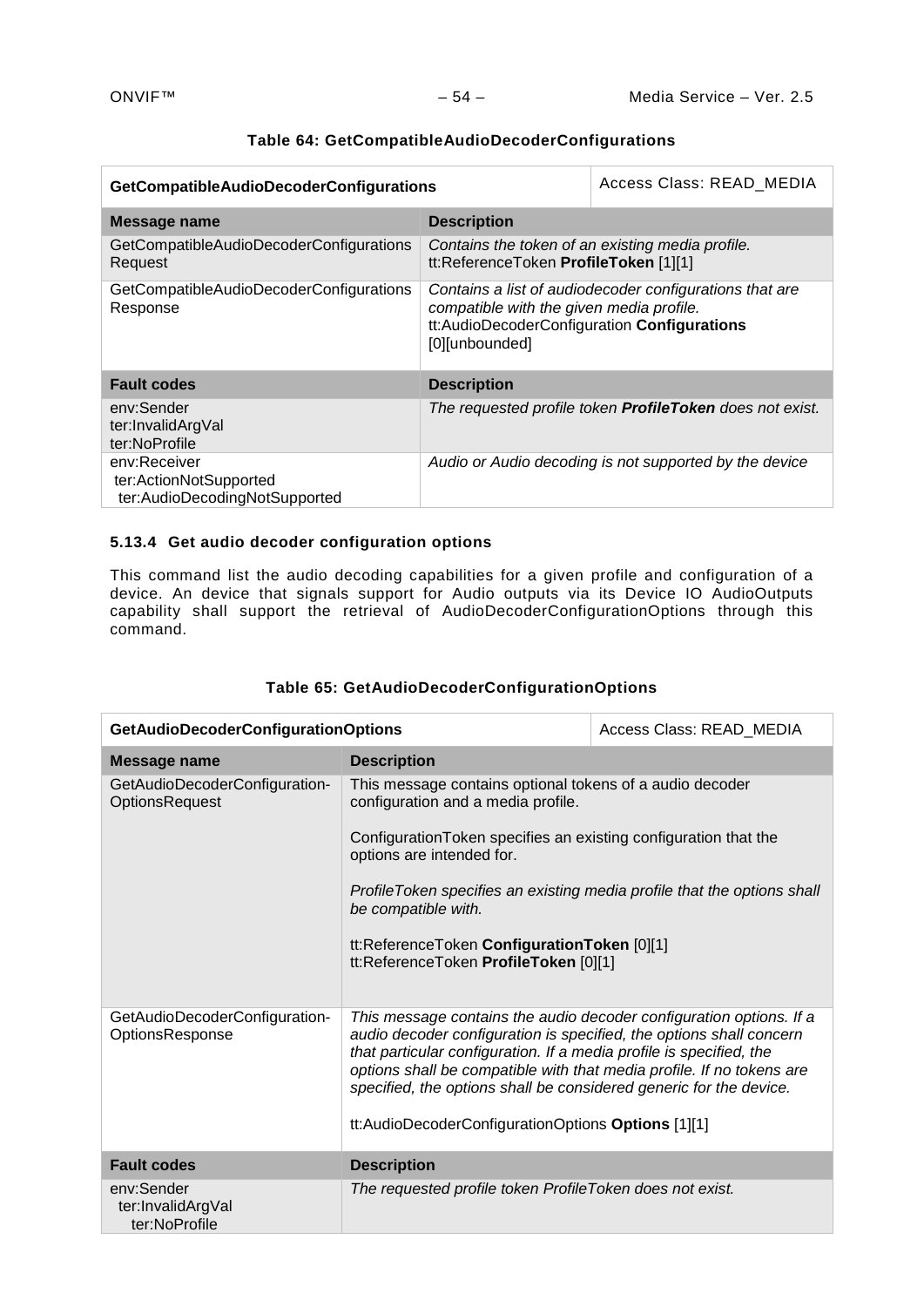| env:Sender<br>ter:InvalidArgVal<br>ter:NoConfig                         | The requested configuration does not exist.            |
|-------------------------------------------------------------------------|--------------------------------------------------------|
| env:Receiver<br>ter:ActionNotSupported<br>ter:AudioDecodingNotSupported | Audio or Audio decoding is not supported by the device |

## **5.13.5 Modify audio decoder configuration**

This operation modifies an audio decoder configuration. The ForcePersistence flag indicates if the changes shall remain after reboot of the device. An device that signals support for Audio outputs via its Device IO AudioOutputs capability shall support the modification of audio decoder parameters through the SetAudioDecoderConfiguration command.

| SetAudioDecoderConfiguration                                             |                                                                                                                                                                                                                                                                                                                   | <b>Access Class: ACTUATE</b> |
|--------------------------------------------------------------------------|-------------------------------------------------------------------------------------------------------------------------------------------------------------------------------------------------------------------------------------------------------------------------------------------------------------------|------------------------------|
| Message name                                                             | Description                                                                                                                                                                                                                                                                                                       |                              |
| SetAudioDecoderConfiguration-<br>Request                                 | The Configuration element contains the modified AudioDecoder<br>configuration. The configuration must exist in the device.<br>The <b>ForcePersistence</b> element is obsolete and should always<br>assumed to be true.<br>tt:AudioDecoderConfiguration Configuration [1][1]<br>xs:boolean ForcePersistence [1][1] |                              |
| SetAudioDecoderConfiguration-<br>Response                                | This message is empty.                                                                                                                                                                                                                                                                                            |                              |
| <b>Fault codes</b>                                                       | Description                                                                                                                                                                                                                                                                                                       |                              |
| env:Sender<br>ter:InvalidArgVal<br>ter:NoConfig                          | The configuration does not exist.                                                                                                                                                                                                                                                                                 |                              |
| env:Sender<br>ter:InvalidArgVal<br>ter:ConfigModify                      | The configuration parameters are not possible to set.                                                                                                                                                                                                                                                             |                              |
| env:Receiver<br>ter:Action<br>ter:ConfigurationConflict                  | The new settings conflicts with other uses of the configuration.                                                                                                                                                                                                                                                  |                              |
| env: Receiver<br>ter:ActionNotSupported<br>ter:AudioDecodingNotSupported | Audio or Audio decoding is not supported by the device                                                                                                                                                                                                                                                            |                              |

## **Table 66: SetAudioDecoderConfiguration**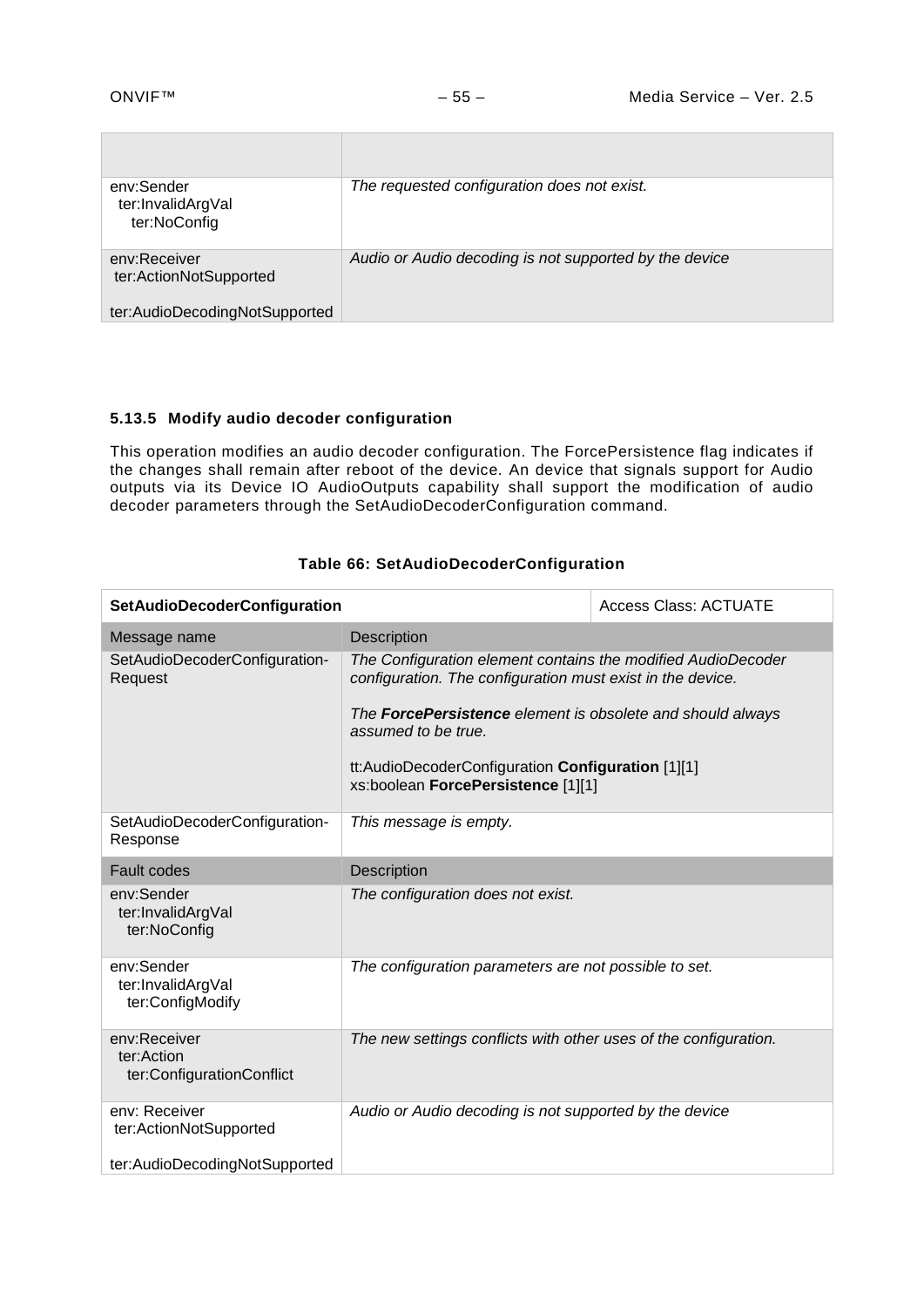### <span id="page-55-0"></span>**5.14 Audio channel modes**

An audio channel MAY support different types of audio transmission. While for full duplex operation no special handling is required, in half duplex operation the transmission direction needs to be switched.

An optional Send-Primacy Parameter inside the AudioOutputConfiguration indicates which direction is currently active. A client can switch between different modes by setting the AudioOutputConfiguration.

The following modes for the Send-Primacy are defined:

- www.onvif.org/ver20/HalfDuplex/Server The server is allowed to send audio data to the client. The client shall not send audio data via the backchannel to the device in this mode.
- www.onvif.org/ver20/HalfDuplex/Client The client is allowed to send audio data via the backchannel to the server. The device shall not send audio data to the client in this mode.
- www.onvif.org/ver20/HalfDuplex/Auto It is up to the device how to deal with sending and receiving audio data.

Acoustic echo cancellation is out of ONVIF scope.

## **5.15 Stream URI**

### **5.15.1 Request stream URI**

This operation requests a URI that can be used to initiate a live media stream using RTSP as the control protocol. The returned URI should remain valid indefinitely even if the profile is changed. The InvalidAfterConnect, InvalidAfterReboot and Timeout Parameter should be set accordingly (InvalidAfterConnect=false, InvalidAfterReboot=false, timeout=PT0S). A device shall support the retrieval of a media stream URI for a specific media profile through the GetStreamUri command unless the NoRTSPStreaming capability is set.

<span id="page-55-1"></span>The correct syntax for the StreamSetup element for the media stream setups as defined in 5.1.1 of the ONVIF Streaming Specification are defined in [Table 67.](#page-55-1)

| <b>Mode</b>                      | <b>StreamType</b> | <b>Transport Protocol</b> |
|----------------------------------|-------------------|---------------------------|
| RTP unicast over UDP             | RTP unicast       | UDP                       |
| RTP over RTSP over HTTP over TCP | RTP unicast       | HTTP                      |
| RTP over RTSP over TCP           | RTP unicast       | <b>RTSP</b>               |

### **Table 67: Valid setup parameter conbinations**

If a multicast stream is requested any present VideoEncoderConfiguration, AudioEncoderConfiguration and MetadataConfiguration element inside the corresponding media profile must be configured with valid multicast settings.

For full compatibility with other ONVIF services a device should not generate Uris longer than 128 octets.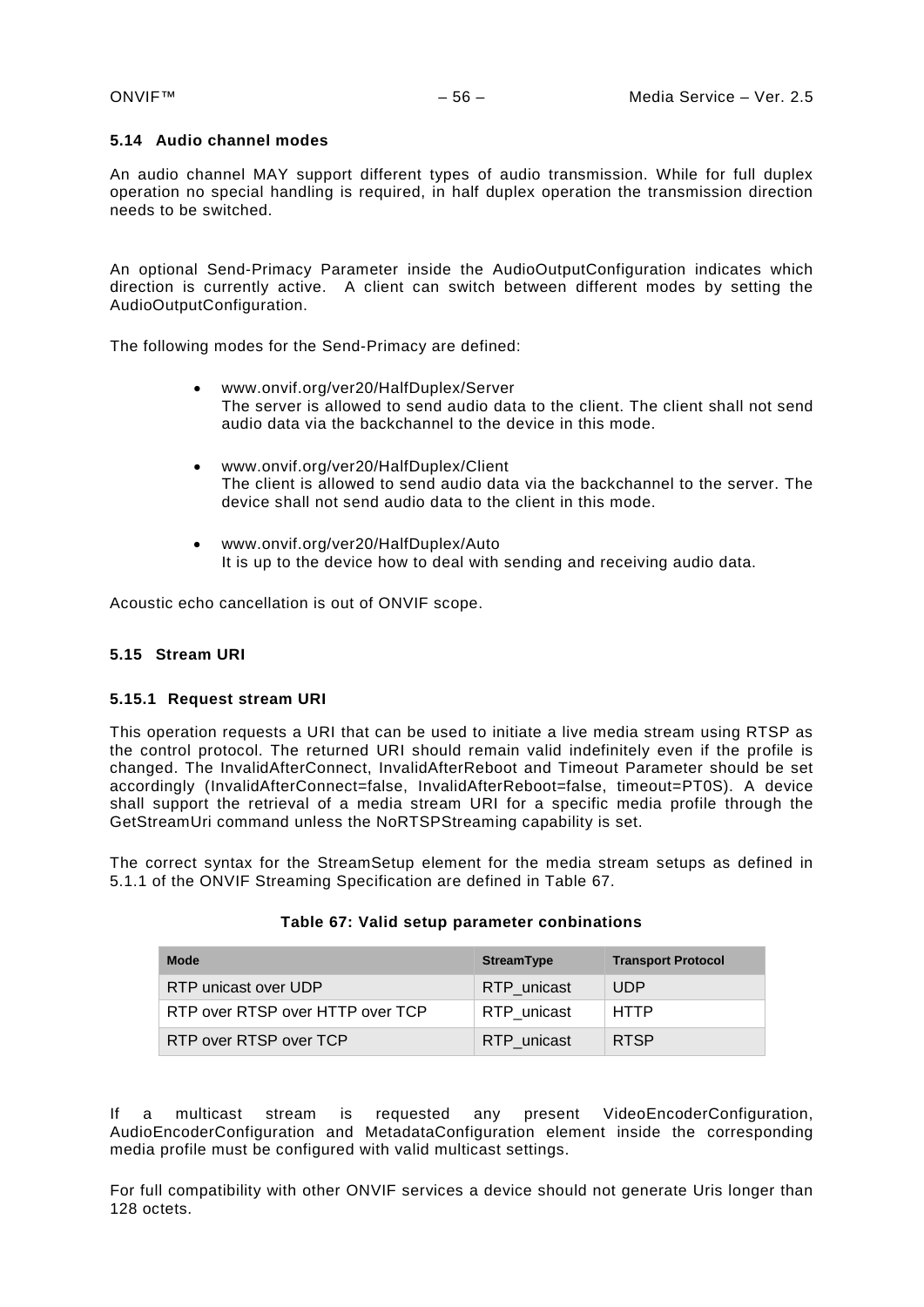On a request for transport protocol http a device shall return a url that uses the same port as the web service. This enables seamless NAT traversal.

| GetStreamUri                                                    |                                                                                                                                                                                                                                                                                                                                                                                                                                                                                              | Access Class: READ_MEDIA |
|-----------------------------------------------------------------|----------------------------------------------------------------------------------------------------------------------------------------------------------------------------------------------------------------------------------------------------------------------------------------------------------------------------------------------------------------------------------------------------------------------------------------------------------------------------------------------|--------------------------|
| <b>Message name</b>                                             | <b>Description</b>                                                                                                                                                                                                                                                                                                                                                                                                                                                                           |                          |
| GetStreamUriRequest                                             | The StreamSetup element contains two parts. StreamType defines if a<br>unicast or multicast media stream is requested. Transport specifies a<br>chain of transport protocols defining the tunnelling of the media stream<br>over different network protocols.<br>The ProfileToken element indicates the media profile to use and will<br>define the configuration of the content of the stream.<br>tt:StreamSetup StreamSetup [1][1]<br>tt:ReferenceToken ProfileToken [1][1]                |                          |
| GetStreamUriResponse                                            | Contains the stable Uri to be used for requesting the media stream as<br>well as parameters defining the lifetime of the Uri. The<br>InvalidAfterConnect and InvalidAfterReboot parameter shall be set<br>to false, the timeout parameter shall be set to PT0S to indicate that<br>this stream URI is indefinitely valid even if the profile changes.<br>xs:anyURI Uri [1][1]<br>xs:boolean InvalidAfterConnect [1][1]<br>xs:boolean InvalidAfterReboot [1][1]<br>xs:duration Timeout [1][1] |                          |
| <b>Fault codes</b>                                              | <b>Description</b>                                                                                                                                                                                                                                                                                                                                                                                                                                                                           |                          |
| env:Sender<br>ter:InvalidArgVal<br>ter:NoProfile                | The media profile does not exist.                                                                                                                                                                                                                                                                                                                                                                                                                                                            |                          |
| env:Sender<br>ter:InvalidArgVal<br>ter:InvalidStreamSetup       | Specification of StreamType or Transport part in StreamSetup is not<br>supported.                                                                                                                                                                                                                                                                                                                                                                                                            |                          |
| env:Sender<br>ter:OperationProhibited<br>ter:StreamConflict     | Specification of StreamType or Transport part in StreamSetup causes<br>conflict with other streams.                                                                                                                                                                                                                                                                                                                                                                                          |                          |
| env:Receiver<br>ter:Action<br>ter:IncompleteConfiguration       | The specified media profile does contain either unused sources or<br>encoder configurations without a corresponding source.                                                                                                                                                                                                                                                                                                                                                                  |                          |
| env:Sender<br>ter:InvalidArgVal<br>ter:InvalidMulticastSettings | Not all configurations are configured for multicast.                                                                                                                                                                                                                                                                                                                                                                                                                                         |                          |

# **Table 68: GetStreamUri command**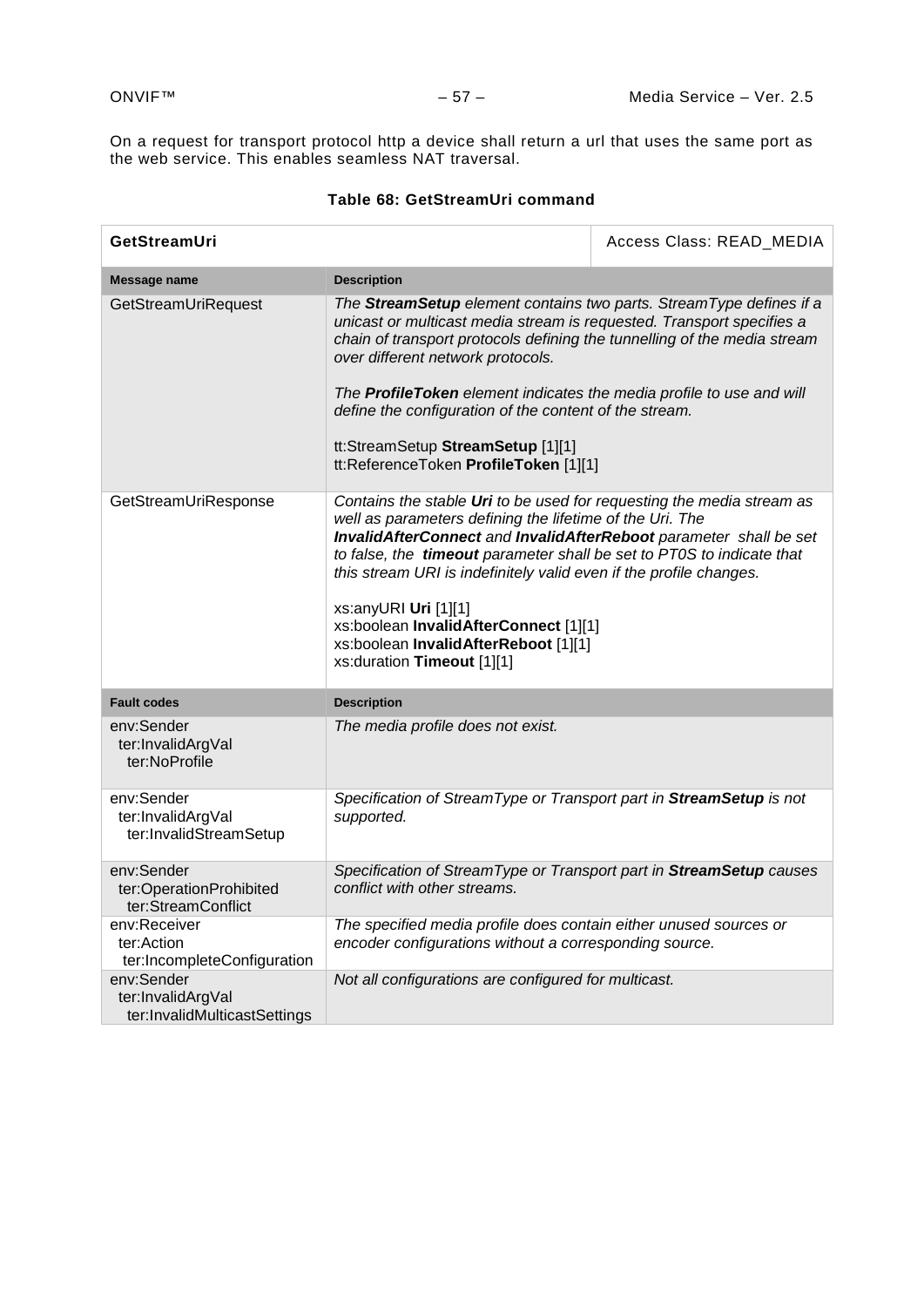## **5.16 Snapshot**

### **5.16.1 Request snapshot URI**

A Network client uses the GetSnapshotUri command to obtain a JPEG snhapshot from the device. The returned URI shall remain valid indefinitely even if the profile is changed. The ValidUntilConnect, ValidUntilReboot and Timeout Parameter shall be set accordingly (ValidUntilConnect=false, ValidUntilReboot=false, timeout=PT0S). The URI can be used for acquiring a JPEG image through a HTTP GET operation.

The image encoding will always be JPEG regardless of the encoding setting in the media profile. The JPEG settings (like resolution or quality) should be taken from the profile if suitable. The provided image shall be updated automatically and independent from calls to GetSnapshotUri.

A device supporting the media service should support this command. A device shall support this command when the SnapshotUri capability is set to true.

| GetSnapshotUri                                            |                                                                                                                                                                                                                                                                                                                                                                                                                                                                                                  | Access Class: READ_MEDIA |
|-----------------------------------------------------------|--------------------------------------------------------------------------------------------------------------------------------------------------------------------------------------------------------------------------------------------------------------------------------------------------------------------------------------------------------------------------------------------------------------------------------------------------------------------------------------------------|--------------------------|
| Message name                                              | <b>Description</b>                                                                                                                                                                                                                                                                                                                                                                                                                                                                               |                          |
| GetSnapshotUriRequest                                     | The <b>ProfileToken</b> element indicates the media profile to use and will<br>define the source and dimensions of the snapshot.<br>tt:ReferenceToken ProfileToken [1][1]                                                                                                                                                                                                                                                                                                                        |                          |
| GetSnapshotUriResponse                                    | Contains a stable Uri to be used for acquiring a snapshot in JPEG<br>format as well as parameters defining the lifetime of the Uri. The<br>ValidUntilConnect and ValidUntilReboot parameter shall be set to<br>false, the timeout parameter shall be set to PT0S to indicate that this<br>stream URI is indefinitely valid even if the profile changes.<br>xs:anyURI Uri $[1][1]$<br>xs:boolean InvalidAfterConnect [1][1]<br>xs:boolean InvalidAfterReboot [1][1]<br>xs:duration Timeout [1][1] |                          |
| <b>Fault codes</b>                                        | <b>Description</b>                                                                                                                                                                                                                                                                                                                                                                                                                                                                               |                          |
| env:Sender<br>ter:InvalidArgVal<br>ter:NoProfile          | The media profile does not exist.                                                                                                                                                                                                                                                                                                                                                                                                                                                                |                          |
| env:Receiver<br>ter:Action<br>ter:IncompleteConfiguration | The specified media profile does not contain either a reference to a<br>video encoder configuration or a reference to a video source<br>configuration.                                                                                                                                                                                                                                                                                                                                           |                          |

## **Table 69: GetSnapshotUri command**

# **5.17 Multicast**

See the ONVIF Streaming Specification for a detailed discussion of device and client multicast streaming.

A device supporting multicast streaming (indicated by the RTPMulticast capability) shall support:

- multicast RTSP setup, see GetStreamUri section 5.15
- web service multicast setup, see StartMulticastStreaming and StopMulticastStreaming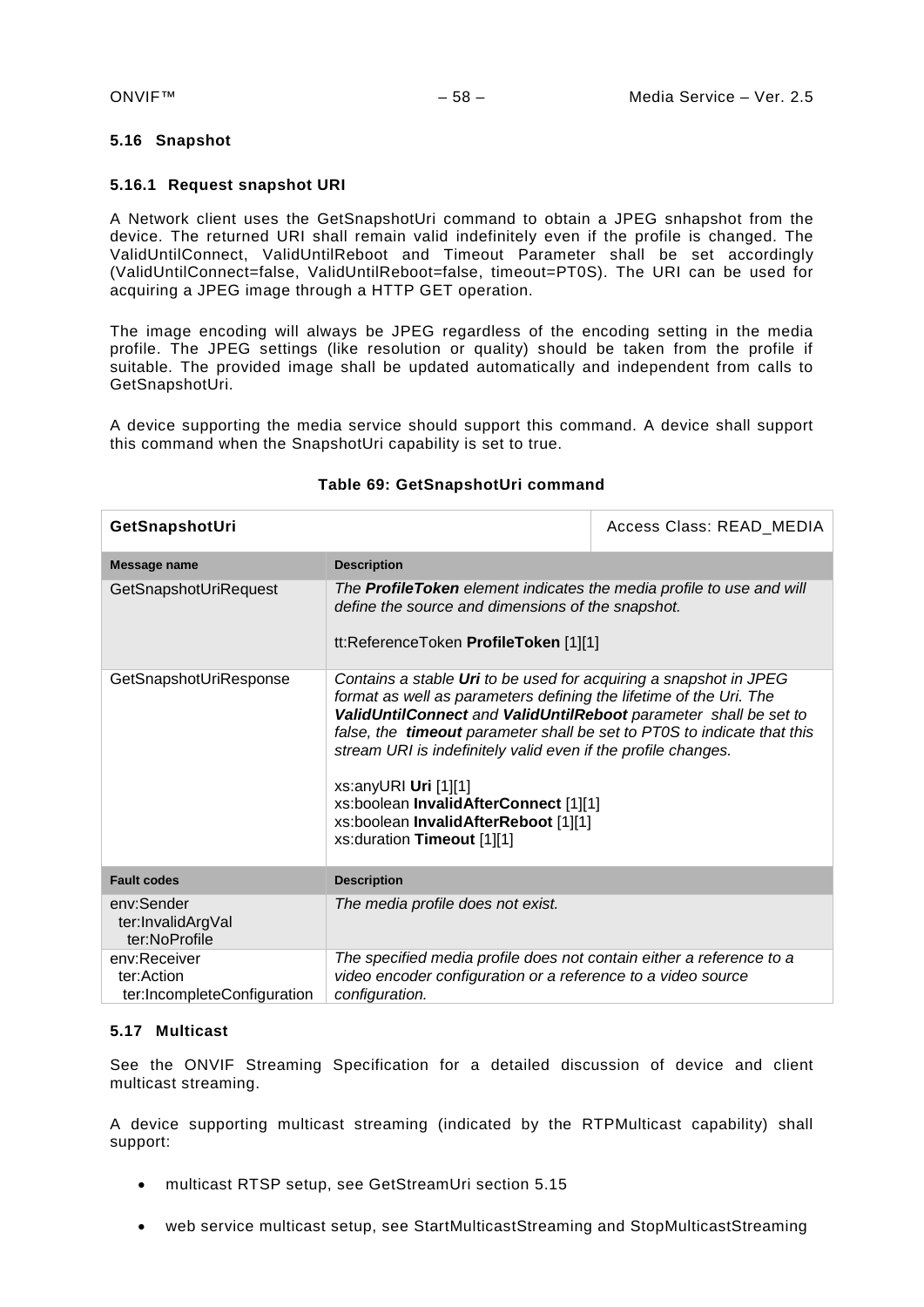## **5.17.1 Start multicast streaming**

This command starts multicast streaming using a specified media profile of a device. Streaming continues until StopMulticastStreaming is called for the same Profile. The streaming shall continue after a reboot of the device until a StopMulticastStreaming request is received. The multicast address, port and TTL are configured in the multicast address, port and TTL are configured in the iguration, AudioEncoderConfiguration and MetadataConfiguration VideoEncoderConfiguration, respectively.

Multicast streaming may stop when the corresponding profile is deleted or one of its Configurations is altered via one of the set configuration methods.

The implementation shall ensure that the RTP stream can be decoded without setting up an RTSP control connection. Especially in case of H.264 video, the SPS/PPS header shall be sent inband.

| <b>StartMulticastStreaming</b>                            |                                                                                                                                                                                                                       | Access Class: ACTUATE |
|-----------------------------------------------------------|-----------------------------------------------------------------------------------------------------------------------------------------------------------------------------------------------------------------------|-----------------------|
| Message name                                              | <b>Description</b>                                                                                                                                                                                                    |                       |
| StartMulticastStreaming-<br>Request                       | Contains the token of the Profile that is used to define the multicast<br>stream.<br>tt:ReferenceToken ProfileToken [1][1]                                                                                            |                       |
| StartMulticastStreaming-<br>Response                      | This message is empty.                                                                                                                                                                                                |                       |
| <b>Fault codes</b>                                        | <b>Description</b>                                                                                                                                                                                                    |                       |
| env:Sender<br>ter:InvalidArgVal<br>ter:NoProfile          | The profile does not exist.                                                                                                                                                                                           |                       |
| env:Receiver<br>ter:Action<br>ter:IncompleteConfiguration | The specified media profile does not contain either a reference to a<br>video encoder a video source configuration, to a audio source or to<br>audio encoder configuration or a reference to a metadata configuration |                       |

## **Table 70: StartMulticastStreaming command**

### **5.17.2 Stop multicast streaming**

This command stop multicast streaming using a specified media profile of a device. In case that a device receives the StopMulticastStreaming request whose corresponding multicast<br>streaming is not started. the device should reply with successful streaming is not started, the device should reply with successful StopMulticastStreamingResponse.

### **Table 71: StopMulticastStreaming command**

| <b>StopMulticastStreaming</b>       |                                                                                                                            | Access Class: ACTUATE |
|-------------------------------------|----------------------------------------------------------------------------------------------------------------------------|-----------------------|
| Message name                        | <b>Description</b>                                                                                                         |                       |
| StopMulticastStreaming-<br>Request  | Contains the token of the Profile that is used to define the multicast<br>stream.<br>tt:ReferenceToken ProfileToken [1][1] |                       |
| StopMulticastStreaming-<br>Response | This message is empty.                                                                                                     |                       |
| <b>Fault codes</b>                  | <b>Description</b>                                                                                                         |                       |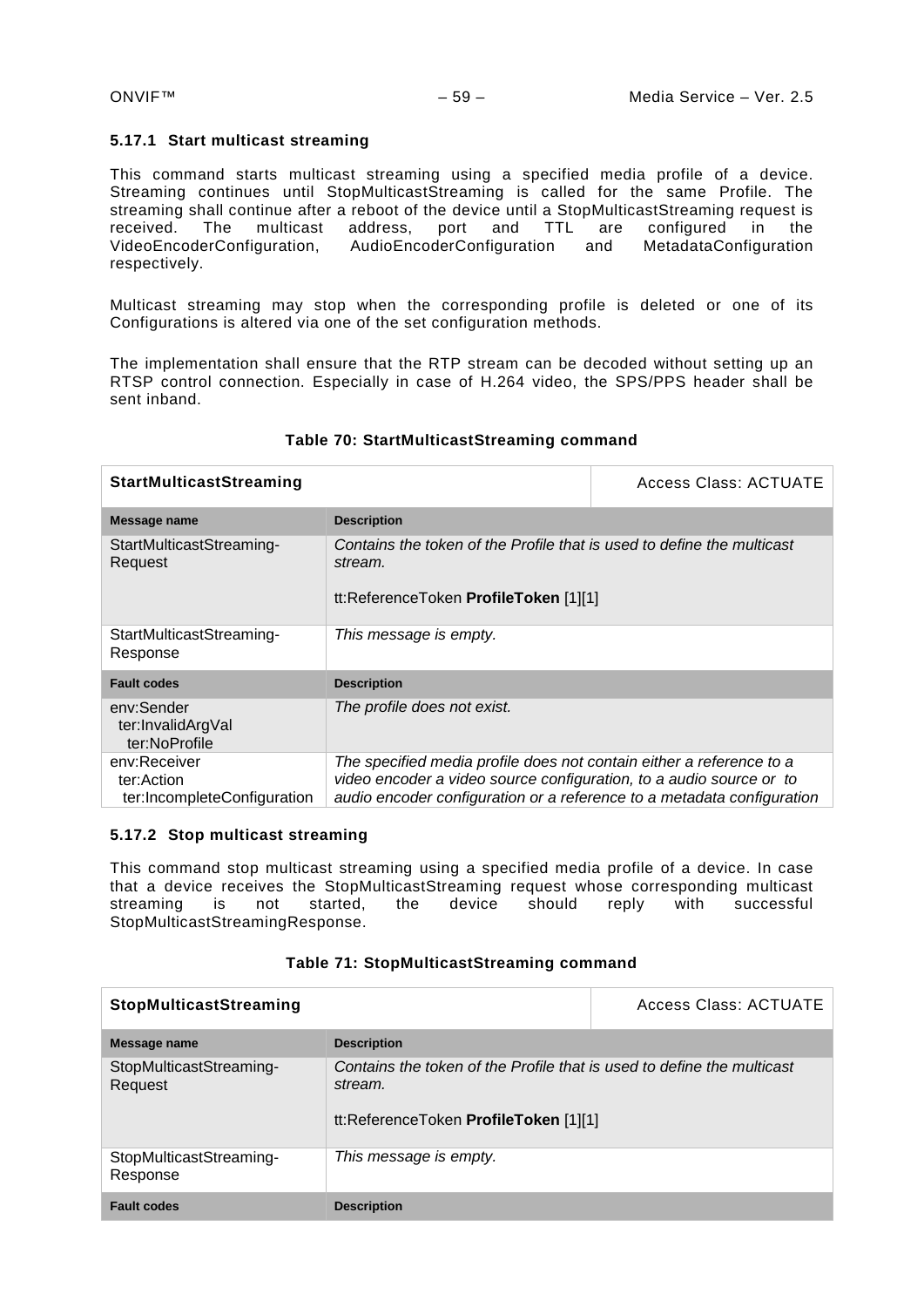| env:Sender<br>ter:InvalidArgVal<br>ter:NoProfile | The profile does not exist.                                            |
|--------------------------------------------------|------------------------------------------------------------------------|
| env:Receiver                                     | The specified media profile does not contain either a reference to a   |
| ter:Action                                       | video encoder a video source configuration, to a audio source or to    |
| ter:IncompleteConfiguration                      | audio encoder configuration or a reference to a metadata configuration |

### **5.18 Synchronization Points**

### **5.18.1 Set synchronization point**

Synchronization points allow clients to decode and correctly use all data after the synchronization point.

For example, if a video stream is configured with a large I-frame distance and a client loses a single packet, the client does not display video until the next I-frame is transmitted. In such cases, the client can request a Synchronization Point which enforces the device to add an Iframe as soon as possible. Clients can request Synchronization Points for profiles. The device shall add synchronization points for all streams associated with this profile.

Similarly, a synchronization point is used to get an update on full PTZ or event status through the metadata stream.

If a video stream is associated with the profile, an I-frame shall be added to this video stream. If an event stream is associated to the profile, the synchronization point request shall be handled as described in the section "Synchronization Point" of the ONVIF Core Specification). If a PTZ metadata stream is associated to the profile, the PTZ position shall be repeated within the metadata stream.

A device that supports MPEG-4 or H.264 shall support the request for an I-frame through the SetSynchronizationPoint command unless the NoRTSPStreaming capability is set.

| <b>SetSynchronizationPoint</b>                   |                                                                                                                          | Access Class: ACTUATE |
|--------------------------------------------------|--------------------------------------------------------------------------------------------------------------------------|-----------------------|
| Message name                                     | <b>Description</b>                                                                                                       |                       |
| SetSynchronizationPointRequ<br>est               | Contains a Profile reference for which a Synchronization Point is<br>requested.<br>tt:ReferenceToken ProfileToken [1][1] |                       |
| SetSynchronizationPointResp<br>onse              | This message is empty.                                                                                                   |                       |
| <b>Fault codes</b>                               | <b>Description</b>                                                                                                       |                       |
| env:Sender<br>ter:InvalidArgVal<br>ter:NoProfile | The profile does not exist.                                                                                              |                       |

### **Table 72: SetSynchronizationPoint command**

#### **5.19 Video source mode**

A device can have the capability for changing video source mode which means a unit which can indicate media profile structure of video sensor in same time. In case that device indicate the capability for video source mode, the configured video source mode is relating to only current media profile structure for video source, video source configuration and video encoder configuration. After setting video source mode a client can see the detail information of settable configuration for the video source configuration and the video encoder configuration from GetVideoSourceConfigurationOptions and GetVideoEncoderConfigurationOptions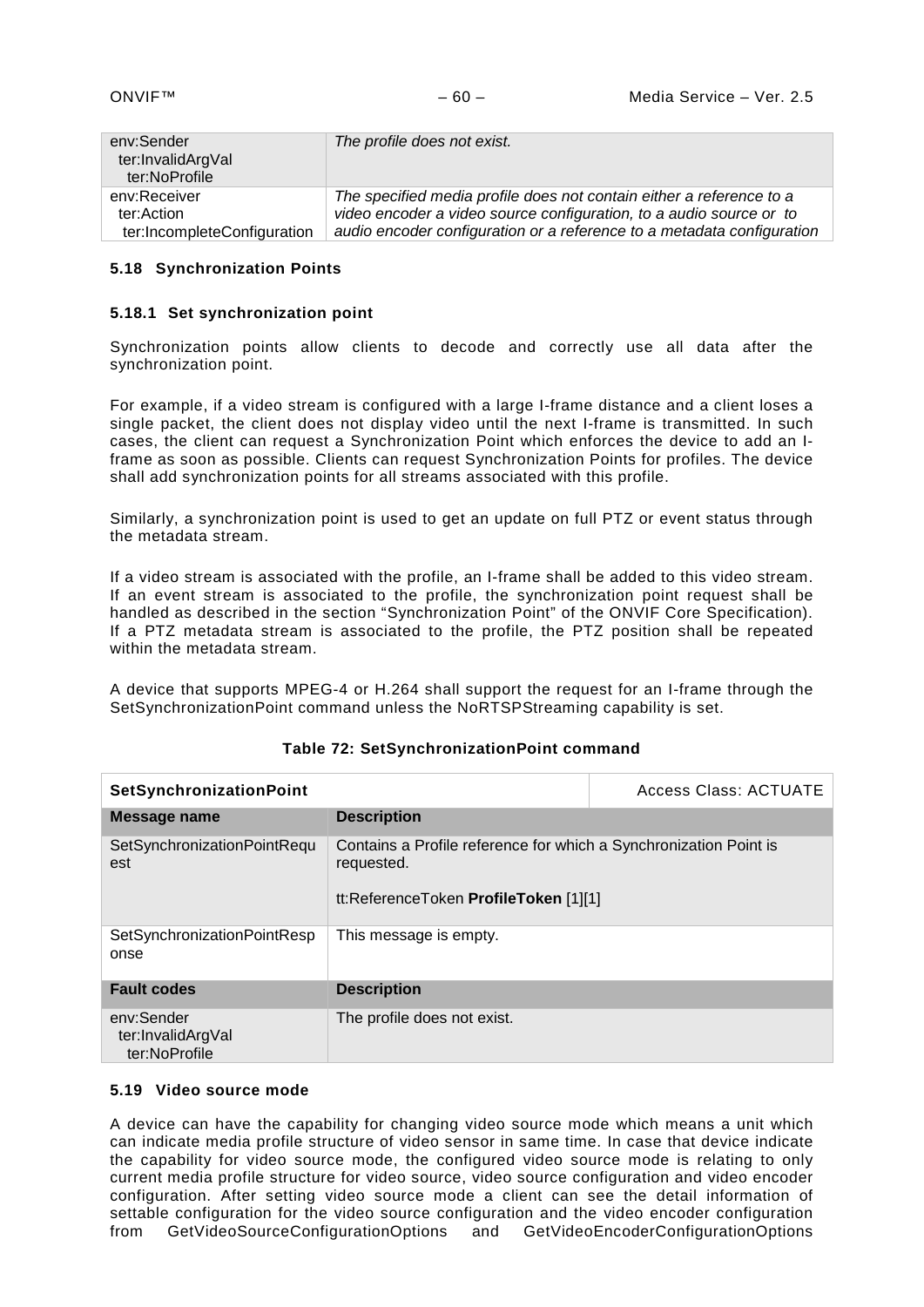commands. In other words the possible configuration of un-setting mode is not seen from any commands, so GetVideoSourceModes command provides summary information of possible configuration including video encoder.

### **5.19.1 GetVideoSourceModes**

A device returns the information for current video source mode and settable video source modes of specified video source. A device that indicates a capability of VideoSourceMode shall support this command.

| <b>GetVideoSourceModes</b>                           |                                                                                                                                                | Access Class: READ SYSTEM |
|------------------------------------------------------|------------------------------------------------------------------------------------------------------------------------------------------------|---------------------------|
| Message name                                         | <b>Description</b>                                                                                                                             |                           |
| GetVideoSourceModesRequest                           | The request message specifies video source<br>tt:ReferenceToken VideoSourceToken[1][1]                                                         |                           |
| GetVideoSourceModesResponse                          | The response contains list of mode information for seeing<br>capabilities of video source.<br>trt:VideoSourceMode VideoSouceMode[1][unbounded] |                           |
| <b>Fault codes</b>                                   | <b>Description</b>                                                                                                                             |                           |
| env:Sender<br>ter:InvalidArgVal<br>ter:NoVideoSource | The requested video source does not exist.                                                                                                     |                           |

# **Table 73: GetVideoSourceModes command**

## **5.19.2 SetVideoSourceMode**

SetVideoSourceMode changes the media profile structure relating to video source for the specified video source mode. A device that indicates a capability of VideoSourceMode shall support this command. The behavior after changing the mode is not defined in this specification.

| <b>SetVideoSourceMode</b>                            |                                                                                                                                                                                                | Access Class: WRITE SYSTEM |
|------------------------------------------------------|------------------------------------------------------------------------------------------------------------------------------------------------------------------------------------------------|----------------------------|
| Message name                                         | <b>Description</b>                                                                                                                                                                             |                            |
| SetVideoSourceModeRequest                            | The request message specifies video source.<br>tt:ReferenceToken VideoSourceToken[1][1]<br>tt:ReferenceToken VideoSourceModeToken[1][1]                                                        |                            |
| SetVideoSourceModeResponse                           | The response contains information about rebooting after returning<br>response. When Reboot is set "true", a device will reboot<br>automatically after setting mode.<br>xs:boolean Reboot[1][1] |                            |
| <b>Fault codes</b>                                   | <b>Description</b>                                                                                                                                                                             |                            |
| env:Sender<br>ter:InvalidArgVal<br>ter:NoVideoSource | The requested video source does not exist.                                                                                                                                                     |                            |

|  | Table 74: SetVideoSourceMode command |
|--|--------------------------------------|
|--|--------------------------------------|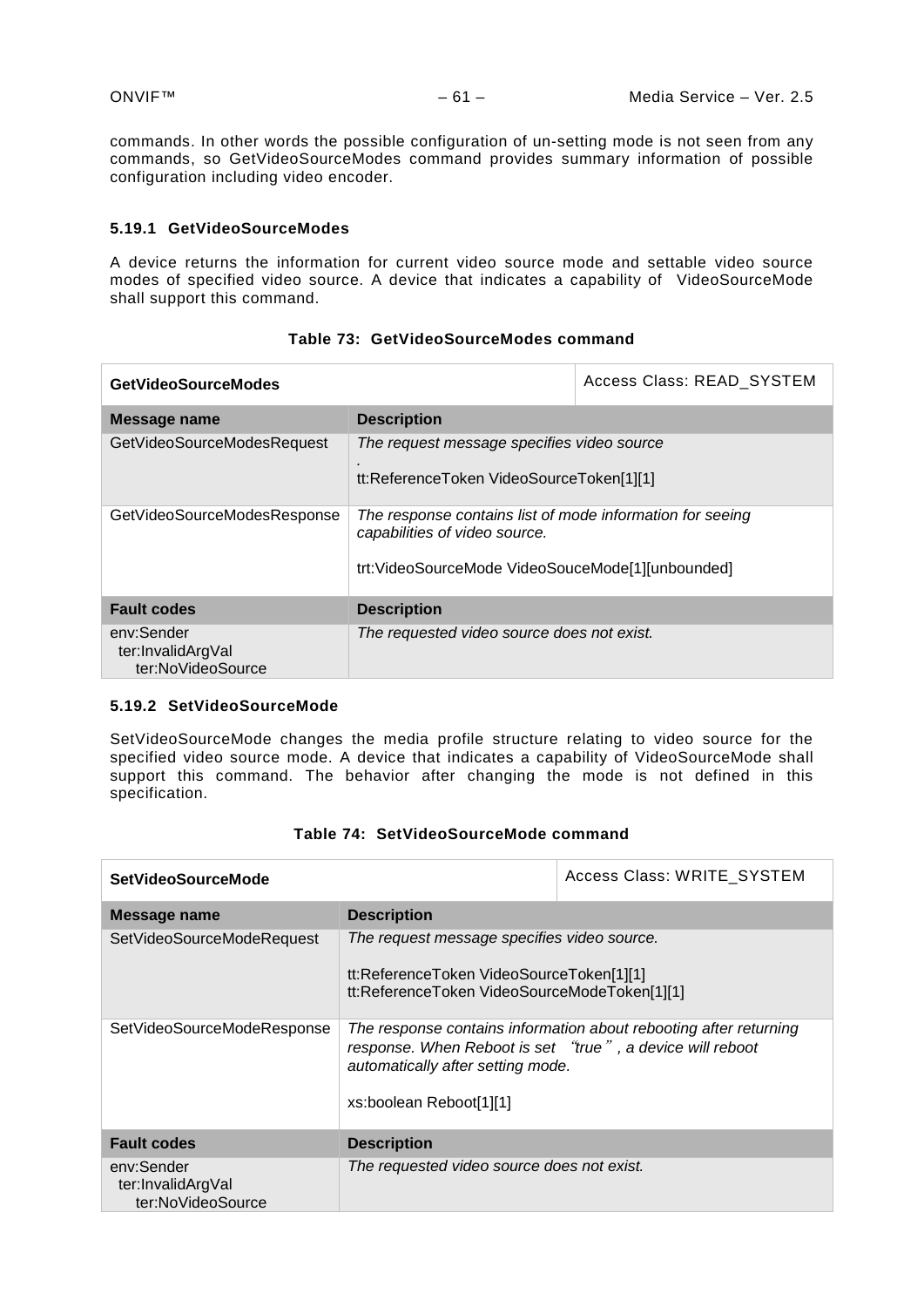| env:Sender            | The requested video source mode does not exist. |
|-----------------------|-------------------------------------------------|
| ter:InvalidArgVal     |                                                 |
| ter:NoVideoSourceMode |                                                 |

### **5.20 OSD (On-Screen Display)**

The OSD service provides functions to enable a client to control and configure On-Screen Display of a device. The service introduces the OSD configuration with multiple types (e.g., image, text, date, and time). Also functions to retrieve and configure the configurations are provided. All OSD configurations are related to a VideoSourceConfiguration which will display the content of OSD.



## **Figure 3: Example of screen which have four OSD configurations and coordinate system**

## **5.20.1 CreateOSD**

This operation creates a new OSD configuration with specified values and also make the association between the new OSD and an existing VideoSourceConfiguration identified by the VideoSourceConfigurationToken. Any value required by a device for a new OSD configuration that is optional and not present in the CreateOSD message may be adapted to the appropriate value by the device. The OSD shall be created in the device and shall be persistent (remain after reboot). A device that indicates OSD capability shall support the creation of OSD as long as the number of existing OSDs does not exceed the value of MaximumNumberOfOSDs in GetOSDOptions.

A created OSD shall be deletable.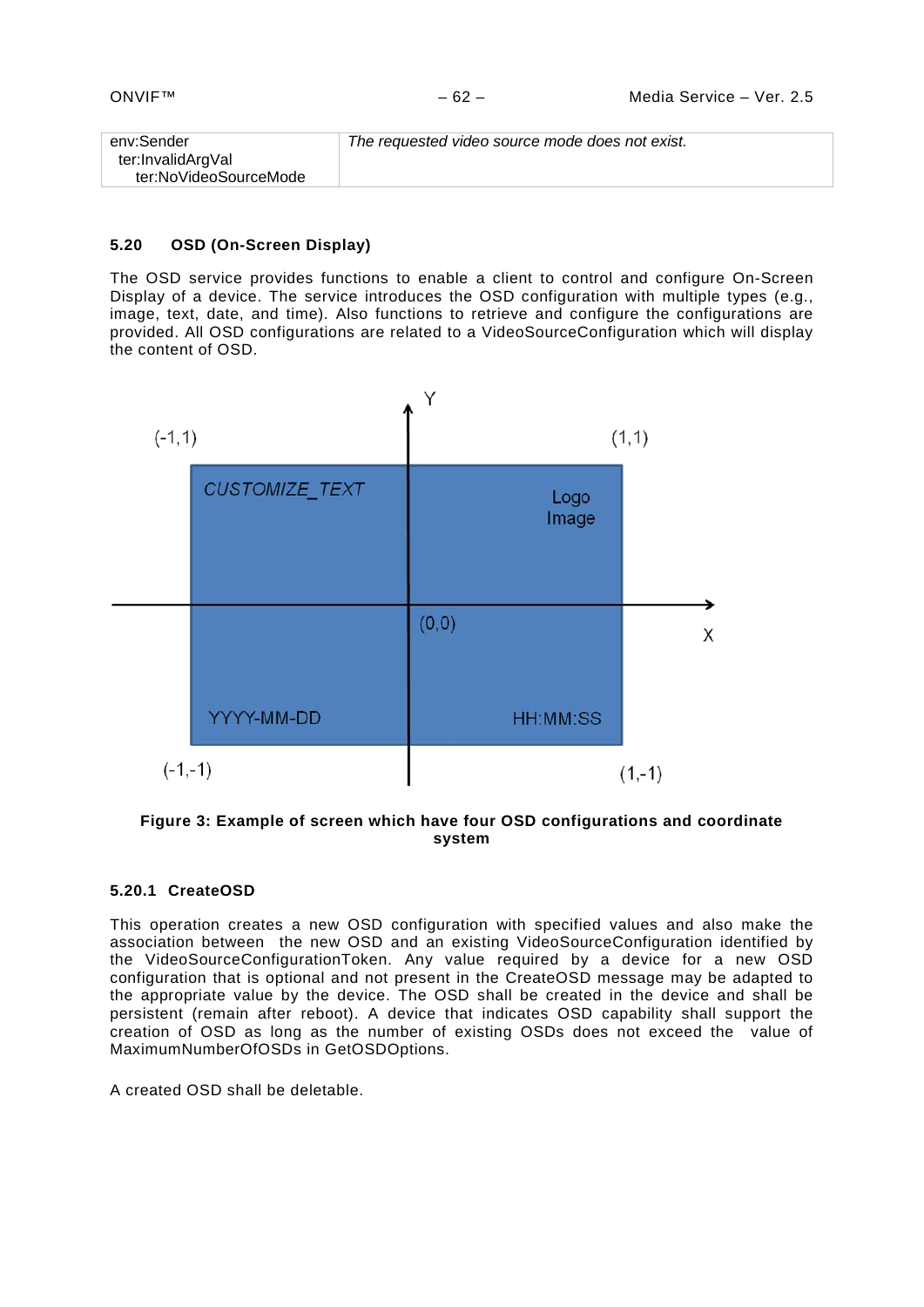| <b>CreateOSD</b>                          |                                                                                                                                                                                                     | Access Class: ACTUATE |
|-------------------------------------------|-----------------------------------------------------------------------------------------------------------------------------------------------------------------------------------------------------|-----------------------|
| Message name                              | <b>Description</b>                                                                                                                                                                                  |                       |
| <b>CreateOSDRequest</b>                   | Contains a new OSD configuration with the specified value. The device<br>is responsible for assigning OSD token. OSD token in<br>CreateOSDRequest can be ignored.<br>tt:OSDConfiguration OSD [1][1] |                       |
| <b>CreateOSDResponse</b>                  | Return the newly created OSD token.<br>xs:string Token[1][1]                                                                                                                                        |                       |
| <b>Fault codes</b>                        | <b>Description</b>                                                                                                                                                                                  |                       |
| env:Receiver<br>ter:Action<br>ter:MaxOSDs | The maximum number of supported OSDs by the specific<br>VideoSourceConfiguration has been reached.                                                                                                  |                       |

### **Table 75: CreateOSD command**

# **5.20.2 DeleteOSD**

This operation deletes an OSD. This change shall always be persistent. The device shall support the deletion of an OSD through the DeleteOSD command.

## **Table 76: DeleteOSD command**

| <b>DeleteOSD</b>                                |                                                                                                                           | Access Class: ACTUATE |
|-------------------------------------------------|---------------------------------------------------------------------------------------------------------------------------|-----------------------|
| Message name                                    | <b>Description</b>                                                                                                        |                       |
| <b>DeleteOSDRequest</b>                         | The request message contains an OSD token that indicate which OSD<br>shall be deleted<br>tt:ReferenceToken OSDToken[1][1] |                       |
| <b>DeleteOSDResponse</b>                        | This is an empty message.                                                                                                 |                       |
| <b>Fault codes</b>                              | <b>Description</b>                                                                                                        |                       |
| env:Sender<br>ter:InvalidArgVal<br>ter:NoConfig | The requested OSD token <b>OSDToken</b> does not exist.                                                                   |                       |

### **5.20.3 GetOSDs**

This operation lists all existing OSD configurations for the device. The device shall support the listing of existing OSD configurations through the GetOSDs command.

# **Table 77: GetOSDs command**

| <b>GetOSDs</b> | Access Class: READ MEDIA |
|----------------|--------------------------|
|                |                          |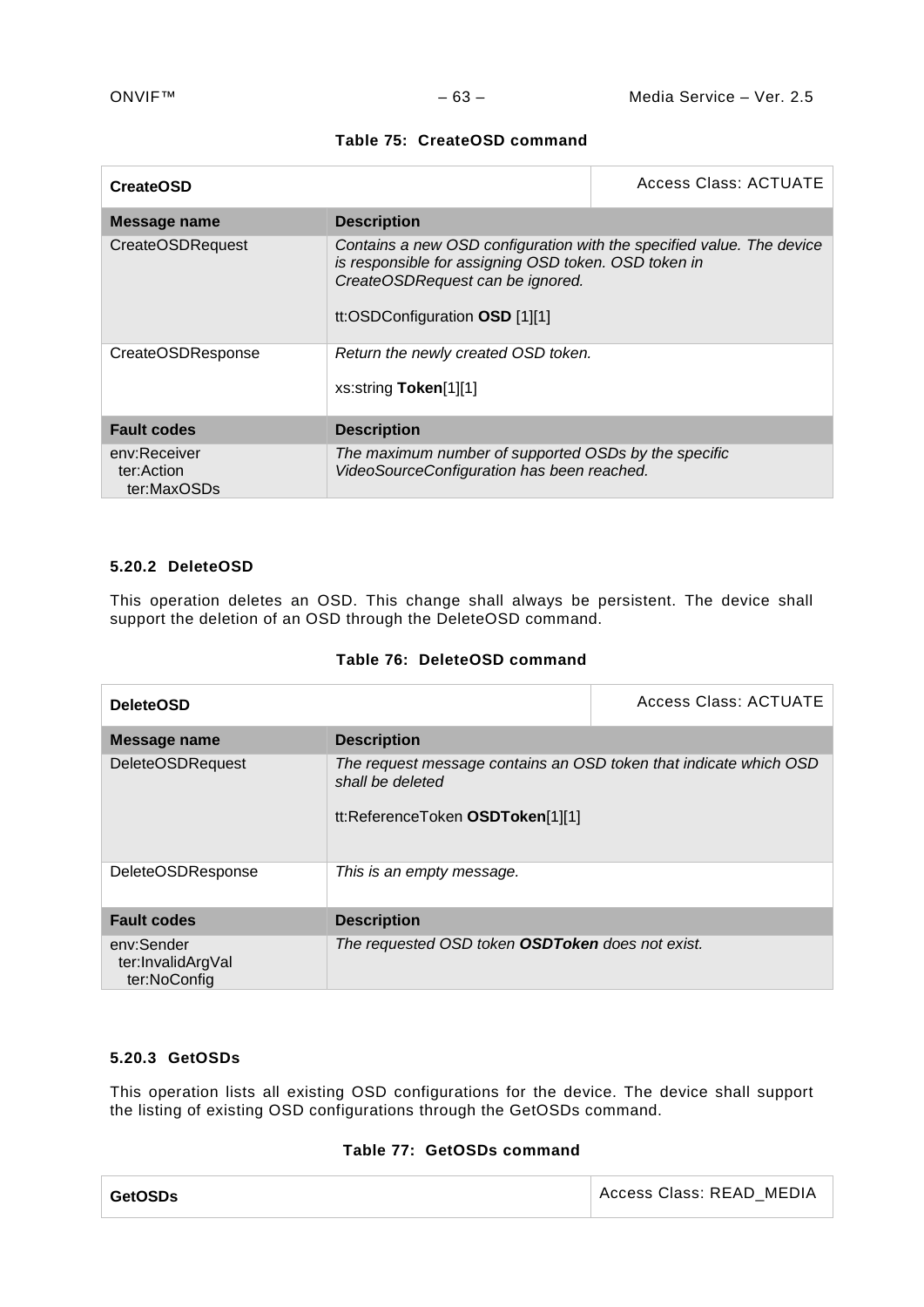| Message name                                    | <b>Description</b>                                                                                                                                                                                                                                                                                 |
|-------------------------------------------------|----------------------------------------------------------------------------------------------------------------------------------------------------------------------------------------------------------------------------------------------------------------------------------------------------|
| <b>GetOSDsRequest</b>                           | The request message specifies the VideoSourceConfiguration token<br>for which the OSD should be associated with.<br>tt:ReferenceToken VideoSourceConfigurationToken [0][1]                                                                                                                         |
| GetOSDsResponse                                 | The response contains a list of requested OSD for the video source<br>configuration; If no VideoSourceConfiguration token specified, just<br>return all OSDs. If a device has no OSD for specified<br>VideoSourceConfiguration an empty list is returned.<br>tt:OSDConfiguration OSD[0][unbounded] |
| <b>Fault codes</b>                              | <b>Description</b>                                                                                                                                                                                                                                                                                 |
| env:Sender<br>ter:InvalidArgVal<br>ter:NoConfig | The requested configuration indicated with<br>VideoSourceConfigurationToken does not exist.                                                                                                                                                                                                        |

# **5.20.4 GetOSD**

If the OSD configuration token is already known, the OSD configuration can be fetched through the GetOSD command. The device shall support retrieval of specific OSD configurations through the GetOSD command.

## **Table 78: GetOSD command**

| <b>GetOSD</b>                                   |                                                                                                  | Access Class: READ MEDIA |
|-------------------------------------------------|--------------------------------------------------------------------------------------------------|--------------------------|
| Message name                                    | <b>Description</b>                                                                               |                          |
| <b>GetOSDRequest</b>                            | This message contains the token of the requested OSD.<br>tt:ReferenceToken OSDToken[1][1]        |                          |
| GetOSDResponse                                  | The message contains the requested OSD with the matching token.<br>tt:OSDConfiguration OSD[1][1] |                          |
| <b>Fault codes</b>                              | <b>Description</b>                                                                               |                          |
| env:Sender<br>ter:InvalidArgVal<br>ter:NoConfig | The requested configuration indicated with OSDToken does not exist.                              |                          |

# **5.20.5 SetOSD**

This operation modifies an OSD configuration. Running streams using this configuration may be immediately updated according to the new settings. The device shall support the modification of OSD parameters through the SetOSD command.

A device shall accept any combination of parameters returned by GetOSDOptions. If necessary the device may adapt parameter values for FontColor, FontSize, and BackgroundColor elements without returning an error.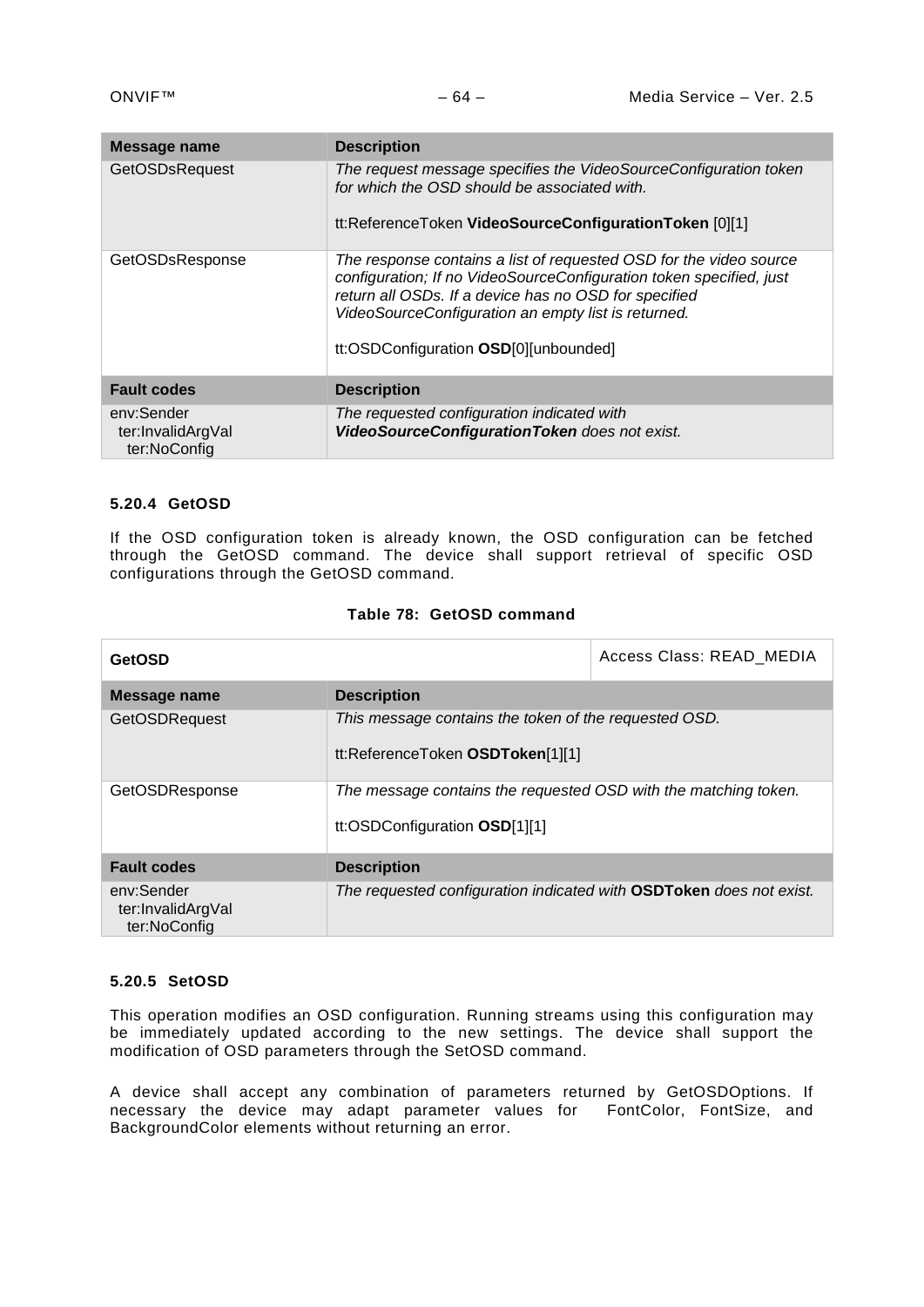| <b>SetOSD</b>                                       |                                                                                                                                                                                                                                         | Access Class: ACTUATE |
|-----------------------------------------------------|-----------------------------------------------------------------------------------------------------------------------------------------------------------------------------------------------------------------------------------------|-----------------------|
| Message name                                        | <b>Description</b>                                                                                                                                                                                                                      |                       |
| <b>SetOSDRequest</b>                                | The OSD element contains the modified OSD configuration. The<br>Configuration contains an element that specifies the OSD whose<br>configuration is to be modified. The OSD shall exist in the device<br>tt:OSDConfiguration $OSD[1][1]$ |                       |
| SetOSDResponse                                      | This message is empty.                                                                                                                                                                                                                  |                       |
| <b>Fault codes</b>                                  | <b>Description</b>                                                                                                                                                                                                                      |                       |
| env:Sender<br>ter:InvalidArgVal<br>ter:NoConfig     | The requested OSD does not exist                                                                                                                                                                                                        |                       |
| env:Sender<br>ter:InvalidArgVal<br>ter:ConfigModify | The configuration parameters are not possible to set.                                                                                                                                                                                   |                       |

## **5.20.6 GetOSDOptions**

This operation returns the available options when the OSD parameters are reconfigured. The device shall support the listing of available OSD parameter options (for a given video source configuration) through the GetOSDOptions command. Any combination of the parameters obtained using a given video source configuration shall be a valid input for the corresponding SetOSD command.

| <b>GetOSDOptions</b>                            |                                                                                                                                                                                                                                                                           | Access Class: READ MEDIA |
|-------------------------------------------------|---------------------------------------------------------------------------------------------------------------------------------------------------------------------------------------------------------------------------------------------------------------------------|--------------------------|
| Message name                                    | <b>Description</b>                                                                                                                                                                                                                                                        |                          |
| <b>GetOSDOptionsRequest</b>                     | The <b>VideoSourceConfigurationToken</b> element specifies the video<br>source configuration of which the sutiable OSD options are<br>requested. The VideoSourceConfigurationToken shall exist in the<br>device<br>tt:ReferenceToken VideoSourceConfigurationToken [1][1] |                          |
| GetOSDOptionsResponse                           | This message contains the OSD options which is suitable for the<br>video source configuration specified in the request<br>tt:OSDConfigurationOptions Options[1][1]                                                                                                        |                          |
| <b>Fault codes</b>                              | <b>Description</b>                                                                                                                                                                                                                                                        |                          |
| env:Sender<br>ter:InvalidArgVal<br>ter:NoConfig | The requested video source configuration does not exist                                                                                                                                                                                                                   |                          |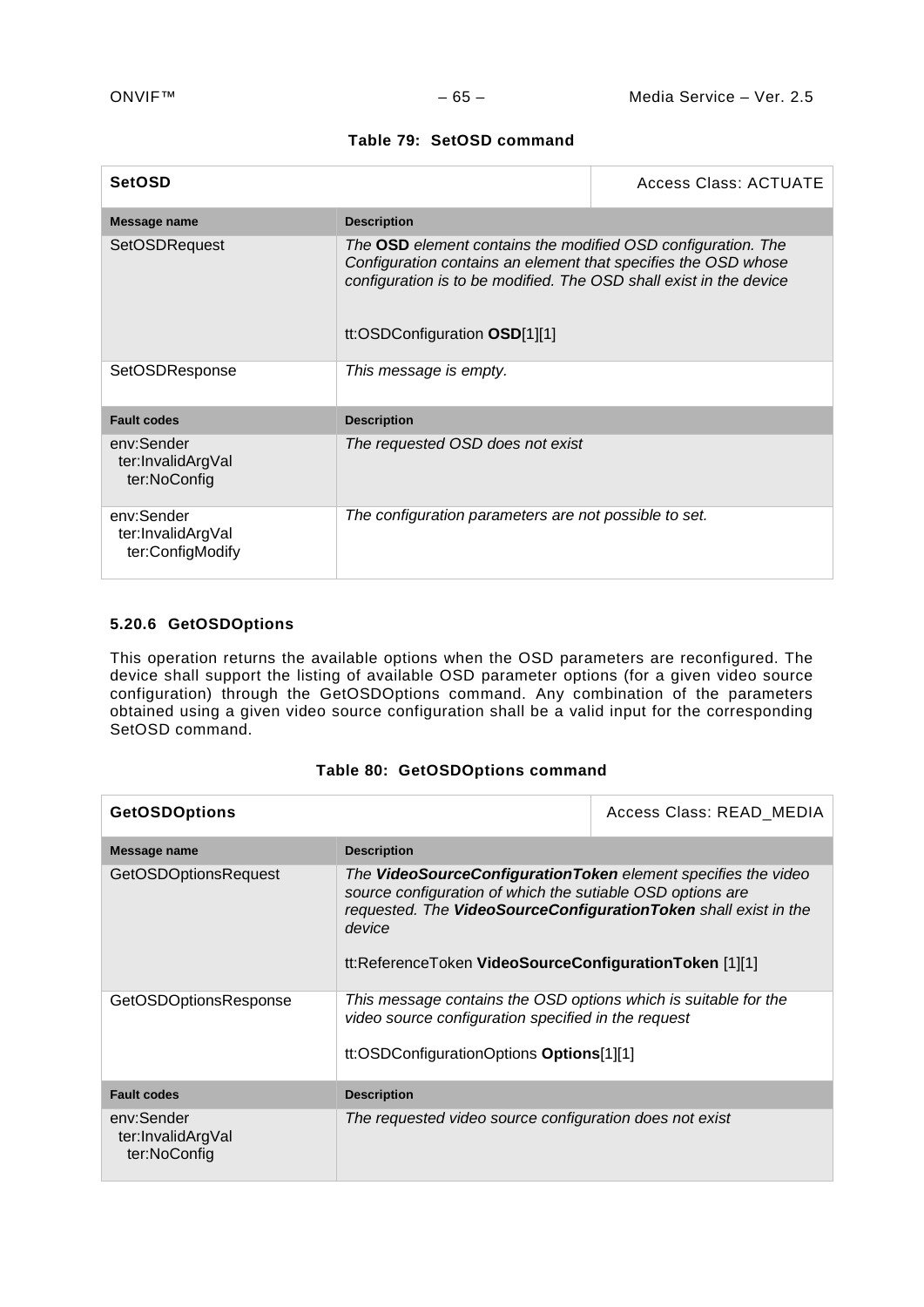## **5.21 Capabilities**

The capabilities reflect optional functions and functionality of a service. The information is static and does not change during device operation. The following capabilites are available:

| <b>RTPMulticast:</b>            | Indication of support of UDP multicasting as described in Section 5.17.                                                   |
|---------------------------------|---------------------------------------------------------------------------------------------------------------------------|
| RTP_TCP:                        | Indication if the device supports RTP over TCP, see Section 5.1.1.2 of<br>the ONVIF Streaming Specificiation.             |
| RTP_RTSP_TCP:                   | Indication if the device supports RTP/RTSP/TCP transport, see Section<br>5.1.1.3 of the ONVIF Streaming Specificiation.   |
| NonAggregateControl:            | Indicates support for non aggregate RTSP control as described<br>in section 5.2.1.1 of the ONVIF Streaming Specification. |
|                                 | NoRTSPStreaming: Indicates the device does not support live media streaming via RTSP.                                     |
| <b>MaximumNumberOfProfiles:</b> | The maximum Number of MediaProfiles the device<br>supports.                                                               |
| SnapshotUri                     | Indicates the support for GetSnapshotUri.                                                                                 |
| <b>Rotation</b>                 | Indicates the support for the Rotation feature.                                                                           |
|                                 | VideoSourceMode: Indicates the support for changing video source mode.                                                    |
| OSD:                            | Indication of support of OSD feature.                                                                                     |

# **Table 75: GetServiceCapabilities command**

| <b>GetServiceCapabilities</b>            |                                                                                                                                                                        | Access Class: PRE AUTH |
|------------------------------------------|------------------------------------------------------------------------------------------------------------------------------------------------------------------------|------------------------|
| Message name                             | <b>Description</b>                                                                                                                                                     |                        |
| <b>GetServiceCapabilitiesReque</b><br>st | This is an empty message.                                                                                                                                              |                        |
| GetServiceCapabilitiesRespo<br>nse       | The capability response message contains the requested service<br>capabilities using a hierarchical XML capability structure.<br>trt: Capabilities Capabilities [1][1] |                        |
| <b>Fault codes</b>                       | <b>Description</b>                                                                                                                                                     |                        |
|                                          | No command specific faults!                                                                                                                                            |                        |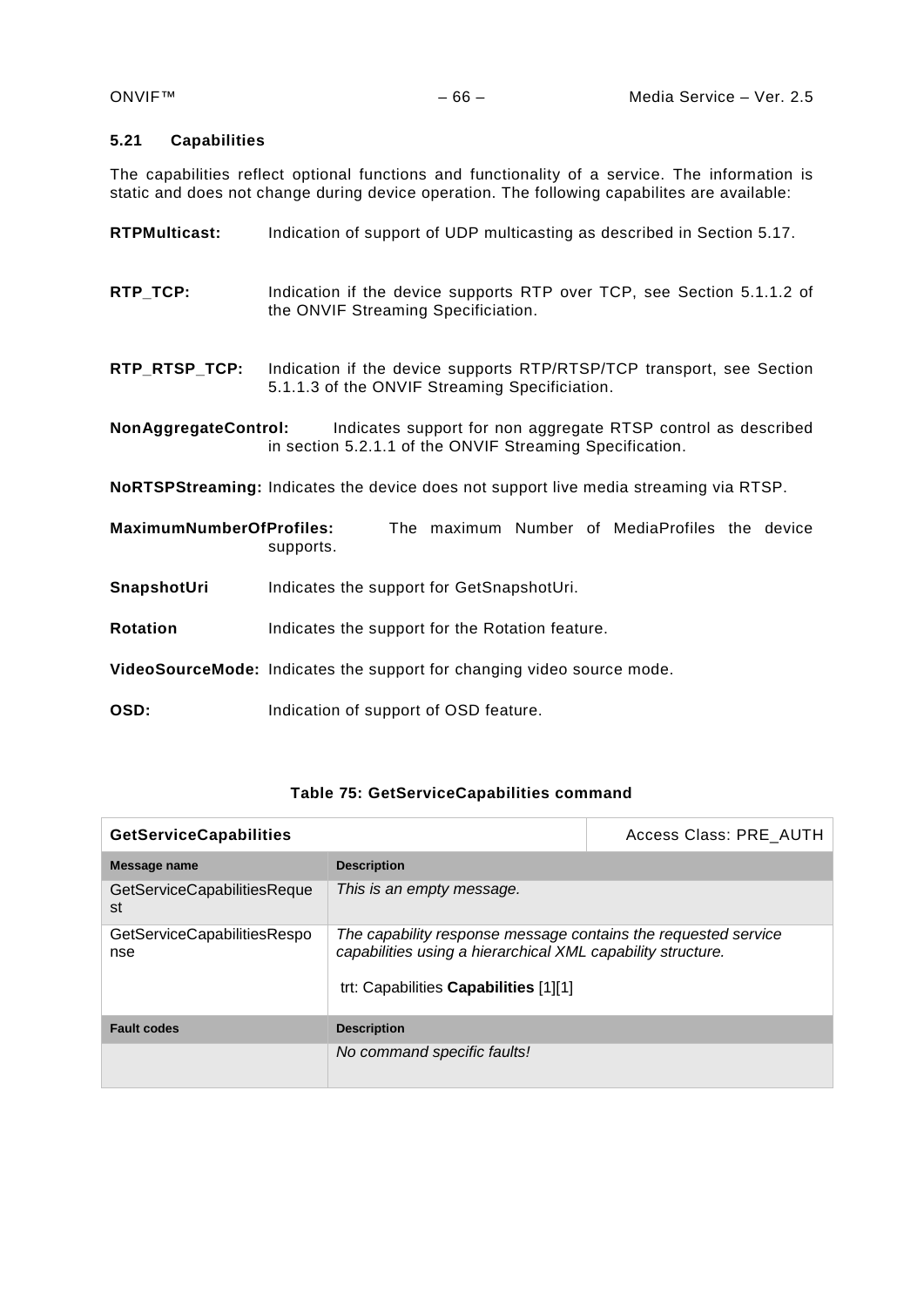### **5.22 Events**

#### **5.22.1 Configuration Change**

A device should provide an event to inform subscribed clients when important configurations in the devices change. An ONVIF compliant device shall use the topics defined in the following sections associated with the respective message description.

### **5.22.1.1 Profile**

Whenever a change in the profiles of a device supporting the media service occurs the device should provide the following event. The Profile change could be caused by Creation or Deletion of a Profile or by Adding or Removing a Configuration to or from a Profile.

```
Topic: tns1:Configuration/Profile
<tt:MessageDescription>
   <tt:Source>
     <tt:SimpleItemDescription Name="Token" Type="tt:ReferenceToken"/>
   </tt:Source>
   <tt:Data>
     <tt:ElementItemDescription Name="Configuration" Type="tt:Profile"/>
   </tt:Data>
</tt:MessageDescription>
```
### **5.22.1.2 VideoEncoderConfiguration**

Whenever a VideoEncoderConfiguration of a device changes the device should provide the following event:

```
Topic: tns1:Configuration/VideoEncoderConfiguration
```

```
<tt:MessageDescription>
  <tt:Source>
    <tt:SimpleItemDescription Name="Token" Type="tt:ReferenceToken"/>
   </tt:Source>
   <tt:Data>
     <tt:ElementItemDescription Name="Configuration"
      Type="tt:VideoEncoderConfiguration"/>
   </tt:Data>
</tt:MessageDescription>
```
## **5.22.1.3 VideoSourceConfiguration**

Whenever a VideoSourceConfiguration of a device changes the device should provide the following event:

Topic: ns1:Configuration/VideoSourceConfiguration/MediaService

```
<tt:MessageDescription>
  <tt:Source>
     <tt:SimpleItemDescription Name="Token" Type="tt:ReferenceToken"/>
   </tt:Source>
   <tt:Data>
     <tt:ElementItemDescription Name="Configuration"
      Type="tt:VideoSourceConfiguration"/>
   </tt:Data>
</tt:MessageDescription>
```
#### **5.22.1.4 VideoOutputConfiguration**

Whenever a VideoOutputConfiguration of a device changes the device should provide the following event: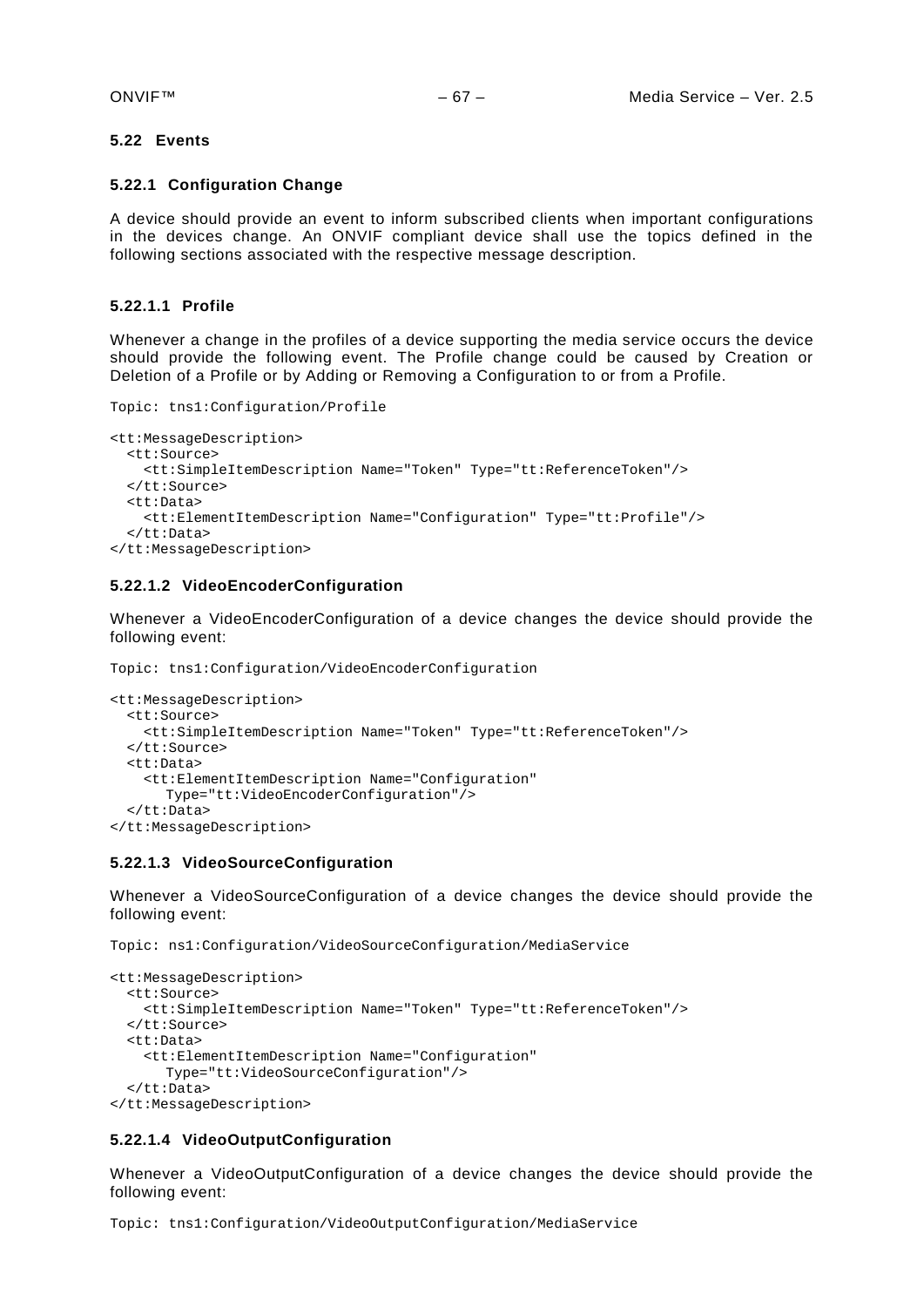```
<tt:MessageDescription>
   <tt:Source>
    <tt:SimpleItemDescription Name="Token" Type="tt:ReferenceToken"/>
   </tt:Source>
   <tt:Data>
     <tt:ElementItemDescription Name="Configuration"
      Type="tt:VideoOutputConfiguration"/>
   </tt:Data>
</tt:MessageDescription>
```
# **5.22.1.5 AudioEncoderConfiguration**

Whenever an AudioEncoderConfiguration of a device changes the device should provide the following event:

Topic tns1:Configuration/AudioEncoderConfiguration

```
<tt:MessageDescription>
   <tt:Source>
     <tt:SimpleItemDescription Name="Token" Type="tt:ReferenceToken"/>
   </tt:Source>
   <tt:Data>
     <tt:ElementItemDescription Name="Configuration"
      Type="tt:AudioEncoderConfiguration"/>
   </tt:Data>
</tt:MessageDescription>
```
## **5.22.1.6 AudioSourceConfiguration**

Whenever an AudioSourceConfiguration of a device changes the device should provide the following event:

Topic tns1:Configuration/AudioSourceConfiguration/MediaService

```
<tt:MessageDescription>
   <tt:Source>
     <tt:SimpleItemDescription Name="Token" Type="tt:ReferenceToken"/>
   </tt:Source>
   <tt:Data>
     <tt:ElementItemDescription Name="Configuration"
      Type="tt:AudioSourceConfiguration"/>
   </tt:Data>
</tt:MessageDescription>
```
### **5.22.1.7 AudioOutputConfiguration**

Whenever an AudioOutputConfiguration of a device changes the device should provide the following event:

Topic: tns1:Configuration/AudioOutputConfiguration/MediaService

```
<tt:MessageDescription>
   <tt:Source>
     <tt:SimpleItemDescription Name="Token" Type="tt:ReferenceToken"/>
   </tt:Source>
   <tt:Data>
     <tt:ElementItemDescription Name="Configuration"
      Type="tt:AudioOutputConfiguration"/>
   </tt:Data>
</tt:MessageDescription>
```
## **5.22.1.8 MetadataConfiguration**

Whenever a MetadataConfiguration of a device changes the device should provide the following event: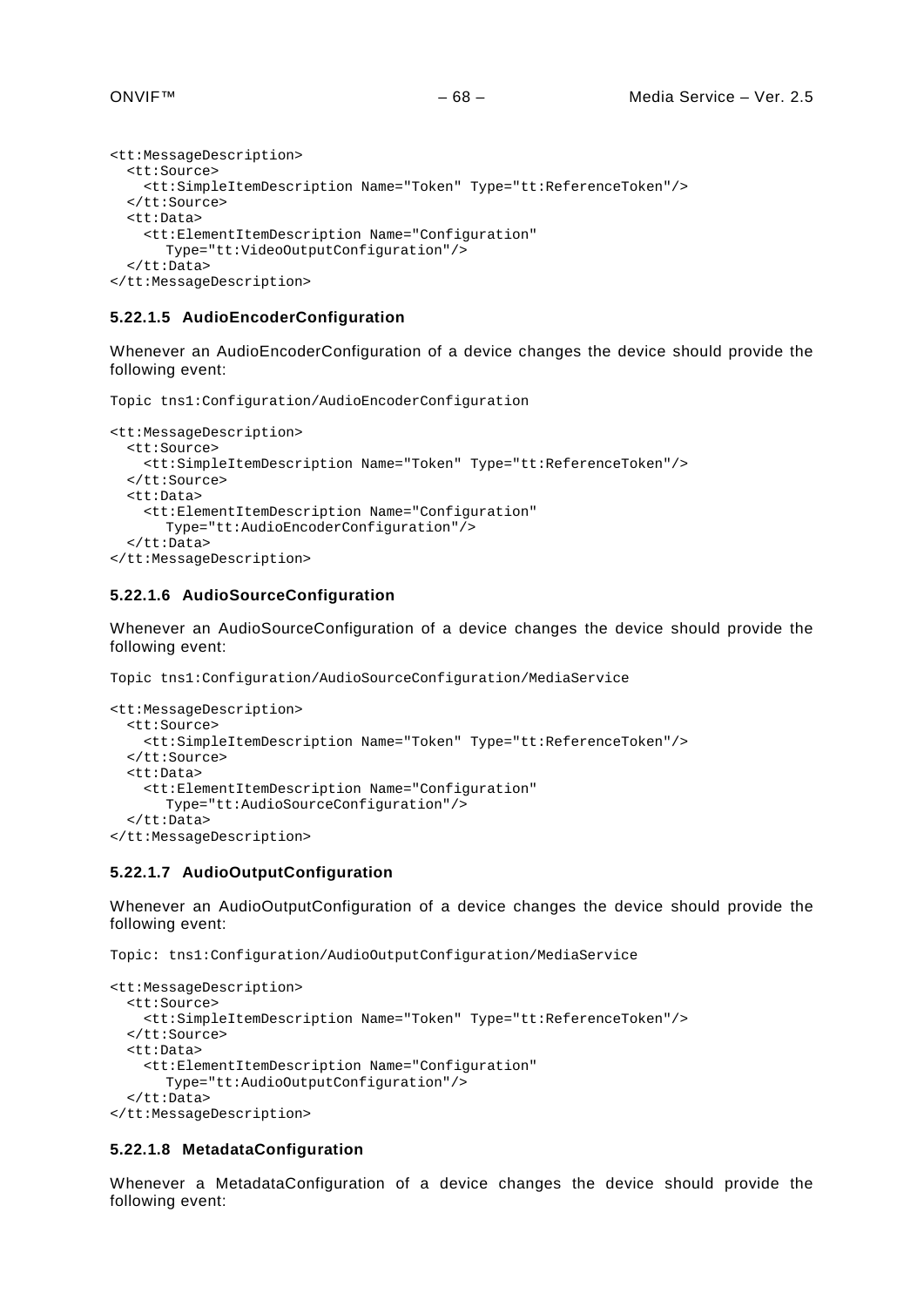Topic: tns1:Configuration/MetadataConfiguration

```
<tt:MessageDescription>
  <tt:Source>
     <tt:SimpleItemDescription Name="Token" Type="tt:ReferenceToken"/>
   </tt:Source>
   <tt:Data>
     <tt:ElementItemDescription Name="Configuration"
      Type="tt:MetadataConfiguration"/>
   </tt:Data>
</tt:MessageDescription>
```
## **5.22.1.9 PTZ Configuration**

Whenever a PTZConfiguration of a PTZ capable device changes the device should provide the following event:

```
Topic: tns1:Configuration/PTZConfiguration
```

```
<tt:MessageDescription>
   <tt:Source>
     <tt:SimpleItemDescription Name="Token" Type="tt:ReferenceToken"/>
   </tt:Source>
   <tt:Data>
    <tt:ElementItemDescription Name="Configuration" Type="tt: PTZConfiguration"/>
   </tt:Data>
</tt:MessageDescription>
```
### **5.22.1.10 VideoAnalyticsConfiguration**

Whenever a VideoAnalyticsConfiguration of device changes the device should provide the following event:

Topic: tns1:Configuration/VideoAnalyticsConfiguration

```
<tt:MessageDescription>
   <tt:Source>
     <tt:SimpleItemDescription Name="Token" Type="tt:ReferenceToken"/>
   </tt:Source>
   <tt:Data>
     <tt:ElementItemDescription Name="Configuration"
      Type="tt:VideoAnalyticsConfiguration"/>
   </tt:Data>
</tt:MessageDescription>
```
### **5.22.2 Active Connections**

A device that supports the media service should provide the "Active Connections" monitoring event to inform a client about the current usage of its Media Profiles. An ONVIF compliant device shall use the following topic and message format:

```
Topic: tns1:Monitoring/Profile/ActiveConnections
<xs:complexType name="ProfileStatus">
   <xs:sequence>
     <xs:element name="ActiveConnections" type="tt:ActiveConnection" minOccurs="0"
      maxOccurs="unbounded"/>
     <xs:element name="Extension" type="tt:ProfileStatusExtension" minOccurs="0" />
   </xs:sequence>
</xs:complexType>
<xs:complexType name="ActiveConnection">
   <xs:sequence>
     <xs:element name="CurrentBitrate" type="xs:float"/>
     <xs:element name="CurrentFps" type="xs:float"/>
     <xs:any namespace="##any" processContents="lax" minOccurs="0"
      maxOccurs="unbounded"/>
   </xs:sequence>
```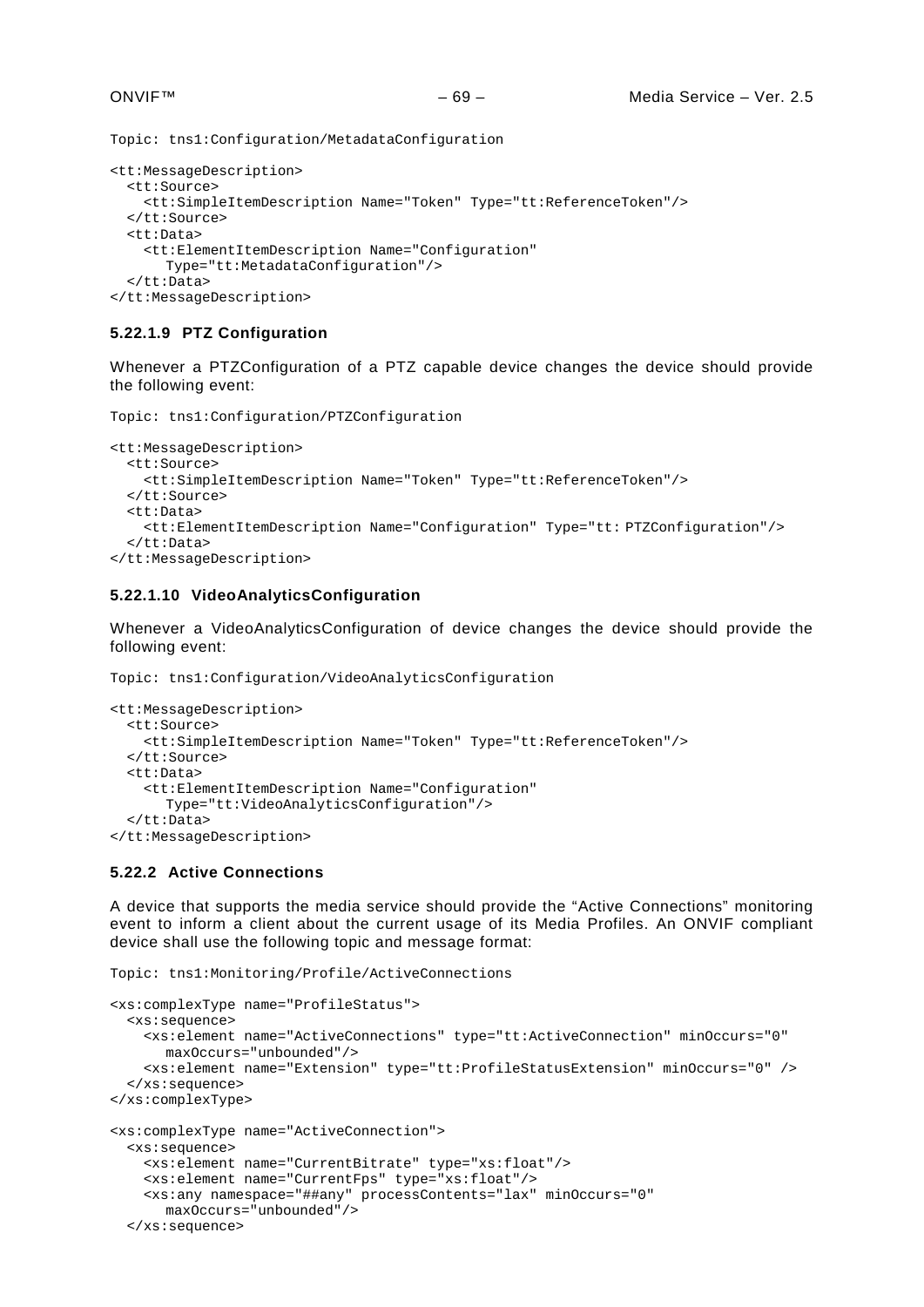```
</xs:complexType>
```

```
<tt:MessageDescription IsProperty="true">
   <tt:Source>
    <tt:SimpleItemDescription Name="Profile" Type="tt:ReferenceToken"/>
   </tt:Source>
   <tt:Data>
     <tt:ElementItemDescription Name="Status" Type="tt:ProfileStatus"/>
   </tt:Data>
</tt:MessageDescription>
```
# **5.23 Service specific data types**

# **5.23.1 VideoSource**

Representation of a physical video input.

```
<xs:complexType name="VideoSource">
   <xs:extension base= "tt:DeviceEntity/">
   <xs:element name="Framerate" type="xs:float"/>
   <xs:element name="Resolution" type= "tt:VideoResolution/>
   <xs:element name="Imaging" type= "tt:ImagingSettings minOccurs="0"/>
</xs:complexType>
```
• **Framerate**

Frame rate in frames per second.

- **Resolution** Horizontal and vertical resolution
- **Imaging** Optional configuration of the image sensor.

## **5.23.2 AudioSource**

Representation of a physical audio input.

```
<xs:complexType name="AudioSource">
  <xs:extension base= "tt:DeviceEntity"/>
   <xs:element name="Channels" type="xs:int"/>
</xs:complexType>
```
• **Channels** number of available audio channels. (1: mono, 2: stereo)

## **5.23.3 Profile**

A media profile consists of a set of media configurations. Media profiles are used by a client to configure properties of a media stream from a device.

A device shall provide at least one media profile at boot. A device should provide "ready to use" profiles for the most common media configurations that the device offers.

A profile consists of a set of interconnected configuration entities. Configurations are provided by the device and can be either static or created dynamically by the device. For example, the dynamic configurations can be created by the device depending on current available encoding resources. <xs:complexType name="Profile">

```
 <xs:attribute name="token" type= "tt:ReferenceToken" use="required"/>
 <xs:attribute name="fixed" type="xs:boolean"/>
 <xs:element name="Name" type= "tt:Name"/>
 <xs:element name="VideoSourceConfiguration" type= 
          "tt:VideoSourceConfiguration" minOccurs="0"/>
 <xs:element name="AudioSourceConfiguration" type= 
          "tt:AudioSourceConfiguration" minOccurs="0"/>
```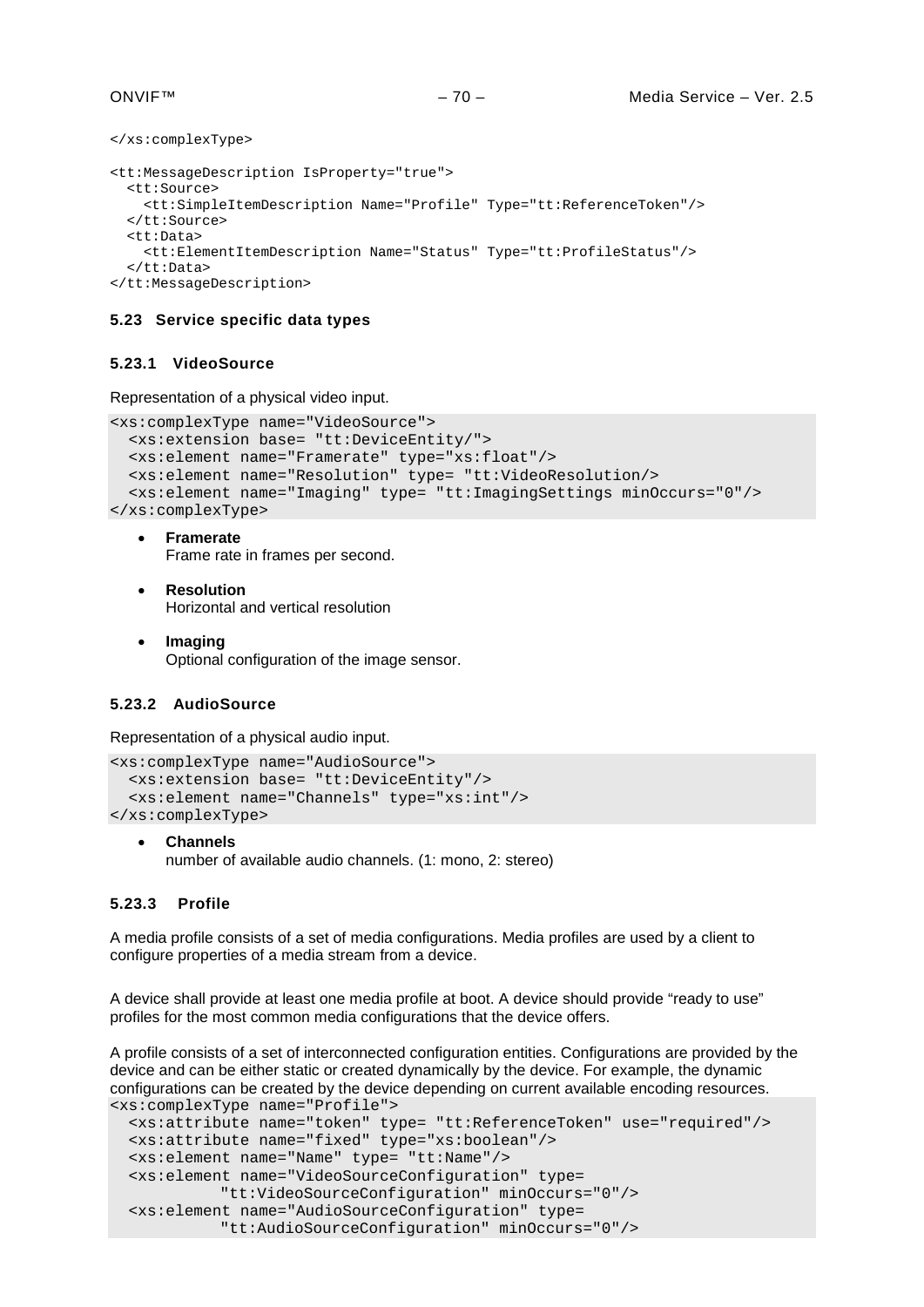```
 <xs:element name="VideoEncoderConfiguration" type= 
           "tt:VideoEncoderConfiguration" minOccurs="0"/>
   <xs:element name="AudioEncoderConfiguration" type= 
           "tt:AudioEncoderConfiguration" minOccurs="0"/>
   <xs:element name="VideoAnalyticsConfiguration" type= 
           "tt:VideoAnalyticsConfiguration" minOccurs="0"/>
   <xs:element name="PTZConfiguration" type= "tt:PTZConfiguration"
           minOccurs="0"/>
   <xs:element name="MetadataConfiguration" type= "tt:MetadataConfiguration"
           minOccurs="0"/>
   <xs:element name="Extension" type= "tt:ProfileExtension" minOccurs="0"/>
           <xs:attribute name="token" type= "tt:ReferenceToken"
           use="required"/>
   <xs:attribute name="fixed" type="xs:boolean"/>
</xs:complexType>
```
• **token** Unique identifier of the profile.

- **fixed** A value of true signals that the profile cannot be deleted. Default is false.
- **Name** User readable name of the profile.
- **VideoSourceConfiguration** Optional configuration of the Video input.
- **AudioSourceConfiguration** Optional configuration of the Audio input.
- **VideoEncoderConfiguration** Optional configuration of the Video encoder.
- **AudioEncoderConfiguration** Optional configuration of the Audio encoder.
- **VideoAnalyticsConfiguration** Optional configuration of the video analytics module and rule engine.
- **PTZConfiguration** Optional configuration of the pan tilt zoom unit.
- **MetadataConfiguration** Optional configuration of the metadata stream.
- **Extension** Extensions defined in ONVIF 2.0

## **5.23.4 ProfileExtension**

```
<xs:complexType name="ProfileExtension">
   <xs:element name="AudioOutputConfiguration" type= 
            "tt:AudioOutputConfiguration" minOccurs="0"/>
   <xs:element name="AudioDecoderConfiguration" type= 
            "tt:AudioDecoderConfiguration" minOccurs="0"/>
</xs:complexType>
```
- **AudioOutputConfiguration**
	- Optional configuration of the Audio output.
	- **AudioDecoderConfiguration** Optional configuration of the Audio decoder.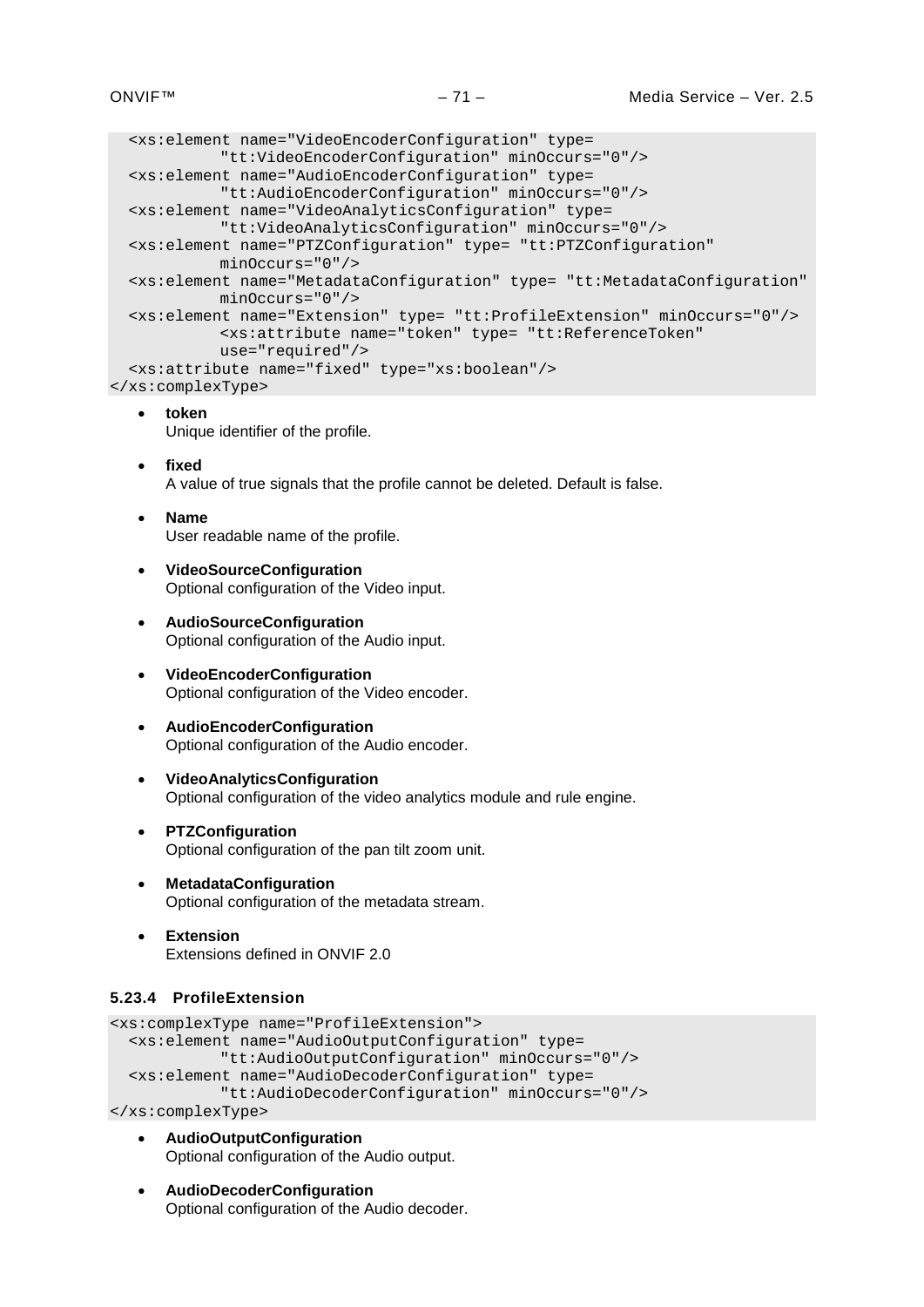## **5.23.5 ConfigurationEntity**

Base type defining the common properties of a configuration.

```
<xs:complexType name="ConfigurationEntity">
<xs:attribute name="token" type= "tt:ReferenceToken" use="required"/>
            <xs:element name="Name" type= "tt:Name"/>
            <xs:element name="UseCount" type="xs:int"/>
            <xs:attribute name="token" type= "tt:ReferenceToken"
            use="required"/>
</xs:complexType>
```
• **token**

Token that uniquely refernces this configuration. Length up to 64 characters.

- **Name** User readable name. Length up to 64 characters.
- **UseCount** Number of internal references currently using this configuration.

### **5.23.6 VideoSourceConfiguration**

```
<xs:complexType name="VideoSourceConfiguration">
<xs:extension base= "tt:ConfigurationEntity"/>
            <xs:element name="SourceToken" type="tt:ReferenceToken"/>
            <xs:element name="Bounds" type="tt:IntRectangle"/>
            <xs:element name="Extension" 
            type="tt:VideoSourceConfigurationExtension" minOccurs="0"/>
</xs:complexType>
```
- **SourceToken** Reference to the physical input.
- **Bounds**

Rectangle specifying the Video capturing area. The capturing area shall not be larger than the whole Video source area.

### **5.23.7 VideoSourceConfigurationExtension**

```
<xs:complexType name="VideoSourceConfigurationExtension">
   <xs:element name="Rotate" type= "tt:Rotate" minOccurs="0"/>
</xs:complexType>
```
• **Rotate**

Optional element to configure rotation of captured image.

### **5.23.8 Rotate**

```
<xs:complexType name="Rotate">
  <xs:element name="Mode" type="tt:RotateMode"/>
  <xs:element name="Degree" type="xs:Int" minOccurs="0"/>
</xs:complexType>
```
### • **Mode**

Parameter to enable/disable Rotation feature.

- ON: Enable the Rotate feature. Degree of rotation is specified Degree parameter.
- OFF: Disable the Rotate feature
- AUTO: Rotate feature is automatically activated by the device.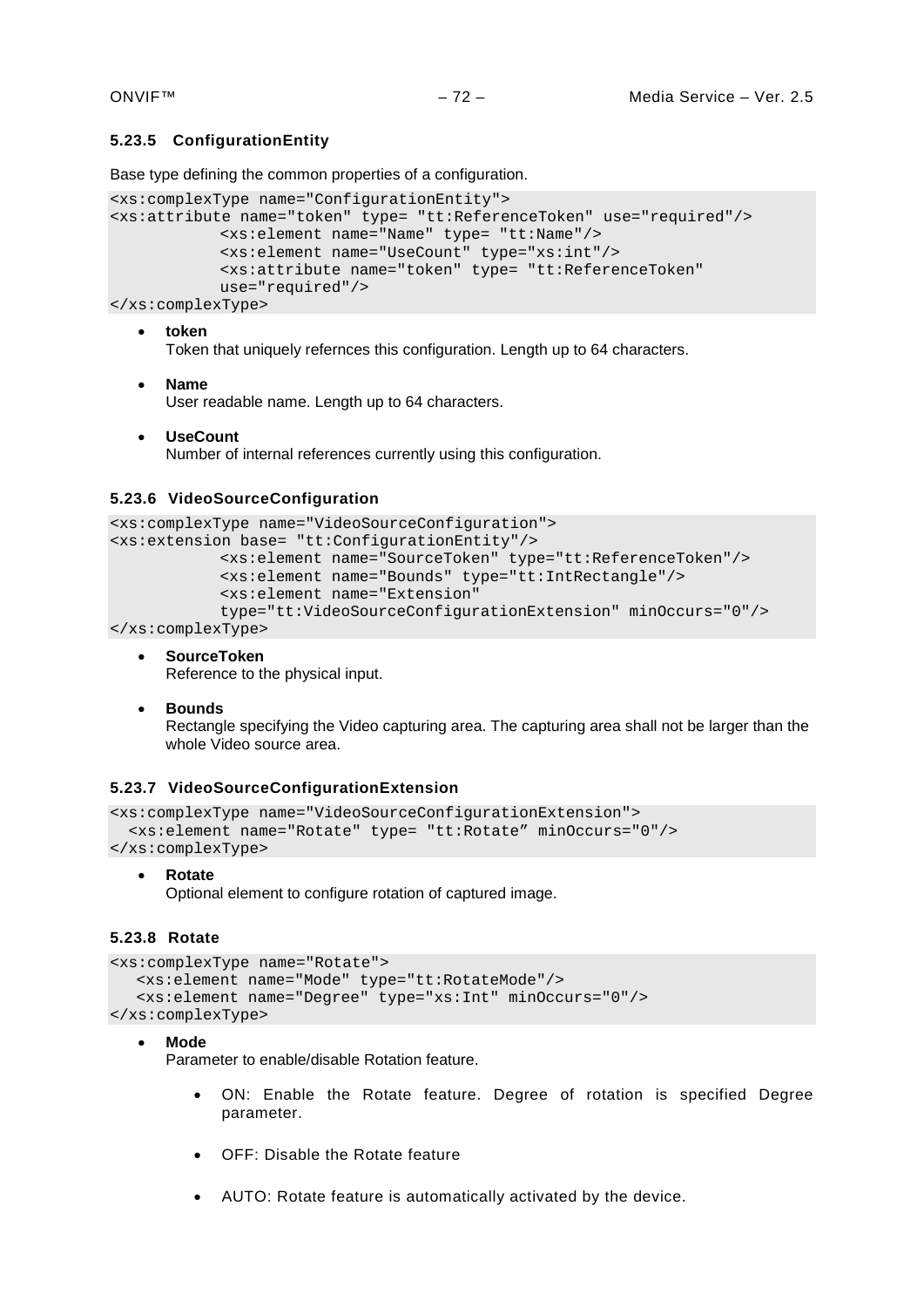• **Degree**

Optional parameter to configure how much degree of clockwise rotation of image for On mode. Omitting this parameter for On mode means 180 degree rotation.

What resolutions a device supports shall be unaffected by the Rotate parameters. OSDs shall be unaffected by the Rotate parameters.

If a device is configured with Rotate=AUTO, the device shall take control over the Degree parameter and automatically update it so that a client can query current rotation.

The device shall automatically apply the same rotation to its pan/tilt control direction if the following condition is true.

- if Reverse=AUTO in PTControlDirection
- or if the device doesn't support Reverse in PTControlDirection

# **5.23.9 VideoSourceConfigurationOptions**

```
<xs:complexType name="VideoSourceConfigurationOptions">
   <xs:element name="BoundsRange" type= "tt:IntRectangleRange"/>
   <xs:element name="VideoSourceTokensAvailable" type="tt:ReferenceToken" 
           maxOccurs="unbounded"/>
   <xs:element name="Extension" 
           type="tt:VideoSourceConfigurationOptionsExtension" 
            minOccurs="0"/>
```
</xs:complexType>

- **BoundsRange** Supported range for the capturing area.
- **VideoSourceTokensAvailable** List of physical inputs.

# **5.23.10 VideoSourceConfigurationOptionsExtension**

```
<xs:complexType name="VideoSourceConfigurationOptionsExtension">
   <xs:element name="Rotate" type="tt:RotateOptions" minOccurs="0"/>
</xs:complexType>
```
• **Rotate**

Options of parameters for Rotation feature.

#### **5.23.11 RotateOptions**

```
<xs:complexType name="RotateOptions">
<xs:element name="Mode" type="tt:RotateMode" maxOccurs="unbounded"/>
           <xs:element name="DegreeList" type="tt:IntList" minOccurs="0"/>
```
</xs:complexType>

- **Mode** Supported options of Rotate mode parameter.
- **DegreeList** List of supported degree value for rotation.

# **5.23.12 VideoEncoderConfiguration**

- **Encoding** Used video codec, either Jpeg, H.264 or Mpeg4
- **Resolution** Configured video resolution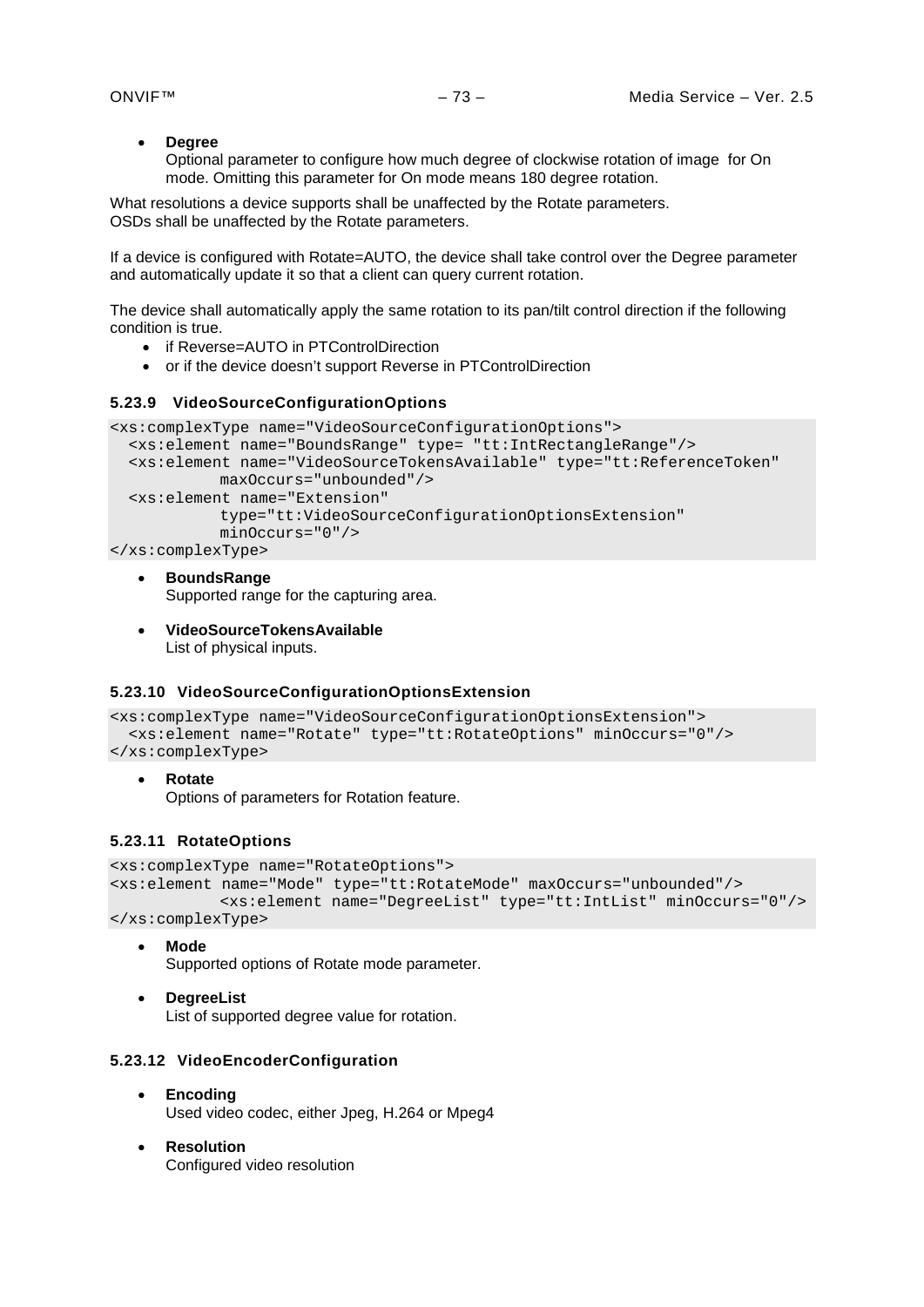#### • **Quality**

Relative value for the video quantizers and the quality of the video. A high value within supported quality range means higher quality

#### • **RateControl**

Optional element to configure rate control related parameters.

• **MPEG4**

Optional element to configure Mpeg4 related parameters.

• **H264**

Optional element to configure H.264 related parameters.

#### • **Multicast**

Defines the multicast settings that could be used for video streaming.

#### • **SessionTimeout**

The SessionTimeout is provided as a hint for keeping rtsp session by a device. If necessary the device may adapt parameter values for SessionTimeout elements without returning an error.

For the time between keep alive calls the client shall adhere to the timeout value signaled via RTSP.

# **5.23.13 VideoResolution**

```
<xs:complexType name="VideoResolution"/>
<xs:element name="Width" type="xs:int"/>
           <xs:element name="Height" type="xs:int"/>
</xs:complexType>
```
• **Width**

Number of the columns of the Video image.

• **Height** Number of the lines of the Video image.

# **5.23.14 VideoRateControl**

```
<xs:complexType name="VideoRateControl"/>
<xs:element name="FrameRateLimit" type="xs:int"/>
            <xs:element name="EncodingInterval" type="xs:int"/>
            <xs:element name="BitrateLimit" type="xs:int"/>
</xs:complexType>
```
- **FrameRateLimit**
	- Maximum output framerate in fps. If an EncodingInterval is provided the resulting encoded framerate will be reduced by the given factor.
	- **EncodingInterval**

Interval at which images are encoded and transmitted. (A value of 1 means that every frame is encoded, a value of 2 means that every 2nd frame is encoded ...)

• **BitrateLimit**

the maximum output bitrate in kbps

# **5.23.15 Mpeg4Configuration**

```
<xs:complexType name="Mpeg4Configuration">
   <xs:element name="GovLength" type="xs:int"/>
            <xs:element name="Mpeg4Profile" type="tt:Mpeg4Profile"/>
</xs:complexType>
```
• **GovLength** Determines the interval in which the I-frames will be coded. An entry of 1 indicates I-frames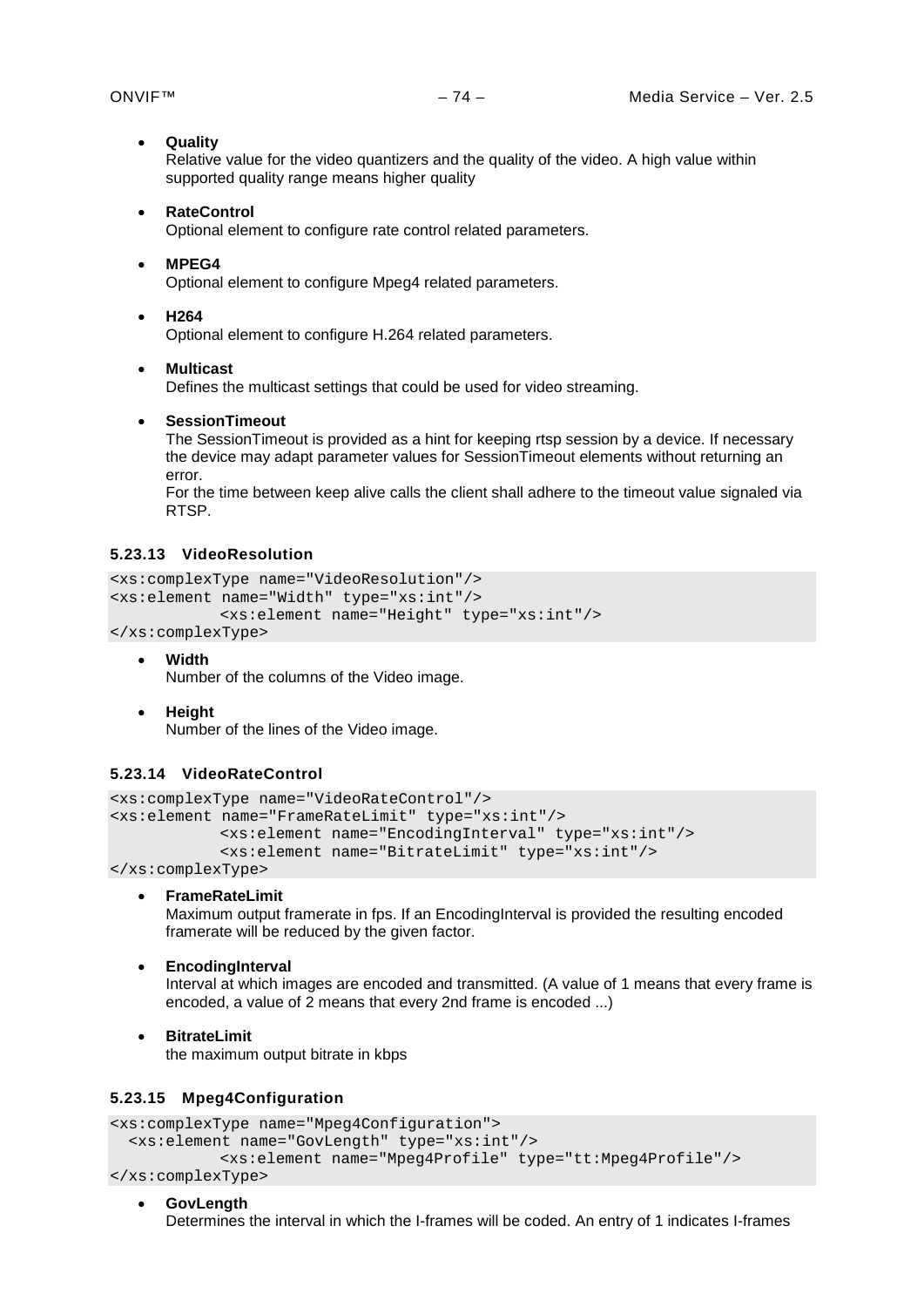are continuously generated. An entry of 2 indicates that every 2nd image is an I-frame, and 3 only every 3rd frame, etc. The frames in between are coded as P or B Frames.

• **Mpeg4Profile**

the Mpeg4 profile, either simple profile (SP) or advanced simple profile (ASP)

#### **5.23.16 H264Configuration**

```
<xs:complexType name="H264Configuration">
   <xs:element name="GovLength" type="xs:int"/>
   <xs:element name="H264Profile" type="tt:H264Profile"/>
</xs:complexType>
```
#### • **GovLength**

Group of Video frames length. Determines typically the interval in which the I-frames will be coded. An entry of 1 indicates I-frames are continuously generated. An entry of 2 indicates that every 2nd image is an I-frame, and 3 only every 3rd frame, etc. The frames in between are coded as P or B Frames.

#### • **H264Profile**

the H.264 profile, either baseline, main, extended or high

#### **5.23.17 VideoEncoderConfigurationOptions**

```
<xs:complexType name="VideoEncoderConfigurationOptions">
  <xs:element name="QualityRange" type= "tt:IntRange"/>
  <xs:element name="JPEG" type="tt:JpegOptions" minOccurs="0"/>
   <xs:element name="MPEG4" type="tt:Mpeg4Options" minOccurs="0"/>
   <xs:element name="H264" type="tt:H264Options" minOccurs="0"/>
   <xs:element name="Extension" type="tt:VideoEncoderOptionsExtension"
           minOccurs="0"/>
```
</xs:complexType>

• **QualityRange** Range of the quality values. A high value means higher quality.

• **JPEG**

Optional JPEG encoder settings ranges (See also Extension element).

• **MPEG4**

Optional MPEG-4 encoder settings ranges (See also Extension element).

• **H264** Optional H.264 encoder settings ranges (See also Extension element).

#### **5.23.18 VideoEncoderOptionsExtension**

```
<xs:complexType name="VideoEncoderOptionsExtension">
   <xs:element name="JPEG" type= "tt:JpegOptions2" minOccurs="0"/>
   <xs:element name="MPEG4" type= "tt:Mpeg4Options2" minOccurs="0"/>
   <xs:element name="H264" type= "tt:H264Options2" minOccurs="0"/>
</xs:complexType>
```
• **JPEG**

Optional JPEG encoder settings ranges.

• **MPEG4**

Optional MPEG-4 encoder settings ranges.

• **H264**

Optional H.264 encoder settings ranges.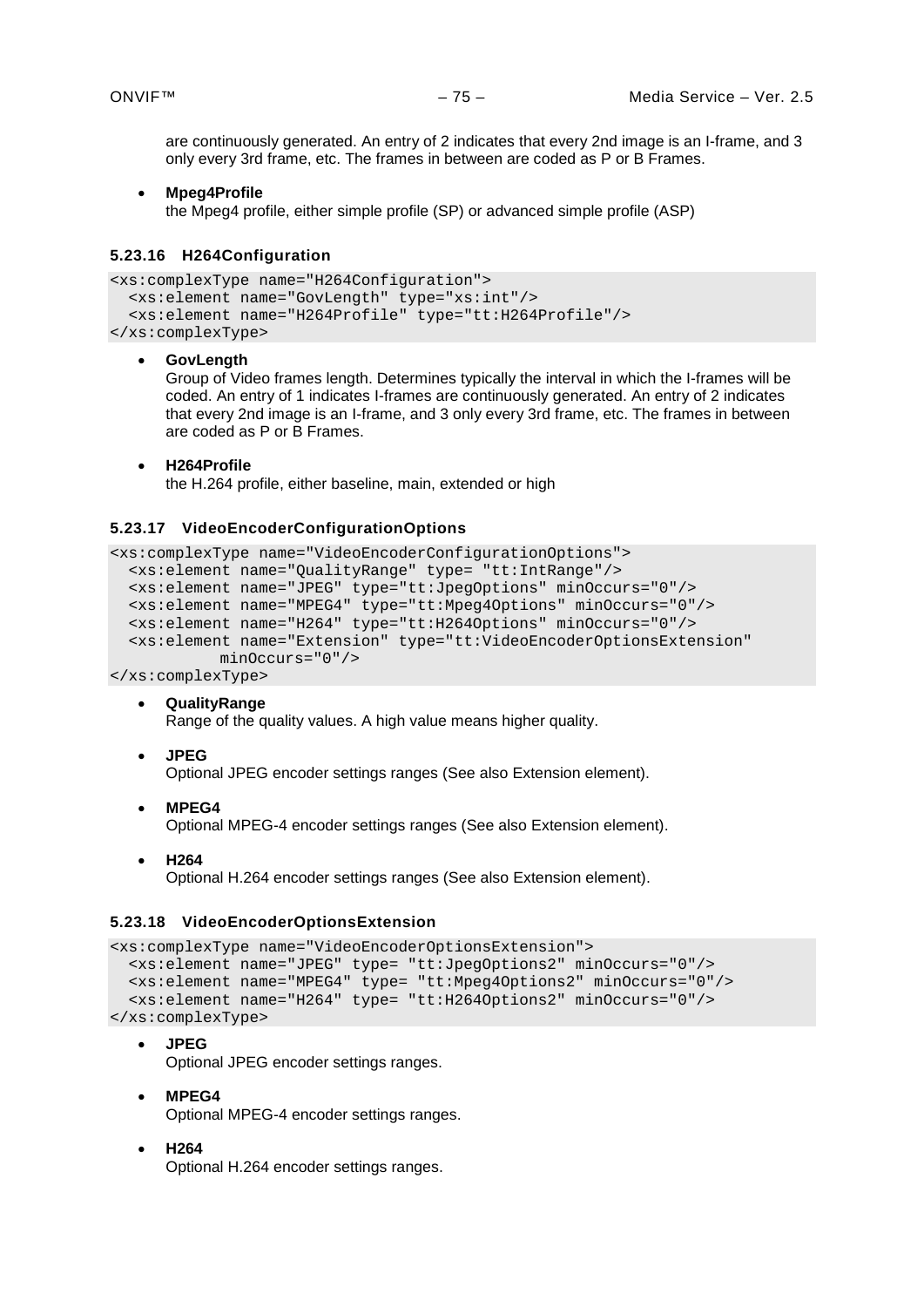### **5.23.19 JpegOptions**

```
<xs:complexType name="JpegOptions">
```

```
 <xs:element name="ResolutionsAvailable" type= "tt:VideoResolution"
           maxOccurs="unbounded"/>
   <xs:element name="FrameRateRange" type= "tt:IntRange"/>
   <xs:element name="EncodingIntervalRange" type= "tt:IntRange"/>
</xs:complexType>
```
# • **ResolutionsAvailable**

List of supported image sizes.

• **FrameRateRange** Supported frame rate in fps (frames per second).

#### • **EncodingIntervalRange**

Supported encoding interval range. The encoding interval corresponds to the number of frames devided by the encoded frames. An encoding interval value of "1" means that all frames are encoded.

# **5.23.20 JpegOptions2**

```
<xs:complexType name="JpegOptions2">
   <xs:extension base= "tt:JpegOptions"/>
   <xs:element name="BitrateRange" type= "tt:IntRange"/>
</xs:complexType>
```
# • **BitrateRange**

Supported range of encoded bitrate in kbps.

# **5.23.21 Mpeg4Options**

```
<xs:complexType name="Mpeg4Options">
   <xs:element name="ResolutionsAvailable" type= "tt:VideoResolution"
           maxOccurs="unbounded"/>
  <xs:element name="GovLengthRange" type= "tt:IntRange"/>
   <xs:element name="FrameRateRange" type= "tt:IntRange"/>
   <xs:element name="EncodingIntervalRange" type= "tt:IntRange"/>
   <xs:element name="Mpeg4ProfilesSupported" type="tt:Mpeg4Profile" 
           maxOccurs="unbounded"/>
```
</xs:complexType>

- **ResolutionsAvailable** List of supported image sizes.
- **GovLengthRange** Supported group of Video frames length. This value typically corresponds to the I-frame distance.
- **FrameRateRange** Supported frame rate in fps (frames per second).
- **EncodingIntervalRange** Supported encoding interval range. The encoding interval corresponds to the number of frames devided by the encoded frames. An encoding interval value of "1" means that all frames are encoded.
- **Mpeg4ProfilesSupported** List of supported MPEG-4 profiles.

# **5.23.22 Mpeg4Options2**

```
<xs:complexType name="Mpeg4Options2">
  <xs:extension base= "tt:Mpeg4Options"/>
   <xs:element name="BitrateRange" type= "tt:IntRange"/>
```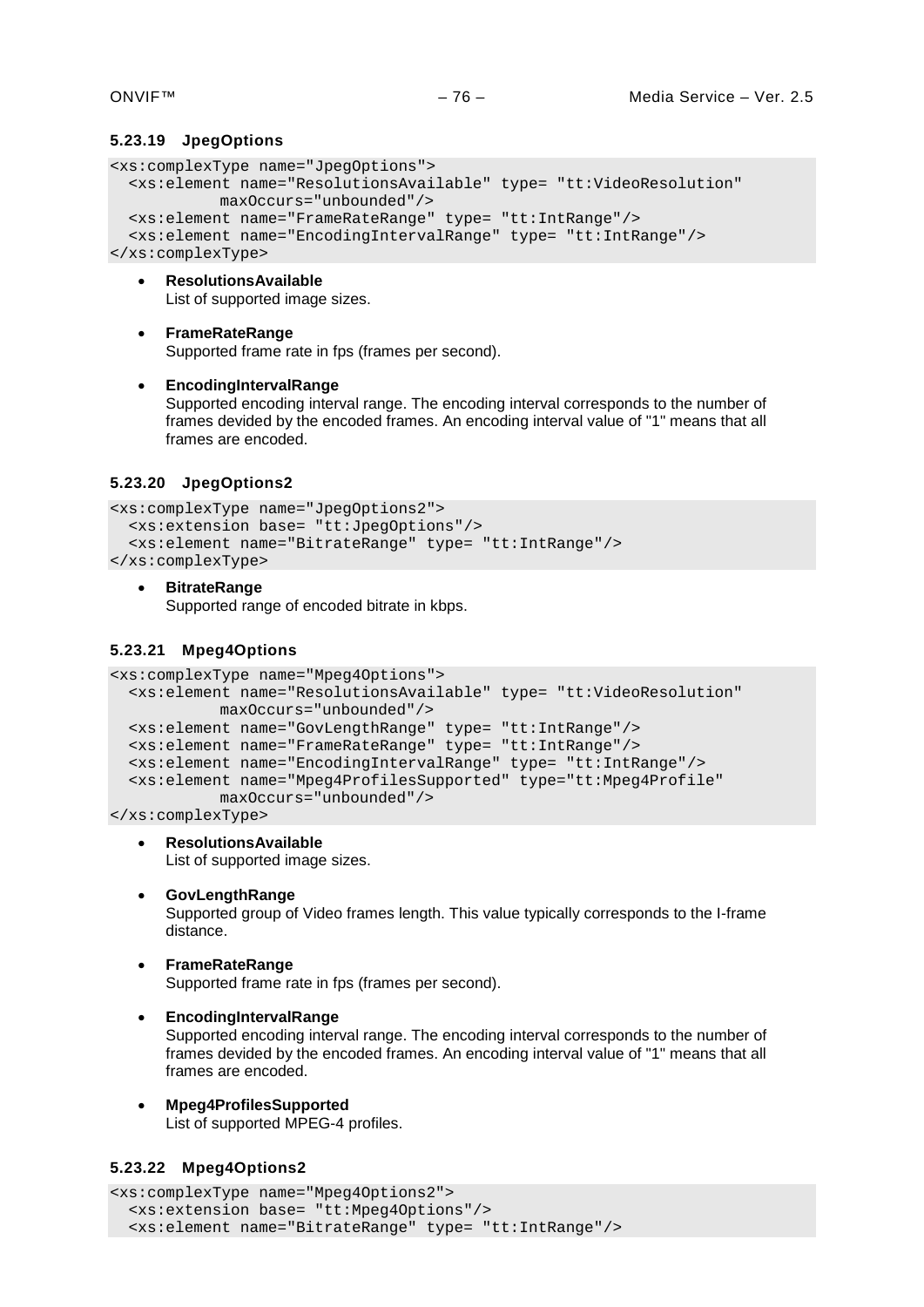</xs:complexType>

• **BitrateRange** Supported range of encoded bitrate in kbps.

#### **5.23.23 H264Options**

```
<xs:complexType name="H264Options">
   <xs:element name="ResolutionsAvailable" type= "tt:VideoResolution"
           maxOccurs="unbounded"/>
   <xs:element name="GovLengthRange" type= "tt:IntRange"/>
   <xs:element name="FrameRateRange" type= "tt:IntRange"/>
   <xs:element name="EncodingIntervalRange" type= "tt:IntRange"/>
   <xs:element name="H264ProfilesSupported" type="tt:H264Profile" 
           maxOccurs="unbounded"/>
```
</xs:complexType>

- **ResolutionsAvailable** List of supported image sizes.
- **GovLengthRange**

Supported group of Video frames length. This value typically corresponds to the I-frame distance.

- **FrameRateRange** Supported frame rate in fps (frames per second).
- **EncodingIntervalRange** Supported encoding interval range. The encoding interval corresponds to the number of frames devided by the encoded frames. An encoding interval value of "1" means that all frames are encoded.
	- **H264ProfilesSupported** List of supported H.264 profiles.

# **5.23.24 H264Options2**

```
<xs:complexType name="H264Options2">
   <xs:extension base= "tt:H264Options"/>
   <xs:element name="BitrateRange" type= "tt:IntRange"/>
</xs:complexType>
```
#### • **BitrateRange**

Supported range of encoded bitrate in kbps.

#### **5.23.25 AudioSourceConfiguration**

```
<xs:complexType name="AudioSourceConfiguration">
   <xs:extension base= "tt:ConfigurationEntity"/>
   <xs:element name="SourceToken" type= "tt:ReferenceToken"/>
</xs:complexType>
```
#### • **SourceToken**

Token of the Audio Source the configuration applies to

#### **5.23.26 AudioSourceConfigurationOptions**

```
<xs:complexType name="AudioSourceConfigurationOptions">
   <xs:element name="InputTokensAvailable" type= "tt:ReferenceToken"
           maxOccurs="unbounded"/>
```
</xs:complexType>

• **InputTokensAvailable** Tokens of the audio source the configuration can be used for.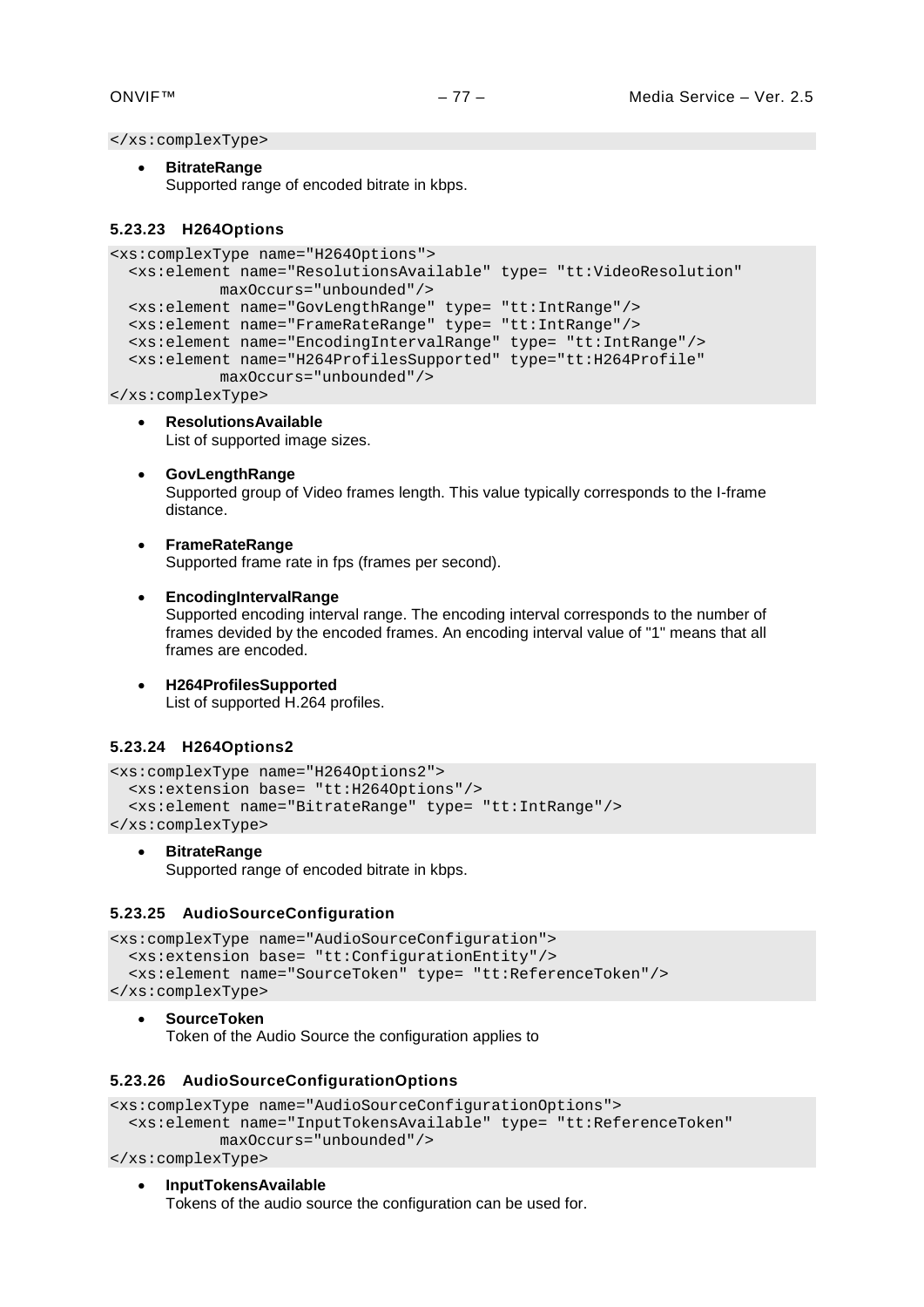# **5.23.27 AudioEncoderConfiguration**

```
<xs:complexType name="AudioEncoderConfiguration">
   <xs:extension base= "tt:ConfigurationEntity"/>
  <xs:element name="Encoding" type="tt:AudioEncoding"/>
  <xs:element name="Bitrate" type="xs:int"/>
   <xs:element name="SampleRate" type="xs:int"/>
   <xs:element name="Multicast" type="tt:MulticastConfiguration"/>
   <xs:element name="SessionTimeout" type="xs:duration"/>
</xs:complexType>
```
• **Encoding**

Audio codec used for encoding the audio input (either G.711, G.726 or AAC)

- **Bitrate** The output bitrate in kbps.
- **SampleRate** The output sample rate in kHz.
- **Multicast** Defines the multicast settings that could be used for video streaming.
- **SessionTimeout**

The rtsp session timeout for the related audio stream

# **5.23.28 AudioEncoderConfigurationOptions**

```
<xs:complexType name="AudioEncoderConfigurationOptions">
   <xs:element name="Options" type= "tt:AudioEncoderConfigurationOption"
           minOccurs="0" maxOccurs="unbounded"/>
```

```
</xs:complexType>
```
#### • **Options**

list of supported AudioEncoderConfigurations

#### **5.23.29 AudioEncoderConfigurationOption**

```
<xs:complexType name="AudioEncoderConfigurationOption">
   <xs:element name="Encoding" type="tt:AudioEncoding"/>
   <xs:element name="BitrateList" type= "tt:IntList"/>
   <xs:element name="SampleRateList" type= "tt:IntList"/>
</xs:complexType>
```
- **Encoding** The enoding used for audio data (either G.711, G.726 or AAC)
- **BitrateList** List of supported bitrates in kbps for the specified Encoding
- **SampleRateList** List of supported Sample Rates in kHz for the specified Encoding

# **5.23.30 VideoAnalyticsConfiguration**

```
<xs:complexType name="VideoAnalyticsConfiguration">
   <xs:extension base= "tt:ConfigurationEntity"/>
   <xs:element name="AnalyticsEngineConfiguration" 
            type="tt:AnalyticsEngineConfiguration"/>
   <xs:element name="RuleEngineConfiguration" 
            type="tt:RuleEngineConfiguration"/>
</xs:complexType>
```
• **AnalyticsEngineConfiguration**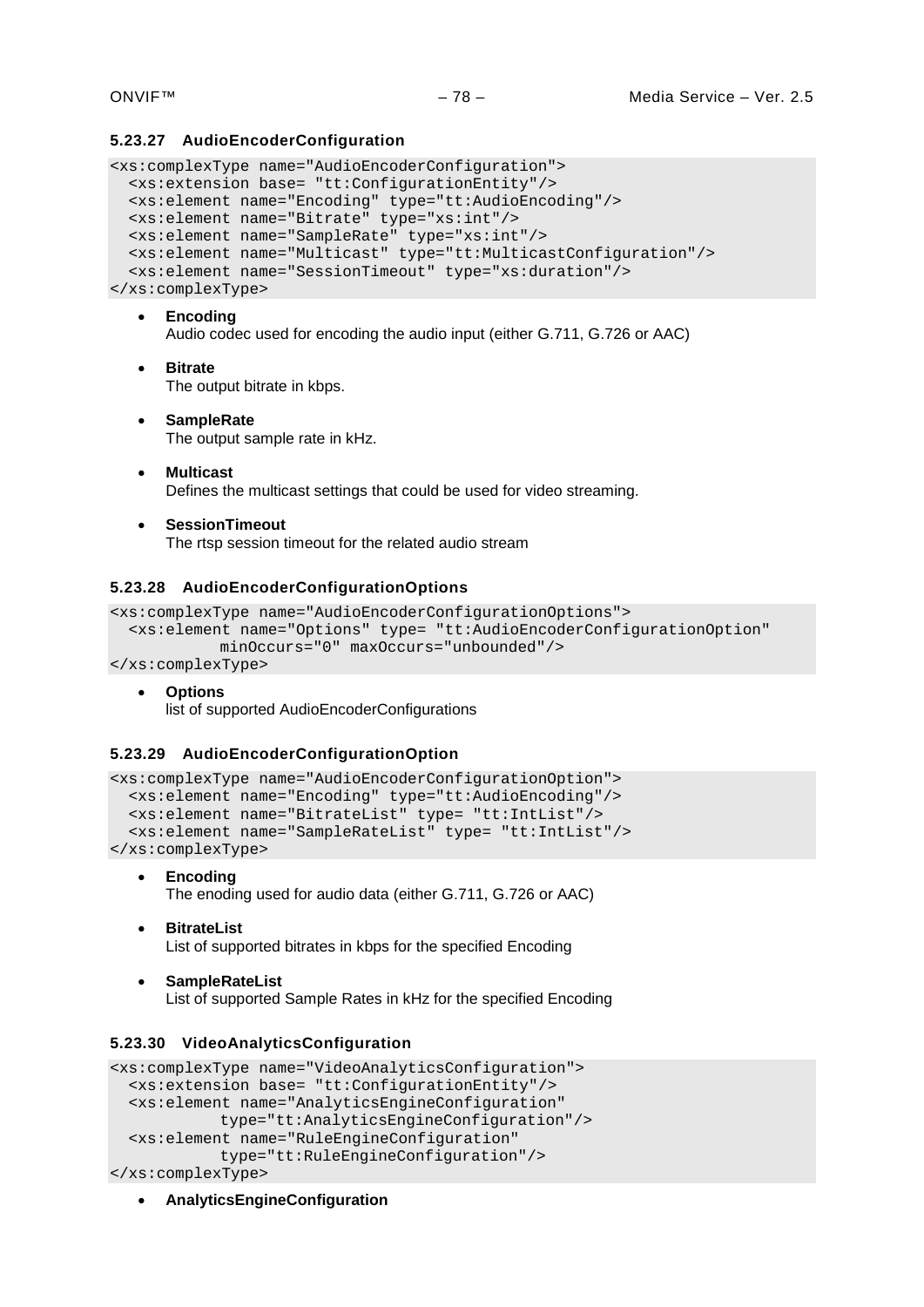# • **RuleEngineConfiguration**

# **5.23.31 MetadataConfiguration**

```
<xs:complexType name="MetadataConfiguration">
   <xs:extension base= "tt:ConfigurationEntity"/>
   <xs:element name="PTZStatus" type= "tt:PTZFilter" minOccurs="0"/>
  <xs:element name="Events" type= "tt:EventSubscription" minOccurs="0"/>
  <xs:element name="Analytics" type="xs:boolean" minOccurs="0"/>
  <xs:element name="Multicast" type="tt:MulticastConfiguration"/>
  <xs:element name="SessionTimeout" type="xs:duration"/>
   <xs:attribute name="CompressionType" type="xs:string"/>
</xs:complexType>
```
#### • **PTZStatus**

optional element to configure which PTZ related data is to include in the metadata stream

#### • **Events**

Optional element to configure the streaming of events. A client might be interested in receiving all, none or some of the events produced by the device:

- To get all events: Include the Events element but do not include a filter element.
- To get no events: Do not include the Events element.
- To get only some events: Include the Events element and include a filter in the element.
- **Analytics**

Defines if data to include from the analytics engine part shall be included in the stream

- **Multicast** Defines the multicast settings that could be used for video streaming.
- **SessionTimeout** The rtsp session timeout for the related audio stream
- **CompressionType** Optional parameter to configure compression type of Metadata payload

# **5.23.32 PTZFilter**

```
<xs:complexType name="PTZFilter">
   <xs:element name="Status" type="xs:boolean"/>
   <xs:element name="Position" type="xs:boolean"/>
</xs:complexType>
```
• **Status**

True if the metadata stream shall contain the PTZ status (IDLE, MOVING or UNKNOWN)

• **Position** True if the metadata stream shall contain the PTZ position

# **5.23.33 EventSubscription**

Subcription handling in the same way as base notification subscription.

```
<xs:complexType name="EventSubscription">
   <xs:element name="Filter" type="wsnt:FilterType" minOccurs="0"/>
   <xs:element name="SubscriptionPolicy" minOccurs="0"/>
</xs:complexType>
```
• **Filter**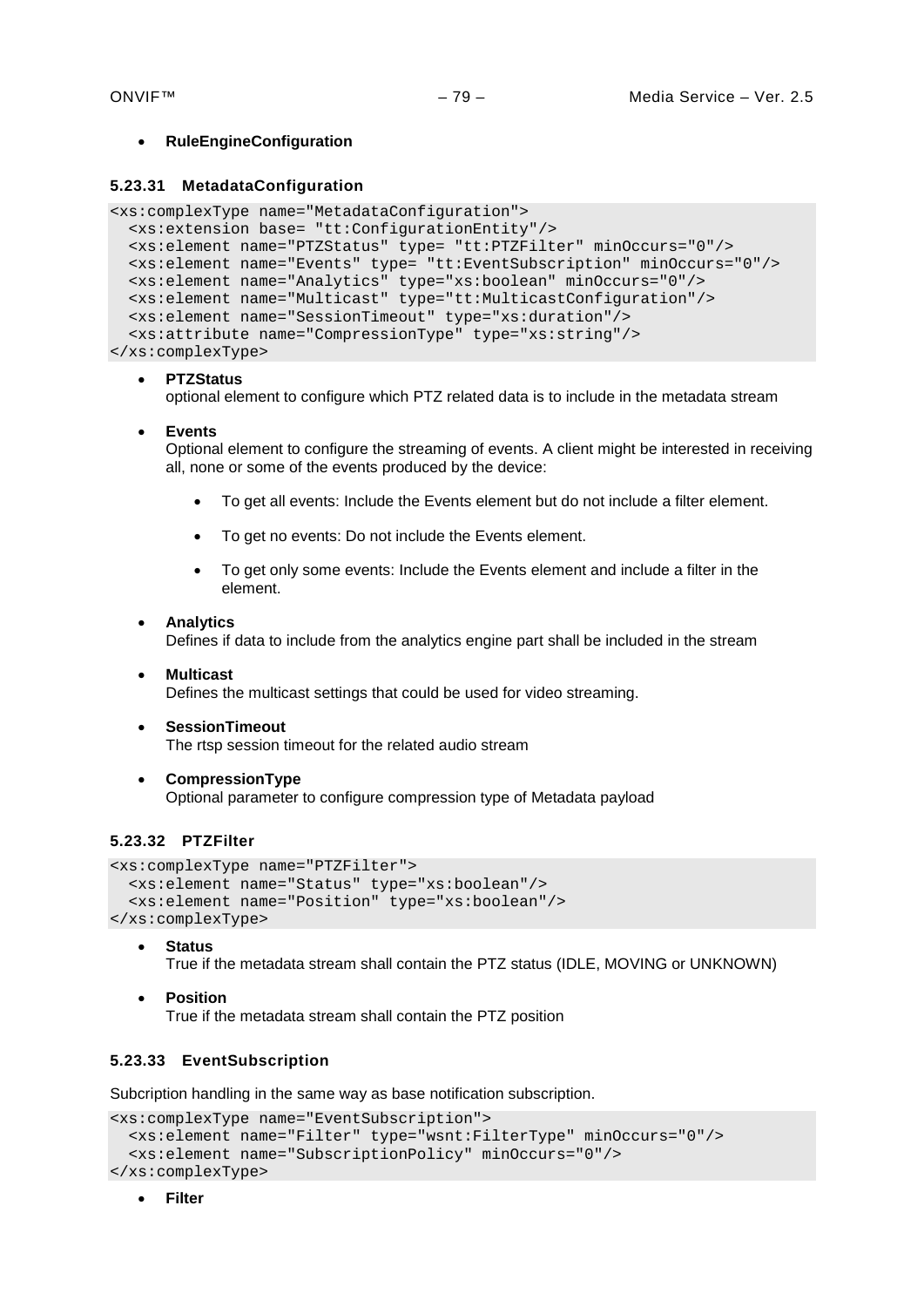#### • **SubscriptionPolicy**

#### **5.23.34 MetadataConfigurationOptions**

```
<xs:complexType name="MetadataConfigurationOptions">
   <xs:element name="PTZStatusFilterOptions" 
            type="tt:PTZStatusFilterOptions"/>
   <xs:element name="Extension" 
            type="tt:MetadataConfigurationOptionsExtension"/>
</xs:complexType>
```
• **PTZStatusFilterOptions**

#### **5.23.35 MetadataConfigurationOptionsExtension**

```
<xs:complexType name="MetadataConfigurationOptions">
   <xs:element name="CompressionType" type="xs:string" 
           minOccurs="0" maxOccurs="unbounded"/>
```
</xs:complexType>

• **CompressionType**

List of supported metadata compression type. Its options shall be chosen from tt:MetadataCompressionType.

#### **5.23.36 PTZStatusFilterOptions**

```
<xs:complexType name="PTZStatusFilterOptions">
  <xs:element name="PanTiltStatusSupported" type="xs:boolean"/>
   <xs:element name="ZoomStatusSupported" type="xs:boolean"/>
   <xs:element name="PanTiltPositionSupported" type="xs:boolean" 
           minOccurs="0"/>
   <xs:element name="ZoomPositionSupported" type="xs:boolean" 
            minOccurs="0"/>
```
</xs:complexType>

- **PanTiltStatusSupported** True if the device is able to stream pan or tilt status information.
- **ZoomStatusSupported** True if the device is able to stream zoom status inforamtion.
- **PanTiltPositionSupported** True if the device is able to stream the pan or tilt position.
- **ZoomPositionSupported** True if the device is able to stream zoom position information.

#### **5.23.37 VideoOutput**

Representation of a physical video outputs.

```
<xs:complexType name="VideoOutput">
   <xs:extension base= "tt:DeviceEntity"/>
   <xs:element name="Layout" type="tt:Layout"/>
</xs:complexType>
```
• **Layout**

#### **5.23.38 VideoOutputConfiguration**

```
<xs:complexType name="VideoOutputConfiguration">
   <xs:extension base= "tt:ConfigurationEntity"/>
</xs:complexType>
```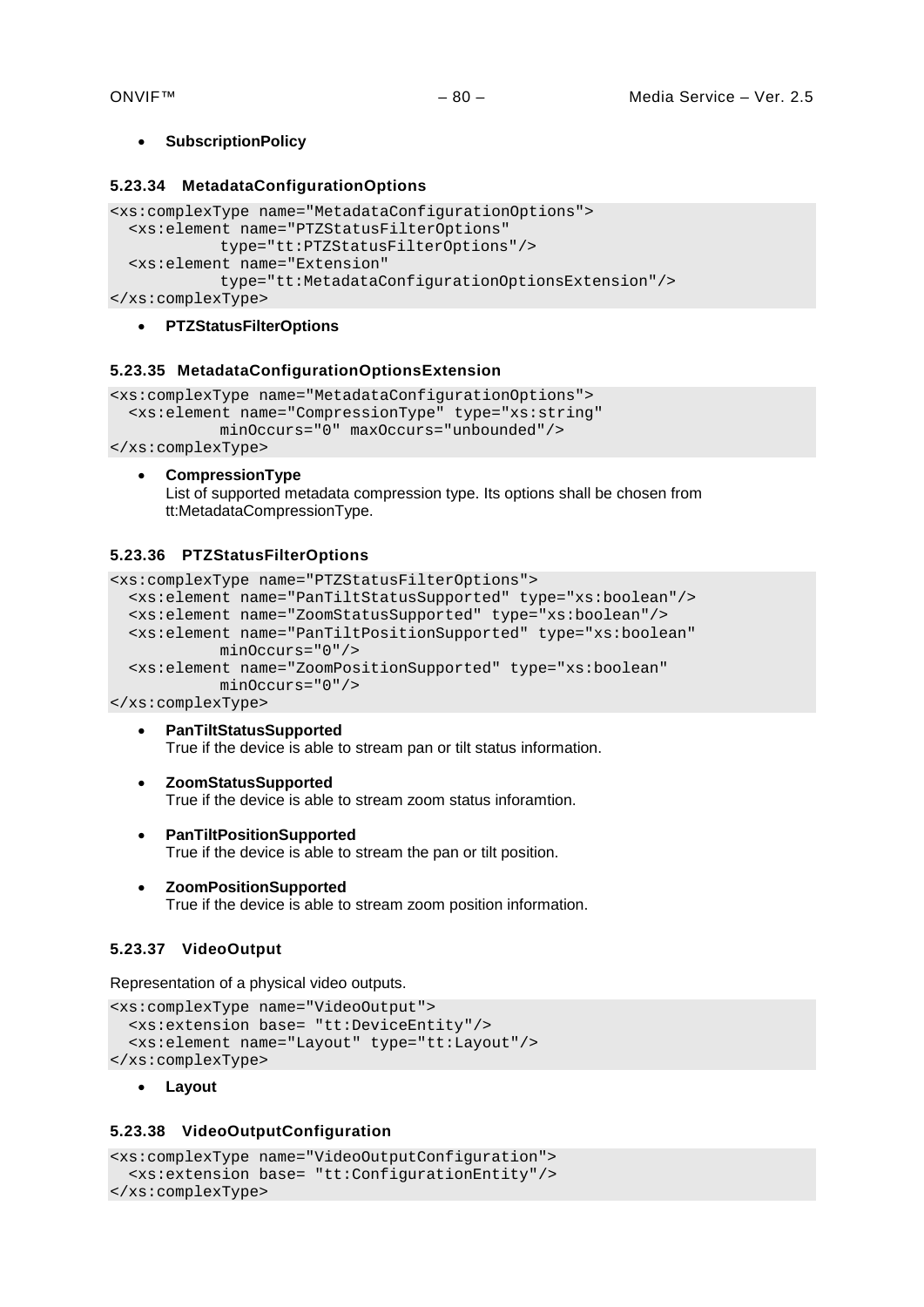# **5.23.39 VideoDecoderConfigurationOptions**

```
<xs:complexType name="VideoDecoderConfigurationOptions">
   <xs:element name="JpegDecOptions" type= "tt:JpegDecOptions"
           minOccurs="0"/>
   <xs:element name="H264DecOptions" type= "tt:H264DecOptions"
           minOccurs="0"/>
   <xs:element name="Mpeg4DecOptions" type= "tt:Mpeg4DecOptions"
           minOccurs="0"/>
```
</xs:complexType>

#### • **JpegDecOptions**

If the device is able to decode Jpeg streams this element describes the supported codecs and configurations

#### • **H264DecOptions**

If the device is able to decode H.264 streams this element describes the supported codecs and configurations

• **Mpeg4DecOptions**

If the device is able to decode Mpeg4 streams this element describes the supported codecs and configurations

# **5.23.40 H264DecOptions**

```
<xs:complexType name="H264DecOptions">
   <xs:element name="ResolutionsAvailable" type= "tt:VideoResolution"
           maxOccurs="unbounded"/>
   <xs:element name="SupportedH264Profiles" type="tt:H264Profile" 
           maxOccurs="unbounded"/>
   <xs:element name="SupportedInputBitrate" type= "tt:IntRange"/>
   <xs:element name="SupportedFrameRate" type= "tt:IntRange"/>
</xs:complexType>
```
- **ResolutionsAvailable** List of supported H.264 Video Resolutions
- **SupportedH264Profiles** List of supported H264 Profiles (either baseline, main, extended or high)
- **SupportedInputBitrate** Supported H.264 bitrate range in kbps
- **SupportedFrameRate** Supported H.264 framerate range in fps

# **5.23.41 JpegDecOptions**

```
<xs:complexType name="JpegDecOptions">
   <xs:element name="ResolutionsAvailable" type= "tt:VideoResolution"
           maxOccurs="unbounded"/>
   <xs:element name="SupportedInputBitrate" type= "tt:IntRange"/>
   <xs:element name="SupportedFrameRate" type= "tt:IntRange"/>
</xs:complexType>
```
- **ResolutionsAvailable** List of supported Jpeg Video Resolutions
- **SupportedInputBitrate** Supported Jpeg bitrate range in kbps
- **SupportedFrameRate** Supported Jpeg framerate range in fps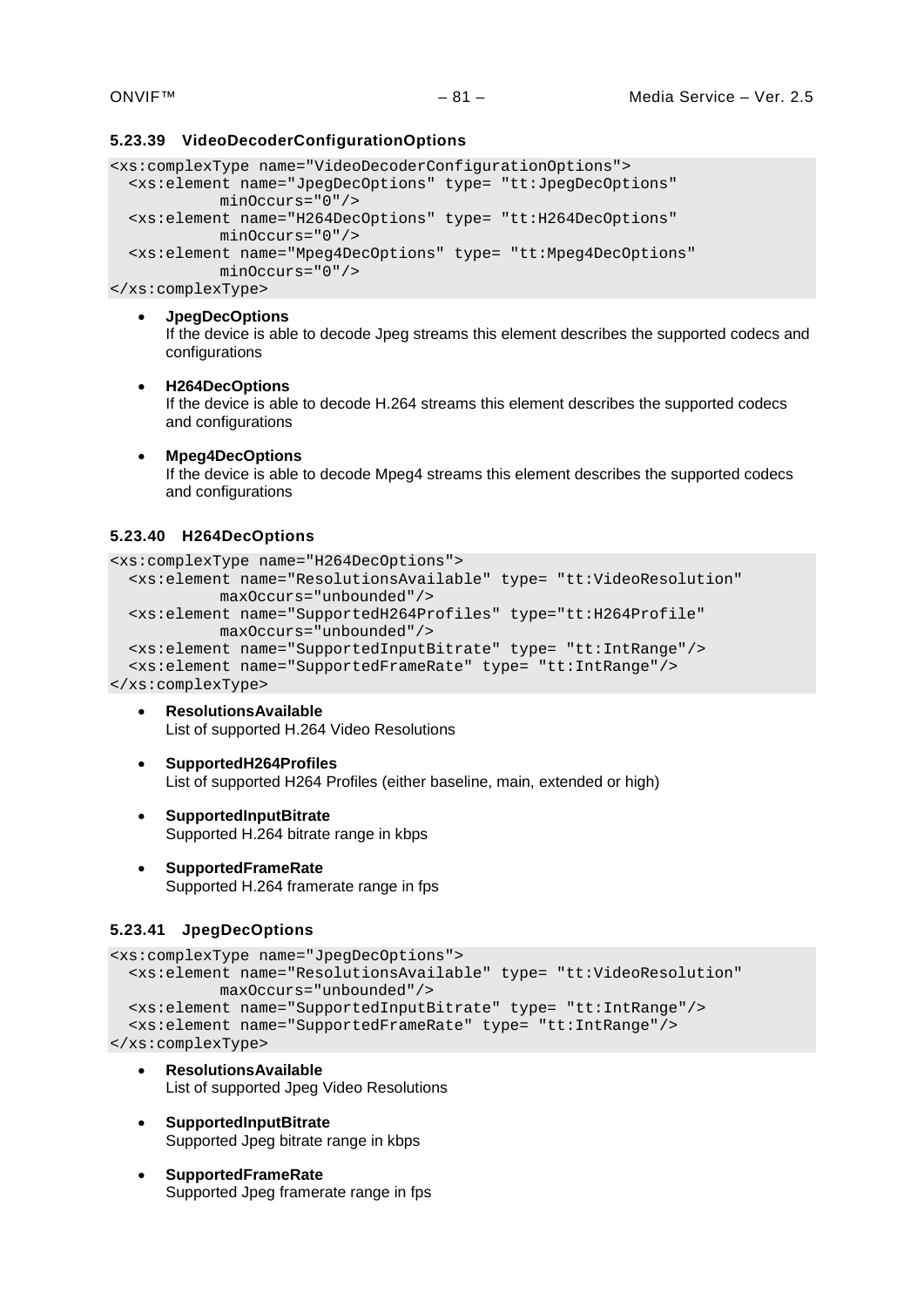# **5.23.42 Mpeg4DecOptions**

```
<xs:complexType name="Mpeg4DecOptions">
   <xs:element name="ResolutionsAvailable" type= "tt:VideoResolution"
           maxOccurs="unbounded"/>
   <xs:element name="SupportedMpeg4Profiles" type="tt:Mpeg4Profile" 
          maxOccurs="unbounded"/>
   <xs:element name="SupportedInputBitrate" type= "tt:IntRange"/>
   <xs:element name="SupportedFrameRate" type= "tt:IntRange"/>
</xs:complexType>
```
- **ResolutionsAvailable** List of supported Mpeg4 Video Resolutions
- **SupportedMpeg4Profiles** List of supported Mpeg4 Profiles (either SP or ASP)
- **SupportedInputBitrate** Supported Mpeg4 bitrate range in kbps
- **SupportedFrameRate** Supported Mpeg4 framerate range in fps

# **5.23.43 AudioOutput**

Representation of a physical audio outputs.

```
<xs:complexType name="AudioOutput">
   <xs:extension base= "tt:DeviceEntity"/>
</xs:complexType>
```
#### **5.23.44 AudioOutputConfiguration**

```
<xs:complexType name="AudioOutputConfiguration">
   <xs:extension base= "tt:ConfigurationEntity"/>
   <xs:element name="OutputToken" type= "tt:ReferenceToken"/>
  <xs:element name="SendPrimacy" type="xs:anyURI" minOccurs="0"/>
   <xs:element name="OutputLevel" type="xs:int"/>
</xs:complexType>
```
• **OutputToken**

Token of the phsycial Audio output.

• **SendPrimacy**

An audio channel MAY support different types of audio transmission. While for full duplex operation no special handling is required, in half duplex operation the transmission direction needs to be switched. The optional SendPrimacy parameter inside the AudioOutputConfiguration indicates which direction is currently active. A client can switch between different modes by setting the AudioOutputConfiguration.

The following modes for the Send-Primacy are defined:

- www.onvif.org/ver20/HalfDuplex/Server The server is allowed to send audio data to the client. The client shall not send audio data via the backchannel to the device in this mode.
- www.onvif.org/ver20/HalfDuplex/Client The client is allowed to send audio data via the backchannel to the server. The device shall not send audio data to the client in this mode.
- www.onvif.org/ver20/HalfDuplex/Auto It is up to the device how to deal with sending and receiving audio data.

Acoustic echo cancellation is out of ONVIF scope.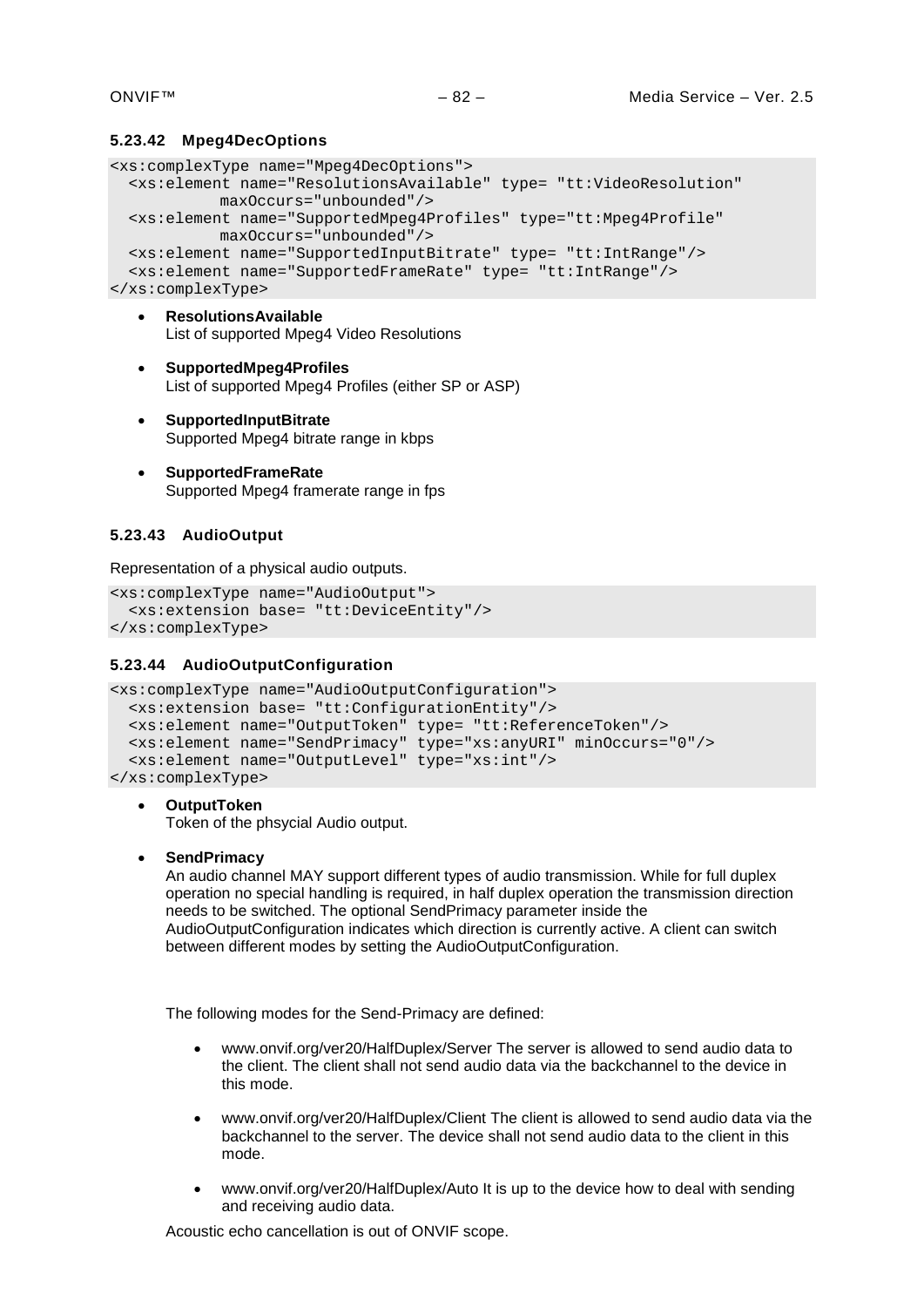• **OutputLevel**

Volume setting of the output. The applicable range is defined via the option AudioOutputOptions.OutputLevelRange.

# **5.23.45 AudioOutputConfigurationOptions**

```
<xs:complexType name="AudioOutputConfigurationOptions">
   <xs:element name="OutputTokensAvailable" type= "tt:ReferenceToken"
           maxOccurs="unbounded"/>
   <xs:element name="SendPrimacyOptions" type="xs:anyURI" minOccurs="0" 
           maxOccurs="unbounded"/>
   <xs:element name="OutputLevelRange" type= "tt:IntRange"/>
</xs:complexType>
```
- **OutputTokensAvailable** Tokens of the physical Audio outputs (typically one).
- **SendPrimacyOptions**

An audio channel MAY support different types of audio transmission. While for full duplex operation no special handling is required, in half duplex operation the transmission direction needs to be switched. The optional SendPrimacy parameter inside the AudioOutputConfiguration indicates which direction is currently active. A client can switch between different modes by setting the AudioOutputConfiguration.

The following modes for the Send-Primacy are defined:

- www.onvif.org/ver20/HalfDuplex/Server The server is allowed to send audio data to the client. The client shall not send audio data via the backchannel to the device in this mode.
- www.onvif.org/ver20/HalfDuplex/Client The client is allowed to send audio data via the backchannel to the server. The device shall not send audio data to the client in this mode.
- www.onvif.org/ver20/HalfDuplex/Auto It is up to the device how to deal with sending and receiving audio data.

Acoustic echo cancellation is out of ONVIF scope.

#### • **OutputLevelRange**

Minimum and maximum level range supported for this Output.

#### **5.23.46 AudioDecoderConfiguration**

The Audio Decoder Configuration does not contain any that parameter to configure the decoding .A decoder shall decode every data it receives (according to its capabilities).

```
<xs:complexType name="AudioDecoderConfiguration">
   <xs:extension base= "tt:ConfigurationEntity"/>
</xs:complexType>
```
#### **5.23.47 AudioDecoderConfigurationOptions**

```
<xs:complexType name="AudioDecoderConfigurationOptions">
   <xs:element name="AACDecOptions" type= "tt:AACDecOptions" minOccurs="0"/>
           <xs:element name="G711DecOptions" type= "tt:G711DecOptions"
           minOccurs="0"/>
   <xs:element name="G726DecOptions" type= "tt:G726DecOptions"
           minOccurs="0"/>
</xs:complexType>
```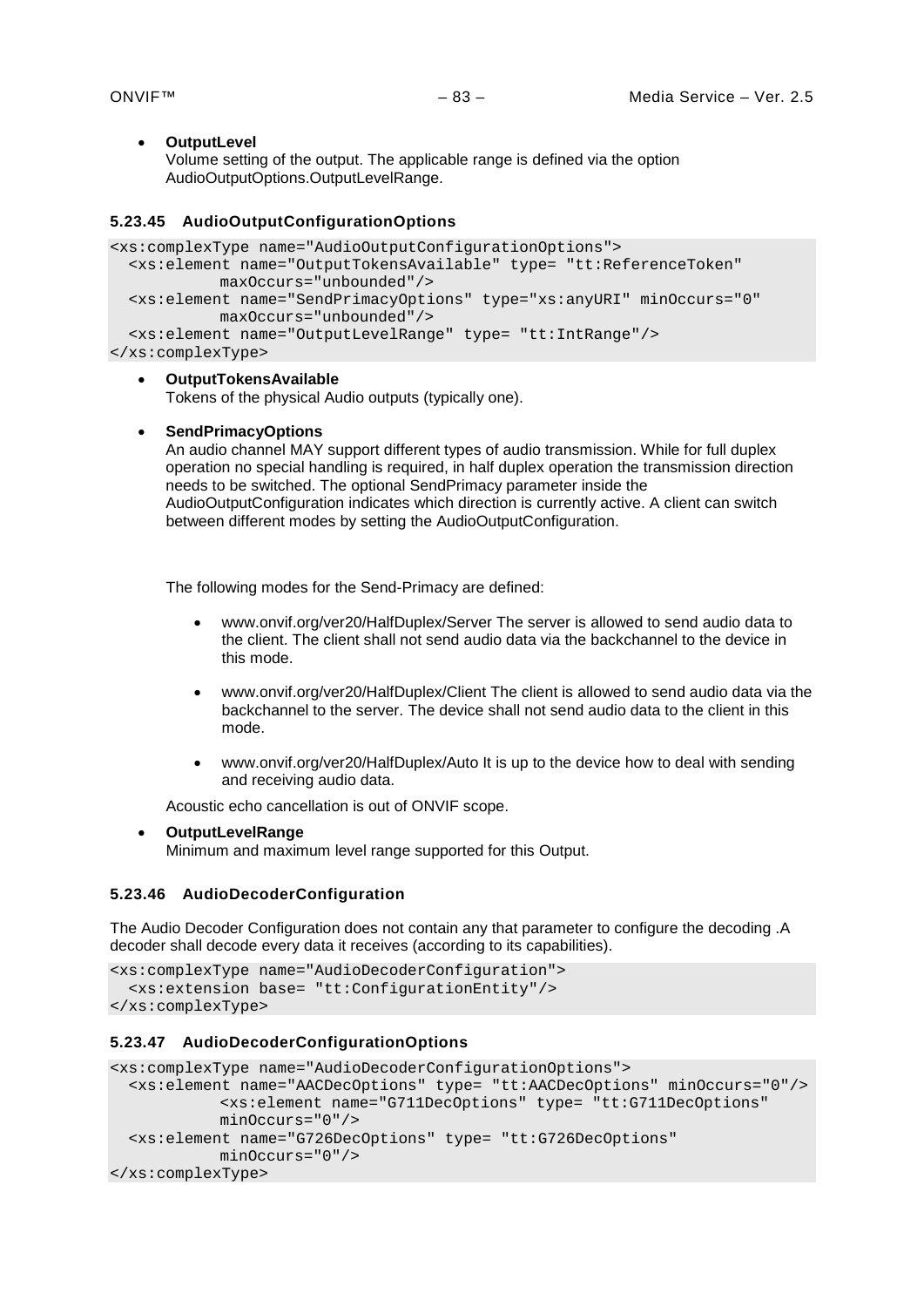#### • **AACDecOptions**

If the device is able to decode AAC encoded audio this section describes the supported configurations

• **G711DecOptions** If the device is able to decode G711 encoded audio this section describes the supported configurations

#### • **G726DecOptions**

If the device is able to decode G726 encoded audio this section describes the supported configurations

#### **5.23.48 G711DecOptions**

```
<xs:complexType name="G711DecOptions">
   <xs:element name="Bitrate" type= "tt:IntList"/>
   <xs:element name="SampleRateRange" type= "tt:IntList"/>
</xs:complexType>
```
- **Bitrate** List of supported bitrates in kbps
- **SampleRateRange** List of supported sample rates in kHz

# **5.23.49 AACDecOptions**

```
<xs:complexType name="AACDecOptions">
   <xs:element name="Bitrate" type= "tt:IntList"/>
   <xs:element name="SampleRateRange" type= "tt:IntList"/>
</xs:complexType>
```
- **Bitrate** List of supported bitrates in kbps
- **SampleRateRange** List of supported sample rates in kHz

#### **5.23.50 G726DecOptions**

```
<xs:complexType name="G726DecOptions">
   <xs:element name="Bitrate" type= "tt:IntList"/>
   <xs:element name="SampleRateRange" type= "tt:IntList"/>
</xs:complexType>
```
- **Bitrate** List of supported bitrates in kbps
- **SampleRateRange** List of supported sample rates in kHz

# **5.23.51 MulticastConfiguration**

```
<xs:complexType name="MulticastConfiguration">
 <xs:element name="Address" type= "tt:IPAddress"/>
   <xs:element name="Port" type="xs:int"/>
   <xs:element name="TTL" type="xs:int"/>
   <xs:element name="AutoStart" type="xs:boolean"/>
</xs:complexType>
```
• **Address**

The multicast address (if this address is set to 0 no multicast streaming is enaled)

• **Port**

The RTP mutlicast destination port. A device may support RTCP. In this case the port value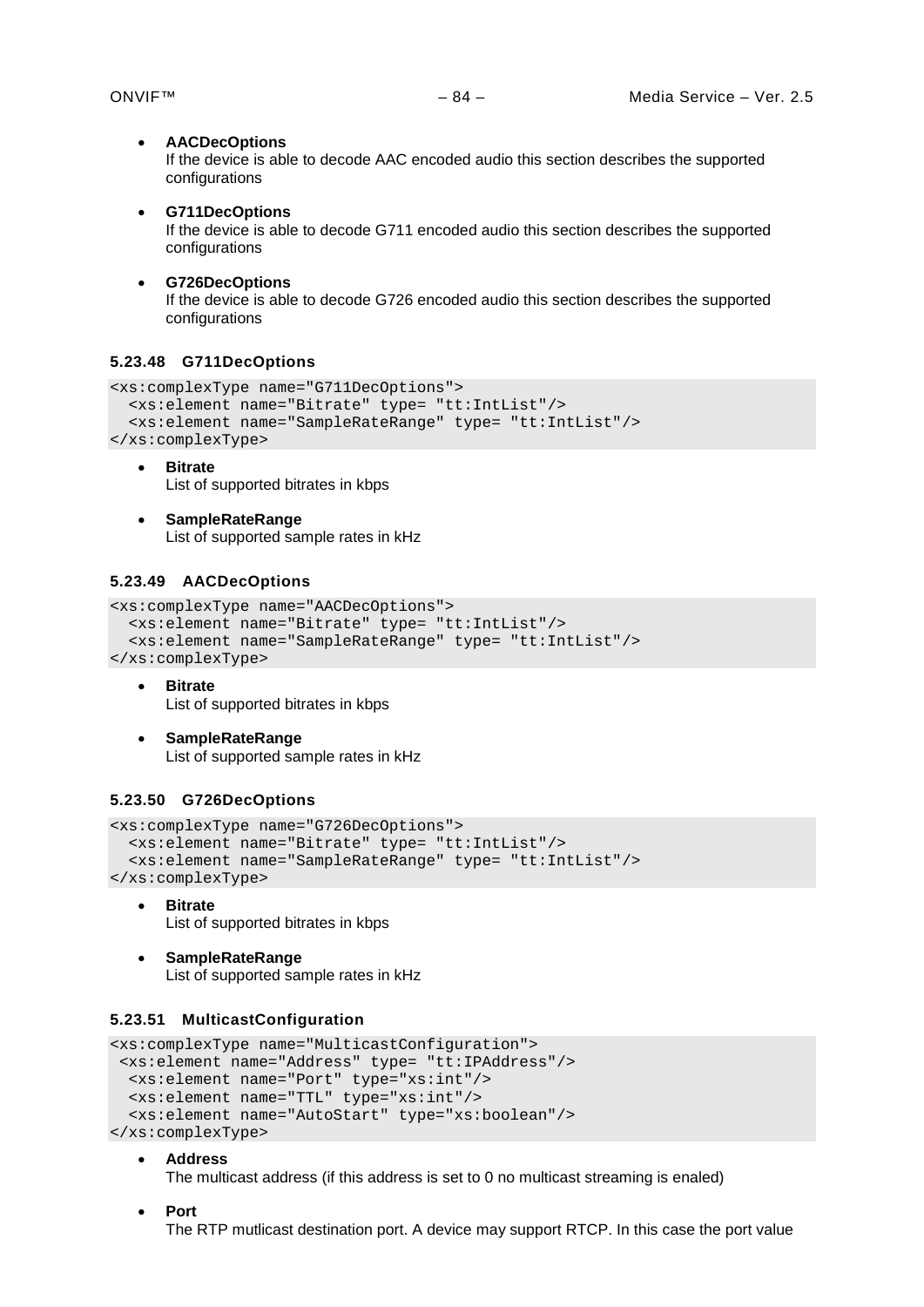shall be even to allow the corresponding RTCP stream to be mapped to the next higher (odd) destination port number as defined in the RTSP specification.

• **TTL**

The TTL value that should be used for the multicast stream

• **AutoStart** Read only property signalling that streaming is persistant. Use the methods StartMulticastStreaming and StopMulticastStreaming to switch its state.

An ONVIF Device supporting Multicast transport shall support any mix of valid Multicast address and port independent of the address and port configured in the other entities of the unit as long as each address and port configuration is unique. A device may accept the same IP address and port for different multicast configurations. Note that the port should be set to an even number as defined in RFC 3550.

# **5.23.52 StreamSetup**

```
<xs:complexType name="StreamSetup">
   <xs:element name="Stream" type="tt:StreamType"/>
   <xs:element name="Transport" type= "tt:Transport"/>
</xs:complexType>
```
• **Stream**

Defines if a multicast or unicast stream is requested

• **Transport**

# **5.23.53 Transport**

```
<xs:complexType name="Transport">
   <xs:element name="Protocol" type="tt:TransportProtocol"/>
   <xs:element name="Tunnel" type= "tt:Transport" minOccurs="0"/>
</xs:complexType>
```
• **Protocol**

Defines the network protocol for streaming, either RTP/UDP, RTP/TCP, RTP/RTSP/TCP or RTP/RTSP/HTTP/TCP

• **Tunnel**

Optional element to describe further tunnel options. This element is normally not needed

# **5.23.54 MediaUri**

```
<xs:complexType name="MediaUri">
   <xs:element name="Uri" type="xs:anyURI"/>
   <xs:element name="InvalidAfterConnect" type="xs:boolean"/>
   <xs:element name="InvalidAfterReboot" type="xs:boolean"/>
   <xs:element name="Timeout" type="xs:duration"/>
</xs:complexType>
```
• **Uri**

Stable Uri to be used for requesting the media stream

- **InvalidAfterConnect** Indicates if the Uri is only valid until the connection is established. The value shall be set to "false".
- **InvalidAfterReboot**

Indicates if the Uri is invalid after a reboot of the device. The value shall be set to "false".

• **Timeout**

Duration how long the Uri is valid. This parameter shall be set to PT0S to indicate that this stream URI is indefinitely valid even if the profile changes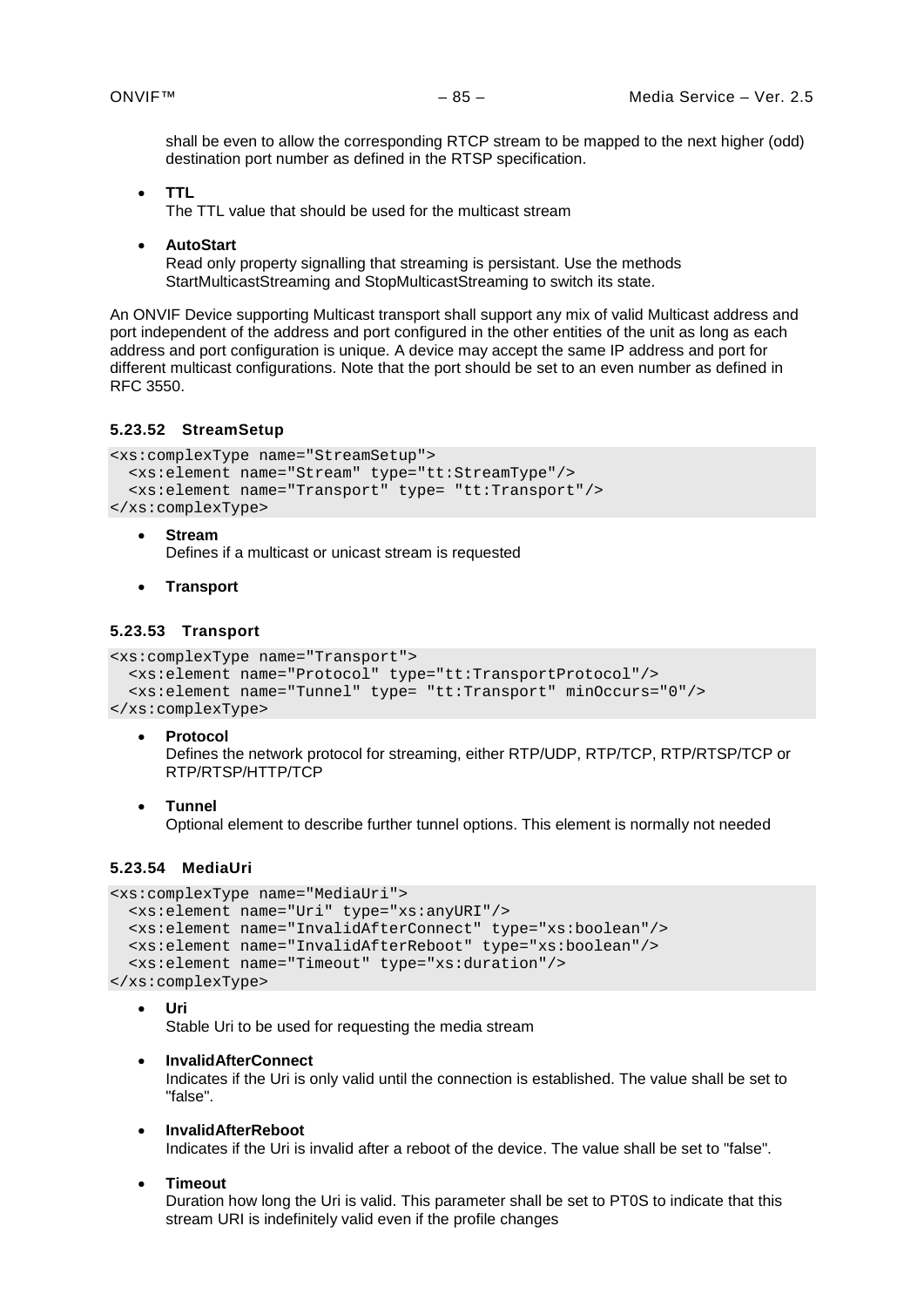#### **5.23.55 Video Source Mode**

```
<xs:complexType name="VideoSourceMode"> 
   <xs:element name="MaxFramerate" type="xs:float"/> 
   <xs:element name="MaxResolution" type="tt:VideoResolution"/> 
   <xs:element name="Encodings" type="trt:EncodingTypes"/> 
   <xs:element name="Reboot" type="xs:boolean"/> 
   <xs:element name="Description" type="tt:Description" minOccurs="0"/>
   <xs:attribute name="token" type="tt:ReferenceToken" use="required">
   <xs:attribute name="Enabled" type="xs:boolean"/> 
</xs:complexType>
```
#### • **MaxFramerate**

Max frame rate in frames per second for this video source mode.

#### • **MaxResolution**

Max horizontal and vertical resolution for this video source mode.

• **Encodings**

Indication which encodings are supported for this video source. The list may contain one or more enumeration values of tt:VideoEncoding.

• **Reboot**

After setting the mode if a device starts to reboot this value is "true". If a device change the mode without rebooting this value is "false". If "true", configured parameters may not be guaranteed by the device after rebooting.

• **Description**

Informative description of this video source mode. This field should be described in English.

• **Enabled**

Indication of whether this mode is active. If active this value is "true". In case of nonindication, it means as "false". The value of "true" shall be had by only one video source mode.

# **5.23.56 OSDPosConfiguration**

```
<xs:complexType name="OSDPosConfiguration">
   <xs:sequence>
     <xs:element name="Type" type="xs:string"/>
     <xs:element name="Pos" type="tt:Vector" minOccurs="0"/>
   </xs:sequence>
<xs:complexType>
```
• **Type**

The type of the OSD position. Following are the pre-defined: UpperLeft, UpperRight, LowerLeft, LowerRight, or Custom.

• **Pos**

The value of the OSD position described by  $x[-1,1]$  and  $y[-1,1]$ . It shall be present when the value of Type is Custom.

# **5.23.57 OSDTextConfiguration**

```
<xs:complexType name="OSDTextConfiguration">
   <xs:element name="Type" type="xs:string" minOccurs="0"/>
   <xs:element name="DateFormat" type="xs:string" minOccurs="0"/>
   <xs:element name="TimeFormat" type="xs:string" minOccurs="0"/>
   <xs:element name="FontSize" type="xs:int" minOccurs="0"/>
   <xs:element name="FontColor" type="tt:OSDColor" minOccurs="0"/>
   <xs:element name="BackgroundColor" type="tt:OSDColor" minOccurs="0"/>
   <xs:element name="PlainText" type="xs:string" minOccurs="0"/>
   <xs:element name="Extension" type="tt:OSDTextConfigurationExtension" 
           minOccurs="0"/>
```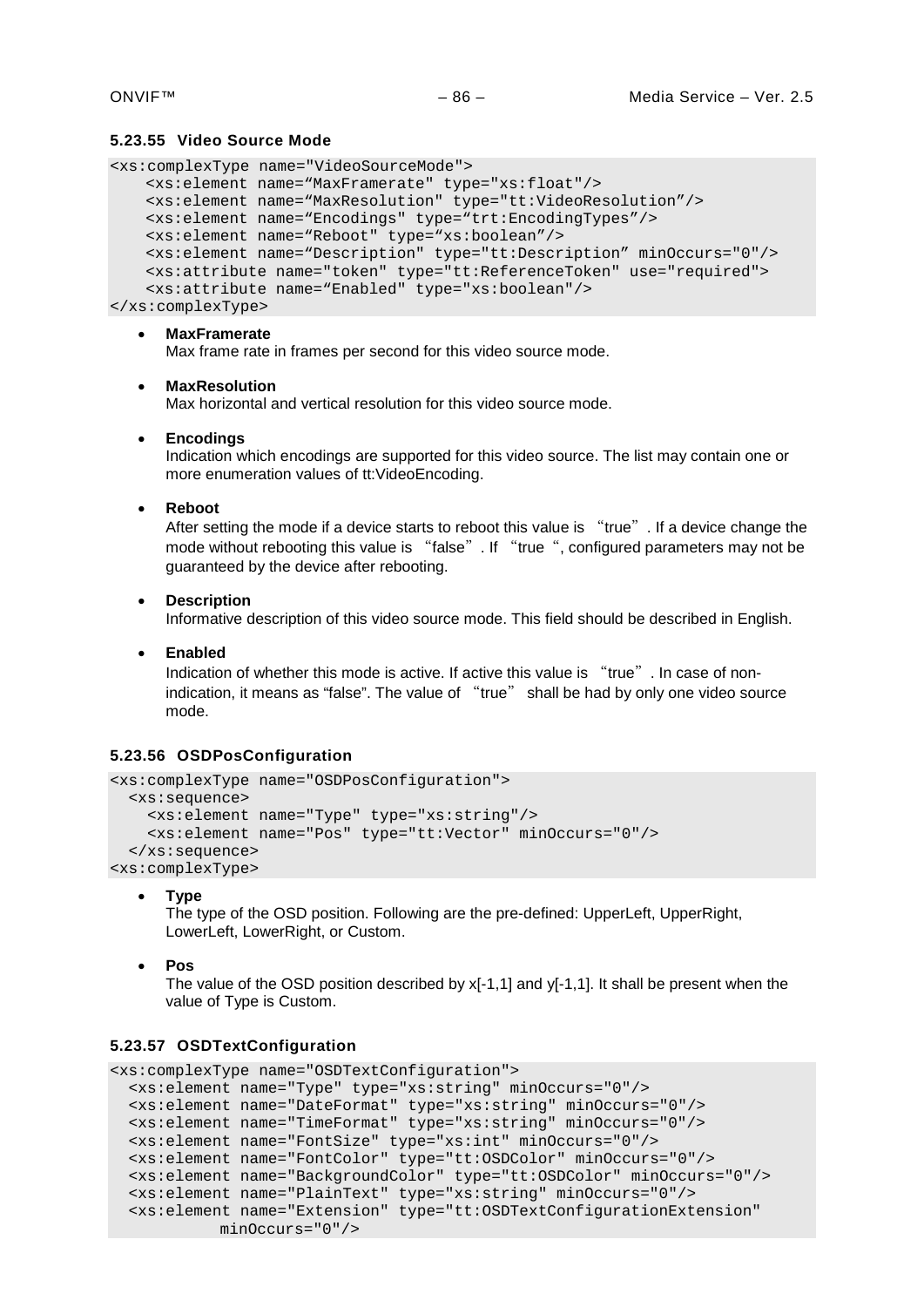#### </xs:complexType>

- **Type**
	- The type of the text show on the screen. The following OSD Text Type are defined:
		- o Plain The Plain type means the OSD is shown as a text string which defined in the "PlainText" item.
		- o Date The Date type means the OSD is shown as a date, format of which should be present in the "DateFormat" item.
		- $\circ$  Time The Time type means the OSD is shown as a time, format of which should be present in the "TimeFormat" item.
		- o DateAndTime The DateAndTime type means the OSD is shown as date and time, format of which should be present in the "DateFormat" and the "TimeFormat" item.

#### • **DateFormat**

The format of the date. It shall be present when the value of Type field is Date or DateAndTime.

#### • **TimeFormat**

The format of the time. It shall be present when the value of Type field is Time or DateAndTime.

- **FontSize** The text font size in pt.
- **FontColor** The color of the text font.
- **BackgroundColor** The background color of the text.
- **PlainText** The plain text. It shall be present when the value of Type field is Plain.
- **Extension**

#### **5.23.58 OSDImgConfiguration**

```
<xs:complexType name="OSDImgConfiguration">
   <xs:element name="ImgPath" type="xs:anyURI"/>
</xs:complexType>
```
• **ImgPath**

The path of the image show on the screen.

### **5.23.59 OSDTextOptions**

```
<xs:complexType name="OSDTextOptions">
   <xs:element name="Type" type="xs:string" maxOccurs="unbounded"/>
   <xs:element name="FontSizeRange" type="tt:IntRange" minOccurs="0"/>
   <xs:element name="DateFormat" type="xs:string" minOccurs="0" 
           maxOccurs="unbounded"/>
   <xs:element name="TimeFormat" type="xs:string" minOccurs="0" 
           maxOccurs="unbounded"/>
   <xs:element name="FontColor" type="tt:OSDColorOptions" minOccurs="0"/>
   <xs:element name="BackgroundColor" type="tt:OSDColorOptions" 
           minOccurs="0"/>
</xs:complexType>
```
• **Type**

List of supported OSD text type. When a device indicates the supported number relating to Text type in MaximumNumberOfOSDs, the type shall be presented.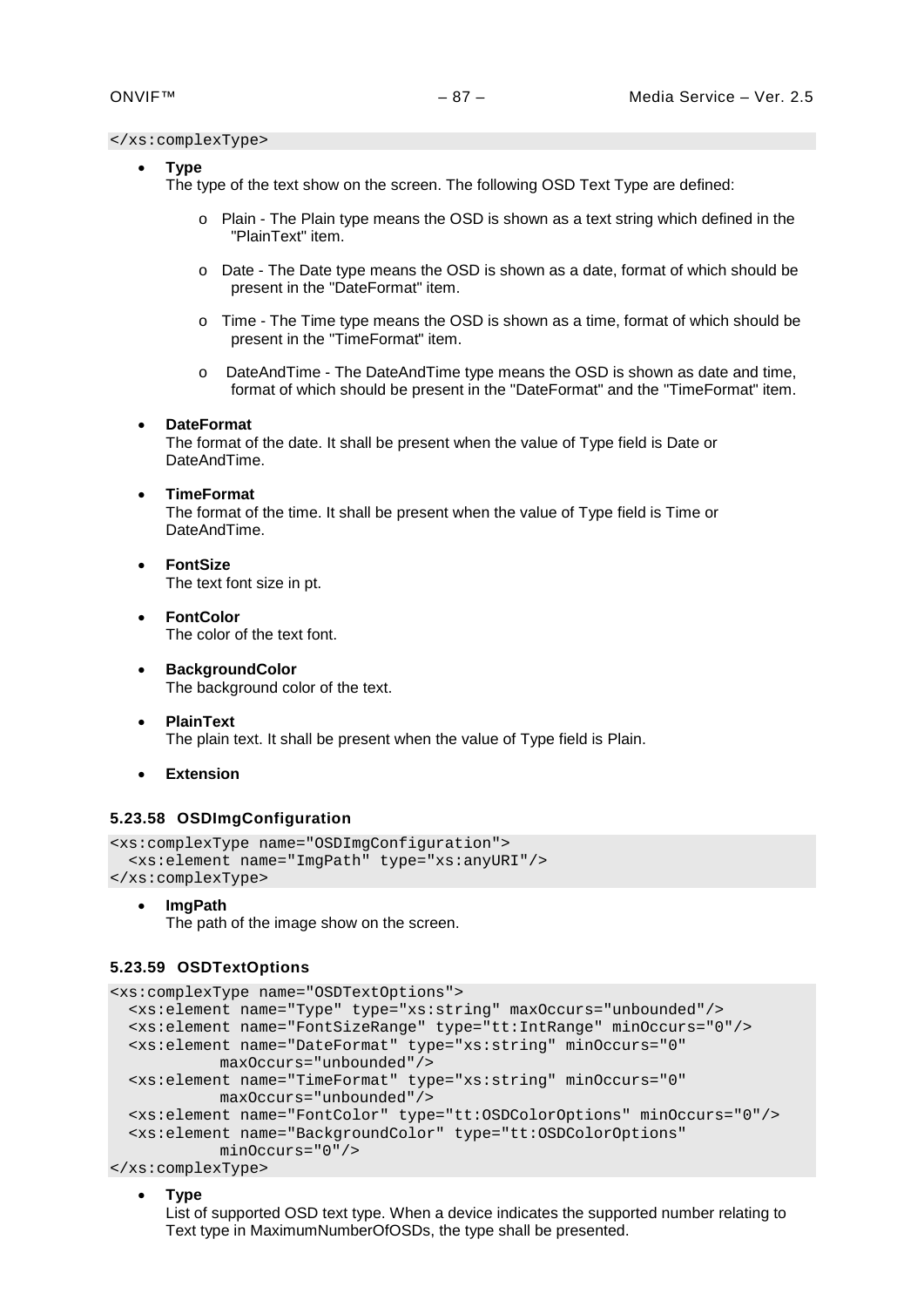- **FontSizeRange** Supported font size in pt.
- **DateFormat**

List of supported OSD date formats. This element shall be present when the value of Type field has Date or DateAndTime.

- **TimeFormat** List of supported OSD time formats. This element shall be present when the value of Type field has Time or DateAndTime.
- **FontColor** List of supported font color
- **BackgroundColor** List of supported background color

# **5.23.60 OSDImgOptions**

```
<xs:complexType name="OSDImgOptions">
   <xs:element name="ImagePath" type="xs:anyURI" maxOccurs="unbounded"/>
</xs:complexType>
```
• **ImagePath**

List available image path.

# **5.23.61 OSDColorOptions**

```
<xs:complexType name="OSDColorOptions">
```

```
 <xs:element name="Color" type="tt:ColorOptions" minOccurs="0">
   <xs:element name="Transparent" type="tt:IntRange" minOccurs="0">
</xs:complexType>
```
• **Color**

Optional list of supported colors.

Colours are represented by three-dimensional vectors. Additionally, the colourspace of each colour vector can be specified by a colourspace attribute. If the colourspace attribute is missing, the YCbCr colourspace is assumed. It refers to the 'sRGB' gamut with the RGB to YCbCr transformation as of ISO/IEC 10918-1 (Information technology -- Digital compression and coding of continuous-tone still images: Requirements and guidelines), a.k.a. JPEG. The following table lists the acceptable values for Colourspace attribute

| Table 76 Colourspace namespace values |  |
|---------------------------------------|--|
|---------------------------------------|--|

| <b>Namespace URI</b>                         | <b>Description</b> |
|----------------------------------------------|--------------------|
| http://www.onvif.org/ver10/colorspace/YCbCr  | YCbCr colourspace  |
| http://www.onvif.org/ver10/colorspace/CIELUV | <b>CIE LUV</b>     |
| http://www.onvif.org/ver10/colorspace/CIELAB | CIE 1976 (L*a*b*)  |
| http://www.onvif.org/ver10/colorspace/HSV    | HSV colourspace    |

#### • **Transparent**

The value range of "Transparent" could be defined by vendors and should follow this rule: the minimum value means non-transparent and the maximum value maens fully transparent.

# **5.23.62 OSDConfiguration**

```
<xs:complexType name="OSDConfiguration">
   <xs:extension base="tt:DeviceEntity"/>
   <xs:element name="VideoSourceConfigurationToken" type="tt:OSDReference"/>
   <xs:element name="Type" type="tt:OSDType"/>
   <xs:element name="Position" type="tt:OSDPosConfiguration"/>
```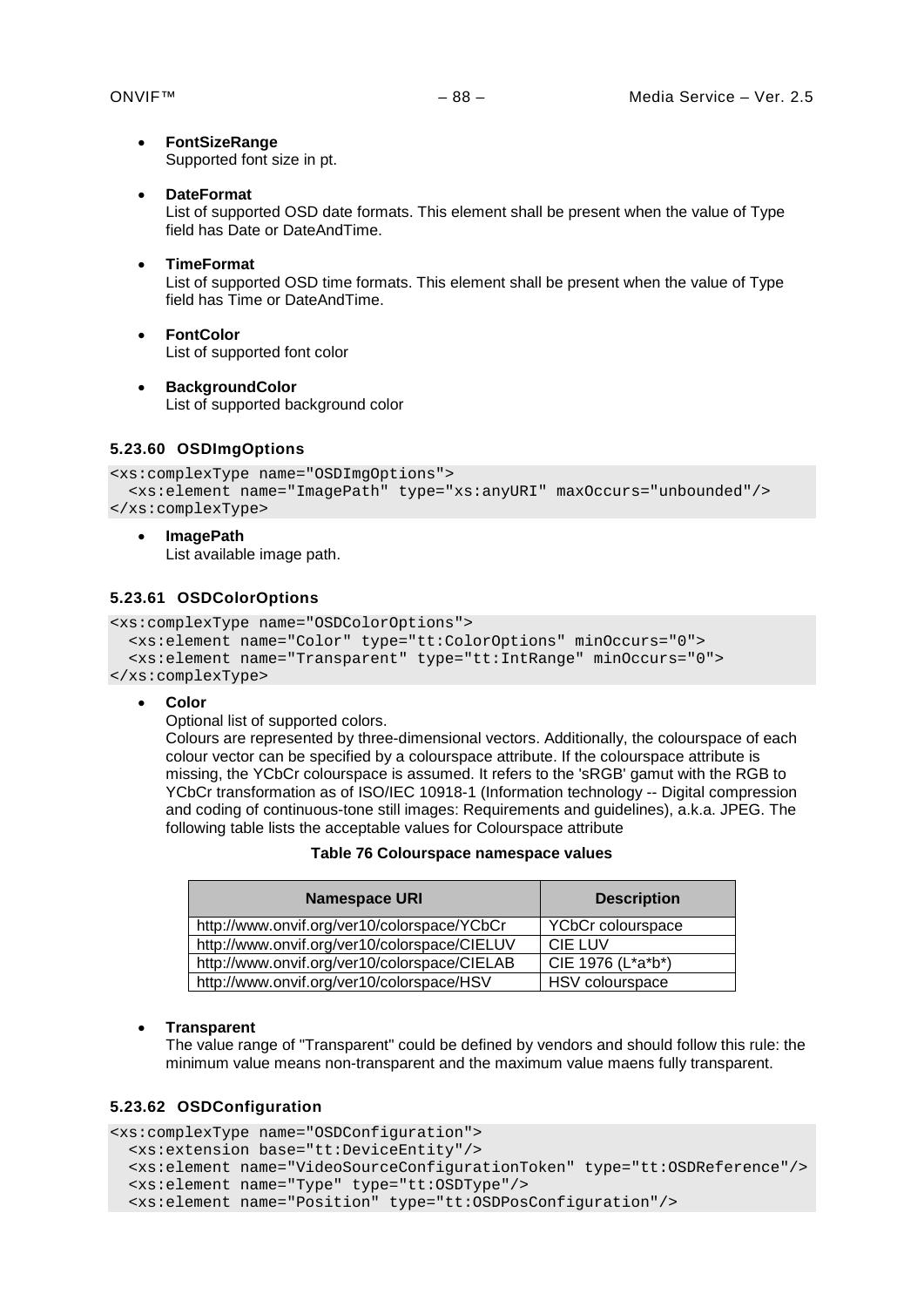```
 <xs:element name="TextString" type="tt:OSDTextConfiguration" 
          minOccurs="0"/>
   <xs:element name="Image" type="tt:OSDImgConfiguration" minOccurs="0"/>
</xs:complexType>
```
- **VideoSourceConfigurationToken** The VideoSourceConfiguration which OSD is applied to.
- **Type** OSD type, either Text or Image.
- **Position** OSD position configuration.

• **TextString** Text configuration of OSD. It shall be present when the value of Type field is Text.

• **Image**

Image configuration of OSD. It shall be present when the value of Type field is Image.

# **5.23.63 OSDConfigurationOptions**

```
<xs:complexType name="OSDConfigurationOptions">
   <xs:element name="MaximumNumberOfOSDs" type="xs:int">
     <xs:attribute name="Image" type="xs:int"/>
     <xs:attribute name="PlainText" type="xs:int"/>
     <xs:attribute name="Date" type="xs:int"/>
     <xs:attribute name="Time" type="xs:int"/>
     <xs:attribute name="DateAndTime" type="xs:int"/>
   </element>
   <xs:element name="Type" type="tt:OSDType" maxOccurs="unbounded"/>
  <xs:element name="PositionOption" type="xs:string" 
maxOccurs="unbounded"/>
   <xs:element name="TextOption" type="tt:OSDTextOptions" minOccurs="0"/>
   <xs:element name="ImageOption" type="tt:OSDImgOptions" minOccurs="0"/>
</xs:complexType>
```
# • **MaximumNumberOfOSDs**

The maximum number of OSD configurations supported for the specificate video source configuration. If a device limits the number of instances by OSDType, it should indicate the supported number via the related attribute.

#### • **Type**

List supported type of OSD configuration. When a device indicates the supported number for each types in MaximumNumberOfOSDs, related type shall be presented. A device shall return Option element relating to listed type.

• **PositionOption**

List available OSD position type. Following are the pre-defined: UpperLeft, UpperRight, LowerLeft, LowerRight, or Custom.

#### • **TextOption**

Option of the OSD text configuration. This element shall be returned if the device is signaling the support for Text.

• **ImageOption** Option of the OSD image configuration. This element shall be returned if the device is signaling the support for Image.

# **5.24 Service specific fault codes**

The table below lists the media service specific fault codes. Additionally, each command can also generate a generic fault..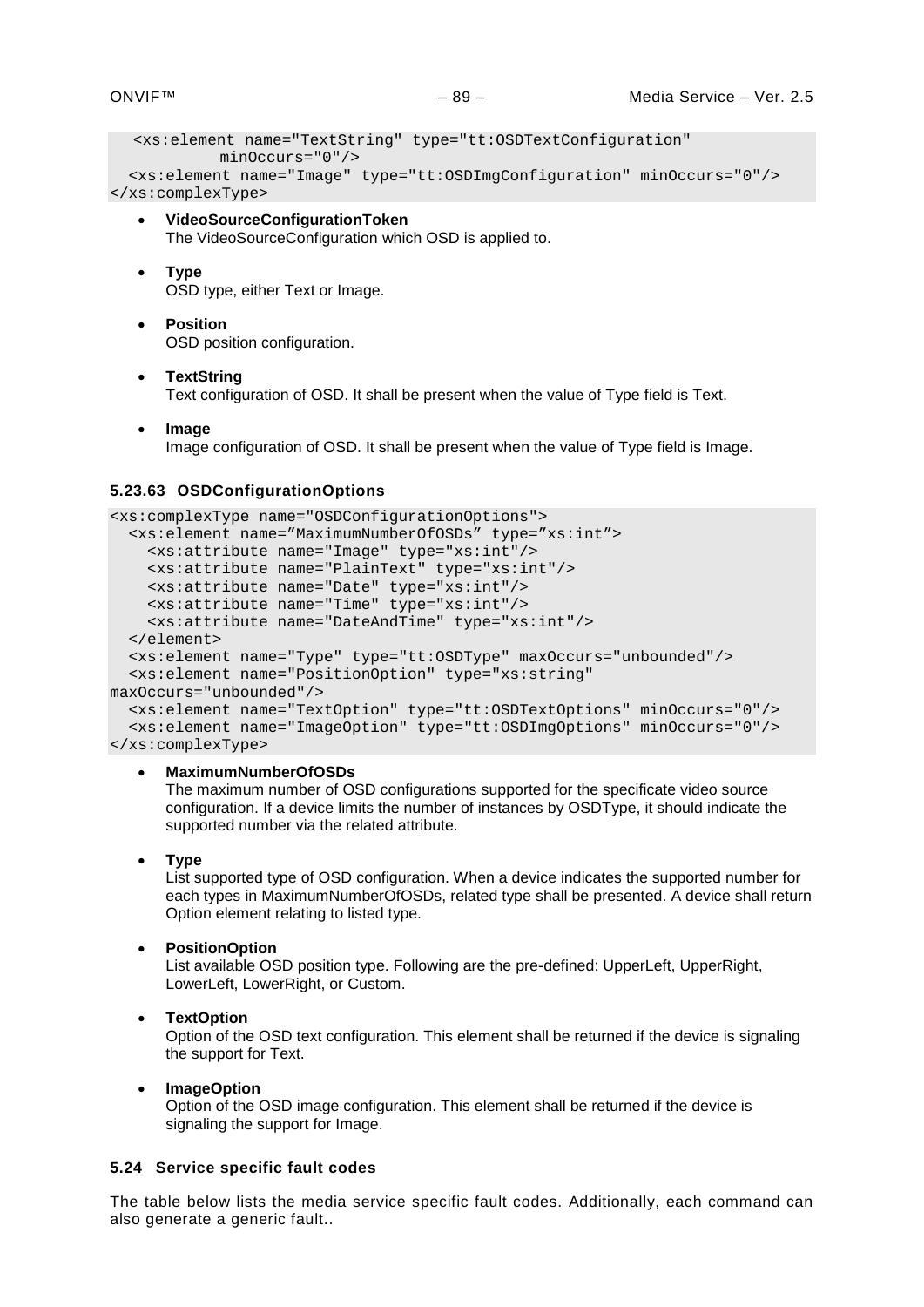The specific faults are defined as subcode of a generic fault.The parent generic subcode is the *subcode* at the top of each row below and the specific fault *subcode* is at the bottom of the cell.

| <b>Fault Code</b> | <b>Parent Subcode</b>             | <b>Fault Reason</b>                   | <b>Description</b>                                                              |
|-------------------|-----------------------------------|---------------------------------------|---------------------------------------------------------------------------------|
|                   | <b>Subcode</b>                    |                                       |                                                                                 |
| env:Receiver      | ter:ActionNotSupported            | No audio capability                   | The device does not support<br>audio.                                           |
|                   | ter:AudioNotSupported             |                                       |                                                                                 |
| env:Receiver      | ter:Action                        | Maximum number                        | The maximum number of<br>supported profiles has been<br>reached.                |
|                   | ter:MaxNVTProfiles                | reached                               |                                                                                 |
| env:Receiver      | ter:ActionNotSupported            | No audio output                       | Audio or Audio Outputs are<br>not supported by the device                       |
|                   | ter:AudioOutputNotSupported       | capability                            |                                                                                 |
| env:Receiver      | ter:ActionNotSupported            | No audio decoding                     | Audio or Audio Decoding is                                                      |
|                   | ter:AudioDecodingNotSupport<br>ed | capability                            | not supported by the device                                                     |
| env:Receiver      | ter:Action<br>Configuration not   |                                       | Entities required by this                                                       |
|                   | ter:IncompleteConfiguration       | complete                              | action are missing in the<br>specified profile.                                 |
| env:Receiver      | ter:Action                        | Conflict when using                   | The new settings conflicts<br>other uses<br>of<br>the<br>with<br>configuration. |
|                   | ter:ConfigurationConflict         | new settings                          |                                                                                 |
| env:Receiver      | ter:Action                        | Reach the maximum<br>number of OSD    | The maximum number of<br>the OSD supported by the                               |
|                   | ter:MaxOSDs                       |                                       | specified<br>VideoSourceConfiguration<br>has been reached.                      |
| env:Sender        | ter:InvalidArgVal                 | Profile token already                 | A profile with the token<br>ProfileToken already exists.                        |
|                   | ter:ProfileExists                 | exists                                |                                                                                 |
| env:Sender        | ter:InvalidArgVal                 | Configuration token<br>does not exist | The<br>requested<br>configuration indicated by                                  |
|                   | ter:NoConfig                      |                                       | ConfigurationToken<br>the<br>does not exist.                                    |
| env:Sender        | ter:InvalidArgVal                 | Profile token does<br>not exist       | The requested profile token<br>ProfileToken does not exist.                     |
|                   | ter:NoProfile                     |                                       |                                                                                 |
| env:Sender        | ter:Action                        | Fixed profile can not<br>be deleted   | The fixed Profile cannot be<br>deleted.                                         |
|                   | ter:DeletionOfFixedProfile        |                                       |                                                                                 |

# **Table 77: Media service specific fault codes**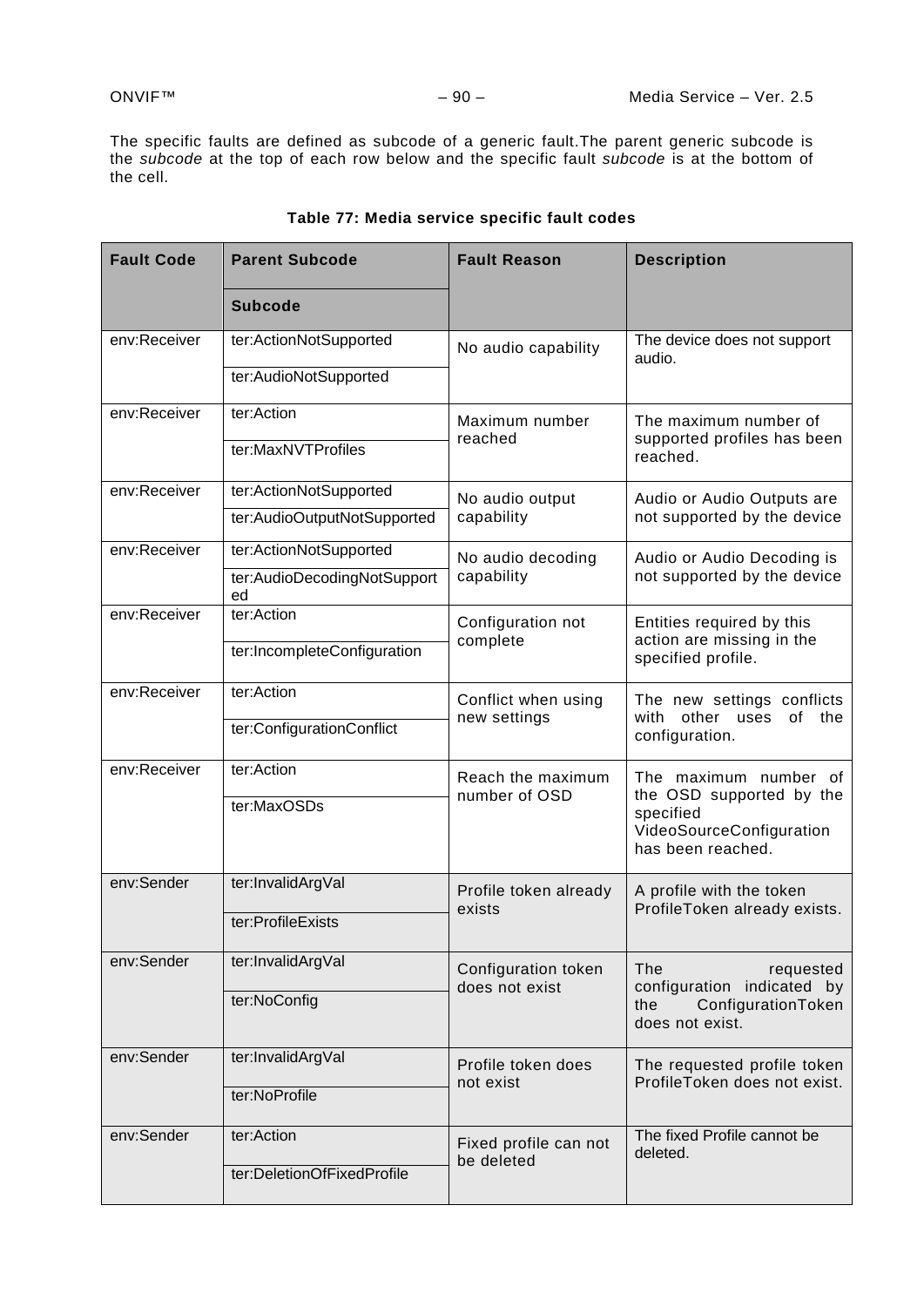| env:Sender | ter:InvalidArgVal<br>ter:ConfigModify            | Parameters can not<br>be set                                                                 | The configuration parameters<br>are not possible to set.                                                  |
|------------|--------------------------------------------------|----------------------------------------------------------------------------------------------|-----------------------------------------------------------------------------------------------------------|
| env:Sender | ter:ActionNotSupported<br>ter:VideoAnalyticsNot- | No video analytics<br>capability                                                             | The device does not support<br>video analytics.                                                           |
|            | Supported                                        |                                                                                              |                                                                                                           |
| env:Sender | ter:InvalidArgVal                                | Invalid Stream setup<br>or Transport part in<br>StreamSetup is not<br>supported.             | Specification of StreamType                                                                               |
|            | ter:InvalidStreamSetup                           |                                                                                              |                                                                                                           |
| env:Sender | ter:OperationProhibited                          | Stream conflict                                                                              | Specification of StreamType<br>or Transport part in<br>StreamSetup causes conflict<br>with other streams. |
|            | ter:StreamConflict                               |                                                                                              |                                                                                                           |
| env:Sender | ter:InvalidArgVal                                | Not all configurations are<br>Invalid multicast<br>configured for multicast<br>configuration |                                                                                                           |
|            | ter:InvalidMulticastSettings                     |                                                                                              |                                                                                                           |
| env:Sender | ter:InvalidArgVal                                | Video source mode<br>mode does not exist<br>token does not exist.                            | The requested video source                                                                                |
|            | ter:NoVideoSourceMode                            |                                                                                              |                                                                                                           |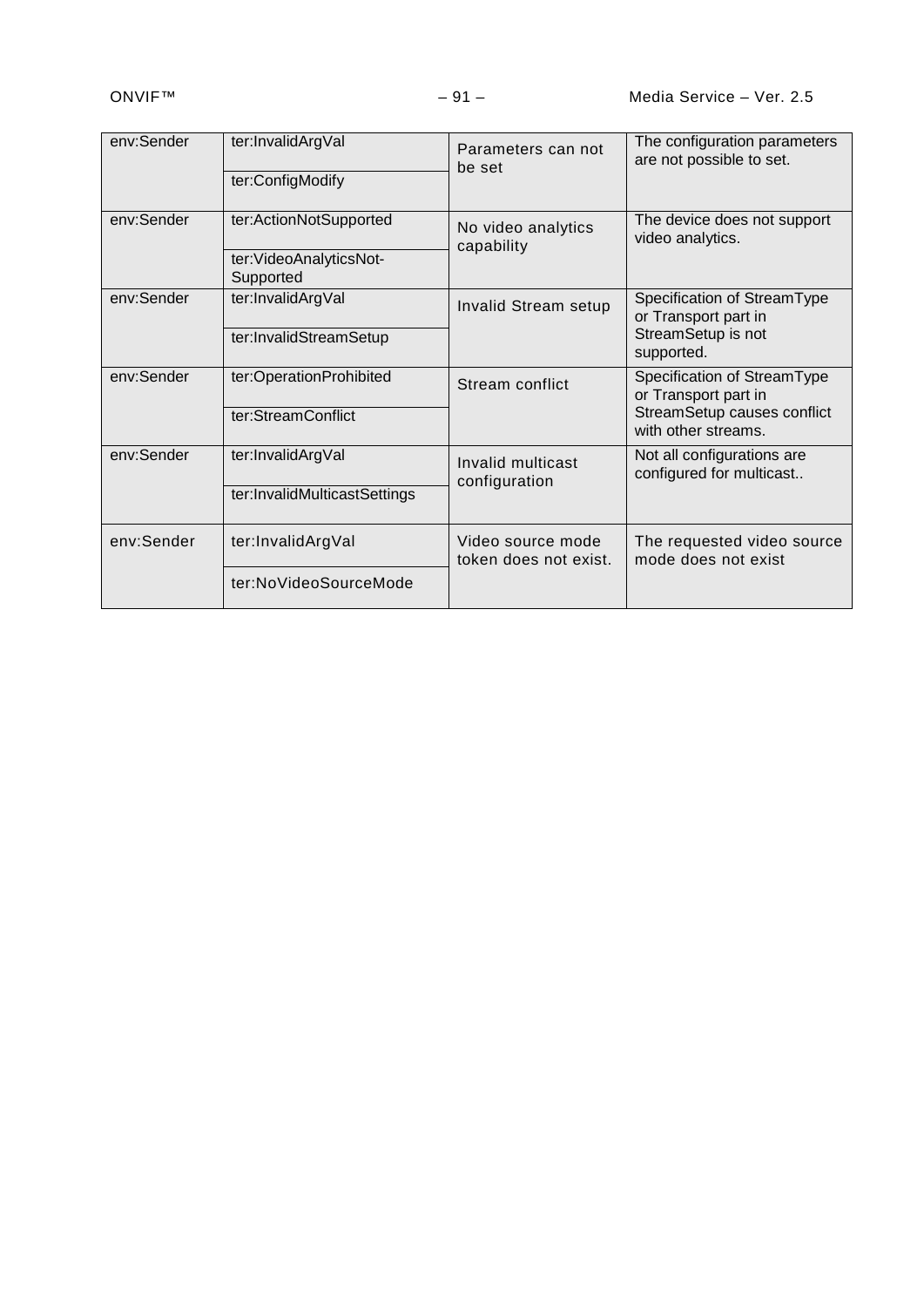# **Annex A. Bibliography**

[ONVIF Display WSDL] ONVIF Media WSDL, ver 2.0, 2010. [URL:http://www.onvif.org/onvif/ver10/network/wsdl/media.wsdl](http://www.onvif.org/onvif/ver10/network/wsdl/media.wsdl) [ONVIF Schema] ONVIF Schema, ver 2.0, 2010. [URL:http://www.onvif.org/onvif/ver10/schema/onvif.xsd](http://www.onvif.org/onvif/ver10/schema/onvif.xsd) [ONVIF Topic Namespace] ONVIF Topic Namespace XML, ver 2.0, 2010. [URL:http://www.onvif.org/onvif/ver10/topics/topicns.xml](http://www.onvif.org/onvif/ver10/topics/topicns.xml)